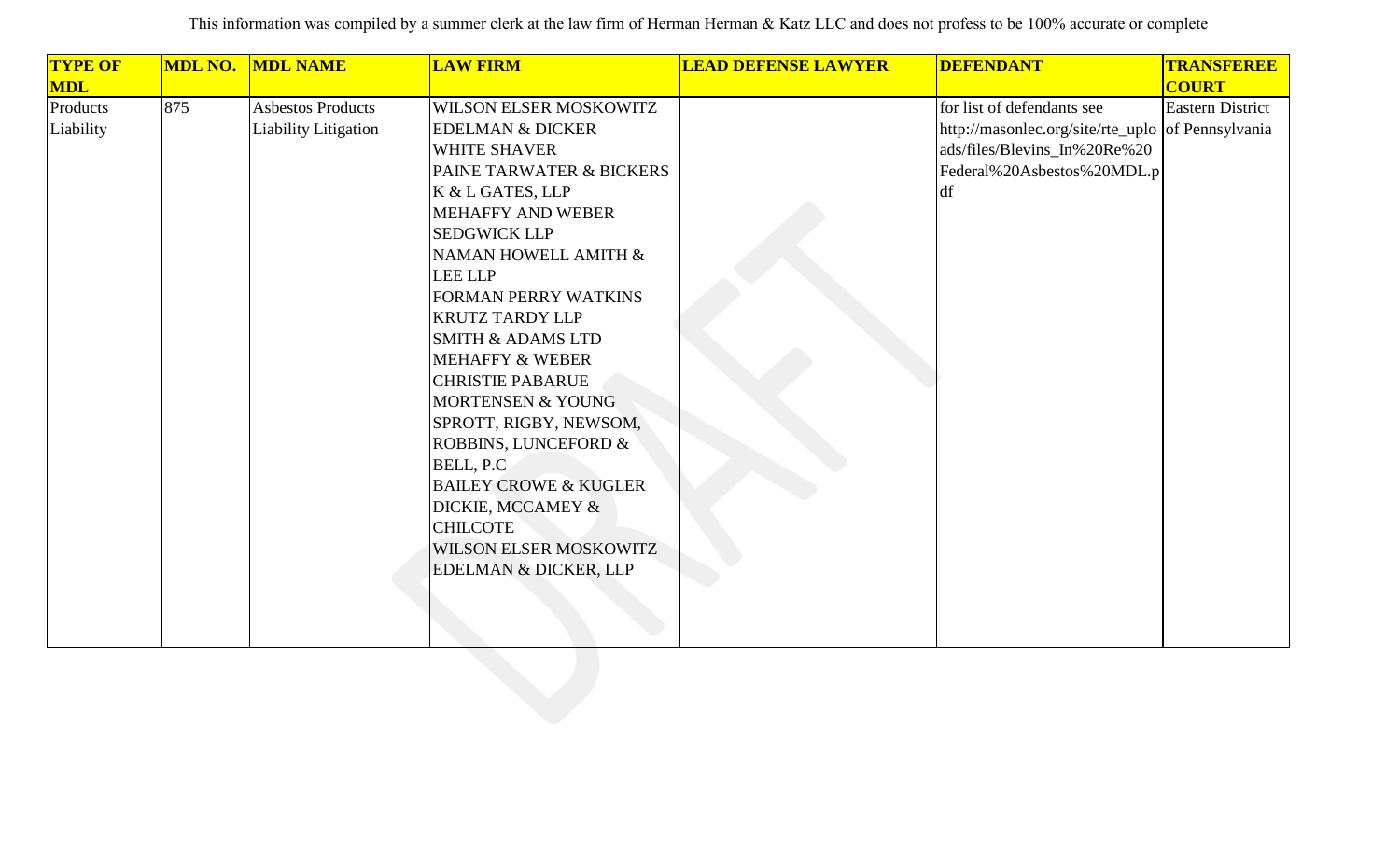| Products    | 1203 | Diet Drugs Products  | Reed, Smith                     |                                     |            | <b>Eastern District</b>  |
|-------------|------|----------------------|---------------------------------|-------------------------------------|------------|--------------------------|
| Liability - |      | Liability Litigation | Shaw & McClay                   |                                     |            | of Pennsylvania          |
| Pharma      |      |                      | Arnold & Porter                 |                                     |            |                          |
|             |      |                      | Irwin Fritchie Urquhart & Moore |                                     |            |                          |
|             |      |                      | Leake & Anderson                |                                     |            |                          |
|             |      |                      | Kean Miller                     |                                     |            |                          |
|             |      |                      | <b>McGlinchey Stafford</b>      |                                     |            |                          |
|             |      |                      | Mang Batiza Gaudin Godofsky &   |                                     |            |                          |
|             |      |                      | Penzato                         |                                     |            |                          |
|             |      |                      | Christovich and Kearney         |                                     |            |                          |
|             |      |                      | <b>Butler Snow</b>              |                                     |            |                          |
|             |      |                      | Dove and Chill                  |                                     |            |                          |
|             |      |                      | Watkins Ludlam & Stennis        |                                     |            |                          |
|             |      |                      | Forman Perry Watkins Krutz &    |                                     |            |                          |
|             |      |                      | Tardy                           |                                     |            |                          |
|             |      |                      | Taylor Porter Brooks & Phillips |                                     |            |                          |
|             |      |                      | Wells Marble & Hurst            |                                     |            |                          |
|             |      |                      | Steen Reynolds & Dalehite       |                                     |            |                          |
|             |      |                      | Wise Carter Child & Carway      |                                     |            |                          |
|             |      |                      | Watkins & Eager                 |                                     |            |                          |
|             |      |                      | Ungarino & Eckert               |                                     |            |                          |
|             |      |                      | McKenna & Cuneo                 |                                     |            |                          |
|             |      |                      | Child & Caraway                 |                                     |            |                          |
|             |      |                      | Griffin & Associates            |                                     |            |                          |
|             |      |                      | Steen Reynolds & Dalehite       |                                     |            |                          |
|             |      |                      | Page Mannino Peresich &         |                                     |            |                          |
| Products    | 1358 | Methyl Butyl Ether   | McDermott Will & Emery LLP      | Peter John Sacripanti; James A.     | Sunoco Inc | <b>Southern District</b> |
| Liability   |      | (MTBE) Products      | Sedgewick LLP                   | Pardo; Richard E. Wallace; Peter C. |            | New York                 |
|             |      | liability litigation | Arnold & Porter LLP             | Condron; Amanda Gilbert; Matthew    |            |                          |
|             |      |                      | King & Spalding LLP             | T. Heartney; Lawrence A. Cox;       |            |                          |
|             |      |                      |                                 | Stephanie B. Weirick; Jeremiah J.   |            |                          |
|             |      |                      |                                 | anderson; Robert E. Meadows;        |            |                          |
|             |      |                      |                                 | Charles C. Correll                  |            |                          |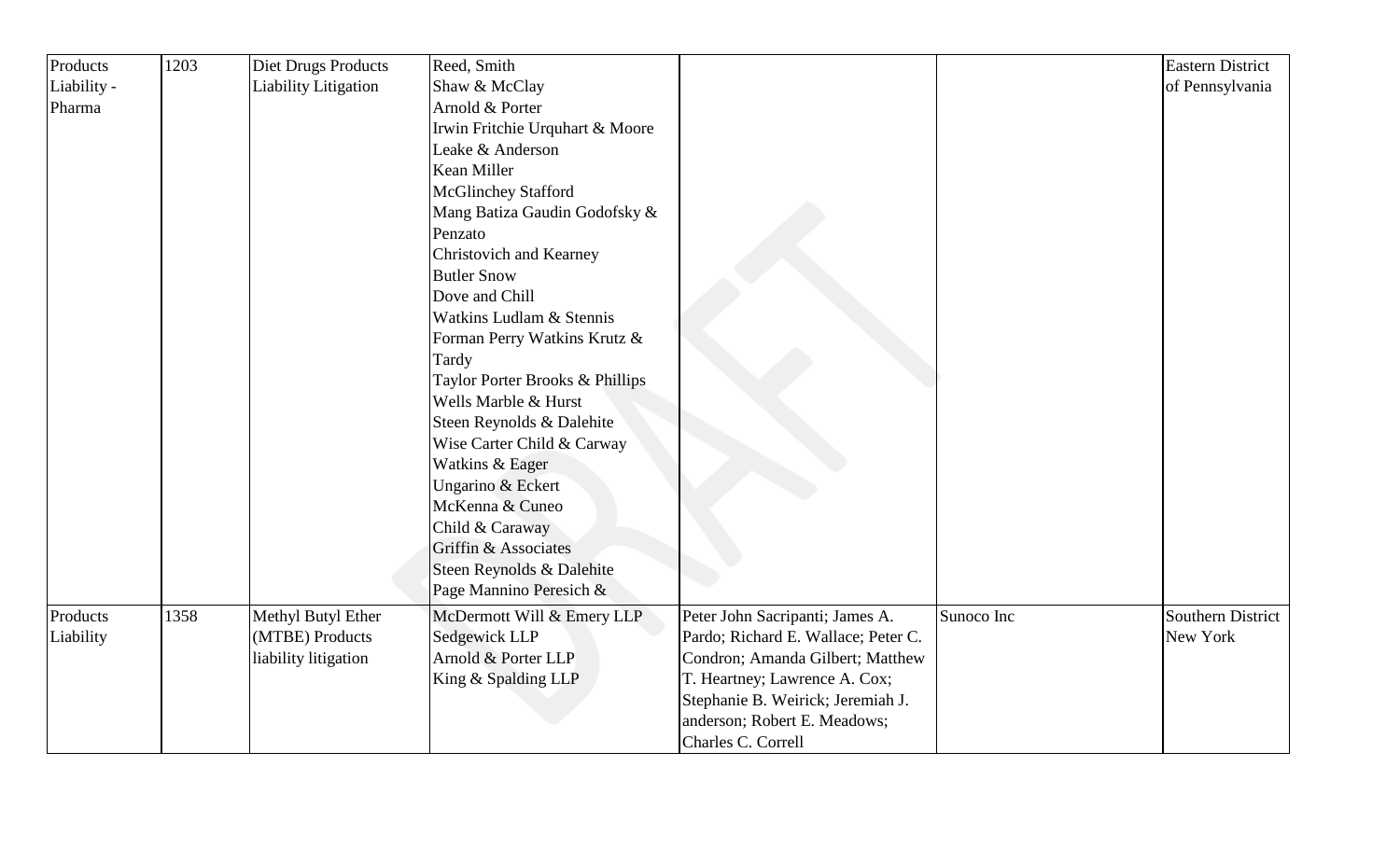| Antitrust    | 1419 | <b>K-Dur Antitrust</b>  | McCarter & English LLP                                    | William J. O'Shaughnessy             | Merck & Co.              | New Jersey               |
|--------------|------|-------------------------|-----------------------------------------------------------|--------------------------------------|--------------------------|--------------------------|
|              |      | Litigation              |                                                           |                                      |                          |                          |
| Products     | 1431 |                         | Baycol Products Liability Bartlit Beck Herman Palenchar & | Philip Beck (Bartlit Beck Herman     |                          | Minnesota                |
| Liability -  |      | Litigation              | Scott                                                     | Palenchar & Scott); Peter W. Sipkins |                          |                          |
| Pharma       |      |                         | Dorsey & Whitney                                          | (Dorsey & Whitney): Adam L.          |                          |                          |
|              |      |                         | Sidley Austin Brown & Wood                                | Hoeflich (Bartlit Beck Herman        |                          |                          |
|              |      |                         |                                                           | Palenchar & Scott): Susan A. Weber   |                          |                          |
|              |      |                         |                                                           | (Sidley Austin Brown & Wood);        |                          |                          |
|              |      |                         |                                                           | Peter W. Sipkins (Dorsey $\&$        |                          |                          |
|              |      |                         |                                                           | Whitney)                             |                          |                          |
| <b>ERISA</b> | 1446 | Enron Corp. Securities, | Gibbs & Bruns                                             | Robin C Gibbs; Brad S. Karp          | <b>Enron Corporation</b> | <b>Southern District</b> |
|              |      | Derivative and ERISA    | Paul Weiss Rifkind Wharton &                              |                                      |                          | of Texas                 |
|              |      | litigation              | Garrison LLP                                              |                                      |                          |                          |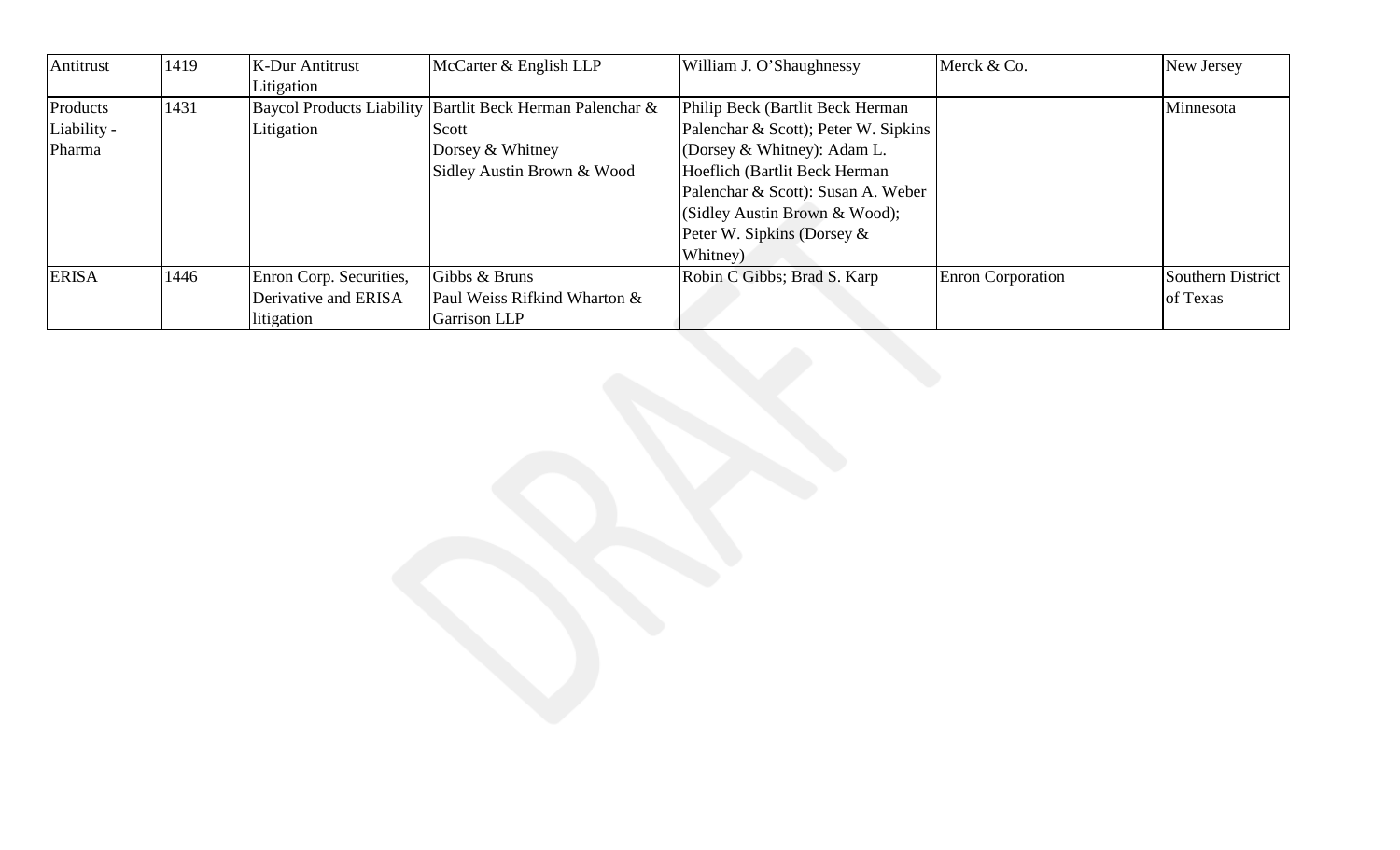| Antitrust | 1566 | Western states Wholesale Sidley Austin LLP |                                  | Timothy Belz; Jeffrey D. Cross; Amy ONEOK, Inc.; ONEOK Energy    |                                   | Nevada |
|-----------|------|--------------------------------------------|----------------------------------|------------------------------------------------------------------|-----------------------------------|--------|
|           |      | <b>Natural Gas Antitrust</b>               | Pillsbury Winthrop Shaw Pittman  | M. Gallegos; Orrin L Harrison, III;                              | Marketing & Trading Co., L.P.;    |        |
|           |      | Litigation                                 | <b>LLP</b>                       | James F. Mauze; D. Michael Miller;                               | The Williams Companies, Inc.;     |        |
|           |      |                                            | Fulbright & Jaworski L.L.P.      | Steven J. Routh; Robert B.                                       | <b>Williams Merchant Services</b> |        |
|           |      |                                            | Quinn Emanuel Urquhart &         | Wolinsky; Jonathon Abram; William Company, Inc.; Williams Energy |                                   |        |
|           |      |                                            | Sullivan, LLP                    | H. Johnson; Sarah Jane Gillett                                   | Marketing & Trading Company;      |        |
|           |      |                                            | Dickstein Shapiro LLP            |                                                                  | <b>American Electric Power</b>    |        |
|           |      |                                            | Hogan Lovells U.S. LLP           |                                                                  | Company, Inc.; AEP Energy         |        |
|           |      |                                            | Orrick, Herrington & Sutcliffe,  |                                                                  | Services, Inc.; Duke Energy       |        |
|           |      |                                            | L.L.P.                           |                                                                  | Corporation; Duke Energy          |        |
|           |      |                                            | Locke Lord Bissell & Liddell LLP |                                                                  | Trading And Marketing, LLC;       |        |
|           |      |                                            | Gable Gotwals, A Professional    |                                                                  | Dynegy Marketing and Trade; El    |        |
|           |      |                                            | Corporation                      |                                                                  | Paso Corporation; El Paso         |        |
|           |      |                                            | <b>Baker Botts LLP</b>           |                                                                  | Merchant Energy, L.P.; CMS        |        |
|           |      |                                            | Hall, Estill, Hardwick, Gable,   |                                                                  | <b>Energy Corporation; CMS</b>    |        |
|           |      |                                            | Golden & Nelson, P.C.            |                                                                  | Marketing Services & Trading      |        |
|           |      |                                            | K & L Gates LLP                  |                                                                  | Company; CMS Field Services;      |        |
|           |      |                                            | Ottsen, Mauze & Leggatt          |                                                                  | Reliant Energy, Inc.; Reliant     |        |
|           |      |                                            | Hogan & Hartson                  |                                                                  | Energy Services, Inc.; Coral      |        |
|           |      |                                            | Gruber Hurst Johansen Hail Shank |                                                                  | Energy Resources, L.P.; Xcel      |        |
|           |      |                                            | Hall, Estill, Hardwick, Gable,   |                                                                  | Energy, Inc.; Eprime, Inc.        |        |
|           |      |                                            | Golden & Nelson, P.C.            |                                                                  |                                   |        |
|           |      |                                            |                                  |                                                                  |                                   |        |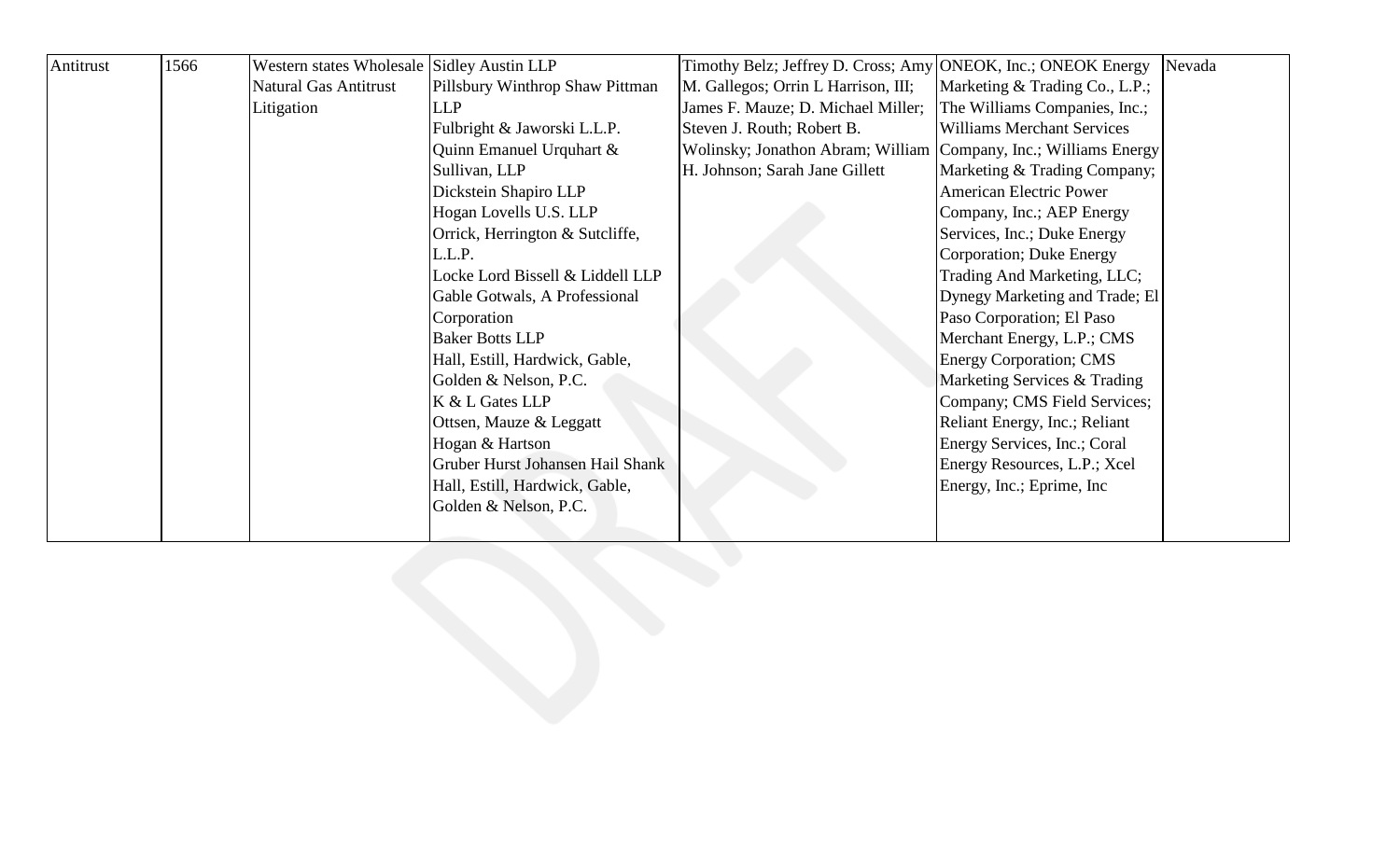| Personal Injury | 1570 | <b>Terrorist Attacks on</b>   | Akin Gump Strauss Hauer & Feld    | Michael K Kellogg (Kellogg Huber                                      | Kingdom of Saudi Arabia; The  | Southern District       |
|-----------------|------|-------------------------------|-----------------------------------|-----------------------------------------------------------------------|-------------------------------|-------------------------|
|                 |      | September 11, 2011            | <b>LLP</b>                        | Hansen Todd Evans & Figel PLLC);                                      | Royal Consulate General of    | of New York             |
|                 |      |                               | Arnold Porter Kaye Scholer LLP    | Jayne Conroy (Hanly Conroy                                            | Saudi Arabia representing the |                         |
|                 |      |                               | Baker & Hostetler LLP             | Bierstein Sheridan Fisher & Hayes                                     | Royal Consulate General of    |                         |
|                 |      |                               | <b>Baker Botts LLP</b>            | LLP); Christopher R. Cooper; Sara E. Saudi Arabia; Islamic Emirate of |                               |                         |
|                 |      |                               | <b>Bancroft PLLC</b>              | Kropf; Jamie S. kilberg (Baker Botts)                                 | Afghanistan; Transitional     |                         |
|                 |      |                               | Becker, Hadeed, Kellogg & Berry   | LLP                                                                   | islamic State of Afghanistan; |                         |
|                 |      |                               | Berkman Henoch Peterson, Peddy    |                                                                       | Riggs National Corp.; Sherif  |                         |
|                 |      |                               | & Fenchel, P.C                    |                                                                       | Sedky; Sami Omar Al-hussayen; |                         |
|                 |      |                               | Bernabei & Kabat PLLC             |                                                                       | Cherif Sedky; Prince Naif Bin |                         |
|                 |      |                               | <b>Bryan Cave LLP</b>             |                                                                       | Abdulaziz Al Saud;            |                         |
|                 |      |                               | Busch & Nubani, P.C.              |                                                                       |                               |                         |
|                 |      |                               | Carter Ledyard & Milburn LLP      |                                                                       |                               |                         |
|                 |      |                               | Clifford Chance US, LLP           |                                                                       |                               |                         |
|                 |      |                               | Coburn & Coffman, PLLC            |                                                                       |                               |                         |
|                 |      |                               | Curtis, Mallet-Prevost, Colt and  |                                                                       |                               |                         |
|                 |      |                               | Mosle LLP                         |                                                                       |                               |                         |
|                 |      |                               | Debevoise & Plimpton, LLP         |                                                                       |                               |                         |
|                 |      |                               | Dentons US LLP                    |                                                                       |                               |                         |
|                 |      |                               | <b>DLA Piper LLP</b>              |                                                                       |                               |                         |
|                 |      |                               | Drinker Biddle & Reath, LLP       |                                                                       |                               |                         |
|                 |      |                               | Dutton and Dutton PC              |                                                                       |                               |                         |
|                 |      |                               | Emmet, Marvin & Martin, LLP       |                                                                       |                               |                         |
|                 |      |                               | Fish & Richardson P.C.            |                                                                       |                               |                         |
|                 |      |                               | Fulbright & Jaworski, L.L.P.      |                                                                       |                               |                         |
|                 |      |                               | Gibson, Dunn & Crutcher, L.L.P.   |                                                                       |                               |                         |
| Products        | 1657 | Vioxx Marketing, Sales        | Stone, Pigman, Walther, Wittmann, |                                                                       | Merck & Co.                   | <b>Eastern District</b> |
| Liability -     |      | <b>Practices and Products</b> | <b>LLC</b>                        |                                                                       |                               | of Louisiana            |
| Pharmaceutical  |      | <b>Liability Litigation</b>   | <b>Jones Walker</b>               |                                                                       |                               |                         |
|                 |      |                               | Williams & Connolly, LLP          |                                                                       |                               |                         |
|                 |      |                               | Hughes Hubbard & Reed LLP         |                                                                       |                               |                         |
|                 |      |                               | O'Melveny & Meyers LLP            |                                                                       |                               |                         |
|                 |      |                               | Stanley, Flanagan & Reuter, LLC   |                                                                       |                               |                         |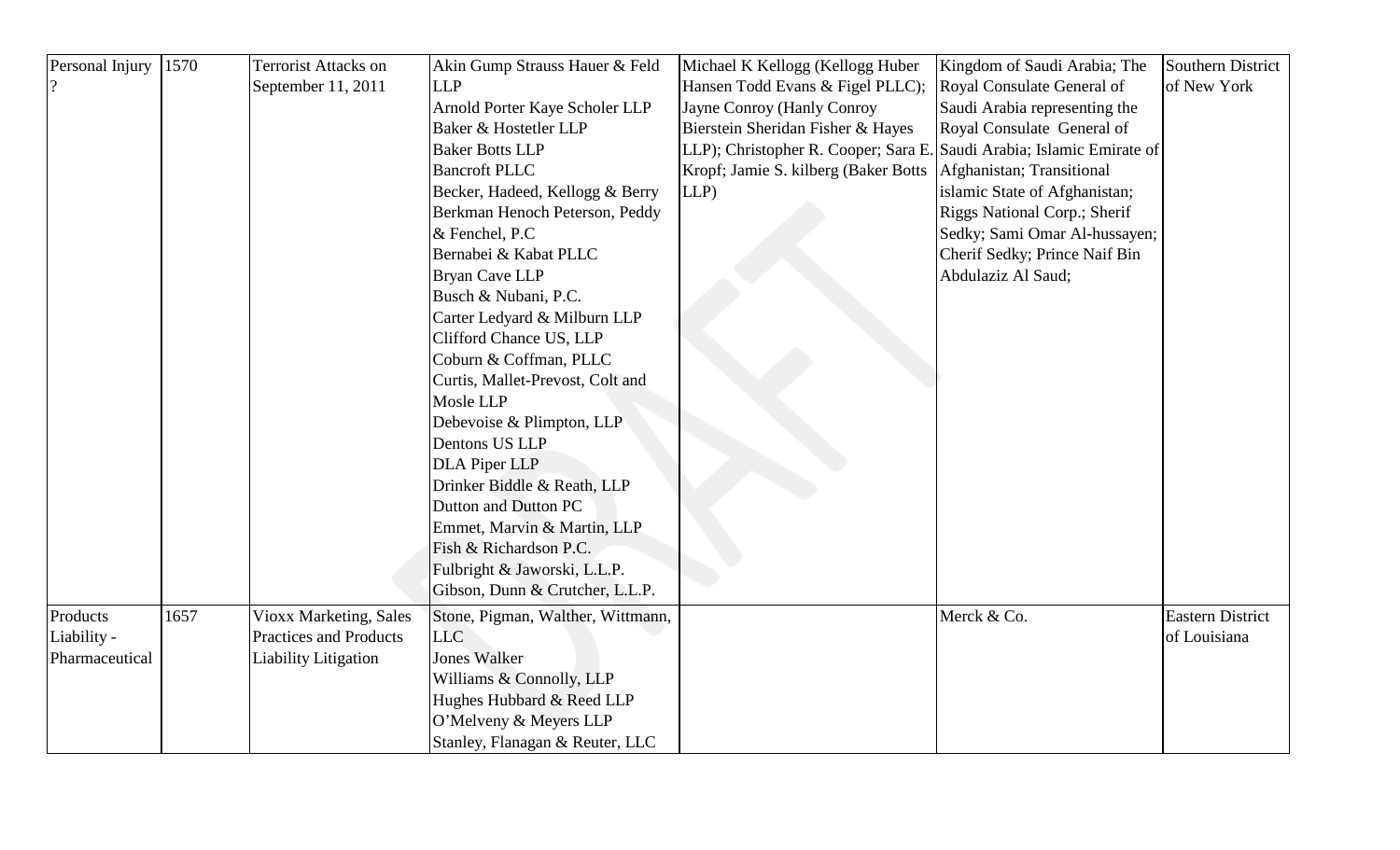| Antitrust    | 1663 | <b>Insurance Brokerage</b>  | Willkie Farr & Gallagher LLP | Christopher St. Jeanos and Mitchell                  | Marsh USA Inc et al       | New Jersey              |
|--------------|------|-----------------------------|------------------------------|------------------------------------------------------|---------------------------|-------------------------|
|              |      | <b>Antitrust Litigation</b> |                              | J. Auslander                                         |                           |                         |
| <b>ERISA</b> | 1668 | Federal national            | O'MELVENY & MYERS LLP        | Michael J. Walsh, Jr.                                | Federal national Mortgage | Washington, D.C.        |
|              |      | <b>Mortgage Association</b> |                              |                                                      | Association, KPMG         |                         |
|              |      | securities, derivative $\&$ |                              |                                                      |                           |                         |
|              |      | <b>ERISA</b> Litigation     |                              |                                                      |                           |                         |
| Banking      | 1674 | Community Bank of           | <b>Ballard Spahr</b>         | Martin C. Bryce Jr. and Joel E. Tasca PNC Bank, N.A. |                           | <b>Western District</b> |
|              |      | Northern Virginia           |                              |                                                      |                           | of Pennsylvania         |
|              |      | Mortgage Lending            |                              |                                                      |                           |                         |
|              |      | <b>Practices</b> litigation |                              |                                                      |                           |                         |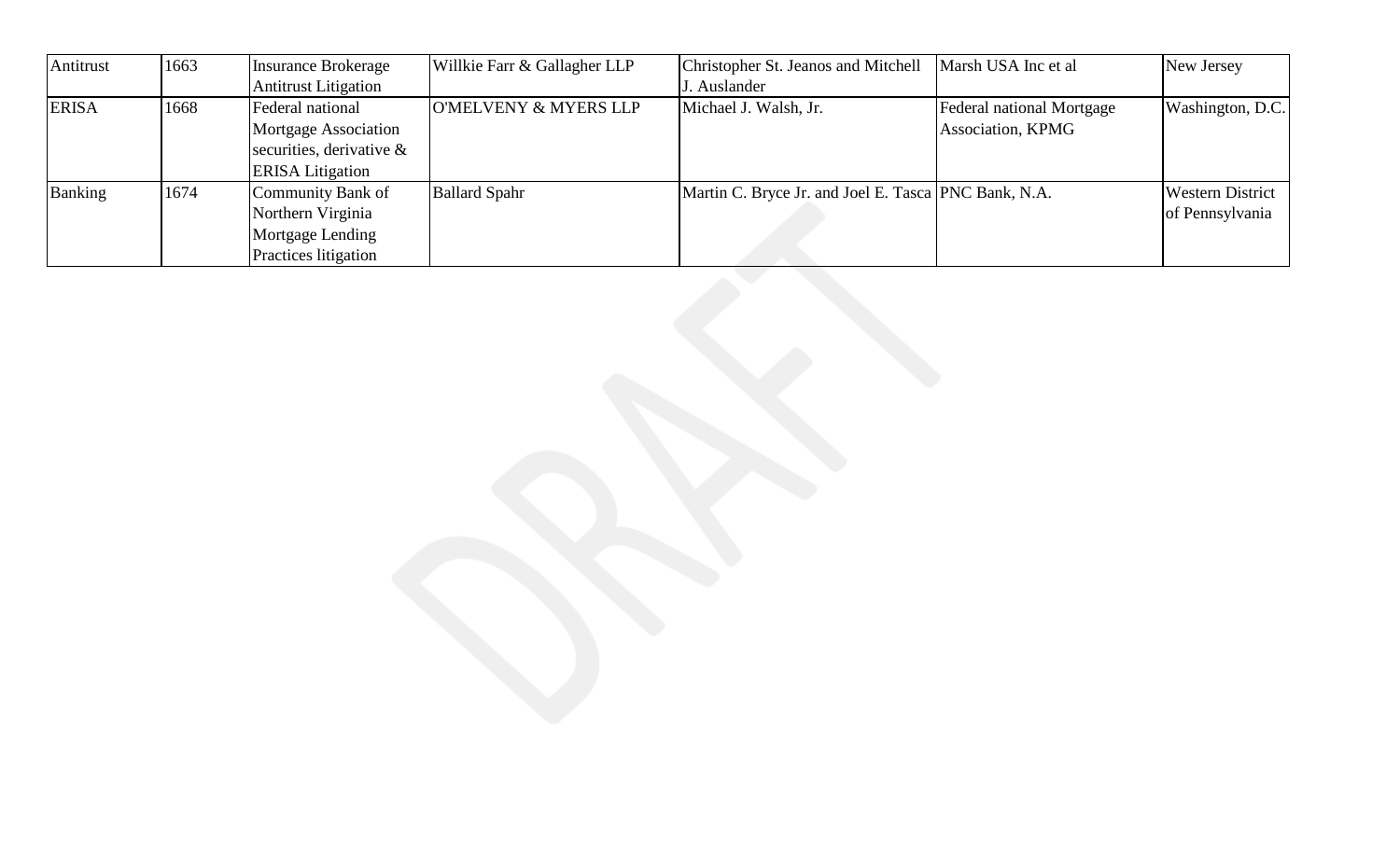| Employment | 1700 | <b>FedEx Ground Package</b> | Ogletree Deakins Nash Smoak &     |  | Northern District |
|------------|------|-----------------------------|-----------------------------------|--|-------------------|
|            |      | System, Inc.,               | <b>Stewart PC</b>                 |  | of Indiana        |
|            |      | <b>Employment Practices</b> | O'Melveny & Myers LLP             |  |                   |
|            |      | Litigation (No. II).        | Jackson Lewis PC                  |  |                   |
|            |      |                             | Morgan Lewis & Bockius LLP        |  |                   |
|            |      |                             | Scopelitis Garvin Light Hanson &  |  |                   |
|            |      |                             | Feary PC                          |  |                   |
|            |      |                             | Irell & Manella LLP               |  |                   |
|            |      |                             | Reid & Dennis PC                  |  |                   |
|            |      |                             | <b>Faegre Baker Daniels LLP</b>   |  |                   |
|            |      |                             | Husch Blackwell Sanders LLP       |  |                   |
|            |      |                             | <b>Greenberg Traurig LLP</b>      |  |                   |
|            |      |                             | Venable LLP                       |  |                   |
|            |      |                             | Buchanan Ingersoll & Rooney PC    |  |                   |
|            |      |                             | Jenkins and Kling PC              |  |                   |
|            |      |                             | Womble Carlyle Sandridge & Rice   |  |                   |
|            |      |                             | <b>LLP</b>                        |  |                   |
|            |      |                             | McMahon Berger PC                 |  |                   |
|            |      |                             | Maslon LLP                        |  |                   |
|            |      |                             | <b>Wyatt Tarrant and Combs</b>    |  |                   |
|            |      |                             | McGuireWoods LLP                  |  |                   |
|            |      |                             | Wheeler Trigg O'Donnell LLP       |  |                   |
|            |      |                             | Frieden Unrein Forbes & Biggs LLP |  |                   |
|            |      |                             | Littler Mendelson PC              |  |                   |
|            |      |                             | Miller Canfield Paddock and Stone |  |                   |
|            |      |                             | <b>PLC</b>                        |  |                   |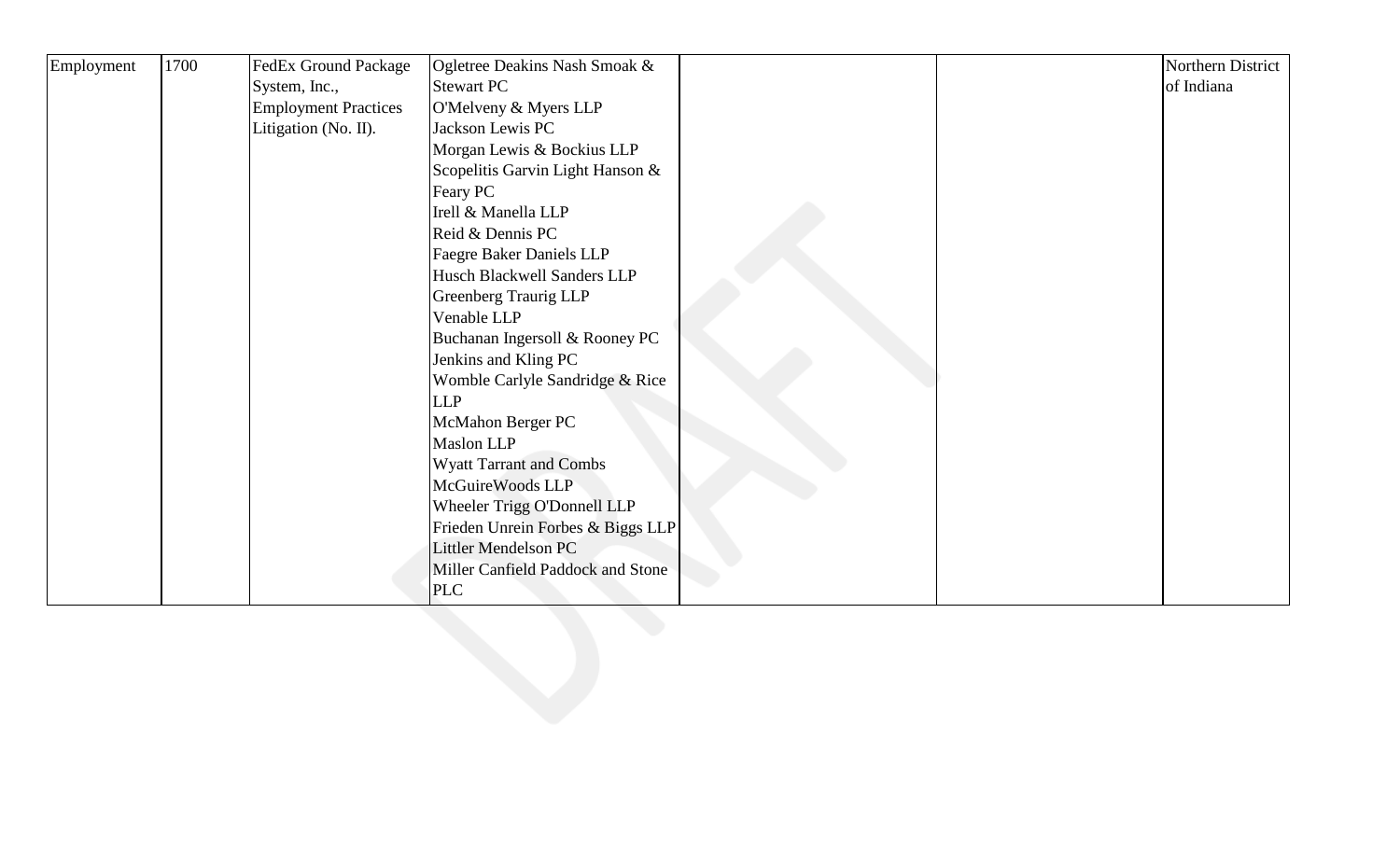| Banking | 1715 | Ameriquest Mortgage Co. Akerman LLP |                                   |  | Northern District |
|---------|------|-------------------------------------|-----------------------------------|--|-------------------|
|         |      | Mortgage Lending                    | Arnold & Porter Kaye Scholer LLP  |  | of Illinois       |
|         |      | Practices litigation                | Barnes & Thornburg LLP            |  |                   |
|         |      |                                     | <b>Brouse McDowell</b>            |  |                   |
|         |      |                                     | <b>Bryan Cave LLP</b>             |  |                   |
|         |      |                                     | Buchalter, Nemer, Fields &        |  |                   |
|         |      |                                     | Younger                           |  |                   |
|         |      |                                     | Burke, Warren, MacKay &           |  |                   |
|         |      |                                     | Serritella, PC                    |  |                   |
|         |      |                                     | Carlson Dash, LLC                 |  |                   |
|         |      |                                     | Clausen Miller P.C.               |  |                   |
|         |      |                                     | Coman & Anderson, P.C.            |  |                   |
|         |      |                                     | Cozen O'Connor                    |  |                   |
|         |      |                                     | Day Berry and Howard LLP          |  |                   |
|         |      |                                     | Day Pitney LLP                    |  |                   |
|         |      |                                     | Dewey & LeBoeuf LLP               |  |                   |
|         |      |                                     | Durant, Nichols, Houston, Hodgson |  |                   |
|         |      |                                     | & Cortese-costa, P.c.             |  |                   |
|         |      |                                     | Dykema Gossett PLLc               |  |                   |
|         |      |                                     | Figari & Davenport, LLP           |  |                   |
|         |      |                                     | Foran Glennon                     |  |                   |
|         |      |                                     | Husch Blackwell LLP               |  |                   |
|         |      |                                     | Johnson & Bell, Ltd               |  |                   |
|         |      |                                     | Karbal, Cohen, Economou, Silk &   |  |                   |
|         |      |                                     | Dunne, LLC                        |  |                   |
|         |      |                                     | Katten Muchin Rosenman LLP        |  |                   |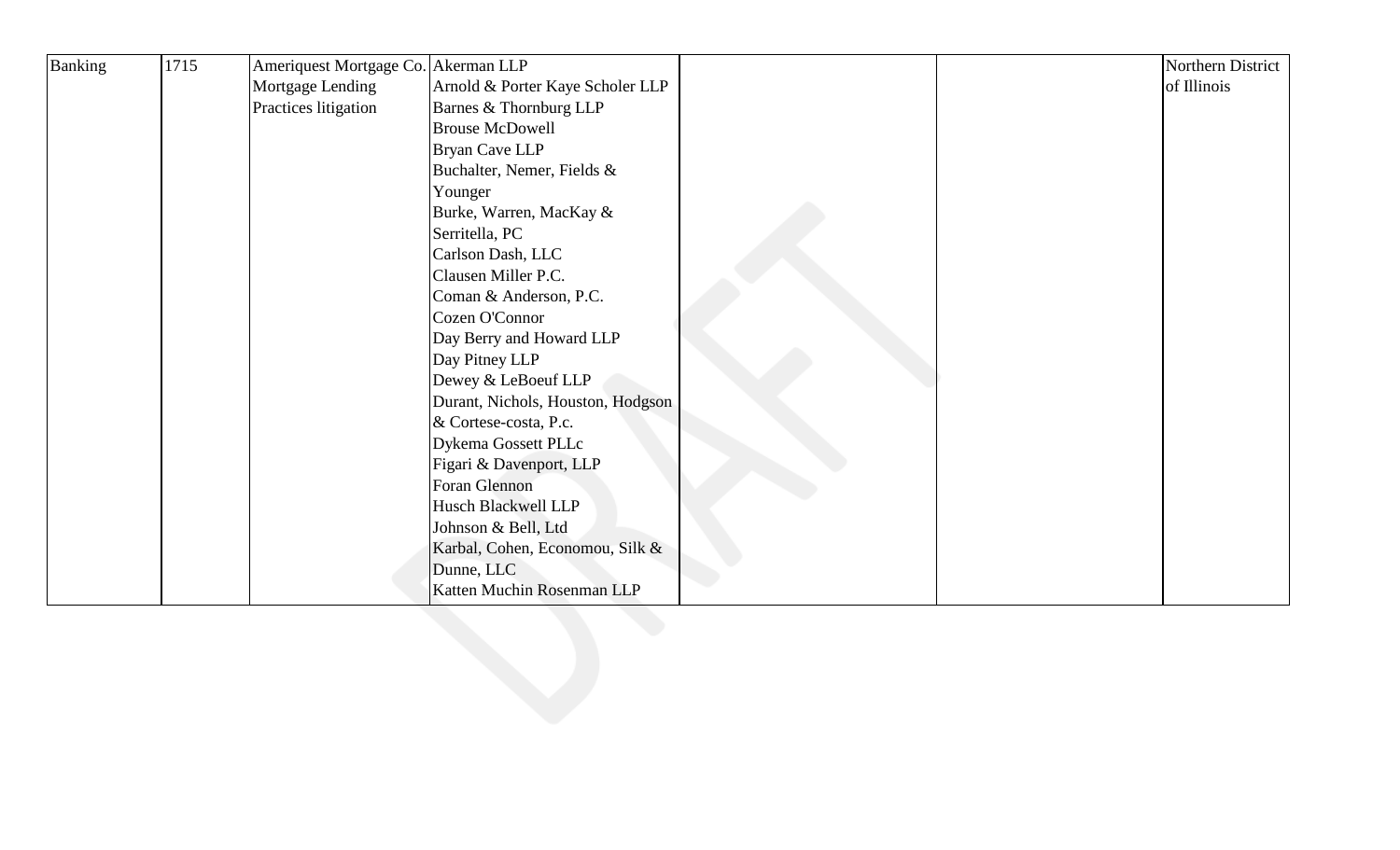| Antitrust | 1720 | Payment Card                | <b>Sidley Austin LLP</b>         |                                      | Visa et al                   | <b>Eastern District</b> |
|-----------|------|-----------------------------|----------------------------------|--------------------------------------|------------------------------|-------------------------|
|           |      | Interchange Fee and         | Arnold & Porter LLP              |                                      |                              | of New York             |
|           |      | <b>Merchant Discount</b>    | Holwell Shuster & Goldberg LLP   |                                      |                              |                         |
|           |      | <b>Antitrust Litigation</b> | Willkie Farr & Gallagher LLP     |                                      |                              |                         |
|           |      |                             | Paul Weiss Rifkind Wharton &     |                                      |                              |                         |
|           |      |                             | <b>Garrison LLP</b>              |                                      |                              |                         |
|           |      |                             | Morrison & Foerster LLP          |                                      |                              |                         |
|           |      |                             | O'Melveny & Myers LLP            |                                      |                              |                         |
|           |      |                             | Shearman & Sterling LLP          |                                      |                              |                         |
|           |      |                             | Skadden Arps Slate Meagher &     |                                      |                              |                         |
|           |      |                             | Flom LLP                         |                                      |                              |                         |
|           |      |                             | WilmerHale                       |                                      |                              |                         |
|           |      |                             | Jones Day                        |                                      |                              |                         |
|           |      |                             | Alston & Bird LLP                |                                      |                              |                         |
|           |      |                             | Pullman & Comley LLC             |                                      |                              |                         |
|           |      |                             | Patterson Belknap Webb & Tyler   |                                      |                              |                         |
|           |      |                             | LLP.                             |                                      |                              |                         |
| Antitrust | 1738 | Vitamin C Antitrust         | Wilson Sonsini Goodrich & Rosati | Jonathan M. Jacobson; Scott A. Sher, | Hebei Welcome Pharmaceutical | <b>Eastern District</b> |
|           |      | Litigation                  | PC                               | <b>Bradley T. Tennis</b>             | Co., Ltd., North China       | of New York             |
|           |      |                             |                                  |                                      | <b>Pharmaceutical Group</b>  |                         |
|           |      |                             |                                  |                                      | Corporation                  |                         |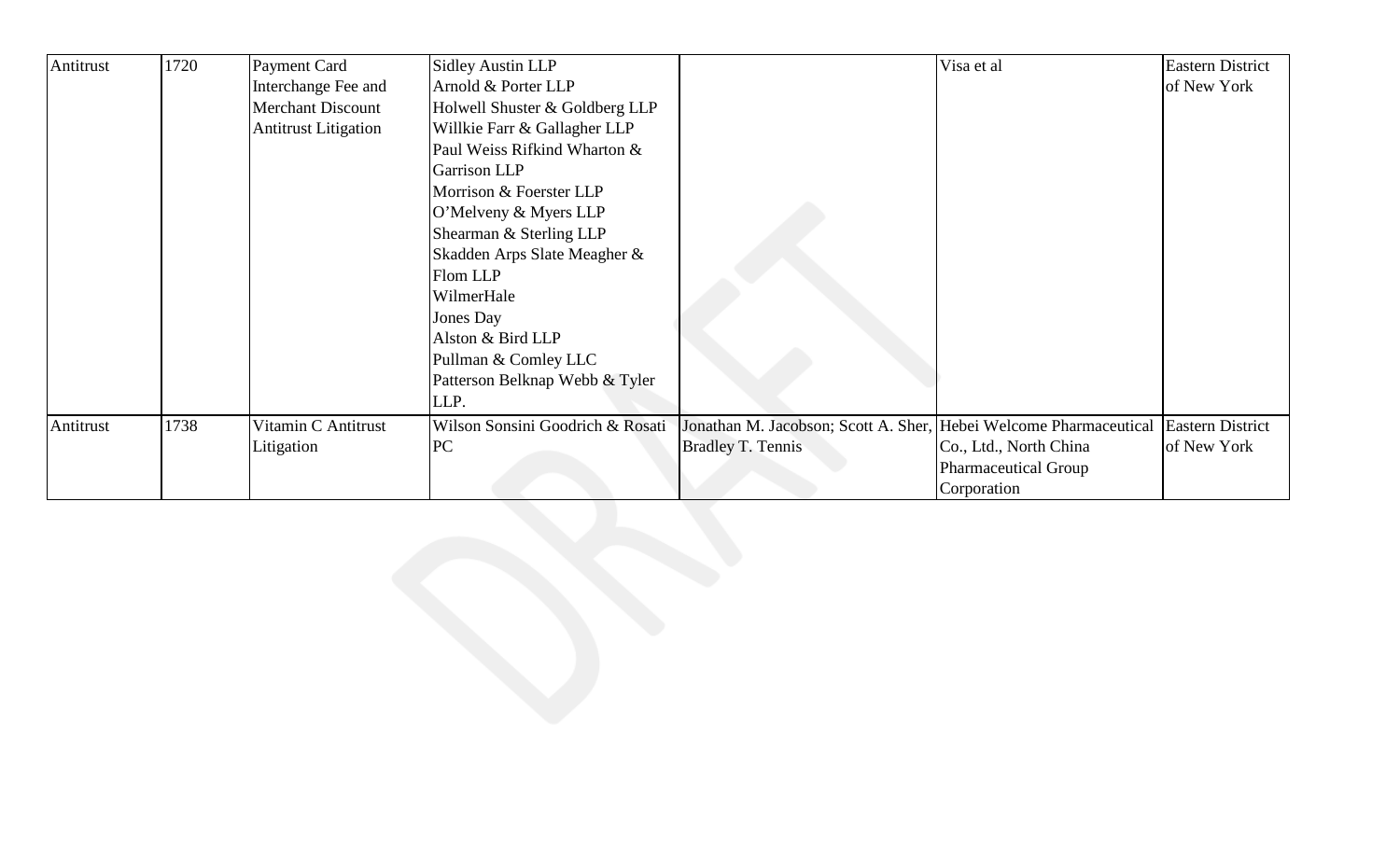| Antitrust | 1775 | Air Cargo Shipping        | O'Melveny & Myers LLP                                         | Ian Simmons (O'Melveny & Myers);                                  | Air China Ltd., Air China Cargo Eastern District |                         |
|-----------|------|---------------------------|---------------------------------------------------------------|-------------------------------------------------------------------|--------------------------------------------------|-------------------------|
|           |      | <b>Services Antitrust</b> | Hogan Lovells US LLP                                          | Sanford M. litvack (Hogan Lovells                                 | company Ltd., Air India, Air                     | of New York             |
|           |      | Litigation                | Elser Moskowitz Edelman & Dicker US LLP); George N. tom pkins |                                                                   | New Zealand Ltd., Atlas Air                      |                         |
|           |      |                           | <b>LLP</b>                                                    | (Wilson Elser Moskowitz Edelman & Worldwide Holdings, Inc., Polar |                                                  |                         |
|           |      |                           | Margo, Condon & Forsyth LLP                                   | Dicker LLP); michael J. Holland                                   | Air Cargo LLC, Polar Air Cargo                   |                         |
|           |      |                           | Ropes & Gray LLP                                              | (Condon & Forsyth LLP); Patrick J.                                | Worldwide, Inc., EVA Airways                     |                         |
|           |      |                           | Sullivan & Cromwell                                           | Bonner (Hogan & Mahar LLP);                                       | corporation, China Airlines                      |                         |
|           |      |                           | Shearman & Sterling                                           | Harvey J. Wolkoff (Ropes & Gray                                   | LTd., Malaysia Airlines                          |                         |
|           |      |                           | <b>DLA</b> Piper                                              | LLP); Daryl A. Libow (Sullivan &                                  |                                                  |                         |
|           |      |                           | <b>Wachtell Lipton</b>                                        | Cromwell); Stephen Fishbein                                       |                                                  |                         |
|           |      |                           | Freshfields                                                   | (Shearman & Sterling LLP); David                                  |                                                  |                         |
|           |      |                           | Skadden Arps                                                  | H. bamberger (DLA Piper LLP);                                     |                                                  |                         |
|           |      |                           | <b>Paul Hastings</b>                                          | JOhn F. savarese (Wachtell, Lipton,                               |                                                  |                         |
|           |      |                           | <b>Squire Sanders</b>                                         | rosen & Katz); Terry Calvani                                      |                                                  |                         |
|           |      |                           | Gibson, Dunn & Crutcher LLP                                   | (Freshfields); Gary A. macDonald                                  |                                                  |                         |
|           |      |                           | Baker & Hostetler LLP                                         | (Skadden Arps); Barry G. Sher (Paul                               |                                                  |                         |
|           |      |                           | Dickstein Shapiro LLP                                         | Hastings LLP)' James V. dick (Squire                              |                                                  |                         |
|           |      |                           | Crowell & Moring LLP                                          | Sanders); Daniel g. swanson (Gibson,                              |                                                  |                         |
|           |      |                           | Latham & Watkins                                              | Dunn & Crutcher LLP); John R.                                     |                                                  |                         |
|           |      |                           | <b>Linklaters LLP</b>                                         | Fornaciari (Baker & Hostetler LLP);                               |                                                  |                         |
|           |      |                           | <b>Baker Botts</b>                                            | Peter J. kadzik (Dickstein Shapiro                                |                                                  |                         |
|           |      |                           | Cravath, Swaine & Moore LLP                                   | LLP); George D. Ruttinger (Crowell                                |                                                  |                         |
|           |      |                           | Baker & Miller PLLC                                           | & Moring LLP); Margaret M.                                        |                                                  |                         |
|           |      |                           |                                                               | Zwisler (Lathan 7 Watkins); James                                 |                                                  |                         |
|           |      |                           |                                                               | R. Warnot (Linklaters LLP); Sara E.                               |                                                  |                         |
|           |      |                           |                                                               | Kropf (Baker Botts); Rowan D.                                     |                                                  |                         |
| Antitrust | 1782 | Pharmacy Benefit          | Shearman and Sterling LLP                                     |                                                                   | Medco                                            | <b>Eastern District</b> |
|           |      | <b>Managers Antitrust</b> | Williams & Connolly LLP                                       |                                                                   |                                                  | of Pennsylvania         |
|           |      | Litigation                | Drinker Biddle & Reath LLP                                    |                                                                   |                                                  |                         |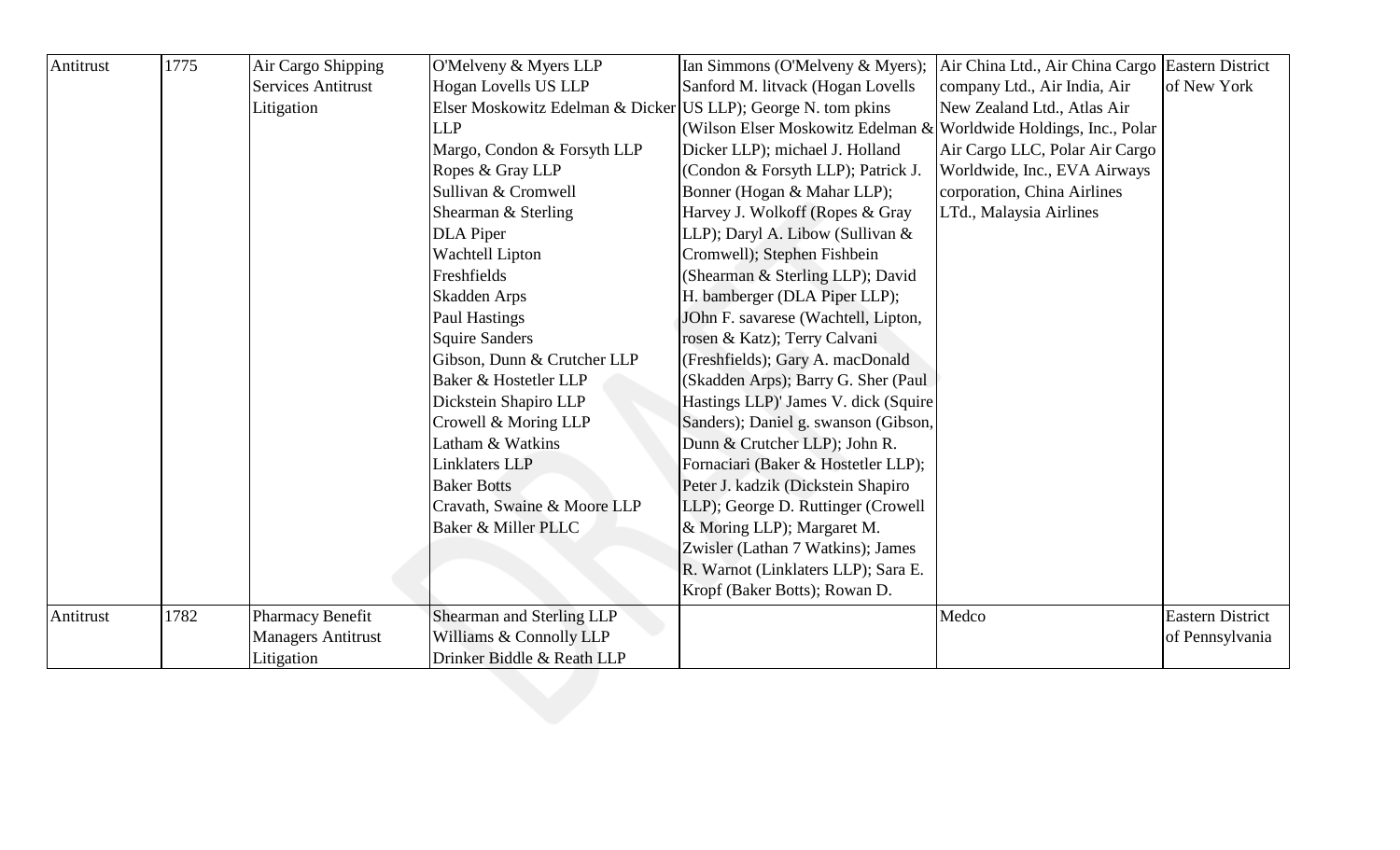| Products<br>Liability -<br><b>Baker Donelson Bearman Caldwell</b><br><b>Liability Litigation</b><br><b>Berkowitz PC</b><br>Pharmaceutical<br>Butler, Snow, O'Mara, Stevens &<br>Cannada<br>Woodward, Hobson & Fulton, LLP<br>Moore Hill & Westmoreland PA<br>Venable LLP<br><b>Bryan Cave</b><br>Waller, Lansden, Dortch & Davis<br>Henderson, Franklin, Starnes &<br>Holt, P.A.<br>Covington & Burling, LLP<br>Hughes Hubbard & Reed LLP<br>McAfee & Taft<br>Tucker Ellis & West LLP<br>Nilan Johnson Lewis PA<br>Sills Cummis & Gross, P.C.<br>Gibbons P.C<br>Spriggs & Hollingsworth<br>Norton Rose Fulbright US LLP<br>Johnson & Bell, Ltd<br>Products<br><b>Reed Smith</b><br>1836<br><b>Mirapex Products</b><br>Michael K. Brown (Reed Smith);<br>Liability -<br><b>Liability Litigation</b><br>Venable LLP<br>James E. Gray (Venable LLP)<br>Pharma<br>1842<br>C.R. Bard Inc.<br>Products<br>Kugel Mesh Hernia Patch Reed Smith LLP<br>John Hooper and Michael Brown; | Southern District |
|------------------------------------------------------------------------------------------------------------------------------------------------------------------------------------------------------------------------------------------------------------------------------------------------------------------------------------------------------------------------------------------------------------------------------------------------------------------------------------------------------------------------------------------------------------------------------------------------------------------------------------------------------------------------------------------------------------------------------------------------------------------------------------------------------------------------------------------------------------------------------------------------------------------------------------------------------------------------------|-------------------|
|                                                                                                                                                                                                                                                                                                                                                                                                                                                                                                                                                                                                                                                                                                                                                                                                                                                                                                                                                                              | of New York       |
|                                                                                                                                                                                                                                                                                                                                                                                                                                                                                                                                                                                                                                                                                                                                                                                                                                                                                                                                                                              |                   |
|                                                                                                                                                                                                                                                                                                                                                                                                                                                                                                                                                                                                                                                                                                                                                                                                                                                                                                                                                                              |                   |
|                                                                                                                                                                                                                                                                                                                                                                                                                                                                                                                                                                                                                                                                                                                                                                                                                                                                                                                                                                              |                   |
|                                                                                                                                                                                                                                                                                                                                                                                                                                                                                                                                                                                                                                                                                                                                                                                                                                                                                                                                                                              |                   |
|                                                                                                                                                                                                                                                                                                                                                                                                                                                                                                                                                                                                                                                                                                                                                                                                                                                                                                                                                                              |                   |
|                                                                                                                                                                                                                                                                                                                                                                                                                                                                                                                                                                                                                                                                                                                                                                                                                                                                                                                                                                              |                   |
|                                                                                                                                                                                                                                                                                                                                                                                                                                                                                                                                                                                                                                                                                                                                                                                                                                                                                                                                                                              |                   |
|                                                                                                                                                                                                                                                                                                                                                                                                                                                                                                                                                                                                                                                                                                                                                                                                                                                                                                                                                                              |                   |
|                                                                                                                                                                                                                                                                                                                                                                                                                                                                                                                                                                                                                                                                                                                                                                                                                                                                                                                                                                              |                   |
|                                                                                                                                                                                                                                                                                                                                                                                                                                                                                                                                                                                                                                                                                                                                                                                                                                                                                                                                                                              |                   |
|                                                                                                                                                                                                                                                                                                                                                                                                                                                                                                                                                                                                                                                                                                                                                                                                                                                                                                                                                                              |                   |
|                                                                                                                                                                                                                                                                                                                                                                                                                                                                                                                                                                                                                                                                                                                                                                                                                                                                                                                                                                              |                   |
|                                                                                                                                                                                                                                                                                                                                                                                                                                                                                                                                                                                                                                                                                                                                                                                                                                                                                                                                                                              |                   |
|                                                                                                                                                                                                                                                                                                                                                                                                                                                                                                                                                                                                                                                                                                                                                                                                                                                                                                                                                                              |                   |
|                                                                                                                                                                                                                                                                                                                                                                                                                                                                                                                                                                                                                                                                                                                                                                                                                                                                                                                                                                              |                   |
|                                                                                                                                                                                                                                                                                                                                                                                                                                                                                                                                                                                                                                                                                                                                                                                                                                                                                                                                                                              |                   |
|                                                                                                                                                                                                                                                                                                                                                                                                                                                                                                                                                                                                                                                                                                                                                                                                                                                                                                                                                                              |                   |
|                                                                                                                                                                                                                                                                                                                                                                                                                                                                                                                                                                                                                                                                                                                                                                                                                                                                                                                                                                              |                   |
|                                                                                                                                                                                                                                                                                                                                                                                                                                                                                                                                                                                                                                                                                                                                                                                                                                                                                                                                                                              |                   |
|                                                                                                                                                                                                                                                                                                                                                                                                                                                                                                                                                                                                                                                                                                                                                                                                                                                                                                                                                                              |                   |
|                                                                                                                                                                                                                                                                                                                                                                                                                                                                                                                                                                                                                                                                                                                                                                                                                                                                                                                                                                              |                   |
|                                                                                                                                                                                                                                                                                                                                                                                                                                                                                                                                                                                                                                                                                                                                                                                                                                                                                                                                                                              |                   |
|                                                                                                                                                                                                                                                                                                                                                                                                                                                                                                                                                                                                                                                                                                                                                                                                                                                                                                                                                                              | Minnesota         |
|                                                                                                                                                                                                                                                                                                                                                                                                                                                                                                                                                                                                                                                                                                                                                                                                                                                                                                                                                                              |                   |
|                                                                                                                                                                                                                                                                                                                                                                                                                                                                                                                                                                                                                                                                                                                                                                                                                                                                                                                                                                              |                   |
|                                                                                                                                                                                                                                                                                                                                                                                                                                                                                                                                                                                                                                                                                                                                                                                                                                                                                                                                                                              | Rhode Island      |
| Mark Nugent and Thomas Robinson<br>Liability -<br>Products liability<br><b>Morrison Mahoney LLP</b>                                                                                                                                                                                                                                                                                                                                                                                                                                                                                                                                                                                                                                                                                                                                                                                                                                                                          |                   |
| Pharmaceutical<br>litigation                                                                                                                                                                                                                                                                                                                                                                                                                                                                                                                                                                                                                                                                                                                                                                                                                                                                                                                                                 |                   |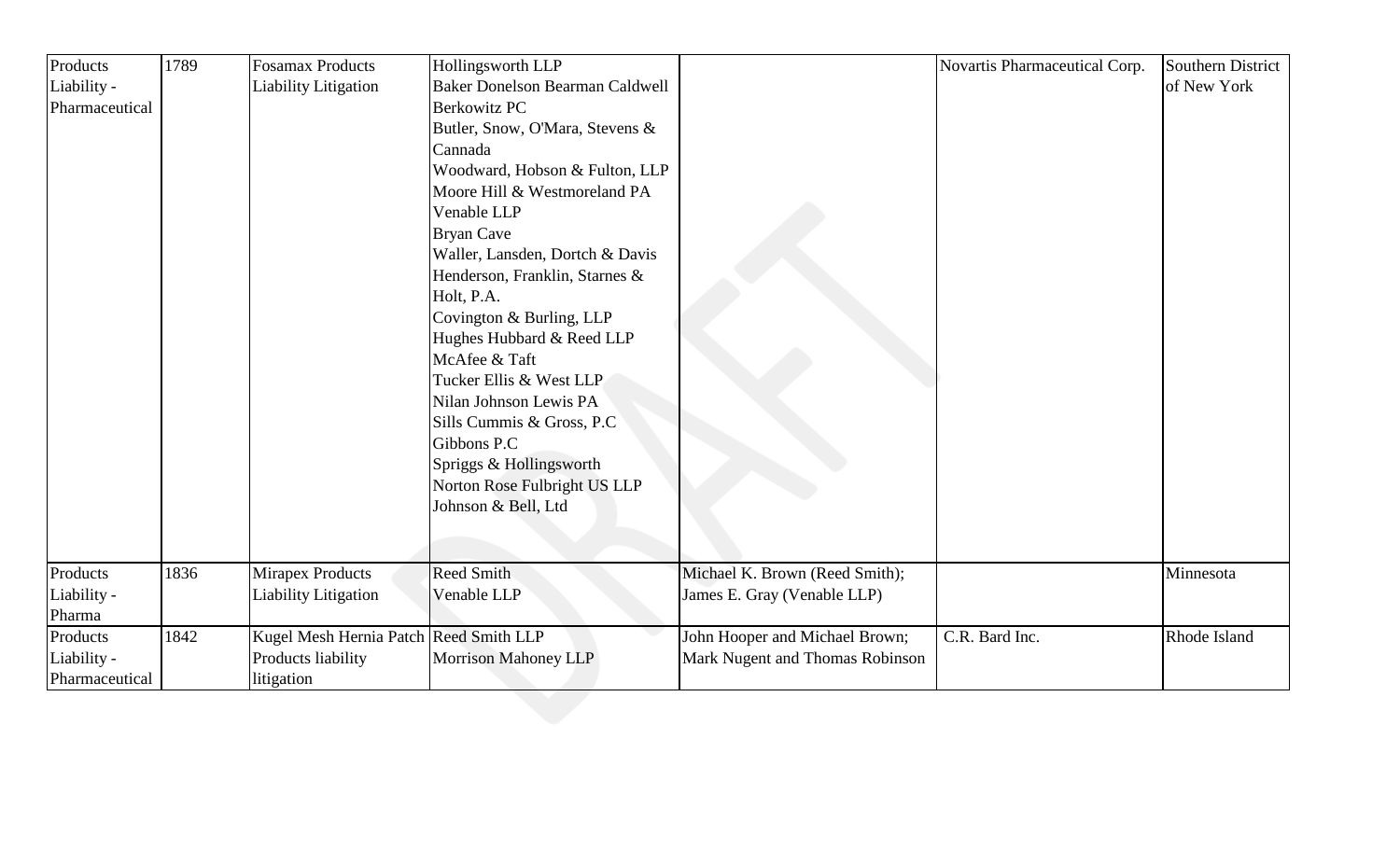| Antitrust   | 1869 | Rail Freight Fuel                            | Crowell & Moring LLP         | David Daniel Cross, Richard Joseph    | <b>BNSF Rail Company et al</b> | Washington, D.C.        |
|-------------|------|----------------------------------------------|------------------------------|---------------------------------------|--------------------------------|-------------------------|
|             |      | <b>Surcharge Antitrust</b>                   | Gibson, Dunn & Crutcher, LLP | Favretto, Michael E. Lackey, Jr.,     |                                |                         |
|             |      | Litigation                                   | Jones Day                    | Veronica S. Lewis, Randy M.           |                                |                         |
|             |      |                                              | Mayer Brown, LLP             | Mastro, David G. Meyer, Shari Ross    |                                |                         |
|             |      |                                              | Morrison & Foerster, LLP     | Lahlou, Samuel M. Sipe, Jr., Linda    |                                |                         |
|             |      |                                              | Steptoe & Johnson, LLP       | Sue Stein, Andrew Santo Tulumello,    |                                |                         |
|             |      |                                              |                              | Robert C. Walters                     |                                |                         |
|             |      |                                              |                              |                                       |                                |                         |
| Products    | 1871 | Avandia Marketing, Sales Pepper Hamilton LLP |                              | Nina M. Gussack, Anthony Vale and GSK |                                | <b>Eastern District</b> |
| Liability - |      | practices and Products                       |                              | <b>Yvonne McKenzie</b>                |                                | of Pennsylvania         |
| Pharma      |      | Liability Litigation                         |                              |                                       |                                |                         |
|             |      |                                              |                              |                                       |                                |                         |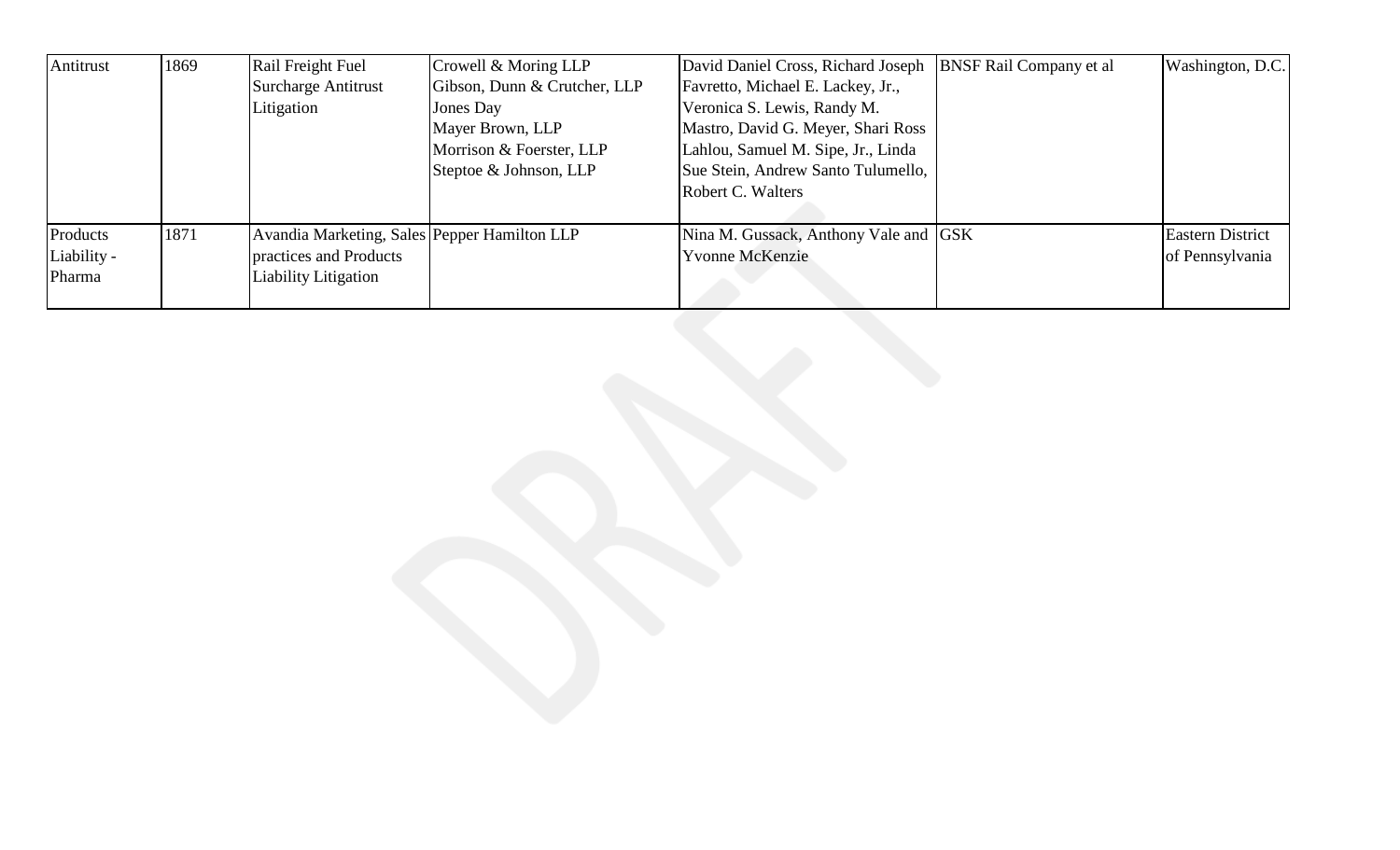| Marketing & | 1877 | <b>ClassicStar Mare Lease</b> | Allen, Dyer, Doppelt, Milbrath &  | ClassicStar LLC; GeoStar Corp. Eastern District |             |
|-------------|------|-------------------------------|-----------------------------------|-------------------------------------------------|-------------|
| Sales       |      | Litigation                    | Gilchrist, PA                     |                                                 | of Kentucky |
|             |      |                               | <b>Atkinson Haskins</b>           |                                                 |             |
|             |      |                               | Atkinson, Simms & Kermode PLLC    |                                                 |             |
|             |      |                               | Bassi, Martini, Edlin & Blum, LLP |                                                 |             |
|             |      |                               | <b>Beatty Bangle Strama PC</b>    |                                                 |             |
|             |      |                               | Boehl, Stopher & Graves, LLP      |                                                 |             |
|             |      |                               | Clyde Snow Sessions & Swenson     |                                                 |             |
|             |      |                               | Cozen O'Connor                    |                                                 |             |
|             |      |                               | DelCotto Law Group PLLC           |                                                 |             |
|             |      |                               | Dickinson Wright PLLC             |                                                 |             |
|             |      |                               | Dickinson, Prud'Homme, Adams &    |                                                 |             |
|             |      |                               | Ingram, LLP                       |                                                 |             |
|             |      |                               | Dinsmore & Shohl LLP              |                                                 |             |
|             |      |                               | Fisher Kanaris, P.C.              |                                                 |             |
|             |      |                               | Foley & Lardner LLP               |                                                 |             |
|             |      |                               | Foster Pepper, LLP                |                                                 |             |
|             |      |                               | Frydman LLC                       |                                                 |             |
|             |      |                               | Gozdecki, Del Guidice, Americus & |                                                 |             |
|             |      |                               | Farkas LLP                        |                                                 |             |
|             |      |                               | Green, Chesnut & Hughes PLLC      |                                                 |             |
|             |      |                               | Henry, Watz, Raine & Marino,      |                                                 |             |
|             |      |                               | <b>PLLC</b>                       |                                                 |             |
|             |      |                               | Jackson Kelly PLLC                |                                                 |             |
|             |      |                               | <b>Jackson Walker LLP</b>         |                                                 |             |
|             |      |                               | Kilpatrick Townsend & Stockton,   |                                                 |             |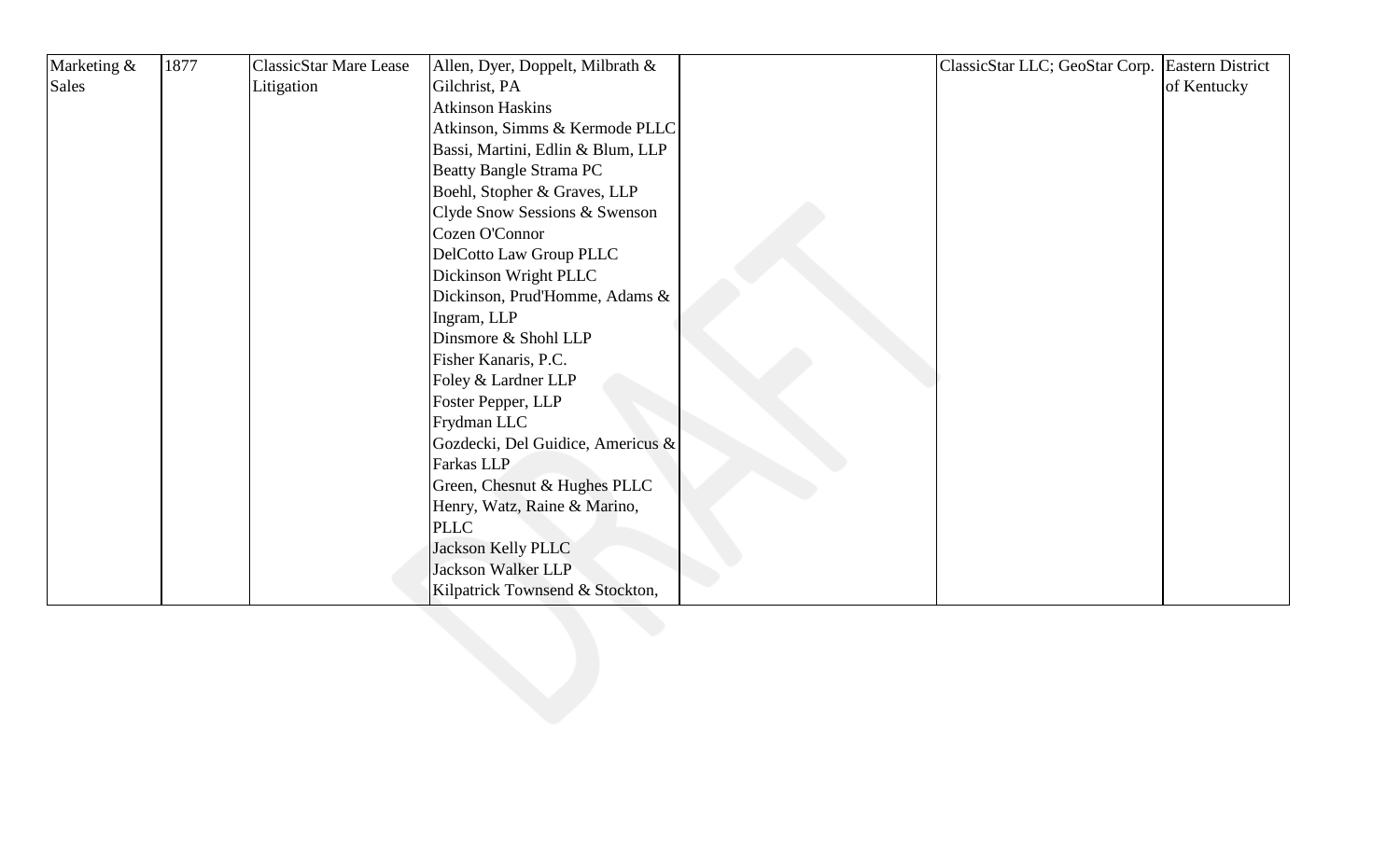| Patent      | 1880 | <b>Papst Licensing Digital</b> | Jeffer Mangels Butler & Mitchell  | Rachel M. Capoccia and Gregory S.      | Panasonic Corp., JVC, FujiFilm   Washington, D.C. |  |
|-------------|------|--------------------------------|-----------------------------------|----------------------------------------|---------------------------------------------------|--|
| infringment |      | Camera Patent Litigation LLP   |                                   | Cordrey; Steven J. Routh, Sten A.      | Corp., Samsung, Nikon Corp.,                      |  |
|             |      |                                | Orrick Herrington & Sutcliffe LLP | Jensen, John R. Inge and T. Vann       | Olympus Corp., Sanyo, Canon                       |  |
|             |      |                                | Drinker Biddle & Reath LLP        | Pearce Jr.; Patrick J. Kelleher; David |                                                   |  |
|             |      |                                | Jones Day                         | L. Witcoff and Marc S.                 |                                                   |  |
|             |      |                                | Morgan Lewis & Bockius LLP        | Blackman; Richard de Bodo and          |                                                   |  |
|             |      |                                | Fenwick & West                    | Andrew V. Devkar; Charlene             |                                                   |  |
|             |      |                                |                                   | Morrow, David Schumann and Bryan       |                                                   |  |
|             |      |                                |                                   | Kohm; Mark E. Ungerman; David          |                                                   |  |
|             |      |                                |                                   | Maiorana                               |                                                   |  |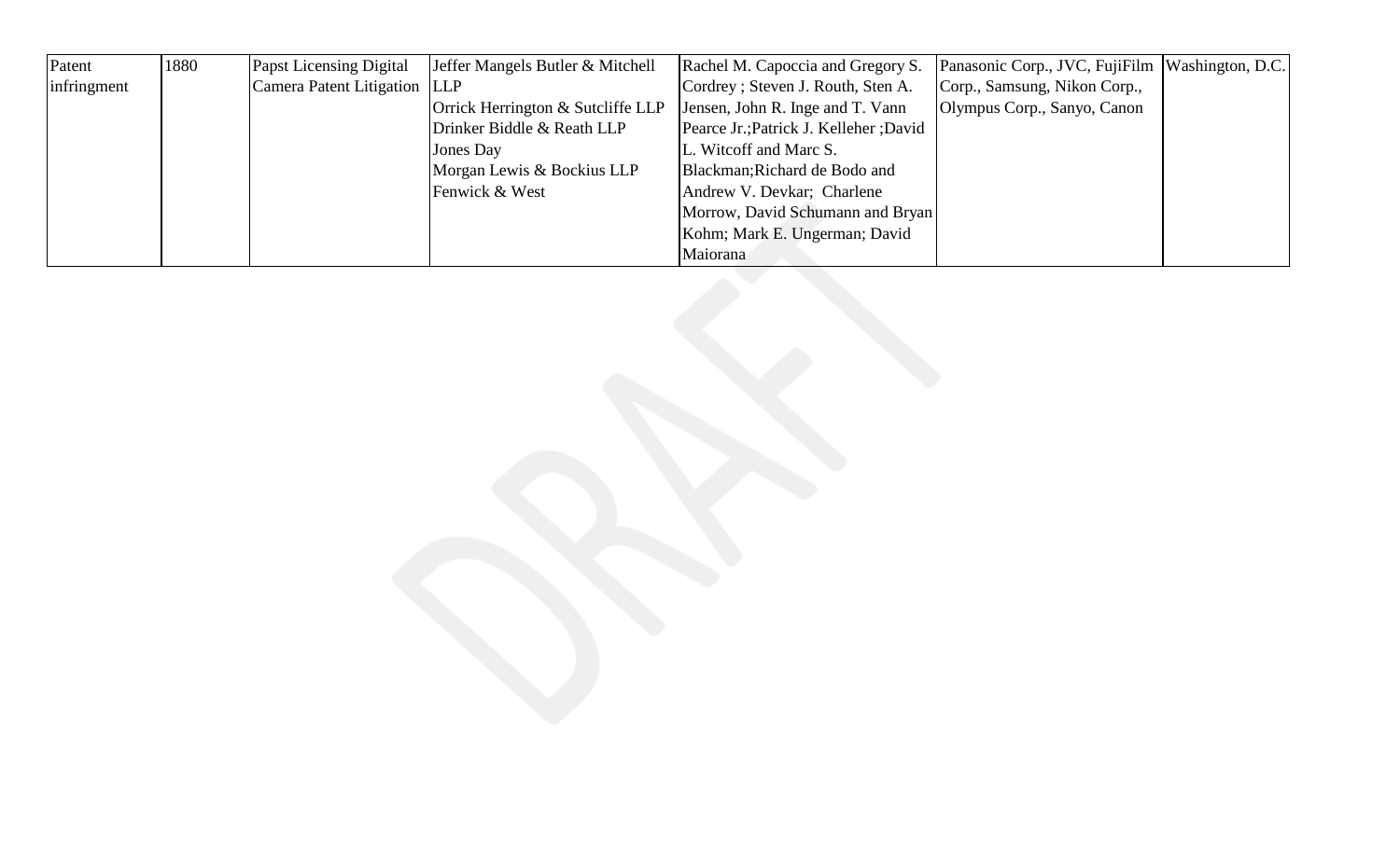| Banking | 1889 | Peregrine Systems, Inc.,     | LaBella and McNamara              |  | Southern District |
|---------|------|------------------------------|-----------------------------------|--|-------------------|
|         |      | <b>Securities Litigation</b> | Kendall Brill & Klieger LLP       |  | of California     |
|         |      |                              | Mazzarella Law Group              |  |                   |
|         |      |                              | Kilpatrick Townsend & Stockton,   |  |                   |
|         |      |                              | <b>LLP</b>                        |  |                   |
|         |      |                              | Yetter Warden & Coleman, LLP      |  |                   |
|         |      |                              | Vinson and Elkins                 |  |                   |
|         |      |                              | Quinn Emanuel Urquhart Oliver and |  |                   |
|         |      |                              | Hedges                            |  |                   |
|         |      |                              | Bergeson Law Firm                 |  |                   |
|         |      |                              | Bewley Lassleben and Miller LLP   |  |                   |
|         |      |                              | Butz Dunn & Desantis              |  |                   |
|         |      |                              | Vick Law Group, APC               |  |                   |
|         |      |                              | Johnson Greene & Roberts          |  |                   |
|         |      |                              | Gibbs and Bruns                   |  |                   |
|         |      |                              | Goodwin Procter                   |  |                   |
|         |      |                              | Fulbright and Jaworski            |  |                   |
|         |      |                              | Hahn and Adema                    |  |                   |
|         |      |                              | Gibson Dunn and Crutcher          |  |                   |
|         |      |                              | Morvillo Abramowitz Grand Iason   |  |                   |
|         |      |                              | & Silberberg                      |  |                   |
|         |      |                              | Allen Matkins Leck Gamble         |  |                   |
|         |      |                              | Mallory and Natsis                |  |                   |
|         |      |                              | Kipling Law Group PLLC            |  |                   |
|         |      |                              | Duane Morris LLP                  |  |                   |
|         |      |                              | Keesal Young and Logan            |  |                   |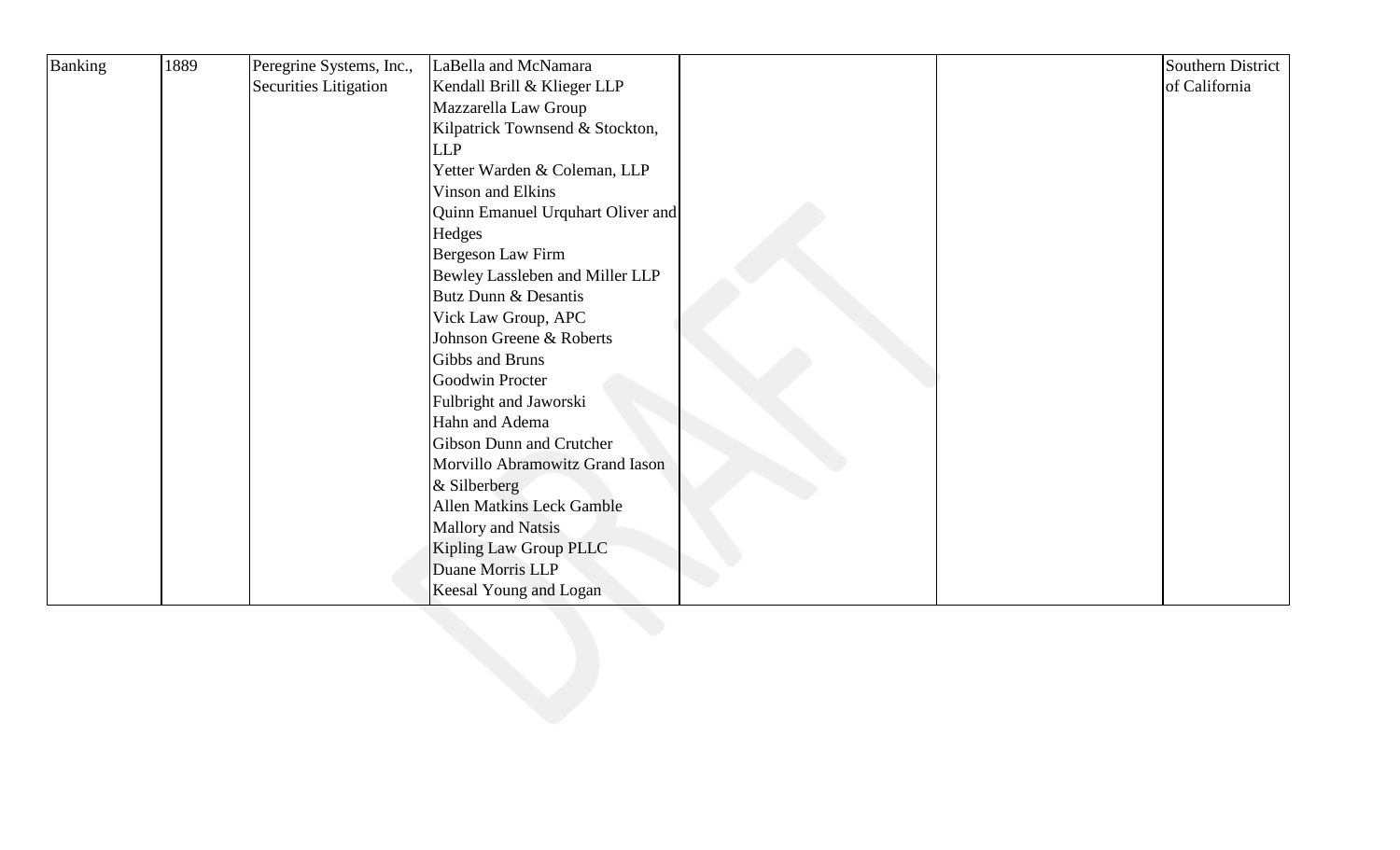| Antitrust       | 1913 | <b>Transpacific Passenger</b>           | <b>DLA</b> Piper                 |                                                                        | Air France and several other | Northern District        |
|-----------------|------|-----------------------------------------|----------------------------------|------------------------------------------------------------------------|------------------------------|--------------------------|
| Litigation      |      | Air Transportation                      | Latham & Watkins LLP             |                                                                        | airlines                     | of California            |
|                 |      | <b>Antitrust Litigation</b>             | Hogan Lovells US LLP             |                                                                        |                              |                          |
|                 |      |                                         | <b>Linklaters LLP</b>            |                                                                        |                              |                          |
|                 |      |                                         | Steptoe & Johnson LLP            |                                                                        |                              |                          |
|                 |      |                                         | <b>Hanson Bridgett LLP</b>       |                                                                        |                              |                          |
|                 |      |                                         | Cravath Swaine & Moore LLP       |                                                                        |                              |                          |
|                 |      |                                         | Ohashi & Priver and McBreen &    |                                                                        |                              |                          |
|                 |      |                                         | Senior                           |                                                                        |                              |                          |
| Personal Injury | 1916 | Chiquita Brands                         | Covington & Burling LLP          | John E. Hall, Shankar Duraiswamy,                                      | Chiquita                     | <b>Southern District</b> |
|                 |      | International, Inc., Alient             |                                  | Jones Foster Johnston & Stubbs PA   Maureen F. Browne, Jose E. Arvelo, |                              | of Florida               |
|                 |      | <b>Tort Statute and</b>                 |                                  | Jonathan M. Sperling and Eric                                          |                              |                          |
|                 |      | <b>Shareholders Derivative</b>          |                                  | Hellerman; Sidney A. Stubbs and                                        |                              |                          |
|                 |      | Litigation                              |                                  | Robert W. Wilkins                                                      |                              |                          |
| Antitrust       | 1917 | Cathode Ray Tube (CRT) White & Case LLP |                                  | Christopher M. Curran, Lucius B.                                       | Toshiba; Beijing Matsushita  | Northern District        |
| Litigation      |      | <b>Antitrust Litigation</b>             |                                  | Lau and Dana E. Foster                                                 | Color Crt Company, LTD.;     | of California            |
|                 |      |                                         |                                  |                                                                        | Beijing-Matsushita Color CRT |                          |
|                 |      |                                         |                                  |                                                                        | Company, Ltd.                |                          |
| Products        | 1943 | Levaquin Products                       | Halleland Lewis Nilan & Johnson  | Tracy Van Steenburgh; James Irwin;                                     | Johnson & Johnson, Ortho-    | Minnesota                |
| Liability -     |      | Liability Litigation                    | Irwin Fritchie Urquhart & Moore, | John Dames                                                             | McNeil Pharmaceutical, Inc., |                          |
| Pharmaceutical  |      |                                         | <b>LLC</b>                       |                                                                        | and Johnson & Johnson        |                          |
|                 |      |                                         |                                  |                                                                        | Pharmaceutical Research &    |                          |
|                 |      |                                         |                                  |                                                                        | Development, LLC             |                          |
| Antitrust       | 1950 | <b>Municipal Derivatives</b>            | Davis Wright Tremaine Archer     |                                                                        |                              | Southern District        |
|                 |      | <b>Antitrust Litigation</b>             | Norris LLP                       |                                                                        |                              | of New York              |
|                 |      |                                         | Rawle & Henderson LLP            |                                                                        |                              |                          |
|                 |      |                                         | Pepper Hamilton LLP              |                                                                        |                              |                          |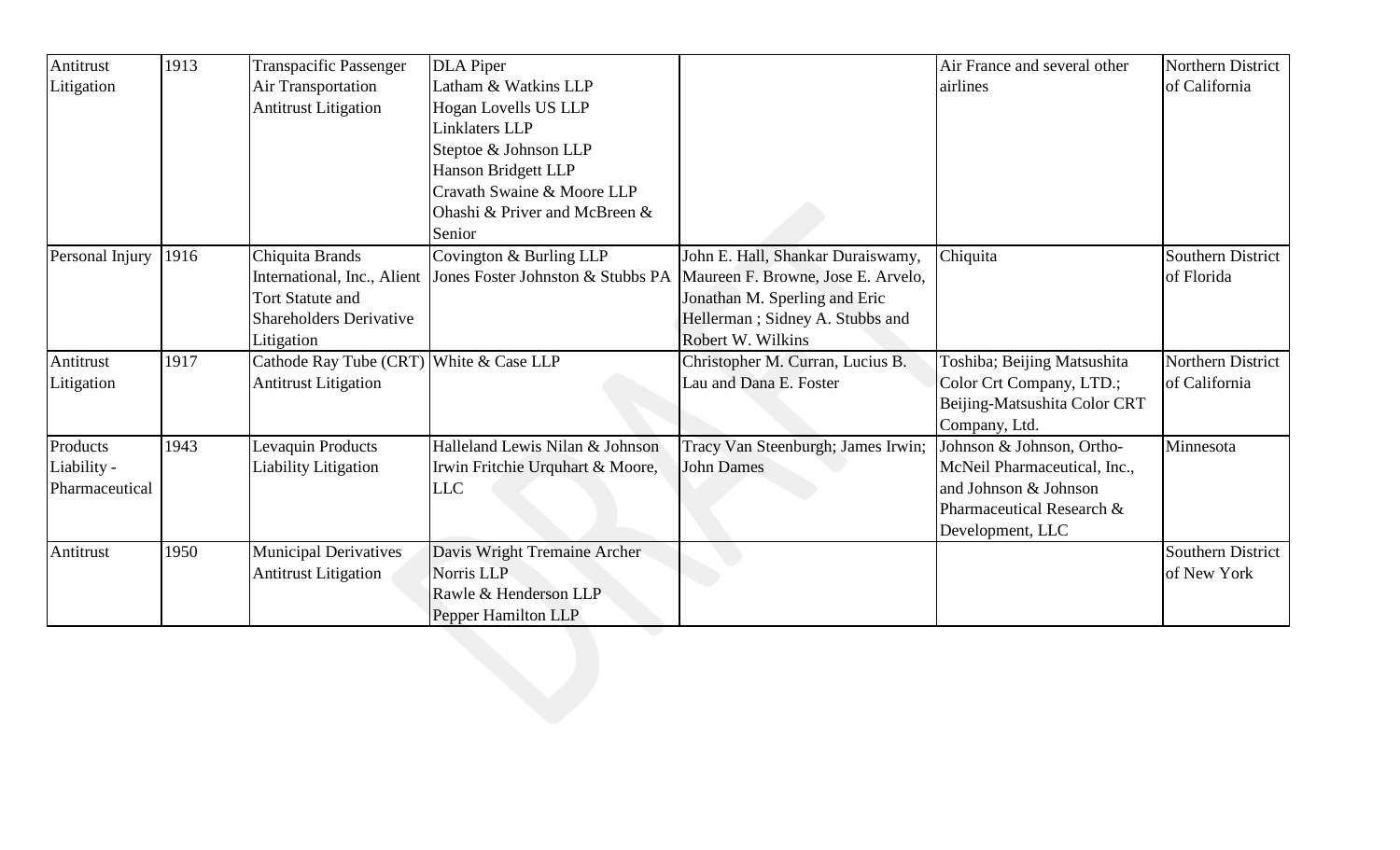| Antitrust    | 1952 | Packaged Ice Antitrust      | Baird, Hold                                           |                                    | Arctic Glacier International Inc. | <b>Eastern District</b> |
|--------------|------|-----------------------------|-------------------------------------------------------|------------------------------------|-----------------------------------|-------------------------|
|              |      | Litigation                  | Brooks Wilkins Sharkey & Turco                        |                                    |                                   | of Michigan             |
|              |      |                             | <b>PLLC</b>                                           |                                    |                                   |                         |
|              |      |                             | DLA Piper US, LLP                                     |                                    |                                   |                         |
|              |      |                             | <b>Dykema Gossett</b>                                 |                                    |                                   |                         |
|              |      |                             | <b>Fraser Stryker</b>                                 |                                    |                                   |                         |
|              |      |                             | Fredrickson & Byron, PA                               |                                    |                                   |                         |
|              |      |                             | Graydon, Head & Ritchey, LLP                          |                                    |                                   |                         |
|              |      |                             | Greenberg, Traurig                                    |                                    |                                   |                         |
|              |      |                             | Hogan Lovells US, LLP                                 |                                    |                                   |                         |
|              |      |                             | Honigman, Miller, Schwartz and                        |                                    |                                   |                         |
|              |      |                             | Cohn LLP                                              |                                    |                                   |                         |
|              |      |                             | Jones Day                                             |                                    |                                   |                         |
|              |      |                             | McDermott Will & Emery LLP                            |                                    |                                   |                         |
|              |      |                             | Stinson, Morrison, Hecker                             |                                    |                                   |                         |
| <b>ERISA</b> | 1963 | The Bear Stearns            | Kramer Levin Naftalis & Frankel                       | Michael J. Chepiga (Wollmuth);     | Bear Stearns Companies, Inc.;     | Southern District       |
|              |      | Companies Inc.              | <b>LLP</b>                                            | Brad Karp (Paul Weis); Suszan L.   | Alan D. Schwartz; Samuel L.       | of New York             |
|              |      |                             | Securities, Derivative and Paul Weiss Rifkind Wharton | Saltzstein; Jay B. Kasmer (Skadden | Molinaro, Jr.; James E. Cayne     |                         |
|              |      | <b>Employee Retireement</b> | Garrison                                              | Arps); Gregory Markel              |                                   |                         |
|              |      | Income security Act         | Skadden Arps Slate Meagher &                          | (Cadwalader); Paul Onrasik Jr.     |                                   |                         |
|              |      | (ERISA) Litigation          | Flom                                                  | (Steptoe)                          |                                   |                         |
|              |      |                             | Cadwalader Wickersham & Taft                          |                                    |                                   |                         |
|              |      |                             | <b>LLP</b>                                            |                                    |                                   |                         |
|              |      |                             | Steptoe & Johnson LLP                                 |                                    |                                   |                         |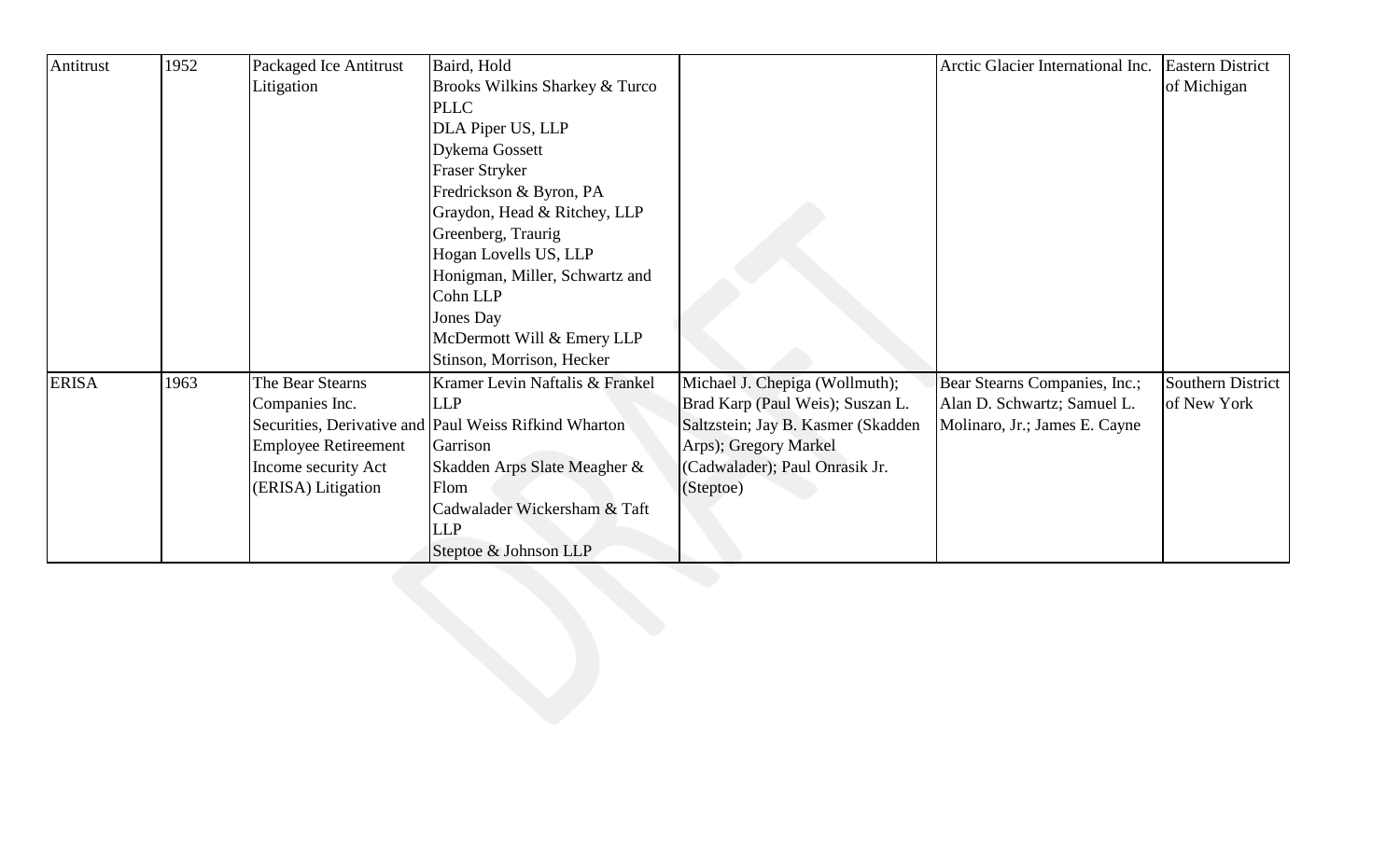| Products       | 1964 | <b>NuvaRing Products</b>    | <b>BRADLEY AND ARANT</b>          |                              | Merck & Co.                  | <b>Eastern District</b> |
|----------------|------|-----------------------------|-----------------------------------|------------------------------|------------------------------|-------------------------|
| Liability -    |      | <b>Liability Litigation</b> | DAY PITNEY LLP                    |                              |                              | of Missouri             |
| Pharmaceutical |      |                             | <b>SPENCER FANE LLP</b>           |                              |                              |                         |
|                |      |                             | <b>REED SMITH LLP</b>             |                              |                              |                         |
|                |      |                             | <b>DENTONS US LLP</b>             |                              |                              |                         |
|                |      |                             | <b>BRYAN CAVE LLP</b>             |                              |                              |                         |
|                |      |                             | FOLEY AND MANSFIELD,              |                              |                              |                         |
|                |      |                             | P.L.L.P                           |                              |                              |                         |
|                |      |                             | <b>BARNES AND THORNBURG</b>       |                              |                              |                         |
|                |      |                             | <b>FAEGRE AND BENSON</b>          |                              |                              |                         |
|                |      |                             | <b>SPRIGGS AND</b>                |                              |                              |                         |
|                |      |                             | <b>HOLLINGSWORTH</b>              |                              |                              |                         |
|                |      |                             | <b>GORDON &amp; POLSCER</b>       |                              |                              |                         |
|                |      |                             | PHILLIPS AND MCFALL               |                              |                              |                         |
|                |      |                             | CHRISTOVICH & KEARNEY,            |                              |                              |                         |
|                |      |                             | <b>LLP</b>                        |                              |                              |                         |
|                |      |                             | HARRIS BEACH PLLC                 |                              |                              |                         |
|                |      |                             | Morris Polich and Purdy LLP       |                              |                              |                         |
| Antitrust      | 2002 | Processed Egg Products      | Dechert LLP                       |                              | Post Holdings Inc.; Michael  | <b>Eastern District</b> |
|                |      | <b>Antitrust Litigation</b> | Porter Wright Morris & Arthur LLP |                              | Foods; Rose Acre Farms Inc., | of Pennsylvania         |
|                |      |                             | <b>Stinson Leonard Street LLP</b> |                              | Ohio Fresh Eggs LLC and R.W. |                         |
|                |      |                             | Weil Gotshal & Manges LLP         |                              | Souder Inc.                  |                         |
|                |      |                             | Keating Muething & Klekamp PLL    |                              |                              |                         |
|                |      |                             | Pepper Hamilton LLP               |                              |                              |                         |
|                |      |                             | <b>Gibson Dunn</b>                |                              |                              |                         |
|                |      |                             |                                   |                              |                              |                         |
| Products       | 2004 | Mentor Corp. ObTape         | Tucker Ellis LLP                  | Dustin B. Rawlin, Rebecca W. | Mentor                       | Middle District of      |
| Liability -    |      | <b>Transobturator Sling</b> |                                   | Gutierrez and John Q. Lewis  |                              | Georgia                 |
| Pharma         |      | products liability          |                                   |                              |                              |                         |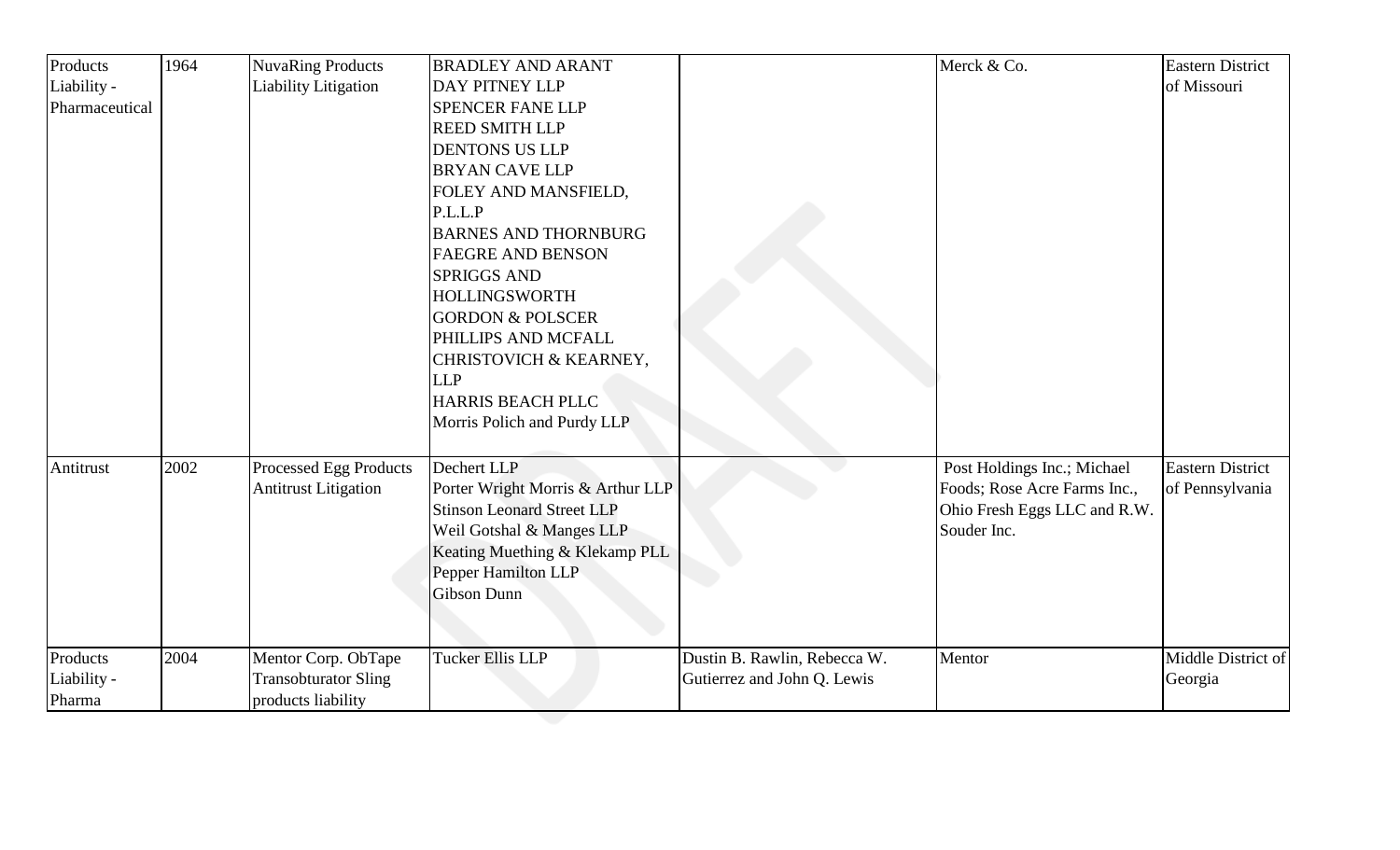| <b>ERISA</b> | 2009 | Regions Morgan Keegan       | Bass, Berry & Sims PLC           | Britt K. Latham                    | Morgan Keegan & Company,                   | <b>Western District</b> |
|--------------|------|-----------------------------|----------------------------------|------------------------------------|--------------------------------------------|-------------------------|
|              |      | Securities, Derivative and  |                                  |                                    | Inc.                                       | of Tennessee            |
|              |      | <b>ERISA</b> Litigation     |                                  |                                    |                                            |                         |
| <b>ERISA</b> | 2017 | Lehman Brothers             | Simpson Thacher & Bartlett LLP   | Eric Milo Albert (Simpson Thacher  | <b>BNY Capital Markets Inc; BC</b>         | Southern District       |
|              |      | Holdings, Inc., Securities  | Wollmuth Maher & Deutsch LLP     | & Bartlett LLP); Robert F. Serio;  | Ziegler & Co; Davenport & Co., of New York |                         |
|              |      | & Employee Retirement       | Cleary Gottlieb Steen & Hamilton | Laura Kathryn O'Boyle; Jason       | LLC; BNY Capital Markets Inc;              |                         |
|              |      | <b>Income Security Act</b>  | <b>LLP</b>                       | William Myatt; Lauren Kathryn      | <b>Bank of America Securities;</b>         |                         |
|              |      | (ERISA) Litigation          | Gibson Dunn & Crutcher LLP       | O'Boyle; Robert F. Serio; (Gibson  | Charles Schwab & Co., Inc;                 |                         |
|              |      |                             | Carmody Macdonald PC             | Dunn & Crutcher)                   | Citigroup Global Markets, Inc.;            |                         |
|              |      |                             | Dowd Bennett LLP                 |                                    | Credit Suisse, Inc.; DA                    |                         |
|              |      |                             | Latham & Watkins LLP             |                                    | Davidson & Co; H&R Block                   |                         |
|              |      |                             | Carpenter & Associates LLC       |                                    | Financial Advisors etc; LLC                |                         |
|              |      |                             | Ropes & Gray LLP                 |                                    | <b>UBS</b> Securities; Henry               |                         |
|              |      |                             | Allen & Overy                    |                                    | Kaufman; John Akersetc.                    |                         |
| Antitrust    | 2020 | Aetna, Inc., Out-of-        | Connell Foley LLP                |                                    | Aetna, Ingenix and its parent              | New Jersey              |
|              |      | Network "UCR" Rates         | Gibson Dunn                      |                                    | company UnitedHealth Group                 |                         |
|              |      | litigation                  | Lowenstein Sandler LLP           |                                    | Inc.                                       |                         |
|              |      |                             | Weil Gotshal & Manges LLP        |                                    |                                            |                         |
| Antitrust    | 2034 | Comcast Corp. Set-Top       | White & Case LLP                 | Jaime A. Bianchi, Angela D. Daker; | Comcast Corp.                              | <b>Eastern District</b> |
|              |      | <b>Cable Television Box</b> | Davis Polk & Wardwell LLP        | Arthur J. Burke; James W. Haldin,  |                                            | of Pennsylvania         |
|              |      | <b>Antitrust Litigation</b> | <b>Ballard Spahr LLP.</b>        | M. Norman Goldberger; Matthew A.   |                                            |                         |
|              |      |                             |                                  | White                              |                                            |                         |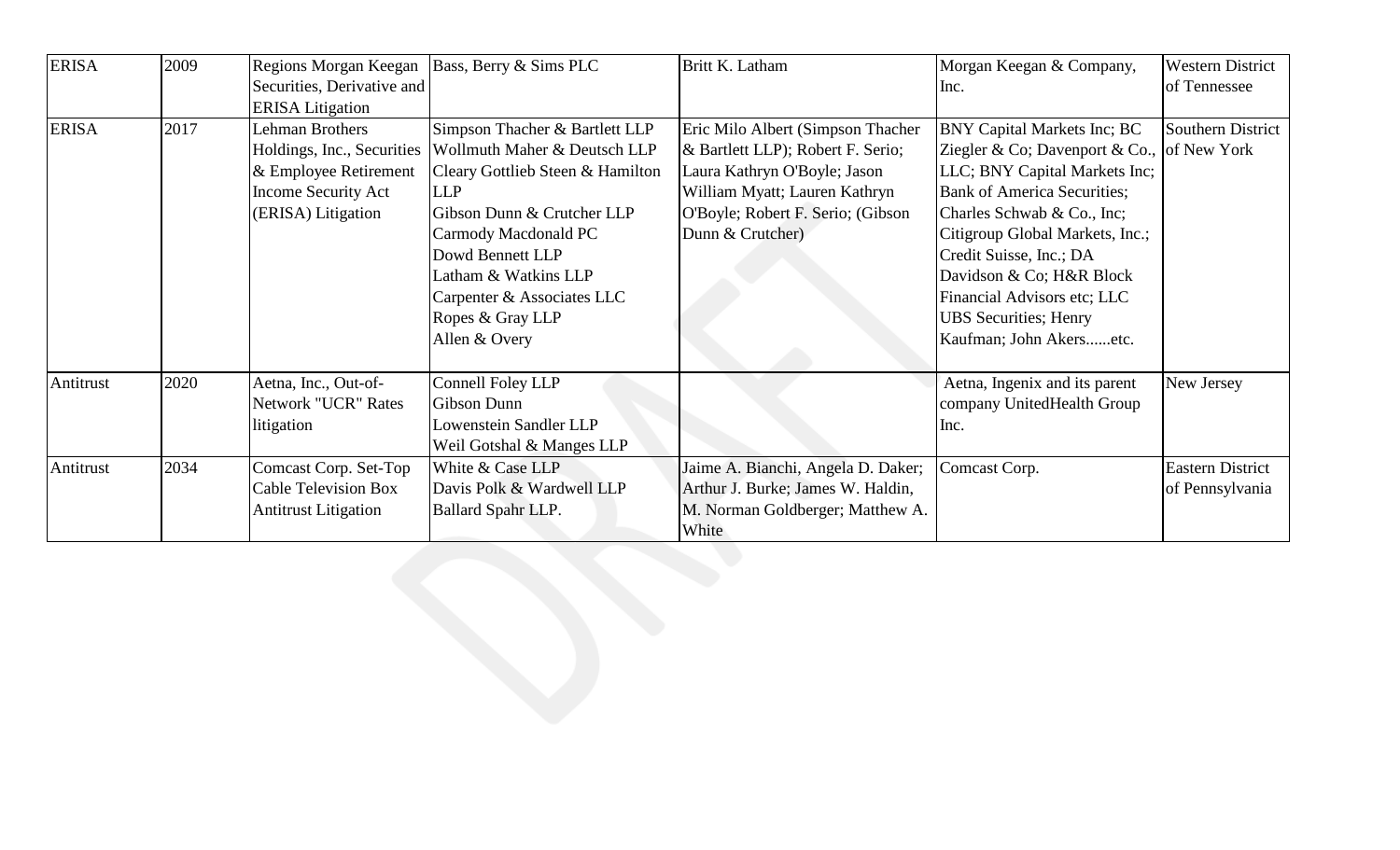| Banking | 2036 | <b>Checking Account</b>     | Akerman Senterfitt                | Sonya D. Winner, David M. Jolley | <b>Wells Fargo</b> | Southern District |
|---------|------|-----------------------------|-----------------------------------|----------------------------------|--------------------|-------------------|
|         |      | <b>Overdraft Litigation</b> | Arnold & Porter LLP               | and Emily Johnson Henn; Barry R. |                    | of Florida        |
|         |      |                             | Arnstein & Lehr, LLP              | Davidson and Jamie Zysk Isani    |                    |                   |
|         |      |                             | Balch & Bingham, LLP              |                                  |                    |                   |
|         |      |                             | Ballard Spahr Andrews & Ingersoll |                                  |                    |                   |
|         |      |                             | Bodman, LLP                       |                                  |                    |                   |
|         |      |                             | Bowles Rice McDavid Graff &       |                                  |                    |                   |
|         |      |                             | Love, LLP                         |                                  |                    |                   |
|         |      |                             | Brown & Connery, LLP              |                                  |                    |                   |
|         |      |                             | <b>Burrage Law Firm</b>           |                                  |                    |                   |
|         |      |                             | Carlton Fields Jorden Burt, P.A.  |                                  |                    |                   |
|         |      |                             | Cole Scott & Kissane              |                                  |                    |                   |
|         |      |                             | Compton, Prewett, Thomas &        |                                  |                    |                   |
|         |      |                             | Hickey                            |                                  |                    |                   |
|         |      |                             | Concepcion Martinez & Bellido     |                                  |                    |                   |
|         |      |                             | Covington & Burling LLP           |                                  |                    |                   |
|         |      |                             | Day Pitney, L.L.P.                |                                  |                    |                   |
|         |      |                             | Dover Dixon Horne, PLLC           |                                  |                    |                   |
|         |      |                             | Finley Firm, P.C.                 |                                  |                    |                   |
|         |      |                             | Fox Rothschild LLP                |                                  |                    |                   |
|         |      |                             | Frederic Dorwart, PC              |                                  |                    |                   |
|         |      |                             | Friday, Eldredge & Clark, LLP     |                                  |                    |                   |
|         |      |                             | Godfrey & Kahn, S.C               |                                  |                    |                   |
|         |      |                             | Greenspoon Marder, P.A.           |                                  |                    |                   |
|         |      |                             | Hawkins Firm LLC                  |                                  |                    |                   |
|         |      |                             | Hinckley, Allen & Snyder LLP      |                                  |                    |                   |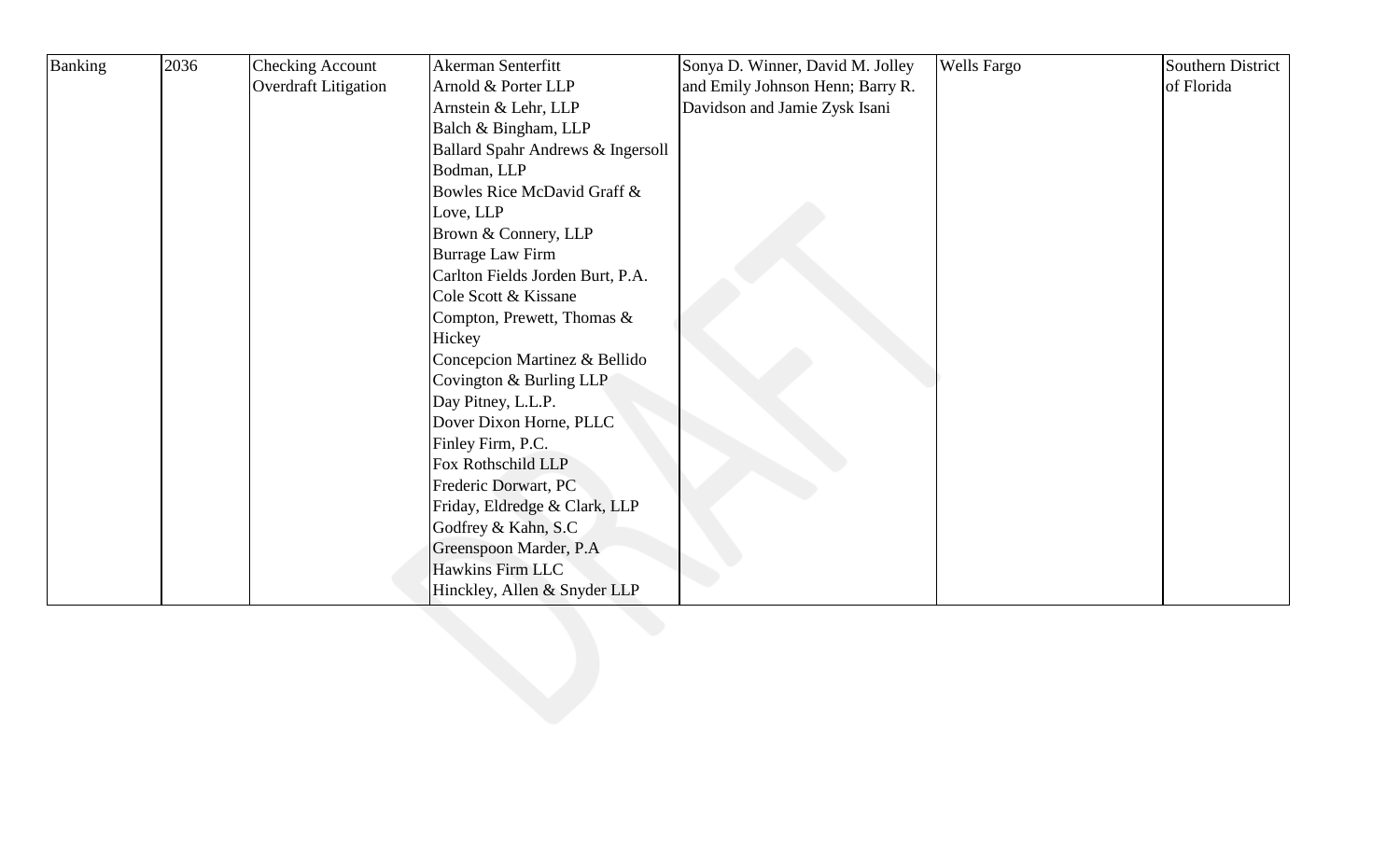| Marketing and          | 2044 | Vertrue Inc. Marketing  | Skadden Arps Slate Meagher &        | David S. Clancy; Peter Daniel        | Vertrue Inc; Adaptive Marketing Northern District |                         |
|------------------------|------|-------------------------|-------------------------------------|--------------------------------------|---------------------------------------------------|-------------------------|
| <b>Sales Practices</b> |      | and Sales Practices     | Flom LLP                            | Luneau; Darrel J. Hieber; Mark       | LLC; Memberworks Inc                              | of Ohio                 |
| Litigation             |      | litigation              | <b>Greenberg Traurig LLP</b>        | <b>Edward Rakoczy; Amy Roxanne</b>   |                                                   |                         |
|                        |      |                         | <b>Bradley Arant Boult Cummings</b> | Sabrin (Skadden Arps); Robert A.     |                                                   |                         |
|                        |      |                         | <b>LLP</b>                          | Horowitz (Greenberg Traurig);        |                                                   |                         |
|                        |      |                         | <b>Espirito Santo Plaza</b>         | Robert S. Patterson (Bradley Arant   |                                                   |                         |
|                        |      |                         | Moore & Van Allen PLC               | Boult Cummings LLP); Christopher     |                                                   |                         |
|                        |      |                         | Faegre & Benson LLP                 | E. Knight (Espirito); Alton G.       |                                                   |                         |
|                        |      |                         | Shell & Wilmer LLP                  | Waltney III (Moore); Jerry W. Snider |                                                   |                         |
|                        |      |                         | Calfee Halter & Griswold LLP        | (Faegre); JOel Philip Hoxie (Shell & |                                                   |                         |
|                        |      |                         |                                     | Wilmer LLP); Robert N. Rapp          |                                                   |                         |
|                        |      |                         |                                     | (Calfee Hatler & Griswold)           |                                                   |                         |
| Products               | 2047 | Chinese-Manufactured    | <b>Hogan Lovells</b>                |                                      |                                                   | <b>Eastern District</b> |
| Liability              |      | <b>Drywall Products</b> | Frilot, LLC                         |                                      |                                                   | of Louisiana            |
|                        |      | Liability Litigation    | Baker & McKenzie LLP                |                                      |                                                   |                         |
|                        |      |                         | <b>Greenberg Traurig PA</b>         |                                      |                                                   |                         |
|                        |      |                         | Adorno & Yoss LLP                   |                                      |                                                   |                         |
|                        |      |                         | Mintzer Sarowitz Zeris Ledva &      |                                      |                                                   |                         |
|                        |      |                         | Meyers LLP                          |                                      |                                                   |                         |
|                        |      |                         | Sivyer Barlow & Watson PA           |                                      |                                                   |                         |
|                        |      |                         | Fulmer, Leroy, Albee, Baumann &     |                                      |                                                   |                         |
|                        |      |                         | <b>Glass</b>                        |                                      |                                                   |                         |
|                        |      |                         | <b>Baker Donelson</b>               |                                      |                                                   |                         |
|                        |      |                         | Alston & Bird LLP                   |                                      |                                                   |                         |
|                        |      |                         | Stone, Pigman, Walther, Wittmann,   |                                      |                                                   |                         |
|                        |      |                         | <b>LLC</b>                          |                                      |                                                   |                         |
|                        |      |                         | Barrasso, Usdin, Kupperman,         |                                      |                                                   |                         |
|                        |      |                         | Freeman & Sarver, LLC               |                                      |                                                   |                         |
|                        |      |                         | Phelps Dunbar, LLP                  |                                      |                                                   |                         |
|                        |      |                         |                                     |                                      |                                                   |                         |
|                        |      |                         |                                     |                                      |                                                   |                         |
|                        |      |                         |                                     |                                      |                                                   |                         |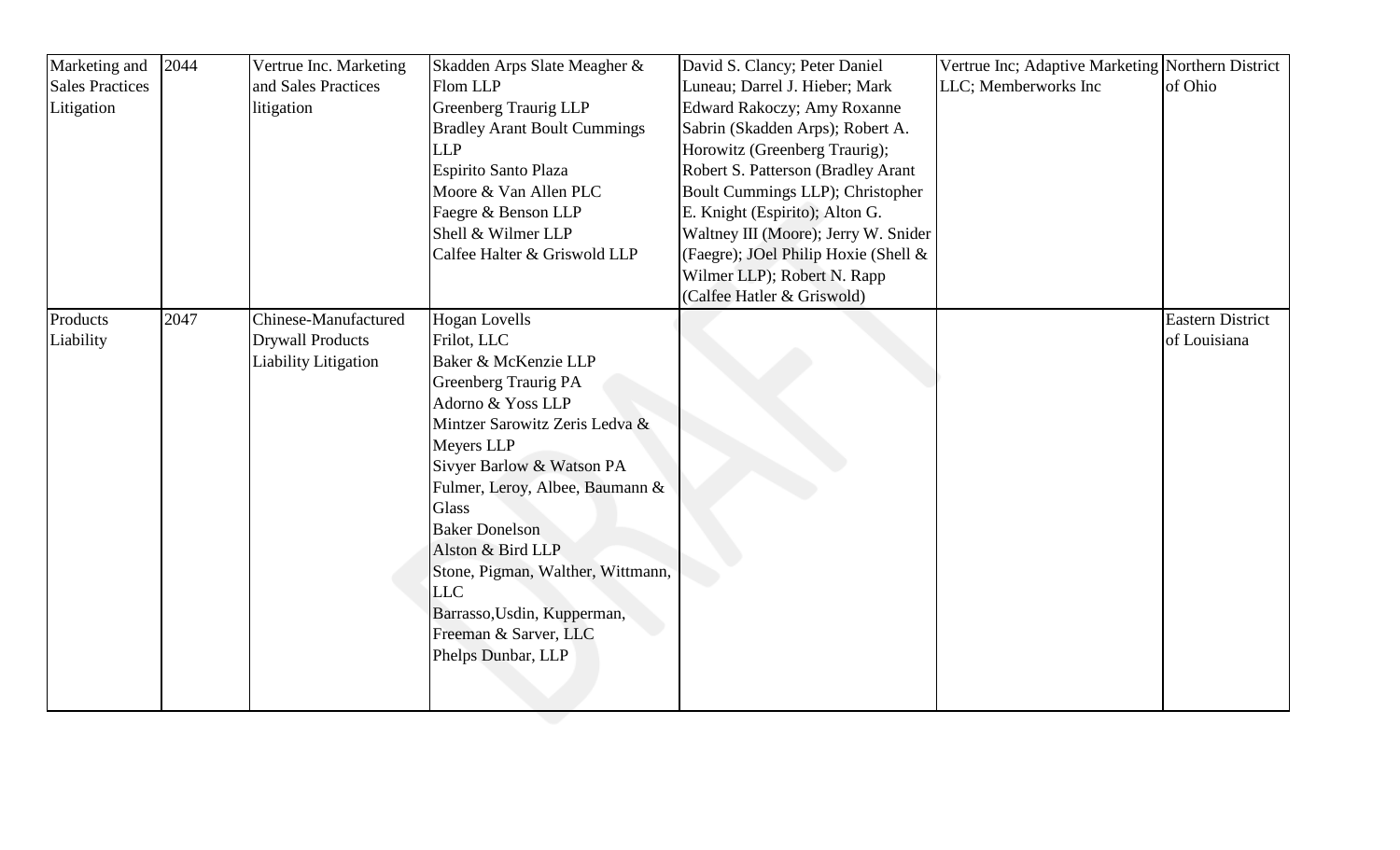| Antitrust      | 2048 | Cox Enterprises, Inc., Set-Latham & Watkins LLP<br>Top Cable Television<br><b>Box Antitrust Litigation</b> | Maynard, Cooper & Gale, P.C.<br>Mintz Levin Cohn Ferris Glovsky &<br>Popeo;<br>Crowe & Dunlevy<br>Gonzalez Saggio & Harlan | Jennifer L. Giordano; Allyson<br>Maltas; Alfred C. Pfeiffer; Margaret<br>Zwisler (Latham & Watkins LLP;<br>Maynard, Cooper & Gale, P.C.);<br>Robert G. Kidwell; Bruce D. Sokler<br>(Mintz Levin Cohn Ferris Glovsky &<br>Popeo); Elizabeth Labauve; D. Kent<br>Meyers (Crowe & Dunlevy); Matthew | Cox Communications Inc                                                                                                                                                                                                                                                                                                                                 | <b>Western District</b><br>of Oklahoma |
|----------------|------|------------------------------------------------------------------------------------------------------------|----------------------------------------------------------------------------------------------------------------------------|--------------------------------------------------------------------------------------------------------------------------------------------------------------------------------------------------------------------------------------------------------------------------------------------------|--------------------------------------------------------------------------------------------------------------------------------------------------------------------------------------------------------------------------------------------------------------------------------------------------------------------------------------------------------|----------------------------------------|
| Patent         | 2050 | <b>Bill of Lading</b>                                                                                      | Baker & Hostetler LLP                                                                                                      | D. Golish (Gonzalez Saggio &<br>Harlan)<br>Thomas H. Shunk etc.                                                                                                                                                                                                                                  | FFE Transportation Services,                                                                                                                                                                                                                                                                                                                           | Southern District                      |
| Litigation     |      | Transmission and<br>Processing System Patent<br>Litigation                                                 |                                                                                                                            |                                                                                                                                                                                                                                                                                                  | Inc; Interstate Distributor, Inc.                                                                                                                                                                                                                                                                                                                      | of Ohio                                |
| Banking        | 2063 | Oppenheimer rochester<br><b>Funds Group Securities</b><br>Litigation                                       | Dechert LLP<br>Dentons US LLP                                                                                              | Matthew L. Larrabee and Michael S.<br>Doluisio; Lino S. Lipinsky de Orlov<br>and Lauren P. Carboni                                                                                                                                                                                               | OppenheimerFunds Inc.                                                                                                                                                                                                                                                                                                                                  | Colorado                               |
| Antitrust      | 2067 | Celexa and Lexapro<br>Marketing and sales<br><b>Practices Litigation</b>                                   | Debevoise & Plimpton<br>Stinson, Morrison et al<br>Sugarman, Rogers, Barshak &<br>Cohen                                    |                                                                                                                                                                                                                                                                                                  | <b>Forest Laboratories</b>                                                                                                                                                                                                                                                                                                                             | Massachusetts                          |
| <b>Banking</b> | 2070 | Citigroup Inc. Securities<br>Litigation                                                                    | Paul Weiss Rifkind Wharton &<br>Garrison LLP<br>Skadden Arps Slate Meagher &<br>Flom LLP                                   | Susanna M. Buergel (Paul Weiss);<br>George A. Zimmerman (Skadden<br>Arps)                                                                                                                                                                                                                        | Citigroup Capital; A.G. Edwards Southern District<br>& Sons, Inc.; ABN AMRO Inc.; of New York<br><b>Advisors Asset Management</b><br>Inc.; Goldman Sachs; Crowell<br>Weedon & Co.; Danske Bank;<br>Ferris Baker Watts & Inc.;<br><b>Fidelity Capital Markets; Fortis</b><br>Bank S.A.; N.V.; Greenwich<br>Capital Markets, Inc; Guzman &<br>Co. et al. |                                        |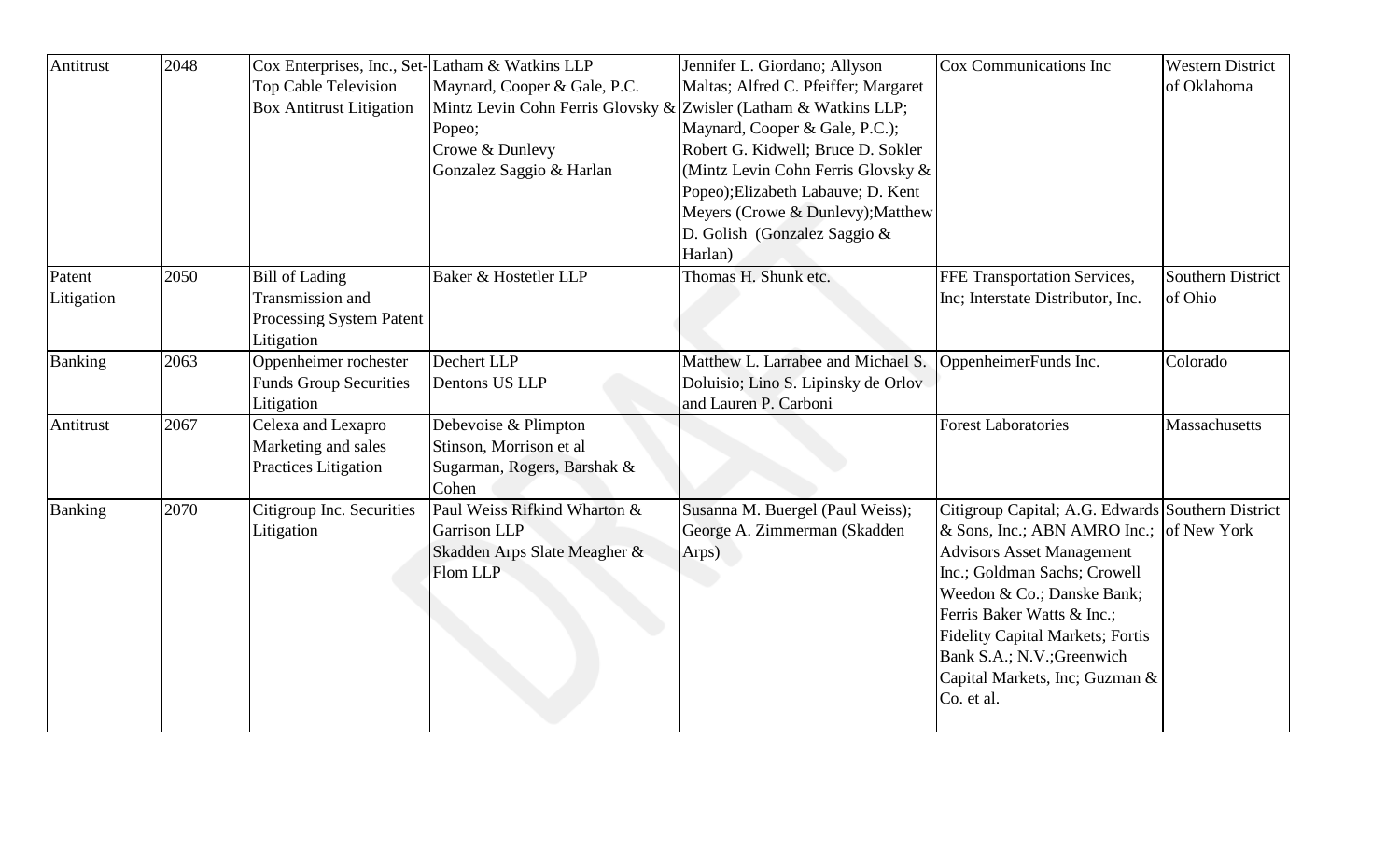| Antitrust       | 2081 |                           | Blood Reagents Antitrust Drinker Biddle & Reath LLP | Paul H. Saint-Antoine, Joanne C.  | Ortho-Clinical(Johnson &    | <b>Eastern District</b> |
|-----------------|------|---------------------------|-----------------------------------------------------|-----------------------------------|-----------------------------|-------------------------|
|                 |      | Litigation                |                                                     | Lewers, Richard E. Coe and Chanda | Johnson unuit), the Carlyle | of Pennsylvania         |
|                 |      |                           |                                                     | A. Miller                         | Group and Immucor           |                         |
| Personal Injury | 2083 | KBR, Inc., Burn Pit       | Dentons US LLP                                      |                                   | KBR Inc. et al              | Maryland                |
|                 |      | Litigation                | Covington & Burling LLP                             |                                   |                             |                         |
|                 |      |                           | McKenna Long and Aldridge LLP                       |                                   |                             |                         |
|                 |      |                           | Gordon & Rees LLP                                   |                                   |                             |                         |
|                 |      |                           |                                                     |                                   |                             |                         |
| Antitrust       | 2084 | <b>AndroGel Antitrust</b> | Alston & Bird, LLP                                  |                                   |                             | Northern District       |
|                 |      | Litigation (No. II)       | Arnold & Porter, LLP                                |                                   |                             | of Georgia              |
|                 |      |                           | Greenberg Traurig, LLP                              |                                   |                             |                         |
|                 |      |                           | Kirkland & Ellis LLP                                |                                   |                             |                         |
|                 |      |                           | Locke Lord LLP                                      |                                   |                             |                         |
|                 |      |                           | Mayer Brown LLP                                     |                                   |                             |                         |
|                 |      |                           | Morris, Manning & Martin, LLP                       |                                   |                             |                         |
|                 |      |                           | Munger, Tolles & Olson, LLP                         |                                   |                             |                         |
|                 |      |                           | Skadden Arps Slate Meagher &                        |                                   |                             |                         |
|                 |      |                           | Flom LLP                                            |                                   |                             |                         |
|                 |      |                           | Stites & Harbison, PLLC                             |                                   |                             |                         |
|                 |      |                           | White & Case, LLP                                   |                                   |                             |                         |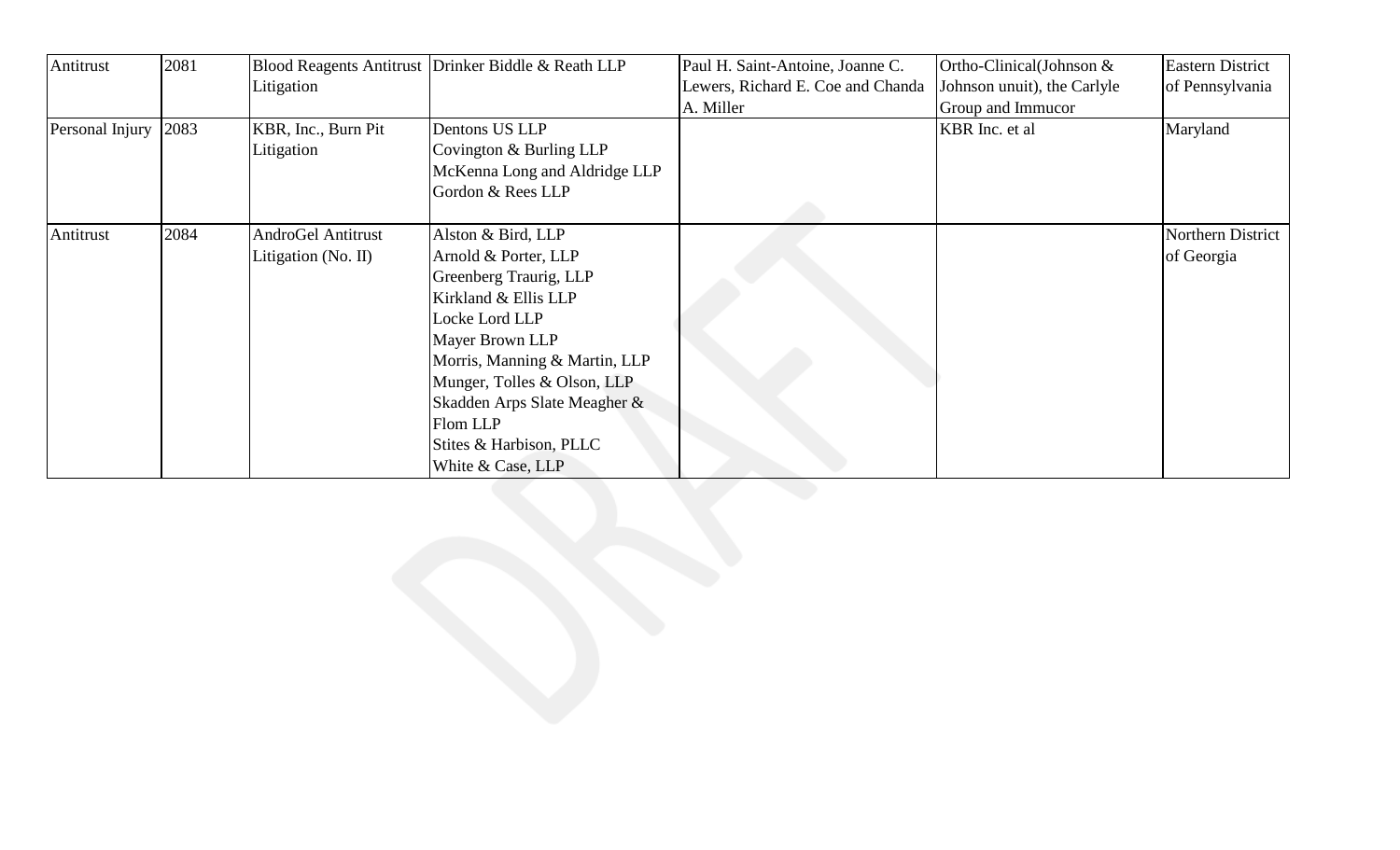| <b>Banking</b> | 2088 | <b>Fairfield Greenwich</b> | Gilbride Heller & Brown            | Lewis Nathan Brown (Gilbride);                                       | Fairfield Greenwich Ltd.;     | Southern District |
|----------------|------|----------------------------|------------------------------------|----------------------------------------------------------------------|-------------------------------|-------------------|
|                |      | <b>Group Securities</b>    | Wollmuth Maher & Deutsch LLP       | Michael Chepiga (Wollmuth);                                          | Pricewaterhouse Coopers Ltd.; | of New York       |
|                |      | Litigation                 | Kobre & Kim LLP                    | Timothy A. Duffy (Kirkland); Larrry                                  | Citco Bank; GlopeOp Financial |                   |
|                |      |                            | Kirkland & Ellis LLP               | Eagel (Bragar Wexler Eagel & Squire Services; Lion Fairfield Capital |                               |                   |
|                |      |                            | Bragar Wexler Eagel & Squire PC    | PC); Mark P. Goodman (Debevoise                                      | Management Ltd.; Fairfield    |                   |
|                |      |                            | Debevoise & Plimpton LLP           | & Plimpton LLP); Fraster L. Hunter,                                  | Greenwich                     |                   |
|                |      |                            | Wilmer Cutler Pickering Hale &     | Jr. (Wilmer); Mark E. Kasowitz                                       |                               |                   |
|                |      |                            | Dorr LLP                           | (Kasowitz); Glenn Kurtz (White &                                     |                               |                   |
|                |      |                            | Kasowitz Benson Torres &           | Case); Eliot Lauer (Curtis); Andrew                                  |                               |                   |
|                |      |                            | Friedman LLP                       | J. LEvander (Dechert); Sharon L.                                     |                               |                   |
|                |      |                            | White & Case                       | Nelles (Sullivan)                                                    |                               |                   |
|                |      |                            | Dechert LLP                        |                                                                      |                               |                   |
|                |      |                            | Seward & Kissel LLP                |                                                                      |                               |                   |
|                |      |                            | Sullivan & Cromwell LLP            |                                                                      |                               |                   |
|                |      |                            | Curits Mallet-Prevost Colt & Mosle |                                                                      |                               |                   |
|                |      |                            | <b>LLP</b>                         |                                                                      |                               |                   |
| Antitrust      | 2089 | Delta/AirTran Baggage      | Alston & Bird LLP                  | Randall L. Allen and Samuel R.                                       | Delta/AirTran                 | Northern District |
|                |      | Fee Antitrust Litigation   | Boies Schiller & Flexner LLP       | Rutherford of and James P. Denvir                                    |                               | of Georgia        |
|                |      |                            | Morrison & Foerster LLP            | III; Scott E. Gant and Michael S.                                    |                               |                   |
|                |      |                            | Smith Gambrell & Russell LLP       | Mitchell                                                             |                               |                   |
|                |      |                            | Vinson & Elkins LLP                |                                                                      |                               |                   |
|                |      |                            | <b>Wiley Rein LLP</b>              |                                                                      |                               |                   |
| Antitrust      | 2090 | <b>Wholesale Grocery</b>   | Baker Botts L.L.P                  |                                                                      | Supervalu and C&S Wholesale   | Minnesota         |
|                |      | <b>Products Antitrust</b>  | Barnes & Thornburg LLP             |                                                                      | Grocers                       |                   |
|                |      | Litigation                 | Ciresi Conlin LLP                  |                                                                      |                               |                   |
|                |      |                            | Fox Rothschild LLP                 |                                                                      |                               |                   |
|                |      |                            | Fredrikson & Byron, PA             |                                                                      |                               |                   |
|                |      |                            | Nixon Peabody LLP                  |                                                                      |                               |                   |
|                |      |                            | Robins, Kaplan, Miller & Ciresi    |                                                                      |                               |                   |
|                |      |                            | L.L.P.                             |                                                                      |                               |                   |
|                |      |                            | Weil Gotshal & Manges LLP          |                                                                      |                               |                   |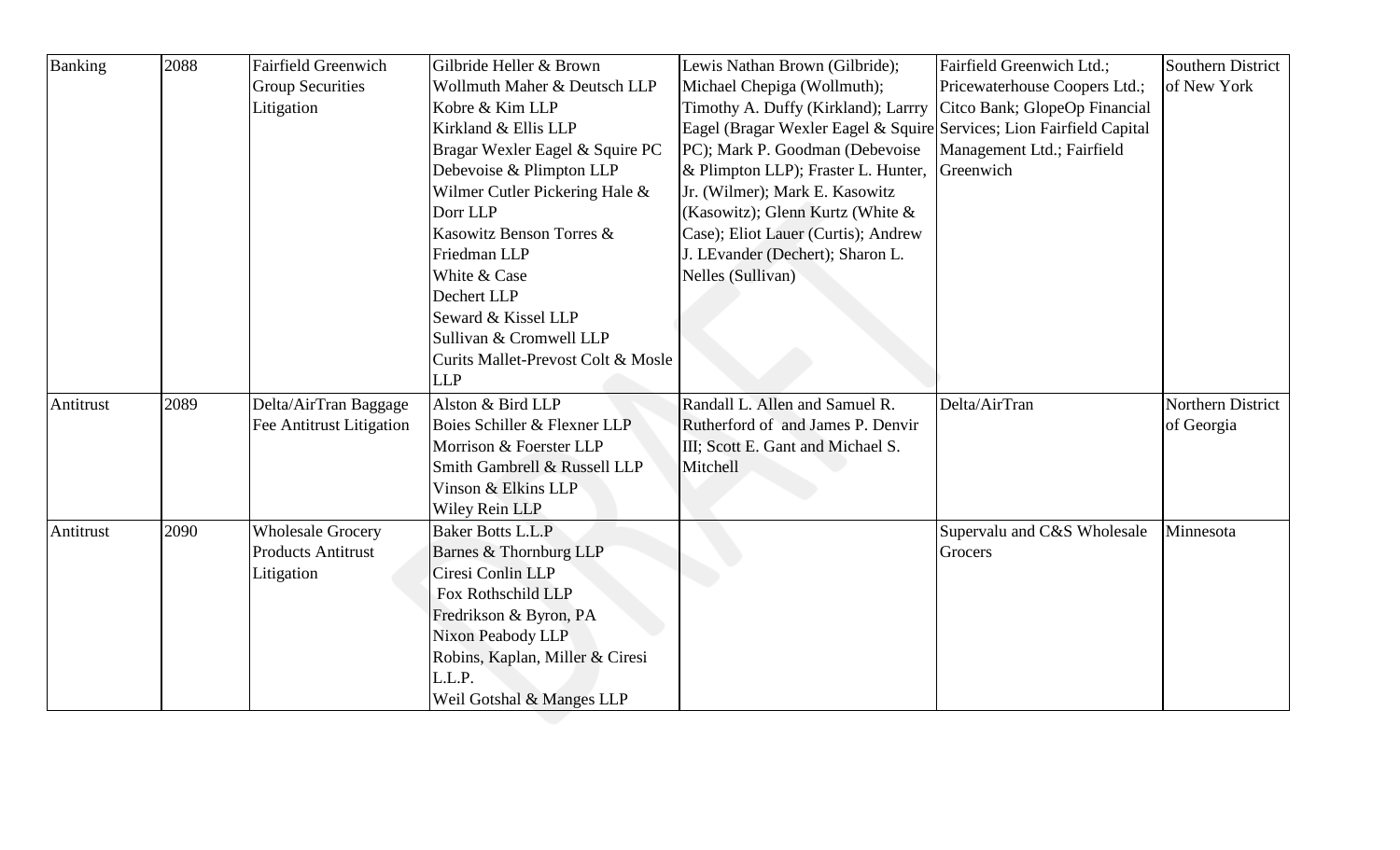| <b>Banking</b> | 2099 | <b>Stanford Entities</b>    | Weil, Gotshal & Manages LLP                                | Yvette Ostolaza; Michelle Hartmann; Willis of Colorado, Inc. and |                               | Northern District   |
|----------------|------|-----------------------------|------------------------------------------------------------|------------------------------------------------------------------|-------------------------------|---------------------|
|                |      | Securities Litigation       | Andrews Kurth LLP                                          | Jonathan D. Polkes; Joshua S.                                    | Willis of Texas, Inc.; Bowen, | of Texas            |
|                |      |                             | McCormick, McNeel, Elder,                                  | Amsel; Bradley W. Foster; Matthew                                | Michlette & Britt, Inc.       |                     |
|                |      |                             | Williams, & Lanza, LLP                                     | G. Nielsen; David P. Whittlesey;                                 |                               |                     |
|                |      |                             |                                                            | Nicholas J. Lanza                                                |                               |                     |
| Products       | 2100 | Yasmin and Yaz              | Bartlit, Beck, Herman, Palenchar &   Kasper J. Stoffelmayr |                                                                  |                               | Southern District   |
| Liability -    |      | (Drospirenone)              | Scott, LLP                                                 |                                                                  |                               | of Illinois         |
| Pharma         |      | Marketing, Sales            |                                                            |                                                                  |                               |                     |
|                |      | Practices and Products      |                                                            |                                                                  |                               |                     |
|                |      | <b>Liability Litigation</b> |                                                            |                                                                  |                               |                     |
| Products       | 2104 | <b>IKO Roofing Shingle</b>  | MCDERMOTT WILL & EMERY                                     |                                                                  |                               | Central District of |
| Liability      |      | Products liability          | <b>EIMER STAHL KLEVORN &amp;</b>                           |                                                                  |                               | <b>Illinois</b>     |
|                |      | Litigation                  | <b>SOLBERG LLP</b>                                         |                                                                  |                               |                     |
|                |      |                             | <b>FREDRIKSON &amp; BYRON PA</b>                           |                                                                  |                               |                     |
|                |      |                             | POPE & POPE ESQ                                            |                                                                  |                               |                     |
|                |      |                             | <b>SULLOWAY &amp; HOLLIS PLLC</b>                          |                                                                  |                               |                     |
|                |      |                             | <b>CABLE LANGENBACH KINERK</b>                             |                                                                  |                               |                     |
|                |      |                             | & BAUER                                                    |                                                                  |                               |                     |
|                |      |                             | <b>HEYL ROYSTER VOELKER &amp;</b>                          |                                                                  |                               |                     |
|                |      |                             | <b>ALLEN</b>                                               |                                                                  |                               |                     |
|                |      |                             | <b>SCHWARTZ KELLY LLC</b>                                  |                                                                  |                               |                     |
|                |      |                             |                                                            |                                                                  |                               |                     |
|                |      |                             |                                                            |                                                                  |                               |                     |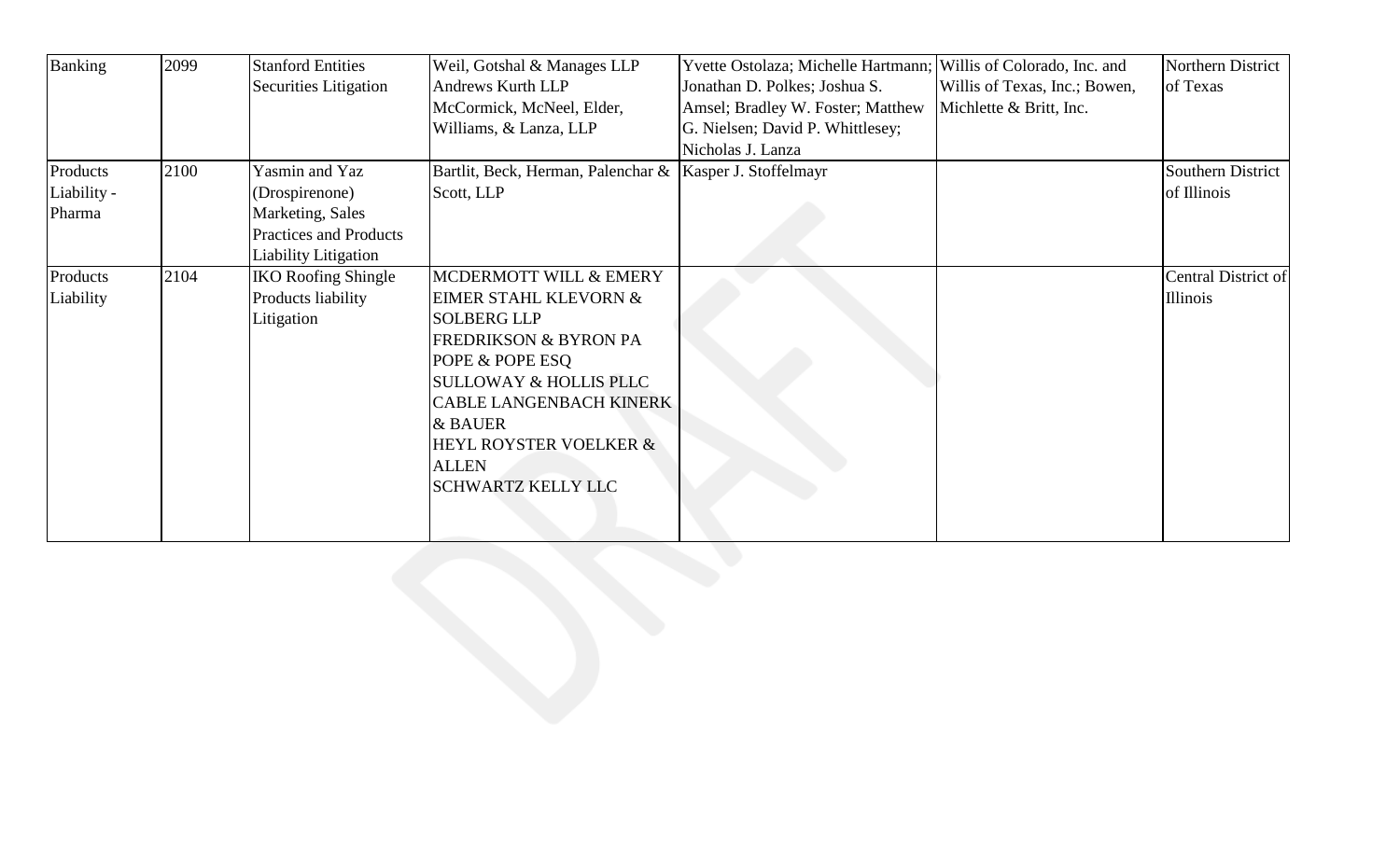| Banking        | 2119 | Mortgage Electronic            | Morgan Lewis & Bockius LLP       | Robert Mark Brochin (Morgan);       | Merscorp Holdings, Inc. et al;     | Arizona             |
|----------------|------|--------------------------------|----------------------------------|-------------------------------------|------------------------------------|---------------------|
|                |      | <b>Registration Systems</b>    | Snell & Wilmer LLP               | Thomas Hefferon (Goodwin); Mark     | <b>GMAC Mortgage LLC; LLC</b>      |                     |
|                |      | (MERS) Litigation              | Foley & Lardner LLP              | Seth Landman (Landman); Ira Lefton  | <b>Executive Trustee Services;</b> |                     |
|                |      |                                | Davis Graham & Stubbs LLP        | (Reed Smith); Howard Lindenberg     | <b>HSBC</b> Mortgage Corp;         |                     |
|                |      |                                | Parsons Behle & Latimer          | (Freddie); Howard Neil Cayne        | Countrywide Home Loans, Inc;       |                     |
|                |      |                                | Goodwin Procter LLP              | (Arnold)                            | AIG United Guaranty Corp.;         |                     |
|                |      |                                | Landman Corsi Ballaine & Ford PC |                                     | Capital One; GE Money Bank;        |                     |
|                |      |                                | <b>Reed Smith LLP</b>            |                                     | JP Morgan Chase Bank, NA;          |                     |
|                |      |                                | Mayer Brown LLP                  |                                     | <b>Federal Housing Finance</b>     |                     |
|                |      |                                | <b>Buckley Sandler LLP</b>       |                                     | Agency, et al.                     |                     |
|                |      |                                | Burke Warren Mackay & Serritella |                                     |                                    |                     |
|                |      |                                | PC                               |                                     |                                    |                     |
|                |      |                                | Arnold & Porter LLP              |                                     |                                    |                     |
|                |      |                                |                                  |                                     |                                    |                     |
| Antitrust      | 2143 | <b>Optical Disk Drive</b>      | <b>Blank Rome LLP</b>            | Cheryl Stephanie Chang, Lisa Marie  | BenQ America Corp.;                | Northern District   |
| Litigation     |      | <b>Products Antitrust</b>      | Dickstein Shapiro LLP            | Kaas, Joel Barry Kleinman; Nicholas | Panasonic; electronical            | of California       |
|                |      | Litigation                     | O'Melveny & Myers LLP            | Cheolas; Ian T Simmons; Jeffrey L.  | companies                          |                     |
|                |      |                                | Winston & Strawn LLP             | Kessler and George E. Mastoris      |                                    |                     |
| Products       | 2151 | Toyota Motor Corp.             | <b>Reed Smith LLP</b>            | John P. Hooper                      | Toyota et al                       | Central District of |
| Liability      |      | <b>Unintended Acceleration</b> |                                  |                                     |                                    | California          |
|                |      | Marketing, sales               |                                  |                                     |                                    |                     |
|                |      | Practices, and Products        |                                  |                                     |                                    |                     |
|                |      | liability Litigation           |                                  |                                     |                                    |                     |
| Marketing &    | 2153 | <b>United Parcel service</b>   | Morrison and Foerster LLP        | Caitlin Sinclaire Blyth, Ruth N     | United Parcel Service Co.          | Central District of |
| <b>Sales</b>   |      | 'Air-in-Ground"                |                                  | Borenstein, Paul Terry Friedman,    |                                    | California          |
|                |      | Marketing and Sales            |                                  | Gregory B Koltun, Stacey M          |                                    |                     |
|                |      | Practices Litigation           |                                  | Sprenkel                            |                                    |                     |
| Products       | 2158 | Zimmer Durom Hip Cup           | <b>Faegre Baker Daniels LLP</b>  | EDWARD J. FANNING, JR               | ZIMMER, INC                        | New Jersey          |
| Liability -    |      | <b>Products Liability</b>      | McCarter & English, LLP          |                                     |                                    |                     |
| Pharmaceutical |      | Litigation                     |                                  |                                     |                                    |                     |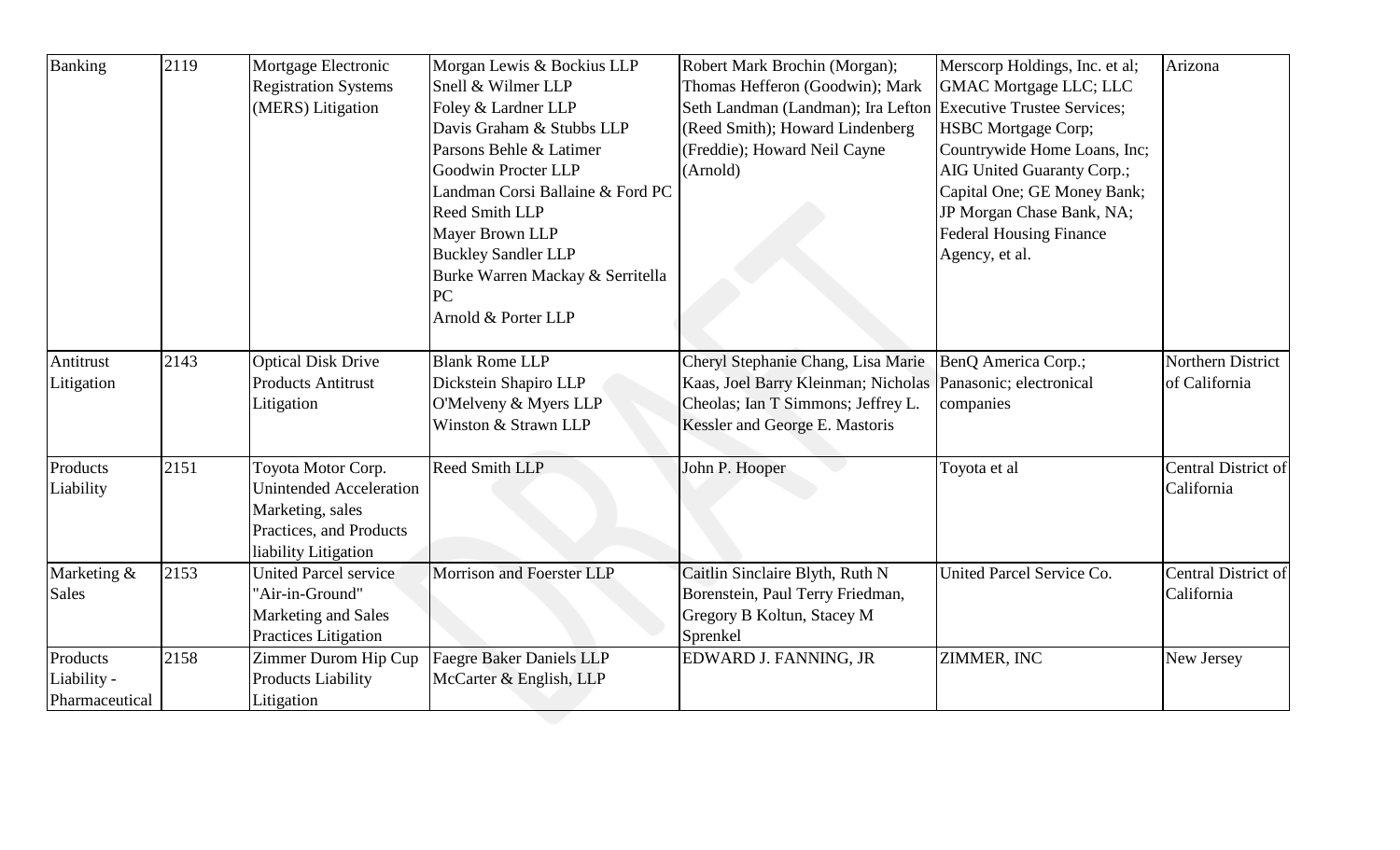| Employment      | 2159 | AutoZone, Inc., Wage        | Arena Hoffman LLP                      | Ronald D. Arena                       | AutoZone, Inc.                 | Northern District       |
|-----------------|------|-----------------------------|----------------------------------------|---------------------------------------|--------------------------------|-------------------------|
|                 |      | and Hour Employment         | Littler Mendelson, P.C.                |                                       |                                | of California           |
|                 |      | <b>Practices Litigation</b> |                                        |                                       |                                |                         |
| Personal Injury | 2179 | Oil spill by the Oil rig    | Covington & Burling                    | Robert Brock (Covington); Hariklia    | Halliburton; Transocean; BP et | <b>Eastern District</b> |
|                 |      | 'Deepwater Horizon" in      | Kirkland & Ellis                       | Karis; Andrew Langan (Kirkland);      | al                             | of Louisiana            |
|                 |      | the gulf of Mexico, on      | Liskow & Lewis                         | Don Haycraft (Liskow); Brad Brian     |                                |                         |
|                 |      | April 20, 2010              | Munger, Tolles & Olson                 | (Munger); Donald Godwin (Godwin       |                                |                         |
|                 |      |                             | Godwin Lewis                           | Lewis)                                |                                |                         |
|                 |      |                             | <b>Blank Rome LLP</b>                  |                                       |                                |                         |
|                 |      |                             | <b>NeunerPate</b>                      |                                       |                                |                         |
|                 |      |                             | Gieger, Laborde & Laperouse, LLC       |                                       |                                |                         |
|                 |      |                             | Christovich & Kearney, LLP             |                                       |                                |                         |
|                 |      |                             | Blue Williams, LLP                     |                                       |                                |                         |
|                 |      |                             | Quinn Emanuel Urquhart &               |                                       |                                |                         |
|                 |      |                             | Sullivan, LLP                          |                                       |                                |                         |
|                 |      |                             | Phelps Dunbar, LLP                     |                                       |                                |                         |
|                 |      |                             | Gordon, Arata, Montgomery &            |                                       |                                |                         |
|                 |      |                             | <b>Barnett</b>                         |                                       |                                |                         |
|                 |      |                             | Weil, Gotshal & Manges LLP             |                                       |                                |                         |
|                 |      |                             | Flanagan Partners, LLP                 |                                       |                                |                         |
|                 |      |                             | <b>Byrnes Keller Cromwell, LLP</b>     |                                       |                                |                         |
|                 |      |                             | Galloway, Johnson, Tompkins, Burr      |                                       |                                |                         |
|                 |      |                             | & Smith                                |                                       |                                |                         |
|                 |      |                             | Beck, Redden & Secrest, LLP            |                                       |                                |                         |
|                 |      |                             | Kuchler Polk Schell Weiner &           |                                       |                                |                         |
|                 |      |                             | Richeson, LLC                          |                                       |                                |                         |
|                 |      |                             | <b>Baker Donelson Bearman Caldwell</b> |                                       |                                |                         |
|                 |      |                             | & Berkowitz                            |                                       |                                |                         |
|                 |      |                             | Bingham McCutchen, LLP                 |                                       |                                |                         |
| Data Breach     | 2184 | Google Inc. Street View     | Wilson Sonsini Goodrich & Rosati       | Michael H. Rubin, David H. Kramer     | Google, Inc.                   | Northern District       |
|                 |      | Electronic                  | PC                                     | and Dylan J. Liddiard (Wilson); Julia |                                | of California           |
|                 |      | communications              | Perkins Coie LLP                       | E. Markley (Perkins)                  |                                |                         |
|                 |      | Litigation                  |                                        |                                       |                                |                         |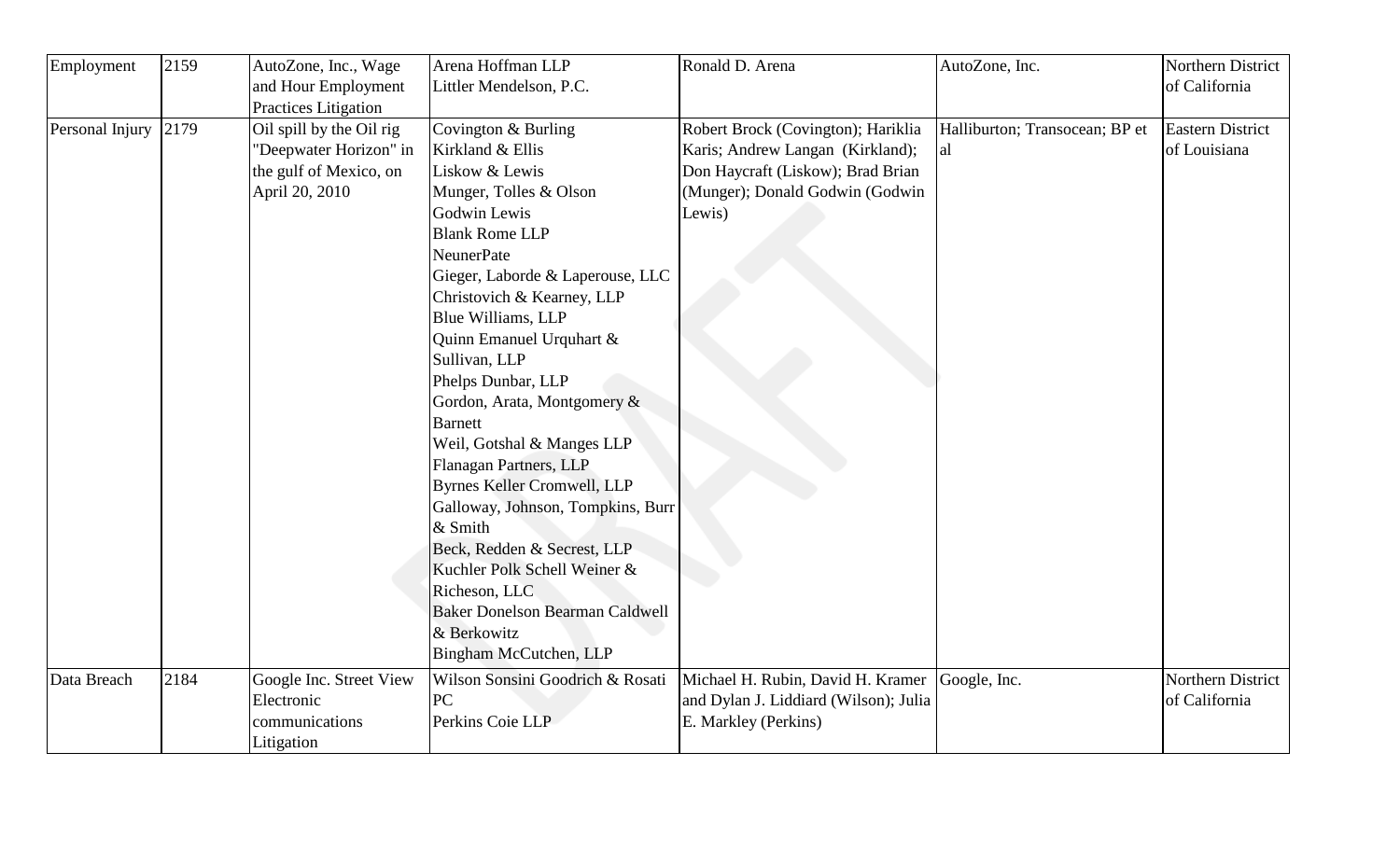|      | BP p.l.c. Securities          |                                   | Kirkland & Ellis LLP (BP p.l.c. And J. Andrew Langan; Richard C. | BP p.lc.; BP America Inc.; BP             | Southern District                                                                                                                                                      |
|------|-------------------------------|-----------------------------------|------------------------------------------------------------------|-------------------------------------------|------------------------------------------------------------------------------------------------------------------------------------------------------------------------|
|      | Litigation                    | BP America Inc.)                  | Godfrey; Matthew T. Regan                                        | Exploration & Production Inc.;            | of Texas                                                                                                                                                               |
|      |                               |                                   |                                                                  |                                           |                                                                                                                                                                        |
|      |                               |                                   |                                                                  |                                           |                                                                                                                                                                        |
|      |                               |                                   |                                                                  | Robert Malone; David Rainey;              |                                                                                                                                                                        |
|      |                               |                                   |                                                                  | H. Lamar Mckay; Robert W.                 |                                                                                                                                                                        |
|      |                               |                                   |                                                                  |                                           |                                                                                                                                                                        |
| 2187 |                               | MCGRATH NORTH MULLIN &            | Richard B. North, Jr.; Deborah A.                                |                                           | <b>Southern District</b>                                                                                                                                               |
|      | <b>Repair System Products</b> |                                   |                                                                  |                                           |                                                                                                                                                                        |
|      | <b>Liability Litigation</b>   | <b>GREENBERG TRAURIG</b>          |                                                                  |                                           |                                                                                                                                                                        |
|      |                               | <b>REED SMITH</b>                 |                                                                  |                                           |                                                                                                                                                                        |
|      |                               | <b>MCAFEE &amp; TAFT</b>          |                                                                  |                                           |                                                                                                                                                                        |
|      |                               | NELSON MULLINS RILEY &            |                                                                  |                                           |                                                                                                                                                                        |
|      |                               | <b>SCARBOROUGH</b>                |                                                                  |                                           |                                                                                                                                                                        |
|      |                               | <b>ALLEN SHEPHERD LEWIS</b>       |                                                                  |                                           |                                                                                                                                                                        |
|      |                               | <b>SYRA &amp; CHAPMAN</b>         |                                                                  |                                           |                                                                                                                                                                        |
|      |                               | <b>BAKER STERCHI COWDEN &amp;</b> |                                                                  |                                           |                                                                                                                                                                        |
|      |                               | <b>RICE</b>                       |                                                                  |                                           |                                                                                                                                                                        |
|      |                               |                                   |                                                                  |                                           |                                                                                                                                                                        |
|      |                               | & HOVEN                           |                                                                  |                                           |                                                                                                                                                                        |
|      |                               | <b>WEATHINGTON FIRM</b>           |                                                                  |                                           |                                                                                                                                                                        |
|      |                               | <b>CARLTON FIELDS</b>             |                                                                  |                                           |                                                                                                                                                                        |
|      |                               | <b>SHOOK HARDY BACON</b>          |                                                                  |                                           |                                                                                                                                                                        |
|      |                               | <b>GIEGER LABORDE &amp;</b>       |                                                                  |                                           |                                                                                                                                                                        |
|      |                               | <b>LAPEROUSE</b>                  |                                                                  |                                           |                                                                                                                                                                        |
|      |                               | <b>SIMPSON THACHER &amp;</b>      |                                                                  |                                           |                                                                                                                                                                        |
|      |                               | <b>BARTLETT</b>                   |                                                                  |                                           |                                                                                                                                                                        |
|      |                               | PFEIFFER GLEATON WYATT            |                                                                  |                                           |                                                                                                                                                                        |
|      |                               | <b>HEWITT</b>                     |                                                                  |                                           |                                                                                                                                                                        |
|      |                               | <b>ULMER &amp; BERNE</b>          |                                                                  |                                           |                                                                                                                                                                        |
|      |                               | <b>MOTLEY RICE</b>                |                                                                  |                                           |                                                                                                                                                                        |
|      |                               | <b>SEGAL MCCAMBRIDGE</b>          |                                                                  |                                           |                                                                                                                                                                        |
|      |                               | <b>SINGER &amp; MAHONEY</b>       |                                                                  |                                           |                                                                                                                                                                        |
|      |                               | C.R. Bard, Inc. Pelvic            | <b>KRATZ</b>                                                     | Moeller<br><b>BROWNING KALECZYC BERRY</b> | Anthony B. Hayward; Douglas<br>J. Suttles; Andrew G. Inglis;<br>Dudley<br>C.R. Bard, Inc.; Sofradim<br>Production SAS; Covidien Inc.; of West Virginia<br>Covidien plc |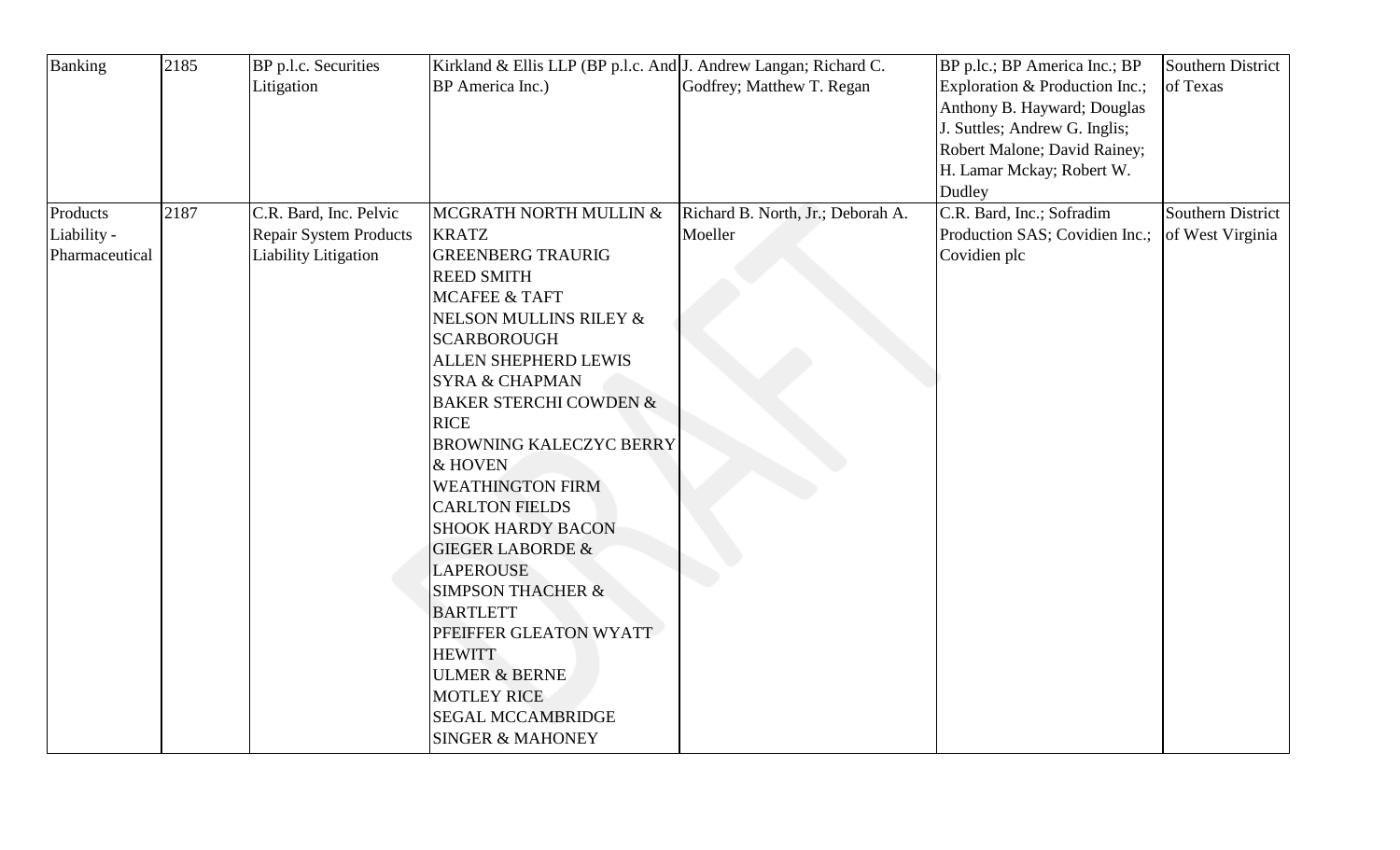| Banking               | 2193 | <b>Bank of American Home</b>    | <b>LANE POWELL PC</b>           |                                                                  | <b>Bank of America</b>        | Massachusetts           |
|-----------------------|------|---------------------------------|---------------------------------|------------------------------------------------------------------|-------------------------------|-------------------------|
|                       |      | <b>Affordable Modification</b>  | Goodwin Procter, LLP            |                                                                  |                               |                         |
|                       |      | program (HAMP)                  | <b>Bryan Cave LLP</b>           |                                                                  |                               |                         |
|                       |      | <b>Contract Litigation</b>      | Fulcher Hagler, LLP             |                                                                  |                               |                         |
|                       |      |                                 | <b>BALLARD SPAHR ANDREWS</b>    |                                                                  |                               |                         |
|                       |      |                                 | AND INGERSOLL, L.L.P.           |                                                                  |                               |                         |
|                       |      |                                 | Pillsbury Winthrop              |                                                                  |                               |                         |
| Products              | 2197 | DePuy Orthopaedics,             | Drinker Biddle & Reath LLP      | Susan Sharko (Drinker Biddle);                                   | Depuy Ortopedics, Inc.; Depuy | Northern District       |
| Liability -           |      | Inc., ASR Hip Implant           | Fulbright and Jaworski LLP      | Michael Steven McCoy (Fulbright & International Ltd; Depuy Inc.; |                               | of Ohio                 |
| Pharmaceutical        |      | <b>Products Liability</b>       | <b>Stoel Rives</b>              | Jaworski); Lauren A. Shurman (Stoel Ceramtec AG; Johnson &       |                               |                         |
|                       |      | Litigation                      | <b>Tucker Ellis LLP</b>         | Rives); Robert C. Tucker; Kristen L.                             | Johnson; Johnson & Johnson    |                         |
|                       |      |                                 | Irwin Fritchie Urquhart & Moore | Mayer (Tucker Ellis LLP); James B.                               | International                 |                         |
|                       |      |                                 | <b>LLC</b>                      | Irwin; Jeanette F. Mills (Irwin                                  |                               |                         |
|                       |      |                                 | Kim & Bae                       | Fritchie Urquhart & Moore LLC)                                   |                               |                         |
|                       |      |                                 |                                 |                                                                  |                               |                         |
| Product               | 2199 | POM Wonderful llc               | Roll Law Group PC               | Daniel A Beck, Kristina M Diaz,                                  | Pom Wonderfull LLC; Roll      | Central District of     |
| Liability             |      | Marketing and Sales             | Greenberg Glusker Fields Claman | Matthew David Moran (Roll); Amy                                  | Global, LLC                   | California              |
|                       |      | <b>Practices Litigation</b>     | and Machtinger LLP              | Bloom (AMS)                                                      |                               |                         |
|                       |      |                                 | <b>Sidley Austin LLP</b>        |                                                                  |                               |                         |
|                       |      |                                 |                                 |                                                                  |                               |                         |
| Marketing and         | 2215 | Glaceau Vitaminwater            | Shook Hardy & Bacon             | Lee Ann Souza-Rasile; Jennifer Ann                               | Coca-Cola Company; Energy     | <b>Eastern District</b> |
| <b>Sales Practice</b> |      | Marketing and Sales             | Quinn Emanuel Urquhart &        | McLoone                                                          | Brands, Inc.                  | of New York             |
| Litigation            |      | Practice Litigation             | Sullivan LLP                    |                                                                  |                               |                         |
| Antitrust             | 2221 | American Express Anti-          | Boies, Schiller & Flexner LLP   |                                                                  |                               |                         |
|                       |      | <b>Steering Rules Antitrust</b> | Cravath, Swaime & Moore, LLP    |                                                                  |                               |                         |
|                       |      | Litigation                      |                                 |                                                                  |                               |                         |
| Products              | 2226 | Darvocet, Darvon and            | Ice Miller, LLP                 | Mary Nold Larimore                                               | Eli Lilly                     | <b>Eastern District</b> |
| Liability -           |      | Propoxyphene Products           |                                 |                                                                  |                               | of Kentucky             |
| Pharmaceutical        |      | <b>Liability Litigation</b>     |                                 |                                                                  |                               |                         |
| Antitrust             | 2242 | <b>Prograf Antitrust</b>        | Goulston & Storrs               |                                                                  | Astellas Pharma US LLC        | Massachusetts           |
|                       |      | litigation                      | <b>Sidley Austin LLP</b>        |                                                                  |                               |                         |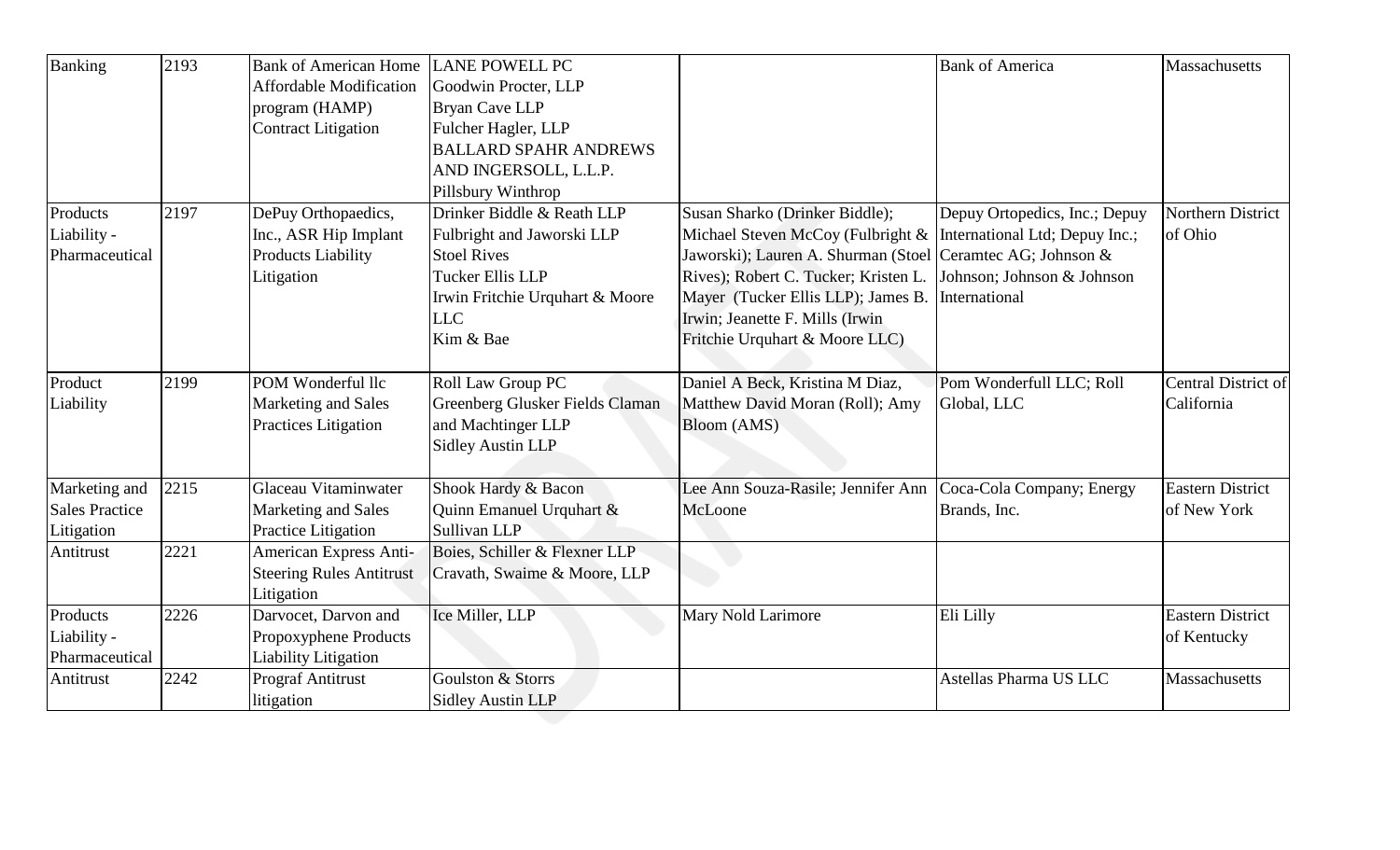| Products        | 2243 | Fosamax (Alendronate      | Fox Rothschild                                              | Karen A. Confoy | Merck & Co., et al                             | New Jersey        |
|-----------------|------|---------------------------|-------------------------------------------------------------|-----------------|------------------------------------------------|-------------------|
| Liability -     |      | Sodium) Products          |                                                             |                 |                                                |                   |
| Pharmaceutical  |      | Liability Litigation (NO. |                                                             |                 |                                                |                   |
|                 |      |                           |                                                             |                 |                                                |                   |
| Products        | 2244 | DePuy Orthopaedics,       | Barnes & Thornburg LLP                                      | John H. Beisner | DePuy Orthopaedics, Inc.;                      | Northern District |
| Liability -     |      | Inc., Pinnacle Hip        | Locke Lord LLP                                              |                 | Johnson & Johnson; Johnson & $\sigma$ of Texas |                   |
| Pharmaceutical  |      |                           | Implant Products Liability Skadden, Arps, Slate, Meagher, & |                 | Johnson Services, Inc.                         |                   |
|                 |      | Litigation                | Folm LLP                                                    |                 |                                                |                   |
| Personal Injury | 2246 | Air Crash Near Rio        | Quintairos Prieto Wood & Boyer                              |                 | <b>Warren Mosler</b> ; Rainbow                 | Southern District |
|                 |      | Grande, Puerto Rico, on   | PA                                                          |                 | International Airways; U.S.A.                  | of Florida        |
|                 |      | December 3, 2008          | Fowler White Burnett, PA                                    |                 |                                                |                   |
|                 |      |                           | Bryan Cave                                                  |                 |                                                |                   |
|                 |      |                           |                                                             |                 |                                                |                   |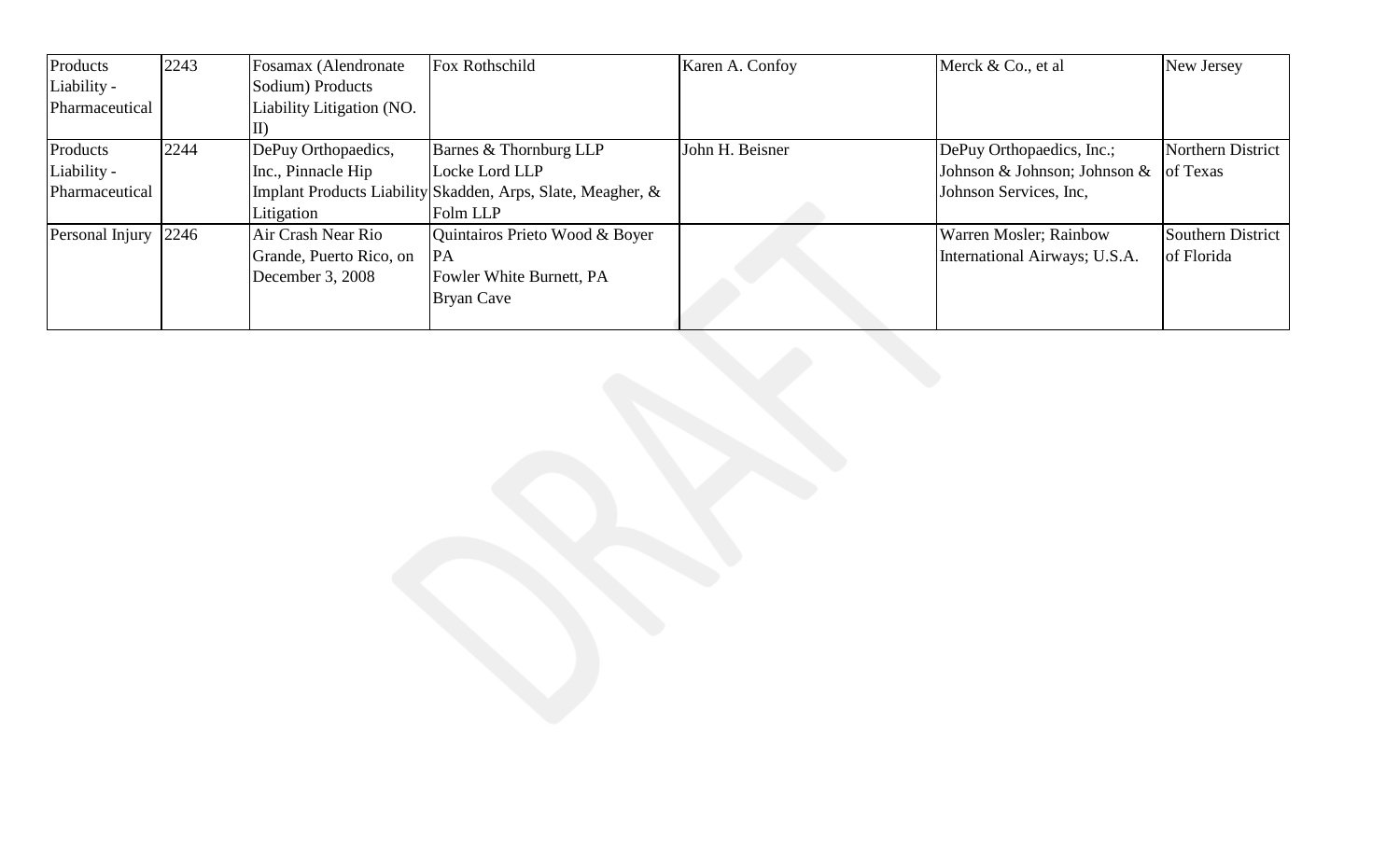| Antitrust      | 2262 | Libor-Based Financial                     | Simpson Thacher & Bartlett LLP   | Robert F. Wise; Karen L. Morris;                                 | Rabobank Group; Credit Suisse      | Southern District |
|----------------|------|-------------------------------------------|----------------------------------|------------------------------------------------------------------|------------------------------------|-------------------|
|                |      | <b>Instruments Antitrust</b>              | Davis Polk & Wardwell LLP        | David H. weinstein and Robert S.                                 | Group, NA; HBOS PLC; Bank          | of New York       |
|                |      | Litigation                                | Sullivan & Cromwell              | Kitchenoff; Daryl A. Libow &                                     | of Tokyo-Mitsubishi UFJ Ltd;       |                   |
|                |      |                                           | Boies, Schiller & Flexner LLP    | Christopher M. Viapiano; David H.                                | Royal Bank of Canada; Societe      |                   |
|                |      |                                           | Covington & Burling LLP          | Braff; Andrew A. Ruffino; Herbert S. Generale; Bank of America   |                                    |                   |
|                |      |                                           | Cahill Gordon & Reindel LLP      | Washer; David R. Gelfand & Sean                                  | <b>Corporation</b> ; Barclays Bank |                   |
|                |      |                                           | Milbank Tweed Hadley & McCloy    | M. murphy; Moses Silverman &                                     | PLc; Citibank NA; Credit Suisse    |                   |
|                |      |                                           | <b>LLP</b>                       | Andrew C. Finch; Donald R.                                       | Group AG; Deutsche Bank AG;        |                   |
|                |      |                                           | Wharton & Garrison LLP           | Littlefield & Jack D. Ballard;                                   | HSBC Holdings plc; J.P.            |                   |
|                |      |                                           | Ballard & Littlefield, LLP       | Thomas C. Rice, Paul C. Gluckow & Morgan Chase & Co.; LLoyds     |                                    |                   |
|                |      |                                           | <b>Sidley Austin LLP</b>         | Shannon P. Torres; Alan M. Unger & Banking Group plc; Royal Bank |                                    |                   |
|                |      |                                           | Hughes Hubbard & Reed LLP        | Andrew W. Stern; Christopher M.                                  | of Scotland Group plc; The         |                   |
|                |      |                                           | Locke Lord LLP                   | Paparella; Ed DeYoung & Gregory                                  | Norinchukin bank; UBS AG;          |                   |
|                |      |                                           | Hogan Lovells US LLP             | T. Casamento; Roger B. Cowie;                                    | WestLB AG; Does 1-10,              |                   |
|                |      |                                           | Katten Muchin Rosenman LLP       | Marc J. Gottridge & Lisa J. Fried;                               | Inclusive                          |                   |
|                |      |                                           | Mayer Brown LLP                  | Christian T. Kemnitz; Steven                                     |                                    |                   |
|                |      |                                           | Gibson, Dunn & Crutcher LLP      | Wolowitz & Henniger S. Bullock;                                  |                                    |                   |
|                |      |                                           | Wilmer Cutler Pickering Hale and | Jon R. Roellke; Michael L. Whitlock;                             |                                    |                   |
|                |      |                                           | Dorr LLP                         | Gregory F. Wells; Donald I. Baker;                               |                                    |                   |
|                |      |                                           | <b>Clifford Chance US LLP</b>    | W. Todd Miller & Lucy S.                                         |                                    |                   |
|                |      |                                           | Latham & Watkins LLP             | Clippinger                                                       |                                    |                   |
|                |      |                                           | Morgan Lewis & Bockius LLP       |                                                                  |                                    |                   |
|                |      |                                           | Baker & Miller PLLC              |                                                                  |                                    |                   |
| Marketing &    | 2263 | Dial Complete Marketing Sidley Austin LLP |                                  | Eugene Schoon and Richard R.                                     | Dial Corp.                         | New Hampshire     |
| Sales          |      | and sales practices                       |                                  | Raskin                                                           |                                    |                   |
|                |      | litigation                                |                                  |                                                                  |                                    |                   |
| Products       | 2272 | Zimmer NexGen Knee                        | <b>Faegre Baker Daniels LLP</b>  | <b>Andrea Roberts Pierson</b>                                    |                                    | Northern District |
| Liability -    |      | <b>Implant Products liability</b>         |                                  |                                                                  |                                    | of Illinois       |
| Pharmaceutical |      | litigation                                |                                  |                                                                  |                                    |                   |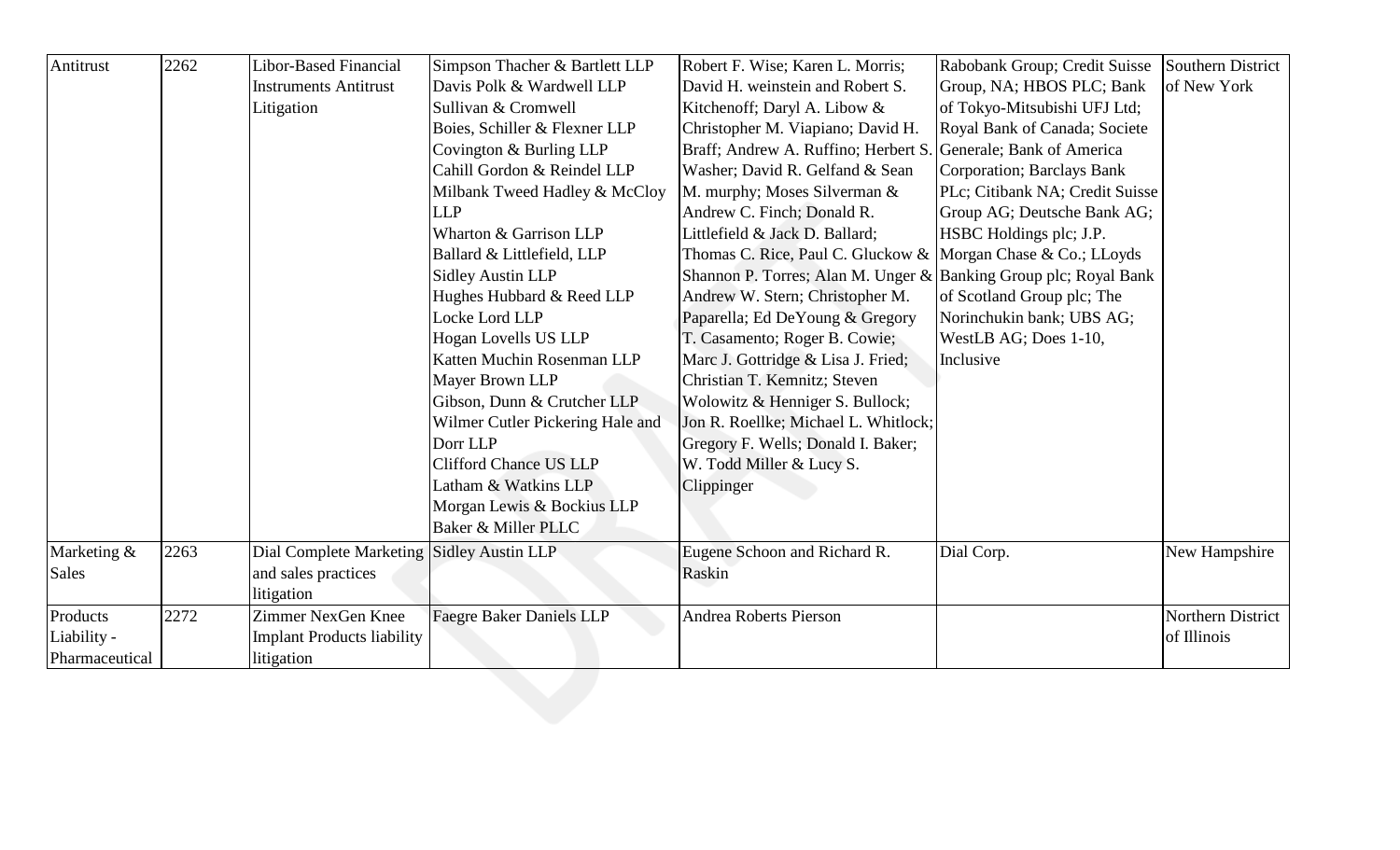| <b>Banking</b>  | 2274 | CitiMortgage, Inc., Home Mayer Brown LLP |                                                            | Lucia Nale; Debra Bogo-Ernst | CitiMortgage, Inc. | Central District of     |
|-----------------|------|------------------------------------------|------------------------------------------------------------|------------------------------|--------------------|-------------------------|
|                 |      | Affordable modification                  | McGuireWoods LLP                                           |                              |                    | California              |
|                 |      | Program (HAMP)                           | Reed Smith LLP                                             |                              |                    |                         |
|                 |      | <b>Contract Litigation</b>               |                                                            |                              |                    |                         |
| Prod. Liability | 2284 |                                          | <b>Ballard Spahr LLP</b>                                   |                              | <b>DuPont</b>      | <b>Eastern District</b> |
|                 |      | Imprelis Herbicide                       |                                                            |                              |                    |                         |
|                 |      |                                          | Marketing, sales Practices Bartlit Beck Herman Palenchar & |                              |                    | of Pennsylvania         |
|                 |      | and Products liability                   | <b>Scott LLP</b>                                           |                              |                    |                         |
|                 |      | litigation                               | Crowell & Moring LLP                                       |                              |                    |                         |
| Marketing &     | 2286 | Midland Credit                           | <b>DLA</b> Piper                                           |                              | Midland            | Southern District       |
| Sales           |      | Management, Inc.,                        |                                                            |                              |                    | of California           |
|                 |      | <b>Telephone Consumer</b>                |                                                            |                              |                    |                         |
|                 |      | Protection Act (TCPA)                    |                                                            |                              |                    |                         |
|                 |      | Litigation                               |                                                            |                              |                    |                         |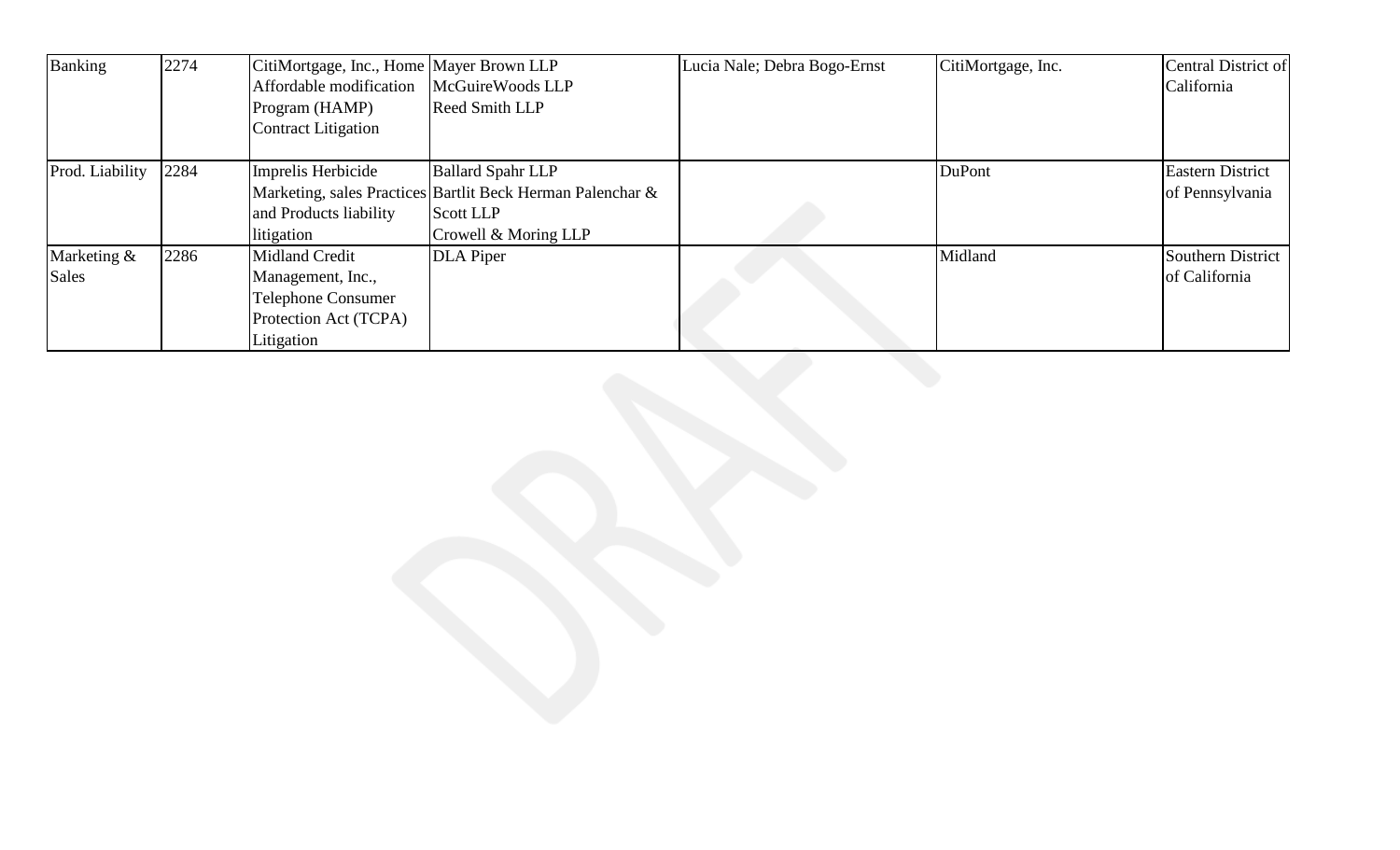| Marketing & | 2295 | Portfolio Recovery        | Robins Kaplan LLP                | Portfolio Recovery Associates | Southern District |
|-------------|------|---------------------------|----------------------------------|-------------------------------|-------------------|
| Sales       |      | Associates, LLC,          | Malone Akerly Martin PLLC        | <b>LLC</b>                    | of California     |
|             |      | <b>Telephone Consumer</b> | Katten Muchin Rosenman LLP       |                               |                   |
|             |      | Protection Act (TCPA)     | Hinshaw & Culbertson LLP         |                               |                   |
|             |      | Litigation                | King & Murray PLLC               |                               |                   |
|             |      |                           | <b>Broad and Cassel</b>          |                               |                   |
|             |      |                           | Hyslip & Taylor LLC, LPA         |                               |                   |
|             |      |                           | <b>Troutman Sanders LLP</b>      |                               |                   |
|             |      |                           | Hart Wagner, LLP                 |                               |                   |
|             |      |                           | Burr & Forman LLP                |                               |                   |
|             |      |                           | Gordon Rees Scully Mansukhani    |                               |                   |
|             |      |                           | <b>LLP</b>                       |                               |                   |
|             |      |                           | <b>Smith Debnam Narron Drake</b> |                               |                   |
|             |      |                           | Saintsing & Myers, LLP           |                               |                   |
|             |      |                           | Echols Firm                      |                               |                   |
|             |      |                           | Peltan Law, PLLC                 |                               |                   |
|             |      |                           | Barrow & Grimm                   |                               |                   |
|             |      |                           | Robbie Malone PLLC               |                               |                   |
|             |      |                           | Dinsmore & Shohl LLP             |                               |                   |
|             |      |                           | Simmonds and Narita LLP          |                               |                   |
|             |      |                           | Lipson, Neilson, Cole, Seltzer & |                               |                   |
|             |      |                           | Garin, P.C.                      |                               |                   |
|             |      |                           | <b>SPENCER FANE, LLP</b>         |                               |                   |
|             |      |                           | Sutherland Asbill & Brennan      |                               |                   |
|             |      |                           | <b>Marshall Dennehey Warner</b>  |                               |                   |
|             |      |                           | Coleman & Goggin                 |                               |                   |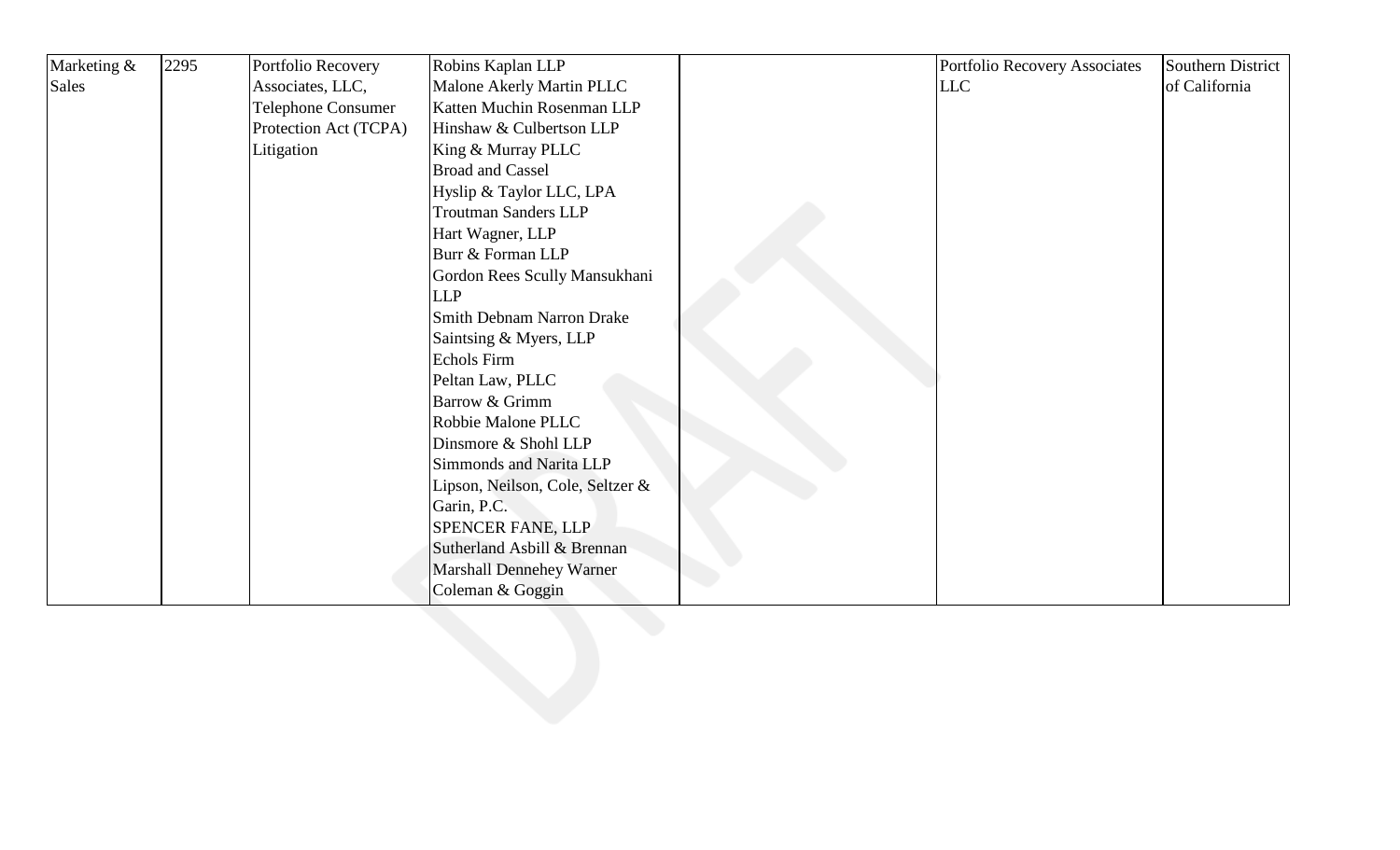| Banking | 2296 | <b>Tribune Company</b>       | Bowman & Brooke LLP             | David S. Barritt (Chapman); Keith | Harris Bank NA; Montpelier   | Southern District |
|---------|------|------------------------------|---------------------------------|-----------------------------------|------------------------------|-------------------|
|         |      | <b>Fraudulent Conveyance</b> | Chapman & Cutler LLP            | Beauchamp (Coppersmith); Daniel   | Reinsurance LTd; Ruth        | of New York       |
|         |      | Litigation                   | Coppersmith Schermer $\&$       | Lowenthal (Patterson)             | Tankersley; Robert R. Blend; |                   |
|         |      |                              | <b>Brockelman PLC</b>           |                                   | Thomas Blend                 |                   |
|         |      |                              | <b>Osborn Maledon PA</b>        |                                   |                              |                   |
|         |      |                              | Duffield Adamson & Helenbolt PC |                                   |                              |                   |
|         |      |                              | Patterson Belknap Web & Tyler   |                                   |                              |                   |
|         |      |                              | <b>LLP</b>                      |                                   |                              |                   |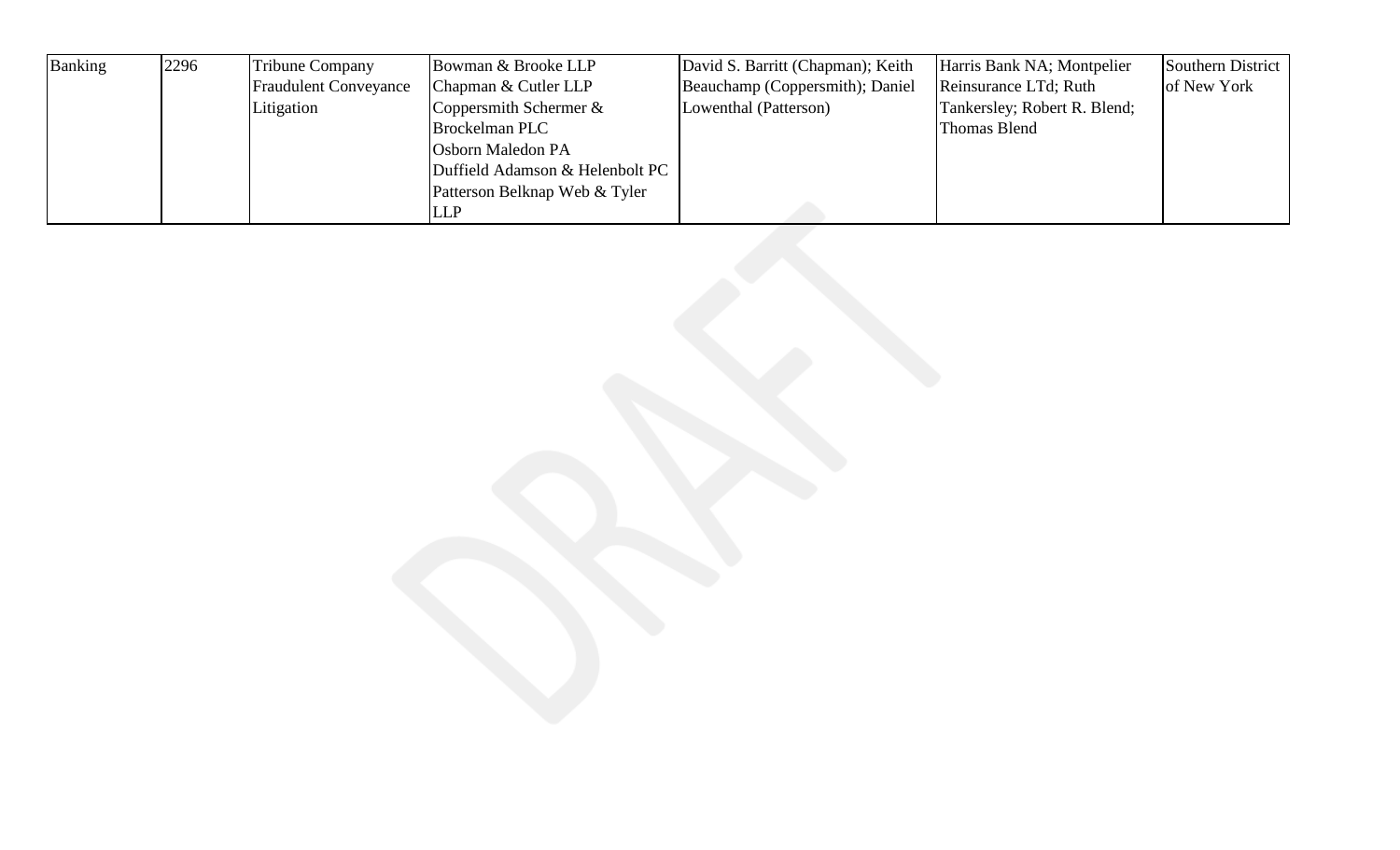| Products       | 2299 | Actos (Pioglitazone) | <b>Sidley Austin</b>          | Takeda Pharmaceuticals USA   | <b>Western District</b> |
|----------------|------|----------------------|-------------------------------|------------------------------|-------------------------|
| Liability -    |      | Products Liability   | Foliart Huff                  | Inc.; Eli Lilly and Co. Inc. | of Louisiana            |
| Pharmaceutical |      | Litigation           | Gordon & Rees                 |                              |                         |
|                |      |                      | Venable                       |                              |                         |
|                |      |                      | Fulbright & Jaworski          |                              |                         |
|                |      |                      | Norton Rose Fulbright         |                              |                         |
|                |      |                      | <b>Nelson Mullins</b>         |                              |                         |
|                |      |                      | Adams & Reese                 |                              |                         |
|                |      |                      | <b>Goodell DeVries</b>        |                              |                         |
|                |      |                      | <b>Tucker Ellis</b>           |                              |                         |
|                |      |                      | <b>Baker Sterchi</b>          |                              |                         |
|                |      |                      | <b>Wyrick Robbins</b>         |                              |                         |
|                |      |                      | <b>Fraser Wheeler</b>         |                              |                         |
|                |      |                      | Squire Sanders & Dempsey      |                              |                         |
|                |      |                      | Mitchell Williams Law Firm    |                              |                         |
|                |      |                      | Spilman Thomas & Battle       |                              |                         |
|                |      |                      | Shook Hardy                   |                              |                         |
|                |      |                      | Orrick Herrington & Sutcliffe |                              |                         |
|                |      |                      | Montgomery McCracken          |                              |                         |
|                |      |                      | Campbell Campbell             |                              |                         |
|                |      |                      | Stites & Harbison             |                              |                         |
|                |      |                      | <b>Carlton Fields</b>         |                              |                         |
|                |      |                      | <b>Faegre Baker Daniels</b>   |                              |                         |
|                |      |                      | Ice Miller                    |                              |                         |
|                |      |                      | Snow Christensen & Martineau  |                              |                         |
|                |      |                      | Fox Galvin                    |                              |                         |
|                |      |                      |                               |                              |                         |
|                |      |                      |                               |                              |                         |
|                |      |                      |                               |                              |                         |
|                |      |                      |                               |                              |                         |
|                |      |                      |                               |                              |                         |
|                |      |                      |                               |                              |                         |
|                |      |                      |                               |                              |                         |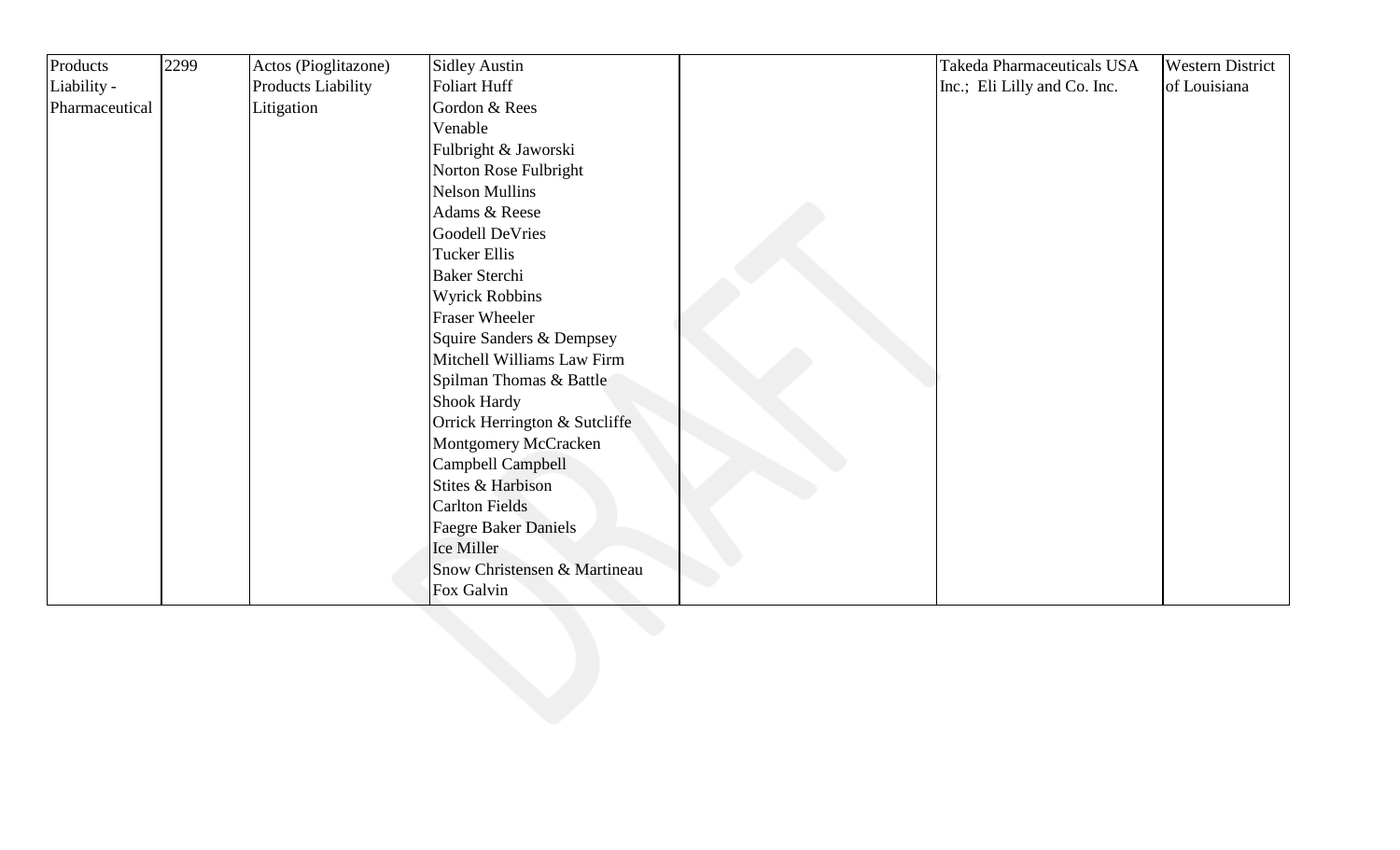| Patent          | 2303 | Innovatio IP Ventures,      | Rothschild, Barry & Myers LLP    |                  | Northern District       |
|-----------------|------|-----------------------------|----------------------------------|------------------|-------------------------|
|                 |      | LLC, Patent Litigation      | Hoeppner Wagner & Evans LLP      |                  | of Illinois             |
|                 |      |                             | Eckert Seamans Cherin & Mellott, |                  |                         |
|                 |      |                             | Llc                              |                  |                         |
|                 |      |                             | Johnson & Bell, Ltd.             |                  |                         |
|                 |      |                             | Campbell Killin Brittan & Ray,   |                  |                         |
|                 |      |                             | LLC                              |                  |                         |
|                 |      |                             | Arnold & Porter Kaye Scholer LLP |                  |                         |
|                 |      |                             | Fisch Hoffman Sigler LLP         |                  |                         |
|                 |      |                             | <b>ICE MILLER</b>                |                  |                         |
|                 |      |                             | Kirkland & Ellis Llp             |                  |                         |
|                 |      |                             | Fish & Richardson                |                  |                         |
|                 |      |                             | <b>Stahl Cowen Crowley LLC</b>   |                  |                         |
|                 |      |                             | Sugar Felsenthal Grais & Hammer  |                  |                         |
|                 |      |                             | <b>LLP</b>                       |                  |                         |
|                 |      |                             | Levenfeld Pearlstein             |                  |                         |
|                 |      |                             | Peame & Gordon LLP               |                  |                         |
|                 |      |                             | Much Shelist P.C.                |                  |                         |
|                 |      |                             | Verrill Dana, Llp                |                  |                         |
|                 |      |                             |                                  |                  |                         |
| Prod. Liability | 2308 | <b>Skechers Toning Shoe</b> | Dinsmore & Shohl LLP             | <b>Sketchers</b> | <b>Western District</b> |
|                 |      | Products Liability          | O'Melveny & Myers LLP            |                  | of Kentucky             |
|                 |      | Litigation                  |                                  |                  |                         |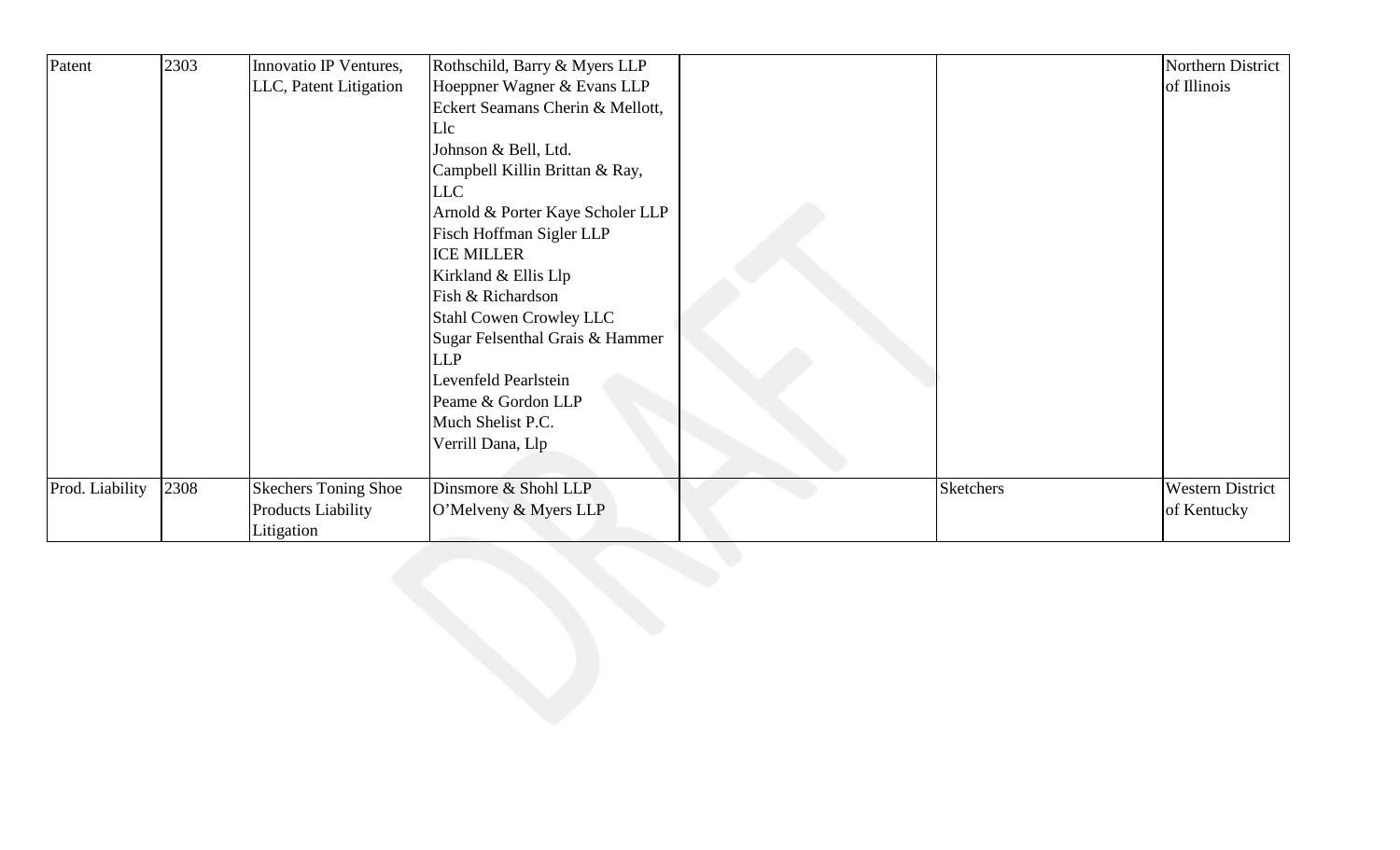| Antitrust       | 2311 | <b>Automative Parts</b>     | Allen & Overy LLP                                       |                                      |               | <b>Eastern District</b> |
|-----------------|------|-----------------------------|---------------------------------------------------------|--------------------------------------|---------------|-------------------------|
|                 |      | <b>Antitrust Litigation</b> | Alston and Bird LLP                                     |                                      |               | of Michigan             |
|                 |      |                             | Arnold & Porter Kaye Scholer LLP                        |                                      |               |                         |
|                 |      |                             | Axinn, Veltrop & Harkrider, LLP                         |                                      |               |                         |
|                 |      |                             | <b>Baker Botts LLP</b>                                  |                                      |               |                         |
|                 |      |                             | Barnes & Thornburg, LLP                                 |                                      |               |                         |
|                 |      |                             | Barrasso Usdin Kupperman                                |                                      |               |                         |
|                 |      |                             | Freeman & Sarer                                         |                                      |               |                         |
|                 |      |                             | Bejin, VanOphem & Bieneman                              |                                      |               |                         |
|                 |      |                             | <b>Bodman PLC</b>                                       |                                      |               |                         |
|                 |      |                             | <b>Bowles Rice LLP</b>                                  |                                      |               |                         |
|                 |      |                             | <b>Bowman and Brooke LLP</b>                            |                                      |               |                         |
|                 |      |                             | Briggs & Morgan                                         |                                      |               |                         |
|                 |      |                             | Brooks Wilkins Sharkey & Turco,                         |                                      |               |                         |
|                 |      |                             | <b>PLLC</b>                                             |                                      |               |                         |
|                 |      |                             | Buchanan Ingersoll & Rooney PC                          |                                      |               |                         |
|                 |      |                             | Bush, Seyferth & Paige, PLLC                            |                                      |               |                         |
|                 |      |                             | <b>Butzel Long</b>                                      |                                      |               |                         |
|                 |      |                             | Calfee, Halter & Griswold LLP                           |                                      |               |                         |
|                 |      |                             | Cleary Gottlieb Steen & Hamilton                        |                                      |               |                         |
|                 |      |                             | <b>LLP</b>                                              |                                      |               |                         |
|                 |      |                             | Conlin, McKenney                                        |                                      |               |                         |
|                 |      |                             | Covington & Buling LLP                                  |                                      |               |                         |
|                 |      |                             | Cross Gunter Witherspoon &                              |                                      |               |                         |
|                 |      |                             | Galchus                                                 |                                      |               |                         |
|                 |      |                             | Crowell & Moring LLP                                    |                                      |               |                         |
| Data Breach     | 2314 | Facebook Internet           | Cooley LLP                                              | Matthew Dean Brown; Jeffrey          | Facebook Inc. | Northern District       |
|                 |      | <b>Tracking Litigation</b>  |                                                         | Gutkin, Kyle Christopher Wong        |               | of California           |
| Personal Injury | 2323 |                             | National Football League   Paul Weiss Rifkind Wharton & | Brad S. Karp, Theodore V. Wells Jr., | <b>NFL</b>    | <b>Eastern District</b> |
|                 |      | Players' Concussion         | <b>Garrison LLP</b>                                     | Beth A. Wilkinson, Bruce             |               | of Pennsylvania         |
|                 |      | <b>Injury Litigation</b>    | Dechert LLP                                             | Birenboim, Lynn B. Bayard; Judy L.   |               |                         |
|                 |      |                             |                                                         | Leone and Robert C. Heim             |               |                         |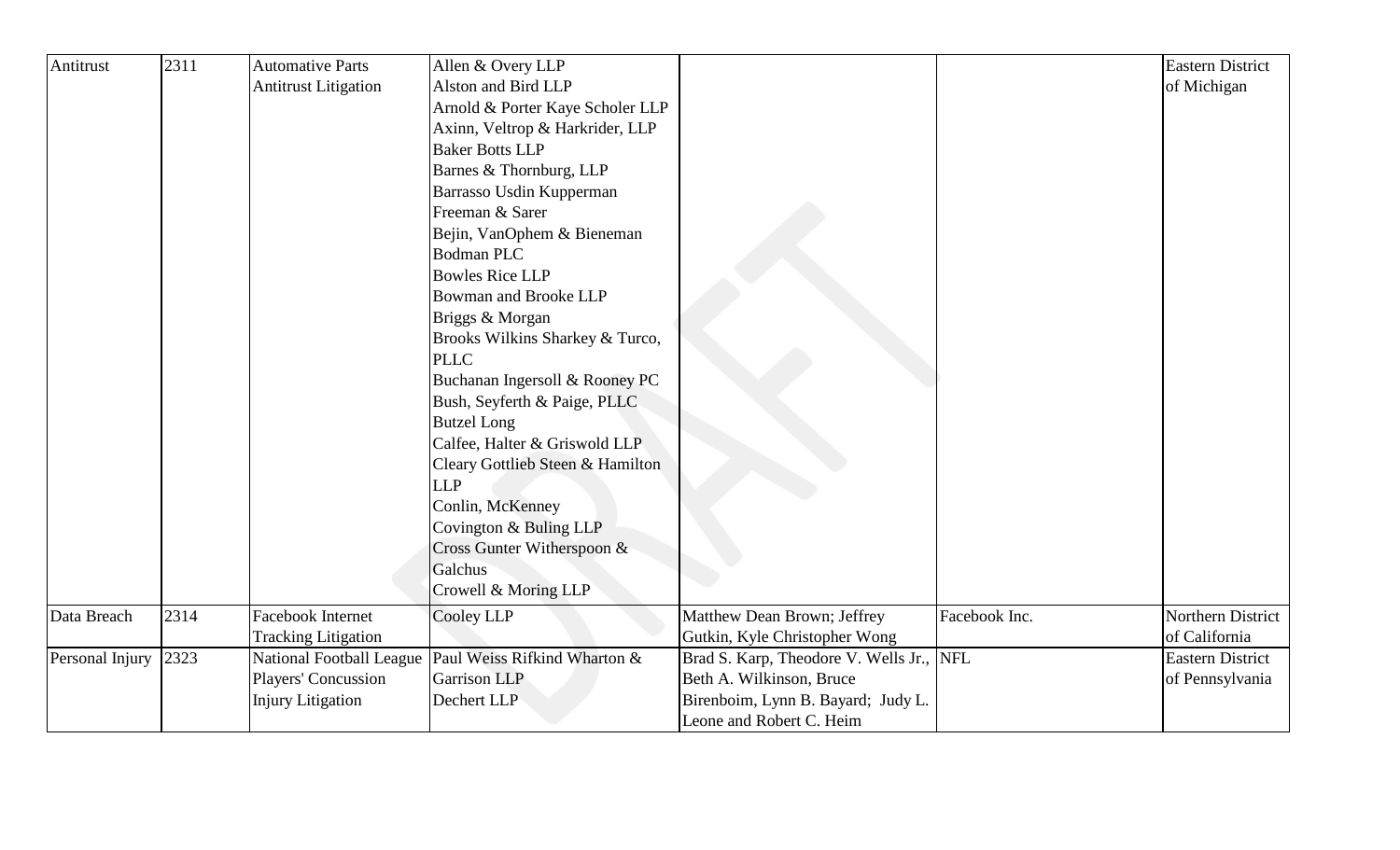| Products       | 2325 | American Medical              | <b>BUTLER SNOW</b>                | Barbara R. Binis | Astora Women's Health LLC | Southern District |
|----------------|------|-------------------------------|-----------------------------------|------------------|---------------------------|-------------------|
| Liability -    |      | Systems, Inc., Pelvic         | <b>DRINKER BIDDLE &amp; REATH</b> |                  |                           | of West Virginia  |
| Pharmaceutical |      | <b>Repair System Products</b> | <b>FAEGRE BAKER DANIELS</b>       |                  |                           |                   |
|                |      | Liability Litigation          | <b>FARRELL FARRELL &amp;</b>      |                  |                           |                   |
|                |      |                               | FARRELL                           |                  |                           |                   |
|                |      |                               | <b>FARRELL WHITE &amp; LEGG</b>   |                  |                           |                   |
|                |      |                               | <b>FENNEMORE CRAIG</b>            |                  |                           |                   |
|                |      |                               | FLAHERTY SENSABAUGH &             |                  |                           |                   |
|                |      |                               | <b>BONASSO</b>                    |                  |                           |                   |
|                |      |                               | <b>FOLIART HUFF OTTAWAY &amp;</b> |                  |                           |                   |
|                |      |                               | <b>BOTTOM</b>                     |                  |                           |                   |
|                |      |                               | <b>FOX GALVIN</b>                 |                  |                           |                   |
|                |      |                               | <b>FULBRIGHT &amp; JAWORSKI</b>   |                  |                           |                   |
|                |      |                               | <b>GREENBERG TRAURIG</b>          |                  |                           |                   |
|                |      |                               | HARRISON BETTIS STAFF             |                  |                           |                   |
|                |      |                               | <b>MCFARLAND &amp; WEEMS</b>      |                  |                           |                   |
|                |      |                               | <b>ICE MILLER</b>                 |                  |                           |                   |
|                |      |                               | <b>KENNEY &amp; MARKOWITZ</b>     |                  |                           |                   |
|                |      |                               | <b>KING &amp; SPALDING</b>        |                  |                           |                   |
|                |      |                               | <b>KNAPP OHL &amp; GREEN</b>      |                  |                           |                   |
|                |      |                               | <b>LEWIS &amp; WILLIAMS</b>       |                  |                           |                   |
|                |      |                               | <b>LIGHTFOOT FRANKLIN &amp;</b>   |                  |                           |                   |
|                |      |                               | <b>WHITE</b>                      |                  |                           |                   |
|                |      |                               | <b>MARSHALL &amp; MELHORN</b>     |                  |                           |                   |
|                |      |                               | <b>MASLON EDELMAN BORMAN</b>      |                  |                           |                   |
|                |      |                               | & BRAND                           |                  |                           |                   |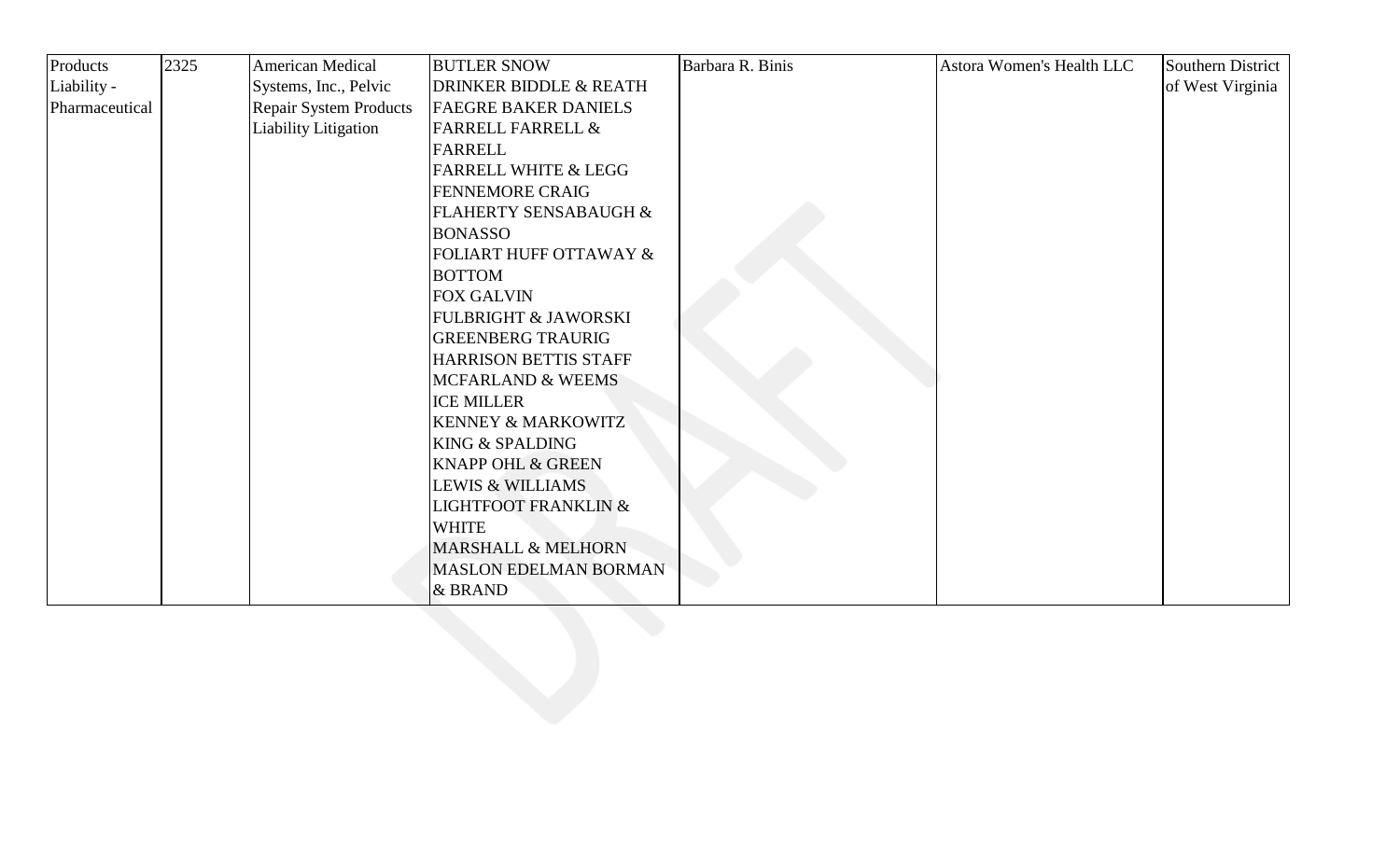| Products       | 2326 | Boston Scientific Corp.       | <b>BAKER DONELSON BEARMAN Robert T. Adams</b> |                  | <b>Boston Scientific Corporation</b> | Southern District |
|----------------|------|-------------------------------|-----------------------------------------------|------------------|--------------------------------------|-------------------|
| Liability -    |      | Pelvic Repair System          | <b>CALDWELL &amp; BERKOWITZ</b>               |                  |                                      | of West Virginia  |
| Pharmaceutical |      | <b>Products Liability</b>     | <b>BASS BERRY &amp; SIMS</b>                  |                  |                                      |                   |
|                |      | Litigation                    | <b>BUTLER SNOW</b>                            |                  |                                      |                   |
|                |      |                               | <b>CHAFFE MCCALL</b>                          |                  |                                      |                   |
|                |      |                               | <b>ECKERT SEAMANS CHERIN &amp;</b>            |                  |                                      |                   |
|                |      |                               | <b>MELLOTT</b>                                |                  |                                      |                   |
|                |      |                               | <b>ELDRIDGE COOPER STEICHEN</b>               |                  |                                      |                   |
|                |      |                               | & LEACH                                       |                  |                                      |                   |
|                |      |                               | <b>ELLIS &amp; WINTERS</b>                    |                  |                                      |                   |
|                |      |                               | <b>FARRELL WHITE &amp; LEGG</b>               |                  |                                      |                   |
|                |      |                               | FLAHERTY SENSABAUGH &                         |                  |                                      |                   |
|                |      |                               | <b>BONASSO</b>                                |                  |                                      |                   |
|                |      |                               | <b>FULBRIGHT &amp; JAWORSKI</b>               |                  |                                      |                   |
|                |      |                               | <b>GOEBEL ANDERSON</b>                        |                  |                                      |                   |
|                |      |                               | HURWITZ & FINE                                |                  |                                      |                   |
|                |      |                               | <b>KING &amp; SPALDING</b>                    |                  |                                      |                   |
|                |      |                               | LEITNER WILLIAMS DOOLEY &                     |                  |                                      |                   |
|                |      |                               | <b>NAPOLITAN</b>                              |                  |                                      |                   |
|                |      |                               | MCDOWELL KNIGHT                               |                  |                                      |                   |
|                |      |                               | <b>ROEDDER &amp; SLEDGE</b>                   |                  |                                      |                   |
|                |      |                               | <b>MORRISON MAHONEY</b>                       |                  |                                      |                   |
|                |      |                               | <b>REED SMITH</b>                             |                  |                                      |                   |
|                |      |                               | <b>SEDGWICK</b>                               |                  |                                      |                   |
|                |      |                               | <b>SHOOK HARDY BACON</b>                      |                  |                                      |                   |
|                |      |                               | <b>SNELL &amp; WILMER</b>                     |                  |                                      |                   |
| Products       | 2327 | Ethicon, Inc., Pelvic         | Butler, Snow, O'Mara, Stevens &               | Christy D. Jones | Ethicon, Inc.; Johnson &             | Southern District |
| Liability -    |      | <b>Repair System Products</b> | Cannada, PLLC                                 |                  | Johnson                              | of West Virginia  |
| Pharmaceutical |      | <b>Liability Litigation</b>   |                                               |                  |                                      |                   |
|                |      |                               |                                               |                  |                                      |                   |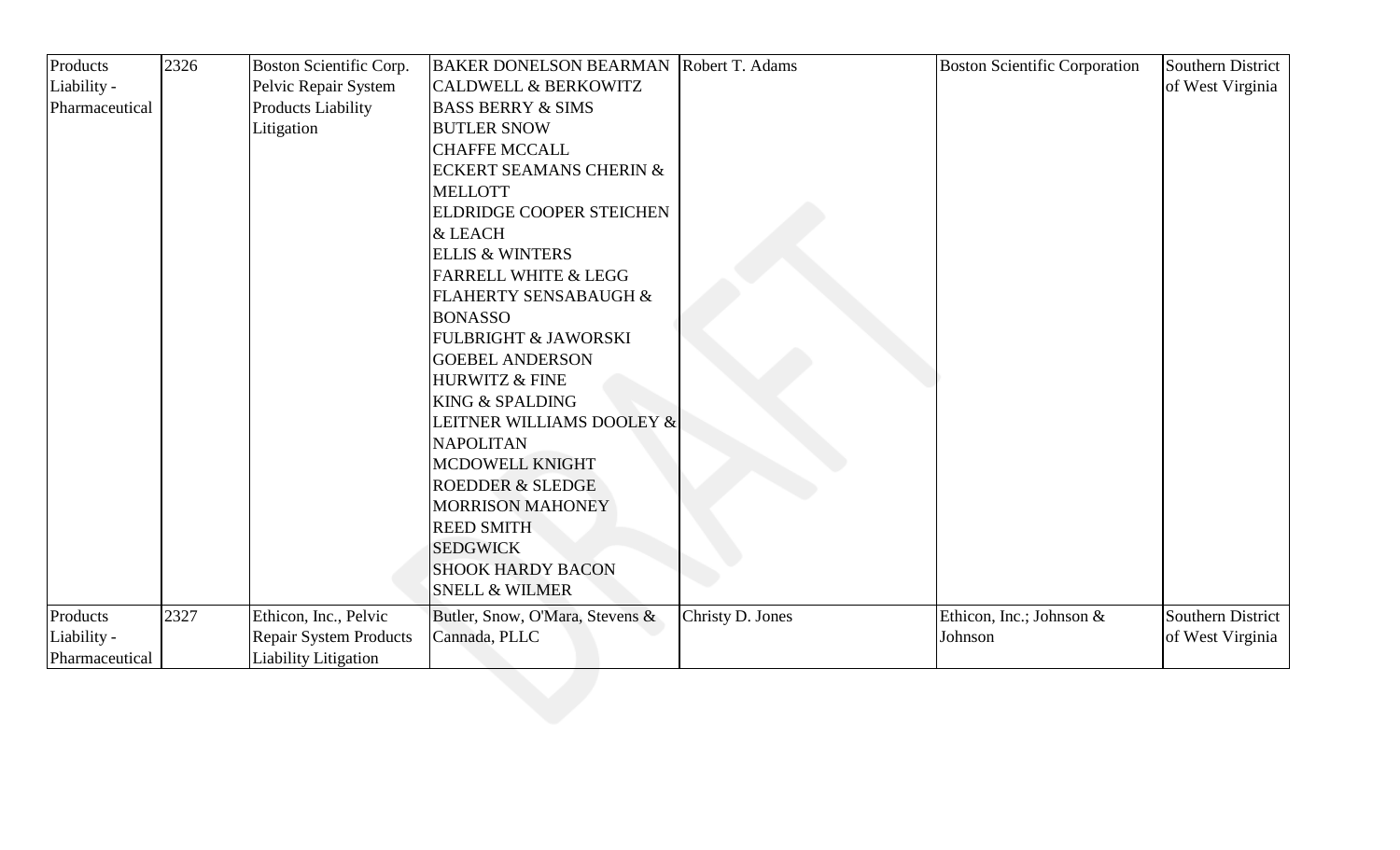| Products       | 2329 | <b>Wright Medical</b>     | Duane Morris LLP               | Dana J. Ash                                         | Wright Medical Technology,   | Northern District       |
|----------------|------|---------------------------|--------------------------------|-----------------------------------------------------|------------------------------|-------------------------|
| Liability -    |      | Technology, Inc.,         |                                |                                                     | Inc.                         | of Georgia              |
| Pharmaceutical |      | Conserve Hip Implant      |                                |                                                     |                              |                         |
|                |      | Products Liability        |                                |                                                     |                              |                         |
|                |      | litigation                |                                |                                                     |                              |                         |
| Products       | 2331 | Propecia (Finasteride)    | Venable LLP                    |                                                     | Merck                        | <b>Eastern District</b> |
| Liability -    |      | <b>Products Liability</b> | <b>Fox Rothschild LLP</b>      |                                                     |                              | of New York             |
| Pharmaceutical |      | Litigation                | Bryan Cave LLP                 |                                                     |                              |                         |
| Antitrust      | 2332 | Lipitor Antitrust         | White & Case LLP               | Dimitrios T. Drivas, Robert A.                      | Pfizer Inc.; Daichi; Ranbaxy | New Jersey              |
|                |      | Litigation                | Connell Foley LLP              | Milne, Brendan G. Woodard and Raj Laboratories Inc. |                              |                         |
|                |      |                           | Simpson Thacher & Bartlett LLP | Gandesha; Noah M. Leibowitz and                     |                              |                         |
|                |      |                           | <b>Blank Rome LLP</b>          | Katherine A. Helm                                   |                              |                         |
|                |      |                           | Kirkland & Ellis LLP           |                                                     |                              |                         |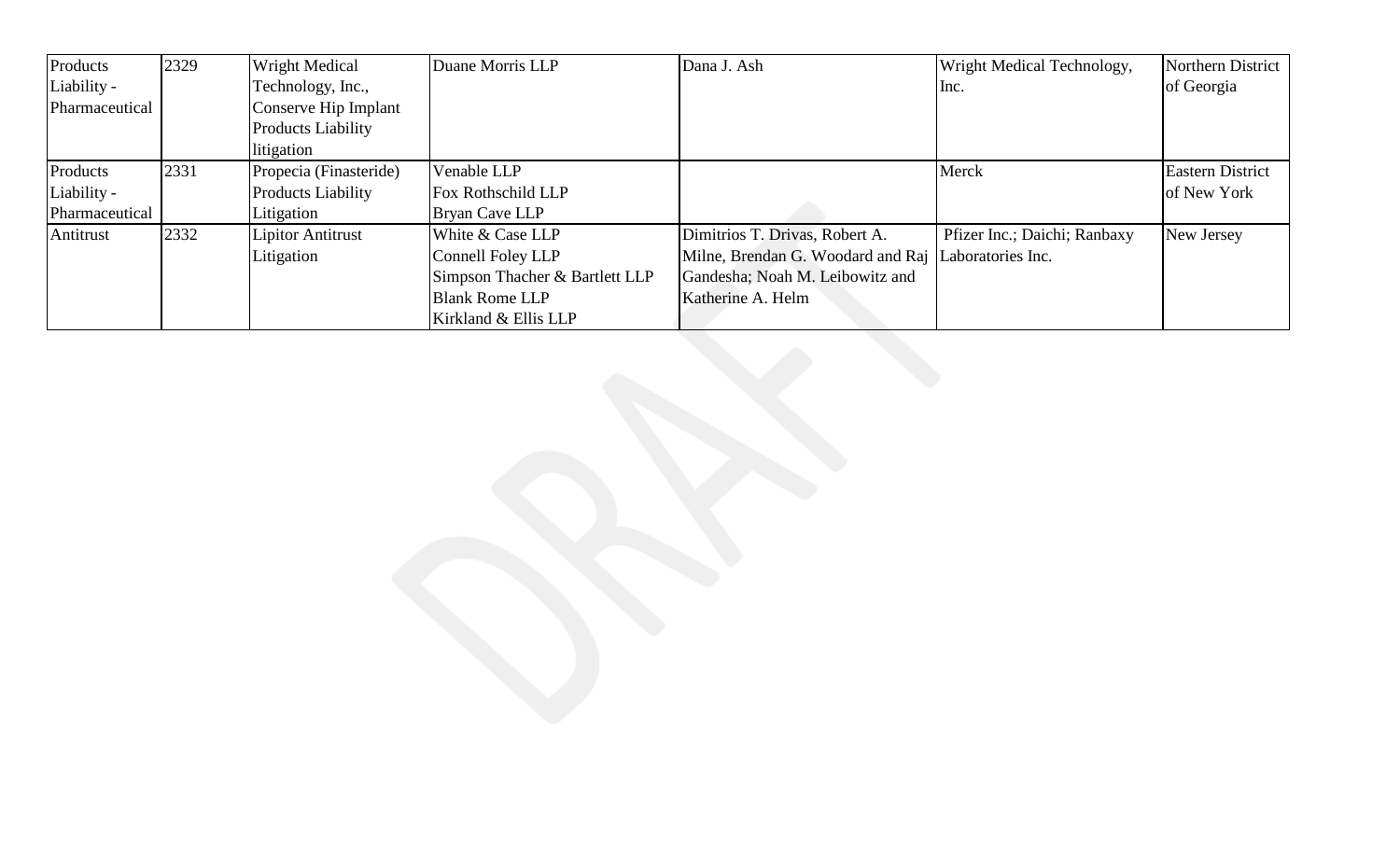| Banking        | 2338 |                                  | MF Global Holdings Ltd. Akin Gump Strauss Hauer & Feld | Thomas Arena (Milbank); Arthur H.  | CME Group, Inc., et al.      | <b>Southern District</b> |
|----------------|------|----------------------------------|--------------------------------------------------------|------------------------------------|------------------------------|--------------------------|
|                |      | <b>Investment Litigation</b>     | Davis Polk & Wardwell LLP                              | Aufses III (Kramer); Gregory Boyle |                              | of New York              |
|                |      |                                  | Debevoise & Plimpton LLP                               | (Jenner); C. Robert Gage (Gage);   |                              |                          |
|                |      |                                  | Dechert, LLP                                           | Benjamin E. Rosenberg (Dechert);   |                              |                          |
|                |      |                                  | Gage Spencer & Fleming LLP                             | Frank H. Wohl (Lankler)            |                              |                          |
|                |      |                                  | Gair Law Group, Ltd.                                   |                                    |                              |                          |
|                |      |                                  | Gibson, Dunn & Crutcher, LLP                           |                                    |                              |                          |
|                |      |                                  | Greenberg Traurig, LLP                                 |                                    |                              |                          |
|                |      |                                  | Herrick, Feinstein LLP                                 |                                    |                              |                          |
|                |      |                                  | Jenner & Block LLP                                     |                                    |                              |                          |
|                |      |                                  | King & Spalding LLP                                    |                                    |                              |                          |
|                |      |                                  | Kramer Levin Naftalis & Frankel,                       |                                    |                              |                          |
|                |      |                                  | <b>LLP</b>                                             |                                    |                              |                          |
|                |      |                                  | Lankler Siffert & Wohl LLP                             |                                    |                              |                          |
|                |      |                                  | Milbank, Tweed, Hadley & McCloy                        |                                    |                              |                          |
|                |      |                                  | <b>LLP</b>                                             |                                    |                              |                          |
|                |      |                                  | Perkins Coie Llp                                       |                                    |                              |                          |
|                |      |                                  | Richards Kibbe & Orbe LLP                              |                                    |                              |                          |
|                |      |                                  | Robinson McDonald & Canna LLP                          |                                    |                              |                          |
|                |      |                                  | <b>Schiff Hardin LLP</b>                               |                                    |                              |                          |
|                |      |                                  | Shearman & Sterling LLP                                |                                    |                              |                          |
|                |      |                                  | <b>Sher Tremonte LLP</b>                               |                                    |                              |                          |
|                |      |                                  | Steptoe & Johnson, LLP                                 |                                    |                              |                          |
|                |      |                                  | Sullivan & Worcester LLP                               |                                    |                              |                          |
|                |      |                                  | Theodora Oringher PC                                   |                                    |                              |                          |
|                |      |                                  | Wachtell, Lipton, Rosen & Katz                         |                                    |                              |                          |
| Products       | 2342 | <b>Zoloft Products Liability</b> | Quinn Emanuel Urquhart &                               | Mark Cheffo and Katherine          | Pfizer                       | <b>Eastern District</b>  |
| Liability -    |      | Litigation                       | Sullivan LLP                                           | Armstrong; Pam Yates, Bert Slonim  |                              | of Pennsylvania          |
| Pharmaceutical |      |                                  | Kaye Scholer LLP                                       | and Aaron Levine                   |                              |                          |
| Antitrust      | 2343 | <b>Skelaxin Antitrust</b>        | Munger Tolles & Olson LLP                              | <b>Stuart N. Senator</b>           | <b>Mutual Pharmaceutical</b> | <b>Eastern District</b>  |
| Litigation     |      | Litigation                       |                                                        |                                    | Company, Inc.; King          | of Tennessee             |
|                |      |                                  |                                                        |                                    | Pharmaceutical Company, Inc. |                          |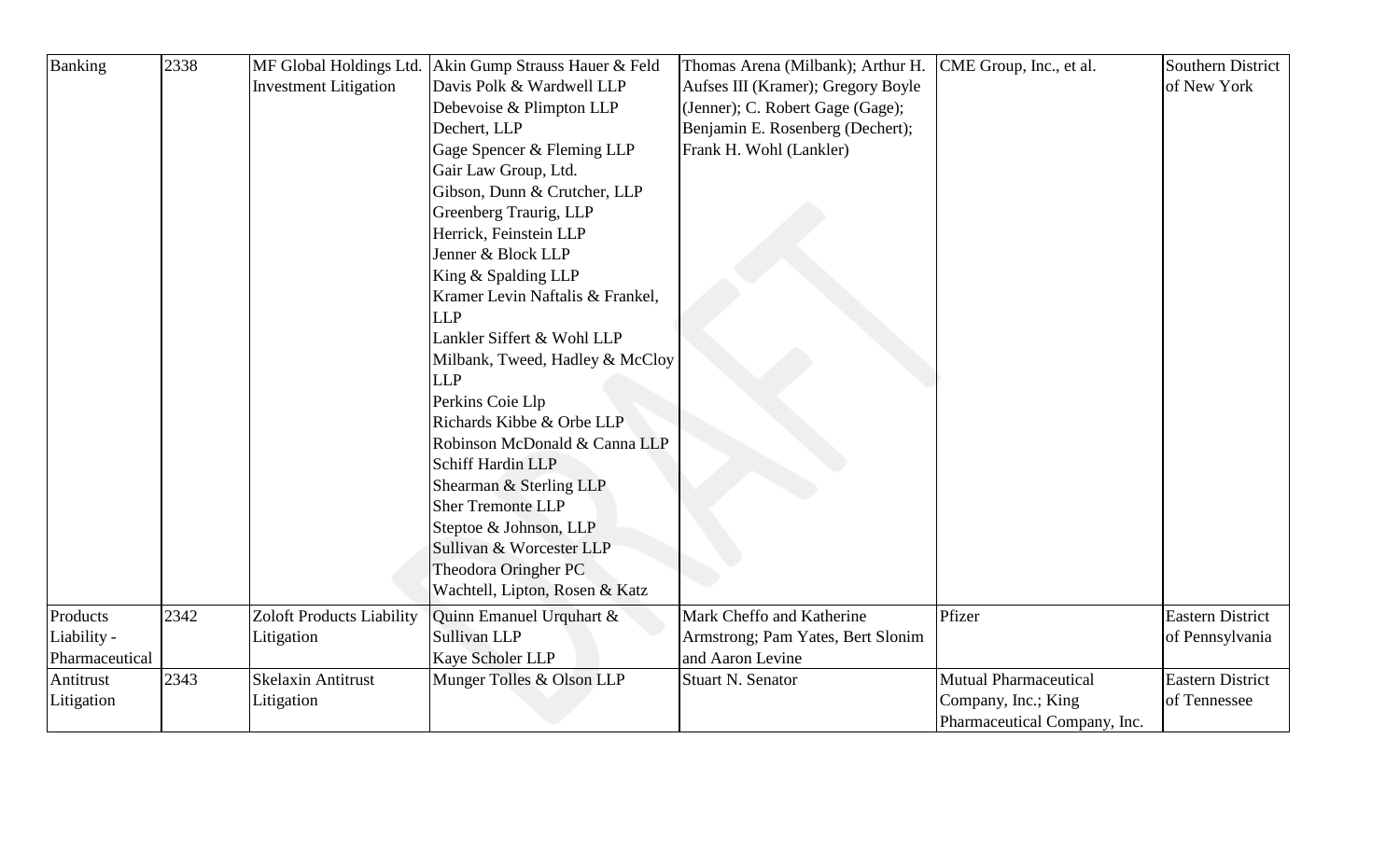| Patent      | 2344 | Bear Creek Technologies,                       | Law Offices of Jim W. Fang         | Jim W. Fang; Robert Christian      | Aptela, Inc.                              | Delaware                |
|-------------|------|------------------------------------------------|------------------------------------|------------------------------------|-------------------------------------------|-------------------------|
| infringment |      | Inc. $(*722)$ Patent                           | Swidler Berlin, LLP                | Bertin; Joseph Zammit; Daniel      |                                           |                         |
|             |      | Litigation                                     | Norton Rose Fulbright              | Leventhal (Norton Rose Fulbright); |                                           |                         |
|             |      |                                                | Ashby & Geddes PA                  | John G. Day; tiffany Geyer Lydon;  |                                           |                         |
|             |      |                                                |                                    | Andrew C. Mayo (Ashby & Geddes     |                                           |                         |
|             |      |                                                |                                    | PA)                                |                                           |                         |
| Marketing & | 2353 | Tropicana Orange Juice                         | <b>CONNELL FOLEY LLP</b>           | Patricia A. Lee; Liza M. Walsh     | Tropicana Products, Inc.                  | New Jersey              |
| Sales       |      | Marketing and Sales                            |                                    |                                    |                                           |                         |
|             |      | Practices Litigation                           |                                    |                                    |                                           |                         |
| Data breach | 2357 | Zappos.com, Inc.,                              | Stroock & Stroock & Lavan LLP      |                                    | Amazon.com, Inc., dba                     | Nevada                  |
|             |      | <b>Customer Datat Security</b>                 | Kaempfer Crowell; Belcher, Starr & |                                    | Zappos.com                                |                         |
|             |      | <b>Breach litigation</b>                       | Fitzgerald, LLP                    |                                    |                                           |                         |
|             |      |                                                | OMara Law Firm, P.C.               |                                    |                                           |                         |
|             |      |                                                | Wyatt, Tarrant & Combs LLP         |                                    |                                           |                         |
|             |      |                                                | Morris Law Group                   |                                    |                                           |                         |
| Products    | 2359 | HardiePLank Fiber                              | Oppenheimer Wolff & Donnelly       | Heidi A. O. Fisher and David C.    | James Hardie Building Products, Minnesota |                         |
| liability   |      | Cement Siding Litigation LLP                   |                                    | Klink; Christopher M. Murphy,      | Inc.                                      |                         |
|             |      |                                                | McDermott Will & Emery LLP         | Steven P. Handler, Aron J. Frakes, |                                           |                         |
|             |      |                                                | Fredrikson & Byron, PA             | and Jeffrey Baltruzak              |                                           |                         |
|             |      |                                                | Bridge Law Group, Ltd.             |                                    |                                           |                         |
| Marketing & | 2361 | <b>Simply Orange Orange</b>                    | Harlan LLP                         | Gonzalez Saggio                    | Coca-Cola                                 | <b>Western District</b> |
| Sales       |      | Juice Marketing and                            | Shook, Hardy & Bacon LLP           |                                    |                                           | of Missouri             |
|             |      | Sales Practices Litigation   Burr & Forman LLP |                                    |                                    |                                           |                         |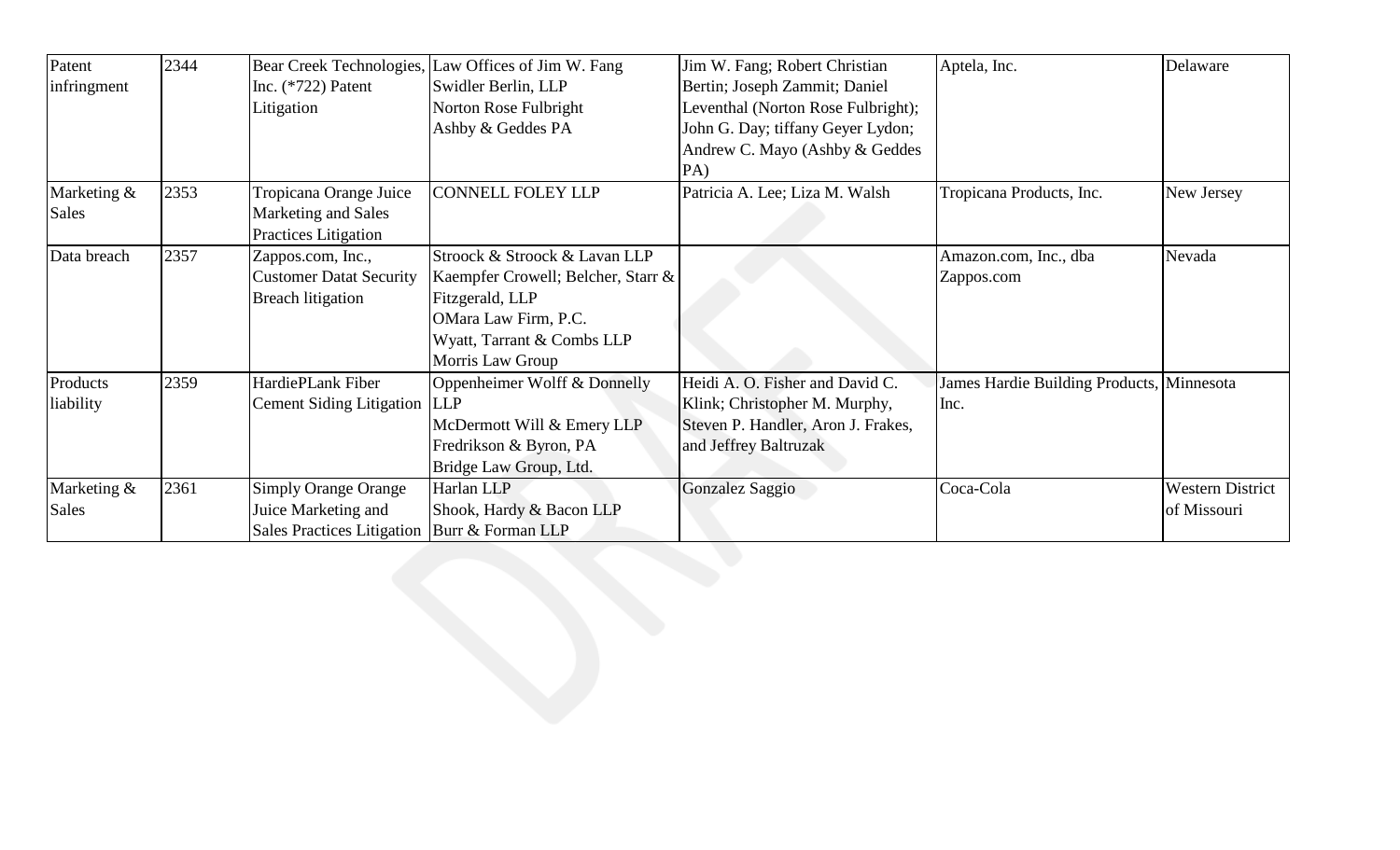| Patent                 | 2371 | <b>Unified Messaging</b>    | Baker & McKenzie LLP              |                                                         |                             | Northern District       |
|------------------------|------|-----------------------------|-----------------------------------|---------------------------------------------------------|-----------------------------|-------------------------|
|                        |      | <b>Solutions LLC Patent</b> | <b>Bryan Cave LLP</b>             |                                                         |                             | of Illinois             |
|                        |      | Litigation                  | Cooley Godward Kronish LLP        |                                                         |                             |                         |
|                        |      |                             | Davis Wright Tremaine LLP         |                                                         |                             |                         |
|                        |      |                             | DLA Piper LLP                     |                                                         |                             |                         |
|                        |      |                             | Dorsey & Whitney Llp              |                                                         |                             |                         |
|                        |      |                             | Drinker Biddle                    |                                                         |                             |                         |
|                        |      |                             | Dunlap Codding, PC                |                                                         |                             |                         |
|                        |      |                             | Dykema Gossett PLLC               |                                                         |                             |                         |
|                        |      |                             | <b>Faegre Baker Daniels LLP</b>   |                                                         |                             |                         |
|                        |      |                             | <b>Findlay Craft</b>              |                                                         |                             |                         |
|                        |      |                             | Fish & Richardson P.c.            |                                                         |                             |                         |
|                        |      |                             | Foley & Lardner Llp               |                                                         |                             |                         |
|                        |      |                             | Fox, Swibel, Levin & Carroll, LLP |                                                         |                             |                         |
|                        |      |                             | Fulbright & Jaworski Llp          |                                                         |                             |                         |
|                        |      |                             | Gardner Carton & Douglas LLP      |                                                         |                             |                         |
|                        |      |                             | Greenberg Traurig, Llp            |                                                         |                             |                         |
|                        |      |                             | Jenner & Block LLP                |                                                         |                             |                         |
|                        |      |                             | <b>K&amp;L Gates LLP</b>          |                                                         |                             |                         |
|                        |      |                             | Keker, Van Nest & Peters LLP      |                                                         |                             |                         |
|                        |      |                             | Kirkland & Ellis LLP              |                                                         |                             |                         |
|                        |      |                             | Latham & Watkins Llp              |                                                         |                             |                         |
|                        |      |                             | Lewis Roca Rothgerber & Christie  |                                                         |                             |                         |
|                        |      |                             | <b>LLP</b>                        |                                                         |                             |                         |
|                        |      |                             | Locke Lord LLP                    |                                                         |                             |                         |
|                        |      |                             | Lott & Fischer, Pl                |                                                         |                             |                         |
| Marketing and          | 2380 | Shop-Vac Marketing and      | Loeb & Loeb LLP                   | <b>Michael Mallow</b>                                   | Shop-Vac and Lowe's HIW Inc | Middle District of      |
| <b>Sales Practices</b> |      | sales practices litigation  |                                   |                                                         |                             | Pennsylvania            |
| Litigation             |      |                             |                                   |                                                         |                             |                         |
| Marketing &            | 2382 | Emerson Electric Co.        | <b>HUSCH BLACKWELL, LLP</b>       | Mark Arnold, Matthew Grant, Joseph Emerson Electric Co. |                             | <b>Eastern District</b> |
| Sales                  |      | Wet/Dry Vac Marketing       |                                   | Orlet                                                   |                             | of Missouri             |
|                        |      | and Sales practices         |                                   |                                                         |                             |                         |
|                        |      | litigation                  |                                   |                                                         |                             |                         |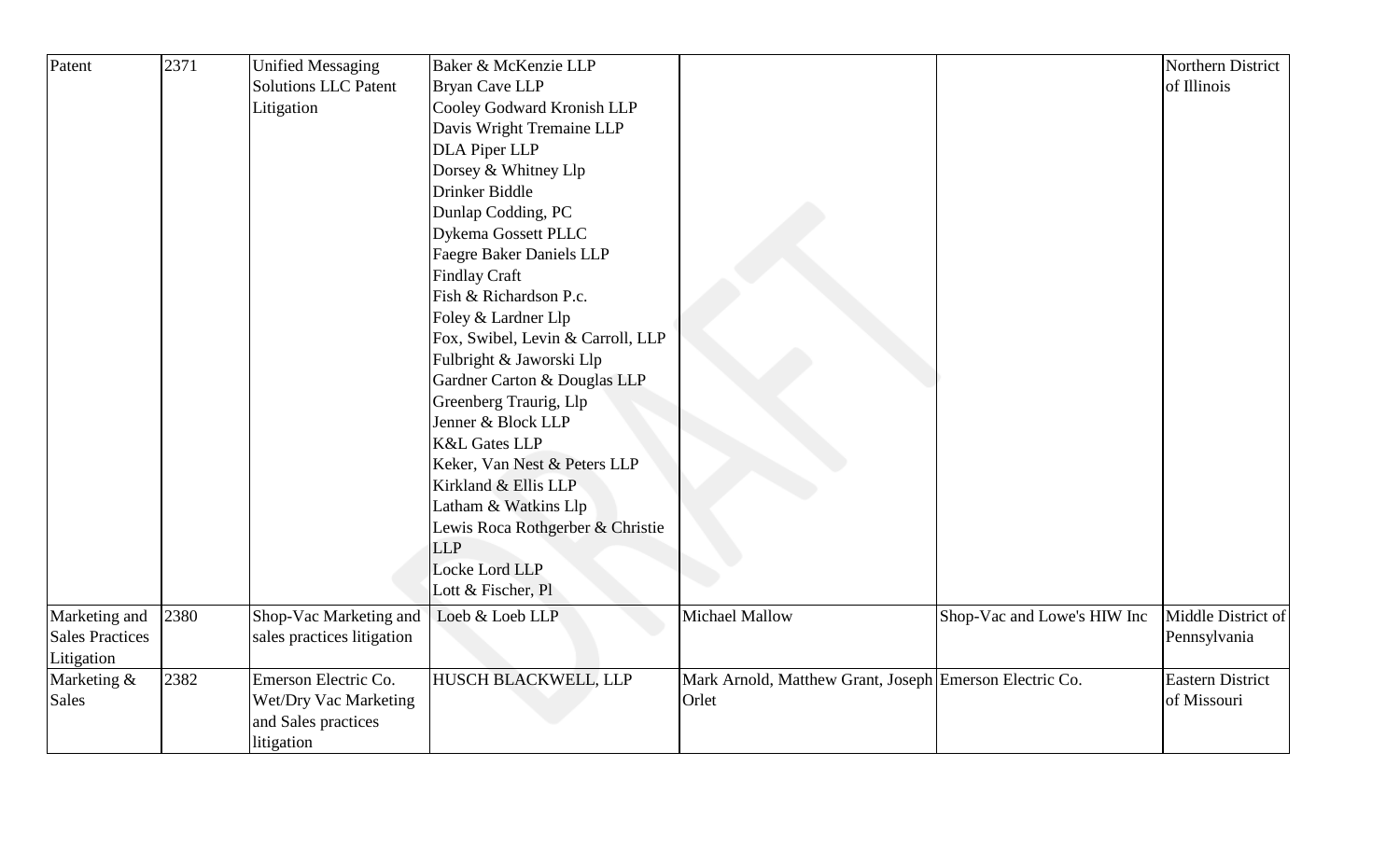| Products       | 2385 | Pradaxa (Dabigatran  | Covington & Burling LLP   | Paul W. Schmidt; Dan H. Ball; Eric | Boehringer Ingelheim            | <b>Southern District</b> |
|----------------|------|----------------------|---------------------------|------------------------------------|---------------------------------|--------------------------|
| Liability -    |      | Etexilate) Products  | Bryan Cave                | E. Hudson; Beth S. Rose            | Pharmaceuticals, Inc.,          | of Illinois              |
| Pharmaceutical |      | liability litigation | <b>Butler Snow</b>        |                                    | Boehringer Ingelheim USA        |                          |
|                |      |                      | Sills Cummis & Gross P.C. |                                    | Corporation, Boehringer         |                          |
|                |      |                      |                           |                                    | Ingelheim Corporation,          |                          |
|                |      |                      |                           |                                    | Boehringer Ingelheim            |                          |
|                |      |                      |                           |                                    | Vetmedica, Inc., and Boehringer |                          |
|                |      |                      |                           |                                    | Ingelheim Roxane, Inc.;         |                          |
|                |      |                      |                           |                                    | Boehringer Ingelheim            |                          |
|                |      |                      |                           |                                    | International GmbH, Boehringer  |                          |
|                |      |                      |                           |                                    | Ingelheim Pharma GmbH & Co.     |                          |
|                |      |                      |                           |                                    | KG, and Bidachem S.p.A.         |                          |
|                |      |                      |                           |                                    |                                 |                          |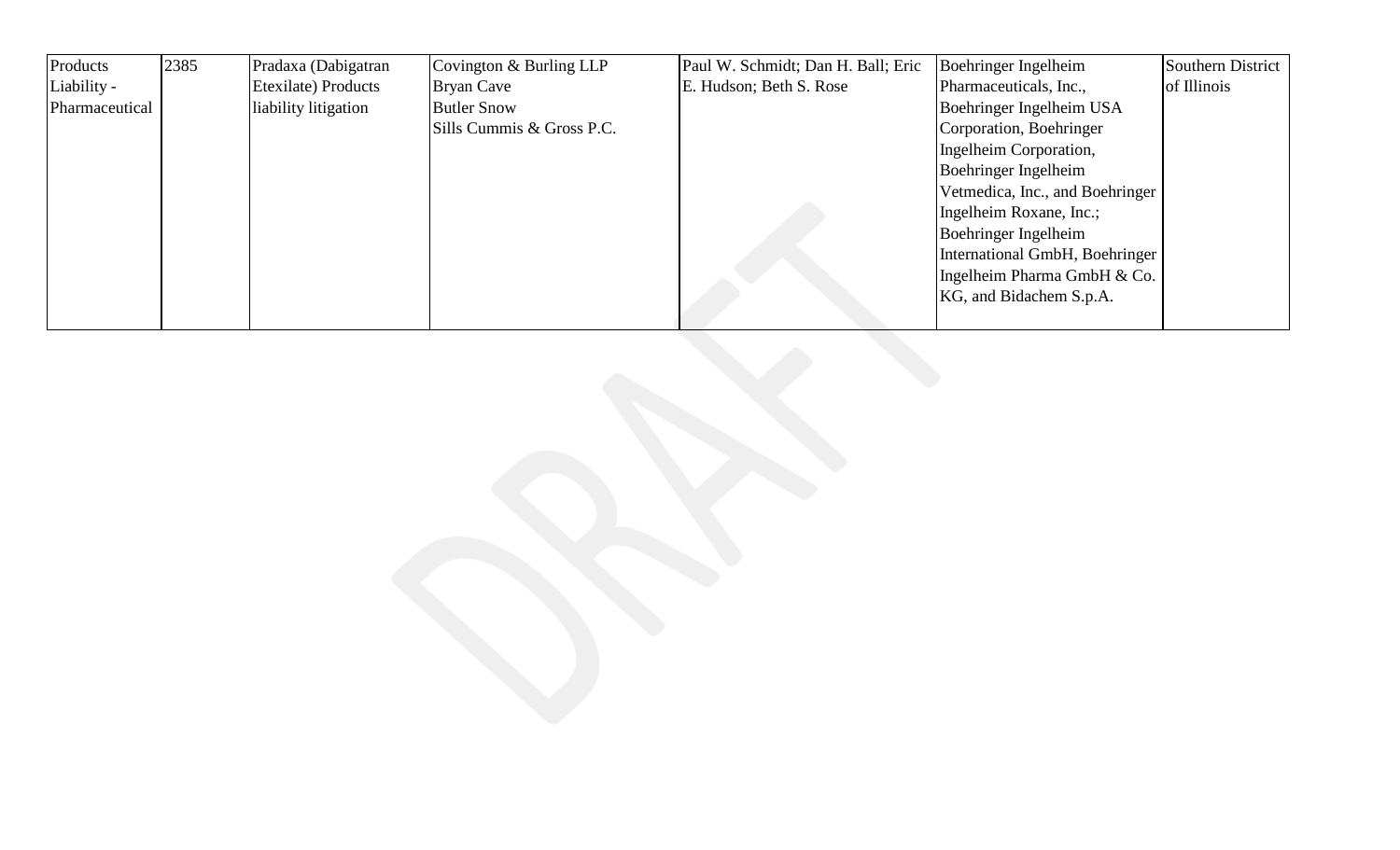| Products       | 2387 | Coloplast Corp. Pelvic | <b>BAILES CRAIG &amp; YON</b>                   | Dustin B. Rawlin | Mentor Worldwide LLC | <b>Southern District</b> |
|----------------|------|------------------------|-------------------------------------------------|------------------|----------------------|--------------------------|
| Liability -    |      |                        | Support Systems Products BAKER STERCHI COWDEN & |                  |                      | of West Virginia         |
| Pharmaceutical |      | Liability Litigation   | <b>RICE</b>                                     |                  |                      |                          |
|                |      |                        | <b>BOWMAN &amp; BROOKE</b>                      |                  |                      |                          |
|                |      |                        | <b>BUTLER SNOW</b>                              |                  |                      |                          |
|                |      |                        | <b>CARLTON FIELDS</b>                           |                  |                      |                          |
|                |      |                        | <b>CIPRIANI &amp; WERNER</b>                    |                  |                      |                          |
|                |      |                        | <b>FARRELL WHITE &amp; LEGG</b>                 |                  |                      |                          |
|                |      |                        | FOLIART HUFF OTTAWAY &                          |                  |                      |                          |
|                |      |                        | <b>BOTTOM</b>                                   |                  |                      |                          |
|                |      |                        | <b>FULBRIGHT &amp; JAWORSKI</b>                 |                  |                      |                          |
|                |      |                        | <b>LEDY-GURREN BASS</b>                         |                  |                      |                          |
|                |      |                        | D'AVANZO & SIFF                                 |                  |                      |                          |
|                |      |                        | MORRISON MAHONEY                                |                  |                      |                          |
|                |      |                        | <b>REED SMITH</b>                               |                  |                      |                          |
|                |      |                        | THOMAS COMBS & SPANN                            |                  |                      |                          |
|                |      |                        | <b>TRESSLER</b>                                 |                  |                      |                          |
|                |      |                        | <b>TUCKER ELLIS &amp; WEST</b>                  |                  |                      |                          |
|                |      |                        | <b>WEEKLEY SCHULTE VALDES</b>                   |                  |                      |                          |
|                |      |                        | <b>WHITE &amp; WILLIAMS</b>                     |                  |                      |                          |
|                |      |                        | <b>WOODEN &amp; MCLAUGHLIN</b>                  |                  |                      |                          |
|                |      |                        |                                                 |                  |                      |                          |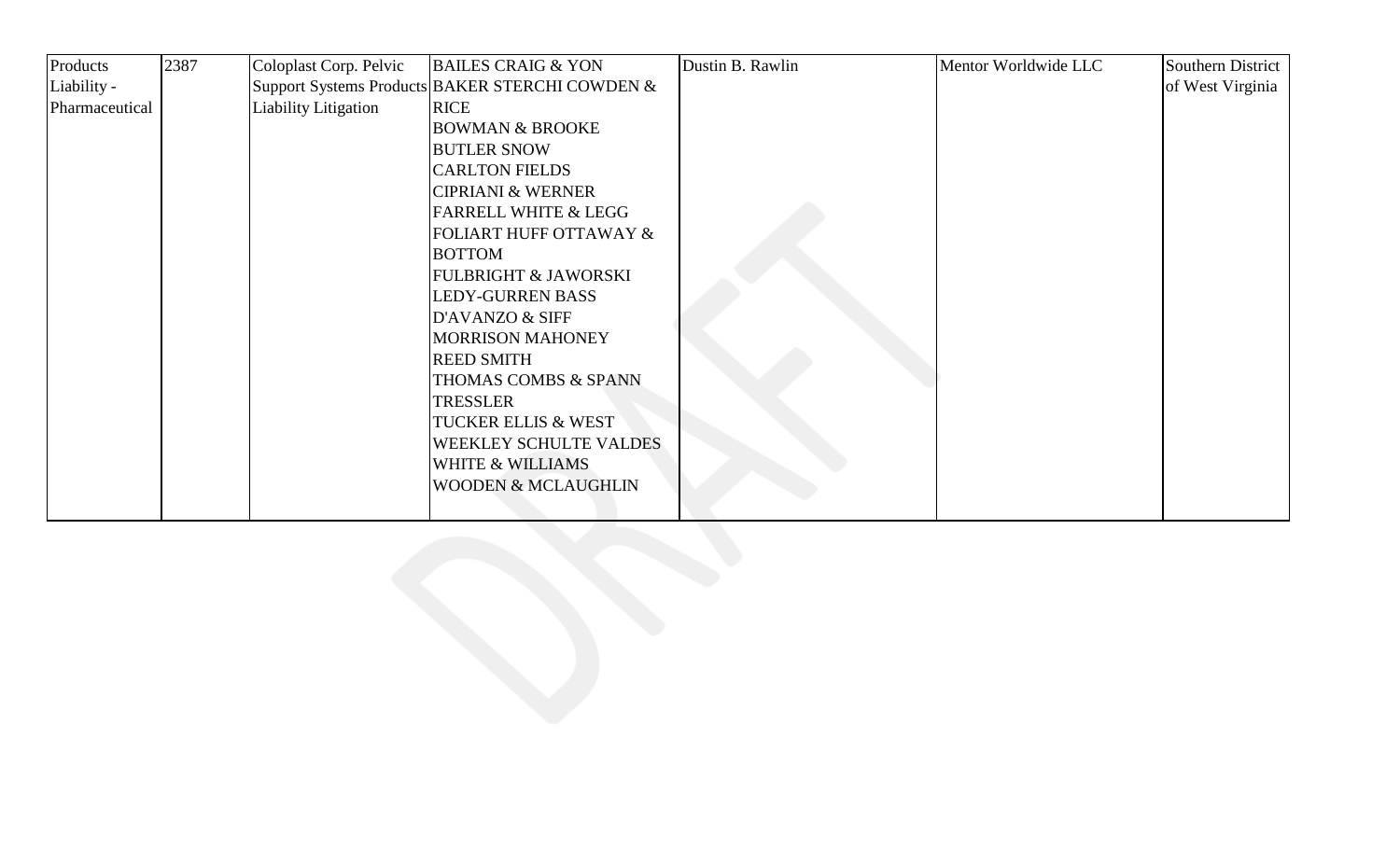| Banking                                   | 2389 | Facebook, Inc., IPO<br>Securities and Derivative<br>Litigation               | Wilkie Farr & Gallagher LLP<br>Kirkland & Ellis LLP<br>Davis Polk & Wardwell LLP                                                                                         | Richard Bernstein; Todd Cosenza;<br>Tariq Mundiya (Wilkie); Brant<br>Warren Bishop; Andrew Clubok;<br>Elizabeth Deeley; Susan E. Engel;<br>Thomas D. Yannucci (Kirkland);<br>Andrew Ditchfield; Charles S.<br>Duggan; Neal Alan Potischman;<br>James P. Rouhandeh (Davis Polk) | Facebook, Inc.; Mark E.<br>Zuckerberg; David A.<br>Ebersman; David M. Spillane;<br>Marc L. Andreessen; Erskine B.<br><b>Bowles</b> ; Citigroup Global<br><b>Markets</b> ; Credit Suisse<br>Securities LLC; Deutsche Bank<br>Securities; Wells Fargo<br>Securities LLC; Merril Lynch<br>Pierce Fenner & Smith Inc;<br>Barclays Capital, Inc.; Goldman<br>Sachs & Co. etc. | Southern District<br>of New York       |
|-------------------------------------------|------|------------------------------------------------------------------------------|--------------------------------------------------------------------------------------------------------------------------------------------------------------------------|--------------------------------------------------------------------------------------------------------------------------------------------------------------------------------------------------------------------------------------------------------------------------------|--------------------------------------------------------------------------------------------------------------------------------------------------------------------------------------------------------------------------------------------------------------------------------------------------------------------------------------------------------------------------|----------------------------------------|
| Products<br>Liability -<br>Pharmaceutical | 2391 | Biomet M2a Magnum<br><b>Hip Implant Products</b><br>Liability                | Patterson Belknap Webb & Tyler<br><b>LLP</b><br>LaDue Curran & Kuehn LLC                                                                                                 | Patterson Belknap Webb & Tyler<br>LLP; John D. LaDue and Erin Linder<br>Hanig                                                                                                                                                                                                  | <b>Biomet</b>                                                                                                                                                                                                                                                                                                                                                            | Northern District<br>of Indiana        |
| Personal Injury                           | 2395 | Air Crash at Georgetown,<br>Guyana on July 30, 2011                          | Condon & Forsyth LLP                                                                                                                                                     | John Maggio                                                                                                                                                                                                                                                                    | Carribbean Airlines Limited                                                                                                                                                                                                                                                                                                                                              | <b>Eastern District</b><br>of New York |
| Antitrust<br>Litigation                   | 2406 | <b>Blue Cross Blue Shield</b><br><b>Antitrust Litigation</b>                 | Kirkland & Ellis LLP<br>Hogan Lovells US LLP<br>Maynard Cooper & Gale PC<br>Hill Hill Carter Franco Cole &<br>Black, PC<br>Wallace Jordan Ratliff & Brandt<br><b>LLC</b> | David J. Zott/ Daniel E. Laytin-<br>Kirkland & Ellis LLP; Crag A.<br>Hoover/ Emily M. Yinger- Hogan<br>Lovells US LLP; Local Facilitating<br>Counsel-Kimberly R. West/Mark<br>M. Hogewood- Wallace Jordan<br>Ratliff & Brandt, LLC                                             | <b>Blue Cross Blue Shield</b>                                                                                                                                                                                                                                                                                                                                            | Northern District<br>of Alabama        |
| Antitrust                                 | 2409 | Nexium (Esomeprazole)<br><b>Antitrust Litigation</b>                         | Williams & Connolly LLP                                                                                                                                                  |                                                                                                                                                                                                                                                                                | Astrazenca et al                                                                                                                                                                                                                                                                                                                                                         | Massachusetts                          |
| Marketing &<br><b>Sales</b>               | 2413 | Frito-Lay North America,<br>Inc., "All Natural"<br>litigation                | Gibson Dunn & Crutcher LLP                                                                                                                                               | Christopher Chorba, Jason R.<br>Meltzer, Geoffrey M. sigler                                                                                                                                                                                                                    | Frito-Lay                                                                                                                                                                                                                                                                                                                                                                | <b>Eastern District</b><br>of New York |
| Marketing &<br><b>Sales</b>               | 2416 | Capital One Telephone<br><b>Consumer Protection Act</b><br>(TCPA) Litigation | <b>Faegre Baker Daniels</b>                                                                                                                                              | Aaron Van Oort; Eileen Hunter; Erin<br>Hoffman                                                                                                                                                                                                                                 |                                                                                                                                                                                                                                                                                                                                                                          | Northern District<br>of Illinois       |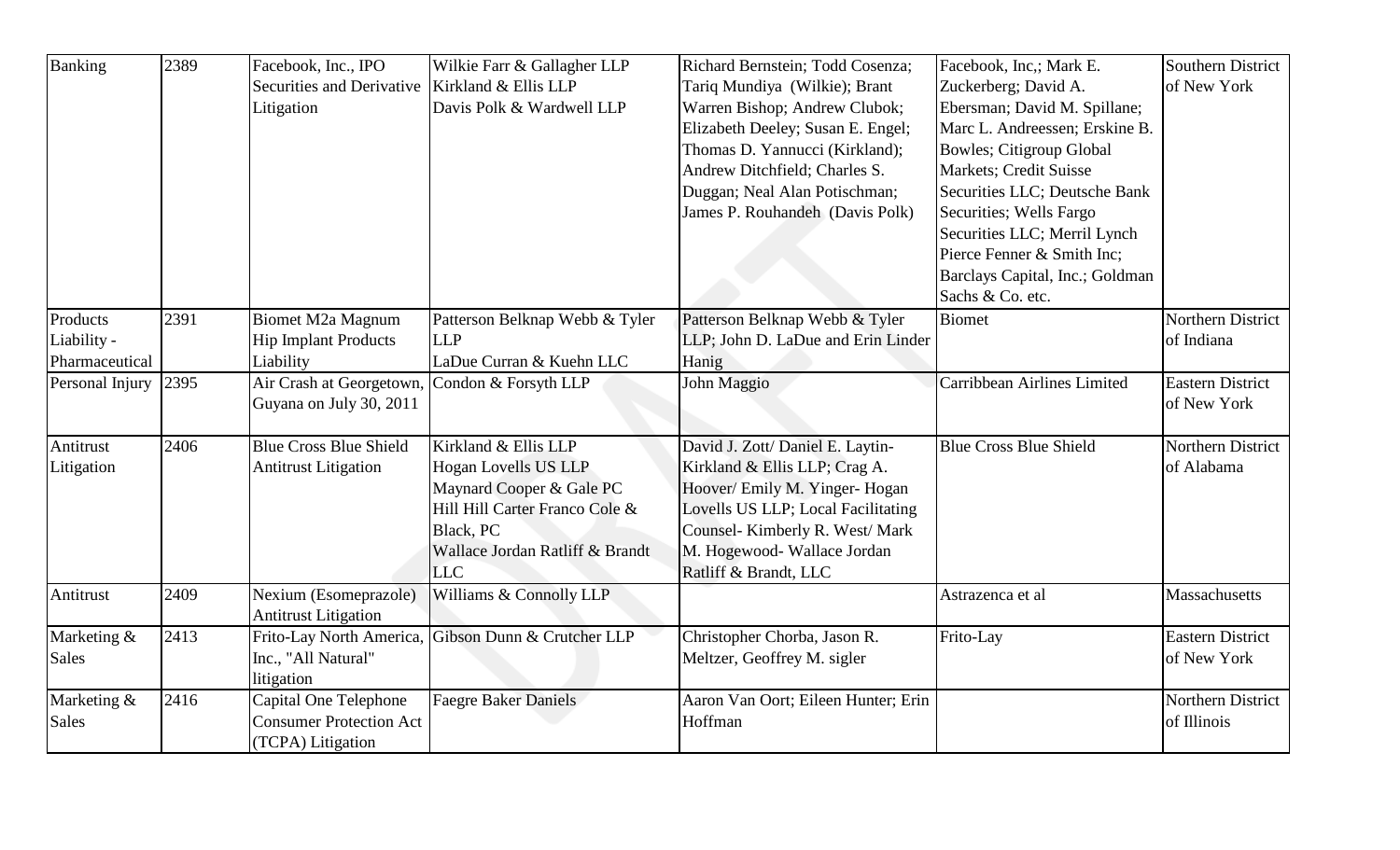| Products       | 2418 | Plavix Marketing, Sales       | Arnold & Porter LLP.            | Bristol-Myers Squibb Co. et al | New Jersey    |
|----------------|------|-------------------------------|---------------------------------|--------------------------------|---------------|
| Liability -    |      | <b>Practices and Products</b> |                                 |                                |               |
| Pharmaceutical |      | Liability Litigation (No.     |                                 |                                |               |
|                |      | $\vert$ II)                   |                                 |                                |               |
| Products       | 2419 | New England                   | Lawson & Weitzen                | New England Compounding        | Massachusetts |
| Liability -    |      | Compounding Pharmacy,         | Harris Beach PLLC               | Pharmacy, Inc.                 |               |
| Pharma         |      | Inc., Products Liability      | Hinshaw & Culbertson LLP        |                                |               |
|                |      | Litigation                    | Tucker Ellis, LLP               |                                |               |
|                |      |                               | Hogan Lovells US LLP            |                                |               |
|                |      |                               | Martin, Magnuson, McCarthy and  |                                |               |
|                |      |                               | Kenney                          |                                |               |
|                |      |                               | Tucker, Saltzman & Dyer, LLP    |                                |               |
|                |      |                               | <b>Greenberg Traurig LLP</b>    |                                |               |
|                |      |                               | Michaels, Ward & Rabinovitz     |                                |               |
|                |      |                               | Sloane & Walsh LLP              |                                |               |
|                |      |                               | Donoghue, Barrett & Singal, PC  |                                |               |
|                |      |                               | Ulmer & Berne LLP               |                                |               |
|                |      |                               | Curley & Curley P.C.            |                                |               |
|                |      |                               | Lewis Brisbois Bisgaard & Smith |                                |               |
|                |      |                               | <b>LLP</b>                      |                                |               |
|                |      |                               | Donovan & Hatem, LLP            |                                |               |
|                |      |                               | <b>Cross Nadel LLC</b>          |                                |               |
|                |      |                               | Todd & Weld                     |                                |               |
|                |      |                               | Montgomery, McCracken, Walker   |                                |               |
|                |      |                               | & Rhoads, LLP                   |                                |               |
|                |      |                               | Cashman & Lovely                |                                |               |
|                |      |                               | Lenox, Socey, Formidoni,        |                                |               |
|                |      |                               | Giordano, Cooley, Lang & Casey, |                                |               |
|                |      |                               | <b>LLC</b>                      |                                |               |
|                |      |                               | Gideon, Cooper & Essary, PLLC   |                                |               |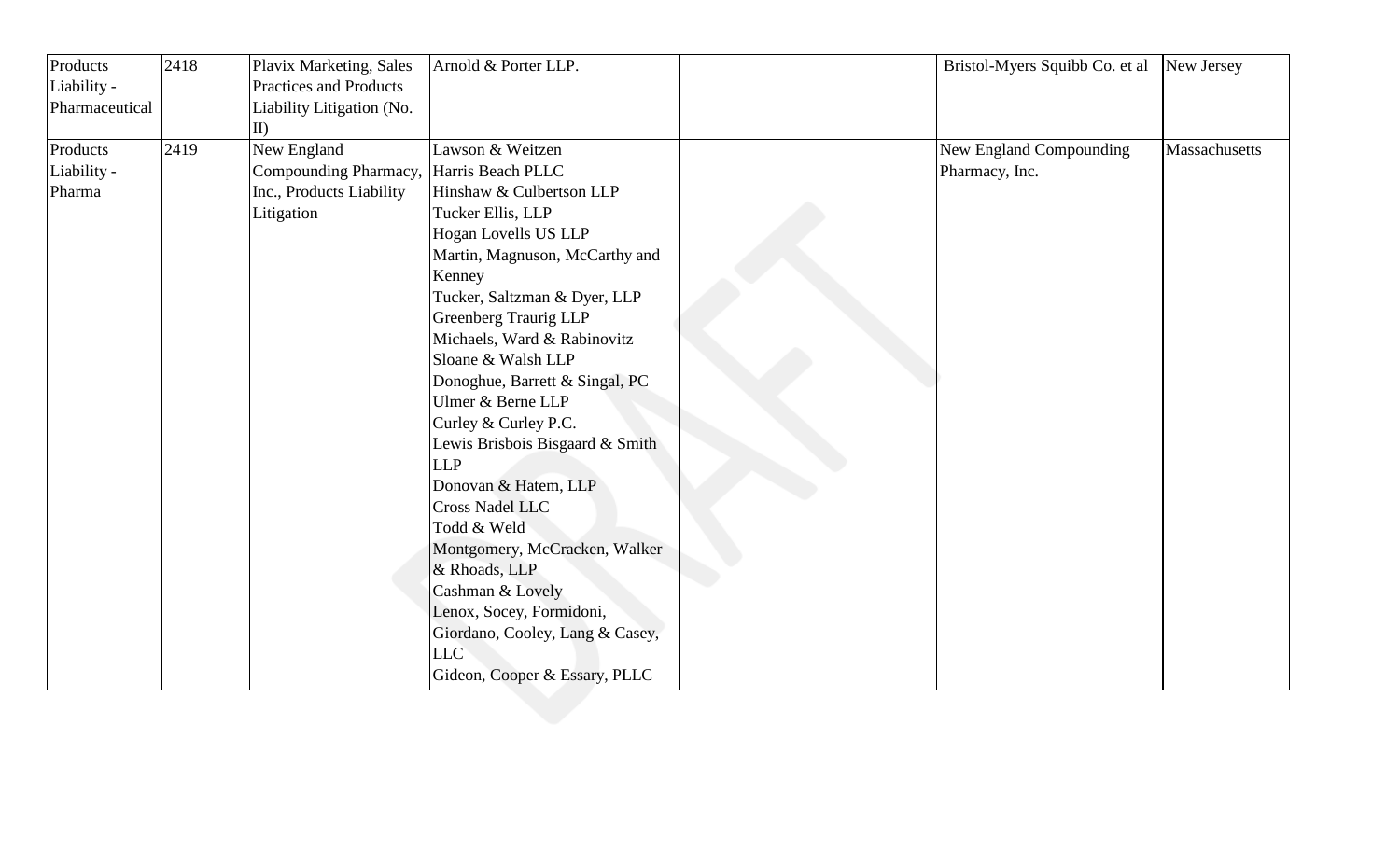| Antitrust   | 2420 | <b>Lithium Ion Batteries</b> | Cooley LLP                          | Acer, Amazon, Dell,            | Northern District |
|-------------|------|------------------------------|-------------------------------------|--------------------------------|-------------------|
| Litigation  |      | <b>Antitrust Litigation</b>  | Steptoe & Johnson LLP               | Flextronics, Hitachi, LG,      | of California     |
|             |      |                              | Sheppard Mullin Richter &           | Microsoft, NEC, Panasonic      |                   |
|             |      |                              | Hampton LLP                         |                                |                   |
|             |      |                              | Morrison & Foerster LLP             |                                |                   |
|             |      |                              | Winston & Strawn LLP                |                                |                   |
| Products    | 2428 | Fresenius GranuFlo/          | Dowd Bennett LLP                    | Fresenius                      | Massachusetts     |
| Liability - |      | NaturaLyte Dialysate         | Fish & Richardson P.C.              |                                |                   |
| Pharma      |      | Products liability           | Wheeler Trigg O'Donnell LLP         |                                |                   |
|             |      | Litigation                   | <b>Bradley Arant Boult Cummings</b> |                                |                   |
|             |      |                              | <b>LLP</b>                          |                                |                   |
|             |      |                              | Collora LLP                         |                                |                   |
|             |      |                              | Conn Kavanaugh Rosenthol Peisch     |                                |                   |
|             |      |                              | & RFord, LLP                        |                                |                   |
|             |      |                              | Baker & McKenzie LLP                |                                |                   |
|             |      |                              | Lewis, Brisbois, Bisgaard & Smith   |                                |                   |
|             |      |                              | Baker Sterchi Cowden & Rice LLC     |                                |                   |
|             |      |                              |                                     |                                |                   |
| Patent      | 2432 | Neuyrografix Patent          | Mayer Brown LLP                     | NeuroGrafix, Neurography       | Massachusetts     |
| infringment |      | Litgiation                   | Knobbe, Martens, Olson & Bear Llp   | Institute Medical Associates,  |                   |
|             |      |                              | McDermott, Will & Emery LLP         | Inc., and                      |                   |
|             |      |                              | <b>Foley Hoag LLP</b>               | <b>Image-Based Surgicenter</b> |                   |
|             |      |                              | <b>Baker Hostetler LLP</b>          | Corporation                    |                   |
|             |      |                              | Nutter, McClennen & Fish, LLP       |                                |                   |
|             |      |                              | Renner, Otto, Boisselle & Sklar     |                                |                   |
|             |      |                              | <b>Tucker Ellis LLP</b>             |                                |                   |
|             |      |                              | Lewis, Rice & Fingersh, L.C.        |                                |                   |
|             |      |                              | FOX ROTHCHILD, LLP                  |                                |                   |
|             |      |                              | Callahan Law Group, LLC             |                                |                   |
|             |      |                              |                                     |                                |                   |
|             |      |                              |                                     |                                |                   |

Ų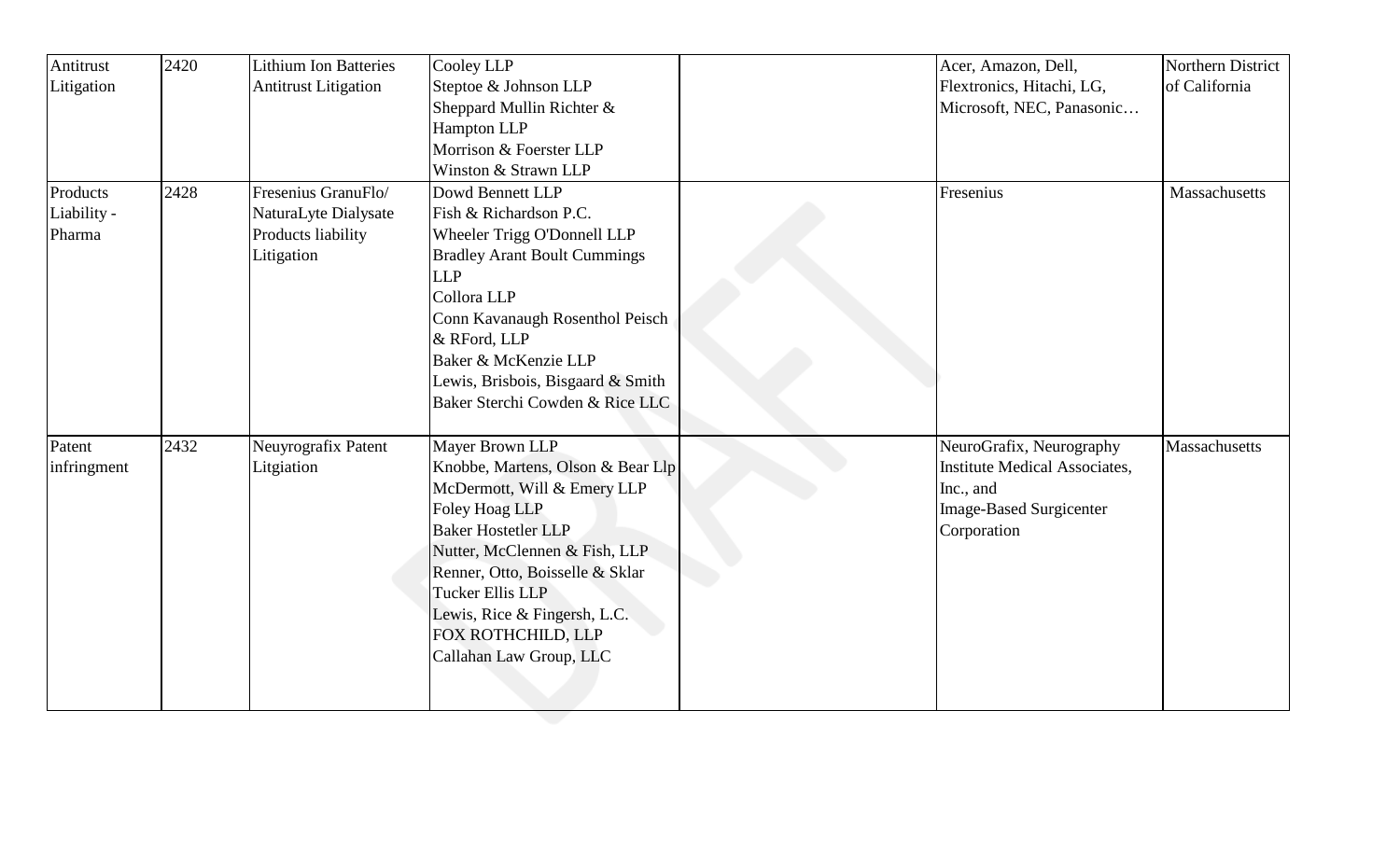| Personal Injury                           | 2433 | E.I. du Pont de Nemours<br>and Company C-8<br>Personal Injury Litigation | Squire Patton Boggs US LLP                                                                                                                                                                                                                                                                                                                                                                                                                                                                                                                                                                                                                                                                                 | Damond R. Mace; David J. Millstone EI du Pont de Nemours and                          | Company                                                                       | Southern District<br>of Ohio     |
|-------------------------------------------|------|--------------------------------------------------------------------------|------------------------------------------------------------------------------------------------------------------------------------------------------------------------------------------------------------------------------------------------------------------------------------------------------------------------------------------------------------------------------------------------------------------------------------------------------------------------------------------------------------------------------------------------------------------------------------------------------------------------------------------------------------------------------------------------------------|---------------------------------------------------------------------------------------|-------------------------------------------------------------------------------|----------------------------------|
| Products<br>Liability -<br>Pharmaceutical | 2434 | Mirena IUD Products<br><b>Liability Litigation</b>                       | Shook Hardy & Bacon LLP<br>Wright Lindsey & Jennings LLP<br><b>SNOW CHRISTENSEN &amp;</b><br><b>MARTINEAU</b><br>Sander Ingebretsen & Wake, P.C<br><b>FARRELL WHITE &amp; LEGG</b><br>Lewis Roca Rothgerber LLP<br>Goldberg Segalla LLP<br>Doherty & Stuart, PC<br>Goldman Ismail Tomaselli Brennan<br>& Baum, LLP<br>Wiggin & Dana, LLP<br>Eckert Seamans Cherin & Mellott,<br><b>LLC</b><br>Foliart Huff Ottaway & Bottom<br>Fulbright & Jaworski LLP<br>McNair Law Firm<br>Thompson Hine, LLP<br><b>SQUIRE SANDERS LLP</b><br>Mitchell Williams<br>Goodell DeVries Leech & Dann<br><b>LLP</b><br>Boehl, Stopher & Graves<br><b>Sidley Austin LLP</b><br><b>BOSE MCKINNEY &amp; EVANS,</b><br><b>LLP</b> | Scott Irby (Wright Lindsey &<br>Jennings); Marie S. Woodbury<br>(Shook Hardy & Bacon) | <b>Bayer Healthcare</b><br>Pharmaceuticals, Inc.; Bayer<br>Corporation et al. | Southern District<br>of New York |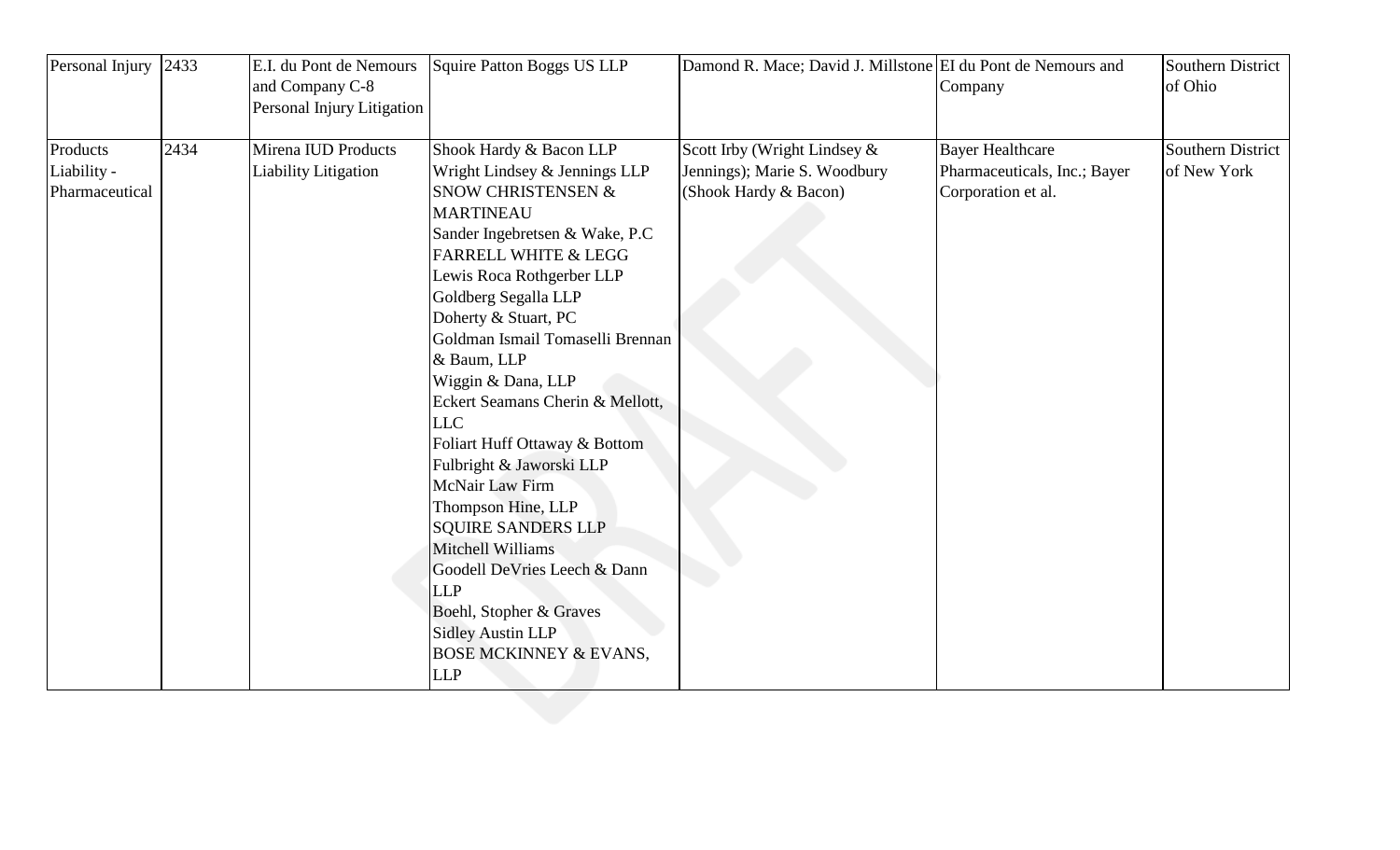| Products       | 2436 | Tylenol Marketing, sales                    | <b>Butler Snow LLP</b>            | Christy Jones, Alyson Jones and      | Johnson & Johnson; Perrigo   | <b>Eastern District</b> |
|----------------|------|---------------------------------------------|-----------------------------------|--------------------------------------|------------------------------|-------------------------|
| Liability -    |      | practices, and products                     | Drinker Biddle & Reath LLP        | Michael B. Hewes; David Abernethy,   |                              | of Pennsylvania         |
| Pharmaceutical |      | liability litigation                        | Gibbons PC                        | Melissa Graff and Meredith Nissen    |                              |                         |
|                |      |                                             | Goodell DeVries Leech & Dann      | Reinhardt; Madeline Sherry and       |                              |                         |
|                |      |                                             | <b>LLP</b>                        | Stephen J. Finley; Richard Barnes,   |                              |                         |
|                |      |                                             |                                   | Robert Limbacher and Brandon         |                              |                         |
|                |      |                                             |                                   | Goodman                              |                              |                         |
| Antitrust      | 2437 | Domestic Drywall                            | White & Case LLP                  | J. Mark Gidley, Peter J. Carney,     | <b>CertainTeed</b>           | <b>Eastern District</b> |
|                |      | <b>Antitrust Litigation</b>                 | Dechert LLP                       | Robert A. Milne and David H.         |                              | of Pennsylvania         |
|                |      |                                             |                                   | <b>Suggs</b> ; Steve Bizar           |                              |                         |
| Marketing &    | 2438 | 5-Hour Energy Marketing Crone Hawxhurst LLP |                                   | Gerald E. Hawxhurst; Jason Michael   | Innovation Ventures, LLC     | Central District of     |
| <b>Sales</b>   |      | and Sales Practices                         | <b>Carlton Fields</b>             | Zoladz (Crone); Amy Lane Hurwitz     |                              | California              |
|                |      | Litigation                                  |                                   | (Carlton)                            |                              |                         |
| Marketing &    | 2439 | <b>Subway Footlon</b>                       | Wiggin and Dana                   | John Doroghazi                       | Doctor's Associates, Inc.;   | <b>Eastern District</b> |
| <b>Sales</b>   |      | Sandwich Marketing and                      |                                   |                                      | Subway Sandwich Shops, Inc.  | of Wisconsin            |
|                |      | sales Practices Litigation                  |                                   |                                      |                              |                         |
| Products       | 2440 | Cook Medical, Inc.,                         | Wooden & McLaughlin               | Douglas B. King                      | Cook Incorporated; Cook      | Southern District       |
| Liability -    |      | Pelvic Repair System                        |                                   |                                      | Biotech, Inc.; Cook Medical, | of West Virginia        |
| Pharma         |      | <b>Products Liability</b>                   |                                   |                                      | Inc.                         |                         |
|                |      | Litigation                                  |                                   |                                      |                              |                         |
| Products       | 2441 | Stryker Rejuvenate and                      | Gibbons PC                        |                                      | Howmedica Osteonics Corp.    | Minnesota               |
| Liability -    |      | <b>ABG II Hip Implant</b>                   | <b>Stinson Leonard Street LLP</b> |                                      |                              |                         |
| Pharmaceutical |      | Products liability                          |                                   |                                      |                              |                         |
|                |      | litigation                                  |                                   |                                      |                              |                         |
| Marketing &    | 2443 | Nickelodeon Consumer                        | Wilson Sonsini Goodrich & Rosati  | Colleen Bal and Michael H. Rubin     | Google Inc. and Viacom Inc.  | New Jersey              |
| <b>Sales</b>   |      | privacy Litigation                          | PC                                | of; Stephen M. Orlofsky; Bruce P.    |                              |                         |
|                |      |                                             | <b>Blank Rome LLP</b>             | Keller, Jeremy Feigelson and Kristin |                              |                         |
|                |      |                                             | Debevoise & Plimpton LLP          | Lieske Bryan                         |                              |                         |
| Antitrust      | 2445 | <b>Suboxone Antitrust</b>                   | <b>Jones Day</b>                  | Kevin D. McDonald, Jonathan          | Indivior                     | <b>Eastern District</b> |
|                |      | Litigation                                  |                                   | Berman and Mark R. Lentz             |                              | of Pennsylvania         |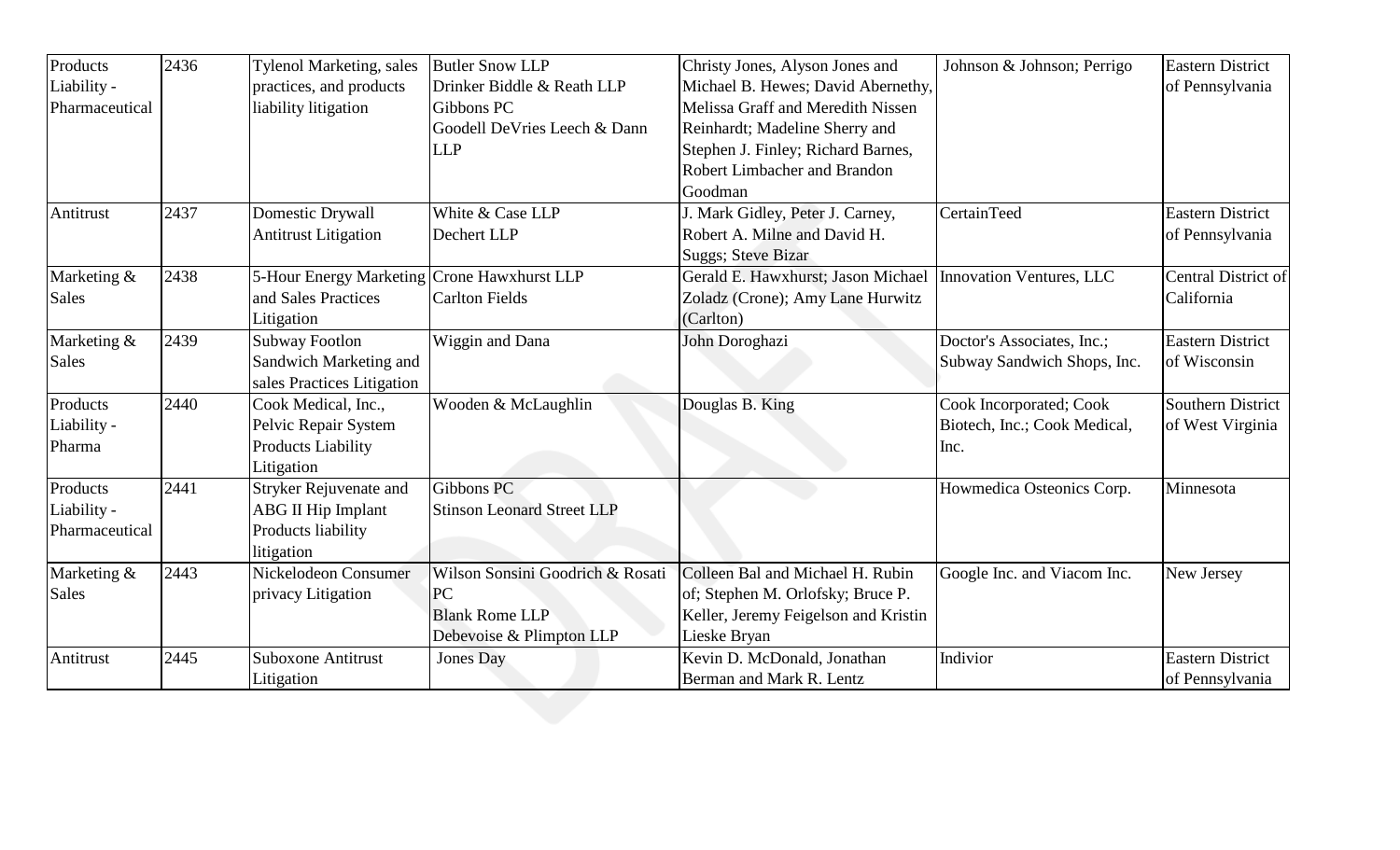| Marketing &    | 2450 | Ford Fusion and C-Max                             | DLA Piper US LLP                 | Rodney E Loomer; Sherry A Rozell; | Ford Motor Company              | <b>Southern District</b> |
|----------------|------|---------------------------------------------------|----------------------------------|-----------------------------------|---------------------------------|--------------------------|
| <b>Sales</b>   |      | <b>Fuel Economy Litigation</b>                    |                                  | J. Trumon Phillips; Edward Colin  |                                 | of New York              |
|                |      |                                                   |                                  | Thompson; Joel A. Dewey; Ryan T.  |                                 |                          |
|                |      |                                                   |                                  | Hansen; Jeffrey M. Yeatman;       |                                 |                          |
|                |      |                                                   |                                  | Christopher Young                 |                                 |                          |
| Products       | 2452 | <b>Incretin-Based Therapies</b>                   | Williams & Connolly LLP          | M. Elaine Horn, Douglas R. Marvin | Merck                           | <b>Southern District</b> |
| Liability -    |      | <b>Products Liability</b>                         | Wilson Turner Kosmo LLP          | and Kristin A. Shapiro; Vickie E. |                                 | of California            |
| Pharmaceutical |      | Litigation                                        |                                  | Turner                            |                                 |                          |
| Marketing &    | 2455 | Stericycle, Inc., Steri-Safe Latham & Watkins LLP |                                  |                                   |                                 | Northern District        |
| <b>Sales</b>   |      | <b>Contract Litigation</b>                        | Hagerty & Brady                  |                                   |                                 | of Illinois              |
|                |      |                                                   | Dicello Levitt & Casey LLC       |                                   |                                 |                          |
|                |      |                                                   | Del Sole Cavanugh Stroyd LLC     |                                   |                                 |                          |
|                |      |                                                   | Thornton Davis & Fein            |                                   |                                 |                          |
|                |      |                                                   | Chimicles & Tikellis LLP         |                                   |                                 |                          |
|                |      |                                                   | <b>BAKER, DONELSON</b>           |                                   |                                 |                          |
|                |      |                                                   | Gordon & Rees, Llp               |                                   |                                 |                          |
|                |      |                                                   | Hagens Berman Sobol Shapiro      |                                   |                                 |                          |
|                |      |                                                   | Bass Berry & Sims PLC            |                                   |                                 |                          |
|                |      |                                                   |                                  |                                   |                                 |                          |
| Antitrust      | 2460 | Niaspan Antitrust                                 | Munger Tolles & Olson LLP        | Stuart N. Senator; Eric F. Leon   | AbbVie Inc. and Teva            | <b>Eastern District</b>  |
|                |      | Litagation                                        | Kirkland & Ellis LLP             |                                   | Pharmaceuticals Industries Ltd. | of Pennsylvania          |
| Antitrust      | 2471 | <b>Vehicle Carrier Services</b>                   | Arnold & Porter LLP              |                                   | Shipping companies              | New Jersey               |
|                |      | <b>Antitrust litigation</b>                       | <b>BakerHostetler</b>            |                                   |                                 |                          |
|                |      |                                                   | <b>Ballard Spahr LLP</b>         |                                   |                                 |                          |
|                |      |                                                   | Cleary Gottlieb Steen & Hamilton |                                   |                                 |                          |
|                |      |                                                   | <b>LLP</b>                       |                                   |                                 |                          |
|                |      |                                                   | <b>Cozen O'Connor PC</b>         |                                   |                                 |                          |
|                |      |                                                   | <b>Hogan Lovells</b>             |                                   |                                 |                          |
|                |      |                                                   | WilmerHale                       |                                   |                                 |                          |
| Antitrust      | 2472 | <b>Loestrin 24 Fe Antitrust</b>                   | Adler Pollock & Sheehan PC       |                                   | Warner Chilcott; Watson         | Rhode Island             |
|                |      | Litigation                                        | White & Case LLP                 |                                   | Laboratories, Inc.; Lupin       |                          |
|                |      |                                                   | Morgan Lewis & Bockius LLP       |                                   |                                 |                          |
|                |      |                                                   | Blish & Cavanagh LLP             |                                   |                                 |                          |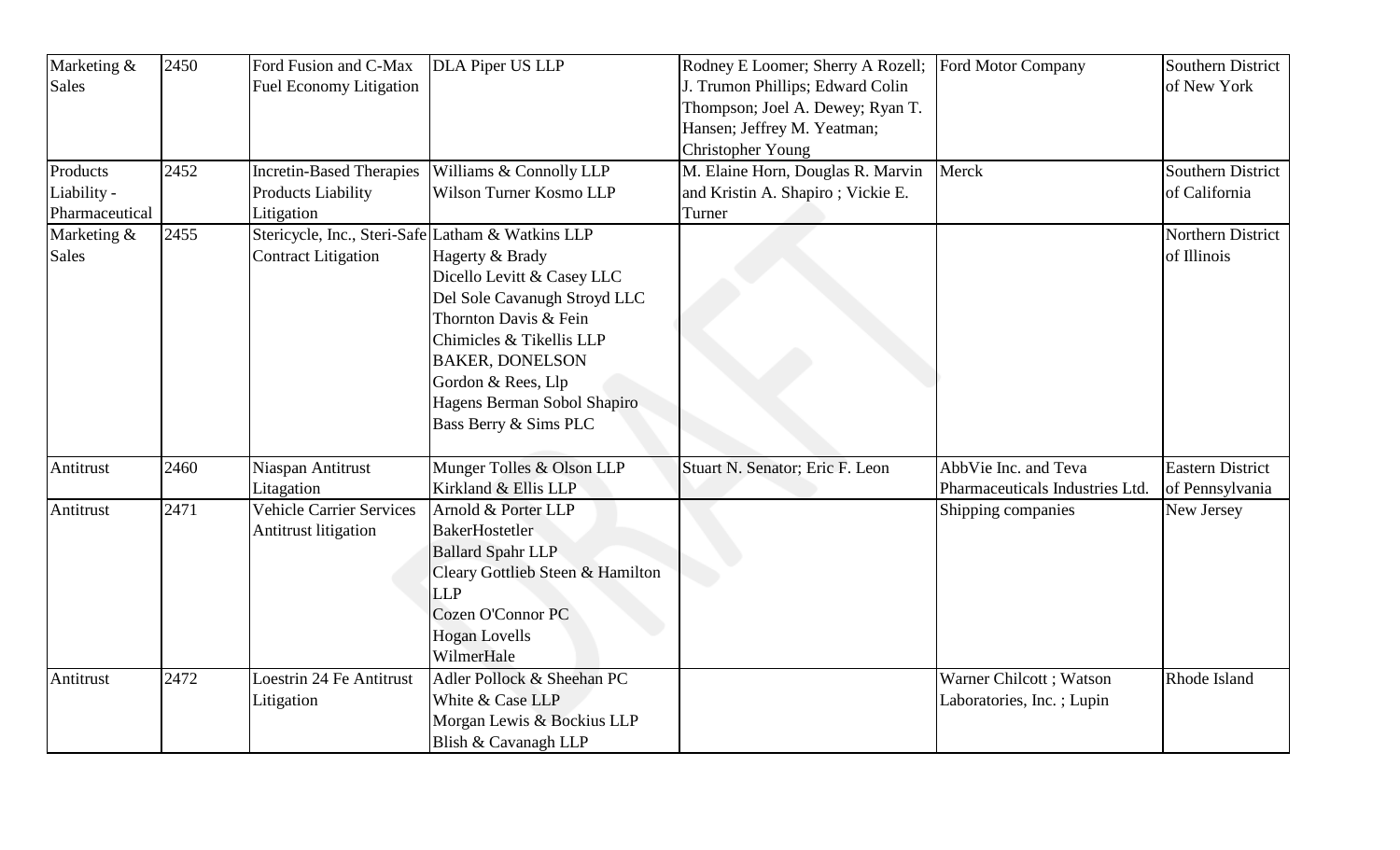| antitrust       | 2475 | North Sea Brent Crude                      | Sullivan and Cromwell LLP      | Amanda Flug Davidoff, Daryl          | BP America, Inc.; BP                             | <b>Southern District</b> |
|-----------------|------|--------------------------------------------|--------------------------------|--------------------------------------|--------------------------------------------------|--------------------------|
|                 |      | Oil Futures Litigation                     | Winston & Strawn               | Andrew Libow (Sullivan &             | Coporation North America, Inc.; of New York      |                          |
|                 |      |                                            | Skadden Arps Slate Meagher &   | Cromwell); Elizabeth M. Bradshaw;    | <b>BP PLC Royal Dutch Shell</b>                  |                          |
|                 |      |                                            | Flom LLP                       | timothy J. Carey (Winston & Strawn   | PLC; BP PLC; Mercuria Energy                     |                          |
|                 |      |                                            | Quinn Emmanuel Urquhart &      | LLP); Mary Elain Johnston; Erik      | Trading SA; Mercuria Energy                      |                          |
|                 |      |                                            | Sullivan                       | Joseph Raven-Hansen; John            | Trading, Inc.; Morgan Stanley                    |                          |
|                 |      |                                            | Wilmer Cutler Pickering Hale & | Terzaken; Molly Anne Kelley (Allen   | Capital Group Inc; Phibro                        |                          |
|                 |      |                                            | Dorr LLP                       | & Overy); Gillian Groarke Burns;     | Commodities Ltd.; Phibro                         |                          |
|                 |      |                                            | Morgan Lewis & Bockius LLP     | Anthony M. Mansfield; Gregory        | Trading LLC; Shell International                 |                          |
|                 |      |                                            | Cadwalader Wickersham & Taft   | ARthur Markel; Brian D. Wallach      | Trading and Shipping Company                     |                          |
|                 |      |                                            | <b>LLP</b>                     | (Cadwalader Wickersham & Taft);      | Limited; Shell Trading US                        |                          |
|                 |      |                                            | <b>Sidley Austin LLP</b>       | Mark D. Hopson (Sidley Austin        | Company; Shell Trading and                       |                          |
|                 |      |                                            | Vinson & Elkins LLP            | LLP); Julia Marie Beskin; Karl       | Shipping Company Limited;                        |                          |
|                 |      |                                            | Gibson, Dunn & Crutcher, LLP   | Stern(Quinn Emanuel Urquhart &       | Statoil US Holdings Inc;                         |                          |
|                 |      |                                            | Allen & Overy Llp              | Sullivan)                            | Trafigura AG; Trafigura Beheer                   |                          |
|                 |      |                                            | Stroock & Stroock & Lavan LLP  |                                      | BV; Vitol, Inc; Vitol, SA;                       |                          |
| Marketing &     | 2478 | Convergent Telephone                       | Gordon & Rees LLP.             | Thomas C. Blatchley, Craig J.        | Convergent                                       | Connecticut              |
| <b>Sales</b>    |      | <b>Consumer Protection Act</b>             |                                | Mariam and Allison J. Fernandez      |                                                  |                          |
|                 |      | (TCPA) Litigation                          |                                |                                      |                                                  |                          |
| Personal Injury | 2492 | National Collegiate                        | Latham & Watkins LLP           | Mark S. Mester; Johanna M.           |                                                  | Northern District        |
|                 |      | <b>Athletic Association</b>                | Edelson PC                     | Spellman (Lathan & Watkins); Jay     |                                                  | of Illinois              |
|                 |      | Student-Athlete                            | Jones Day                      | Edelson (Edelson PC); Matthew A.     |                                                  |                          |
|                 |      | Concussion Injury                          | Mayer Brown LLP                | Kairis (Jones Day); Michael A. Olsen |                                                  |                          |
|                 |      | Litigation                                 |                                | (Mayer Brown)                        |                                                  |                          |
| Marketing &     | 2493 | Monitronics International, Steptoe Johnson |                                | <b>Gordon Copland</b>                | UTC Fire and Security Americas Northern District |                          |
| Sales           |      | Inc., Telephone                            |                                |                                      | Corp Inc.                                        | of West Virginia         |
|                 |      | <b>Consumer Protection Act</b>             |                                |                                      |                                                  |                          |
|                 |      | (TCPA) Litigation                          |                                |                                      |                                                  |                          |
|                 |      |                                            |                                |                                      |                                                  |                          |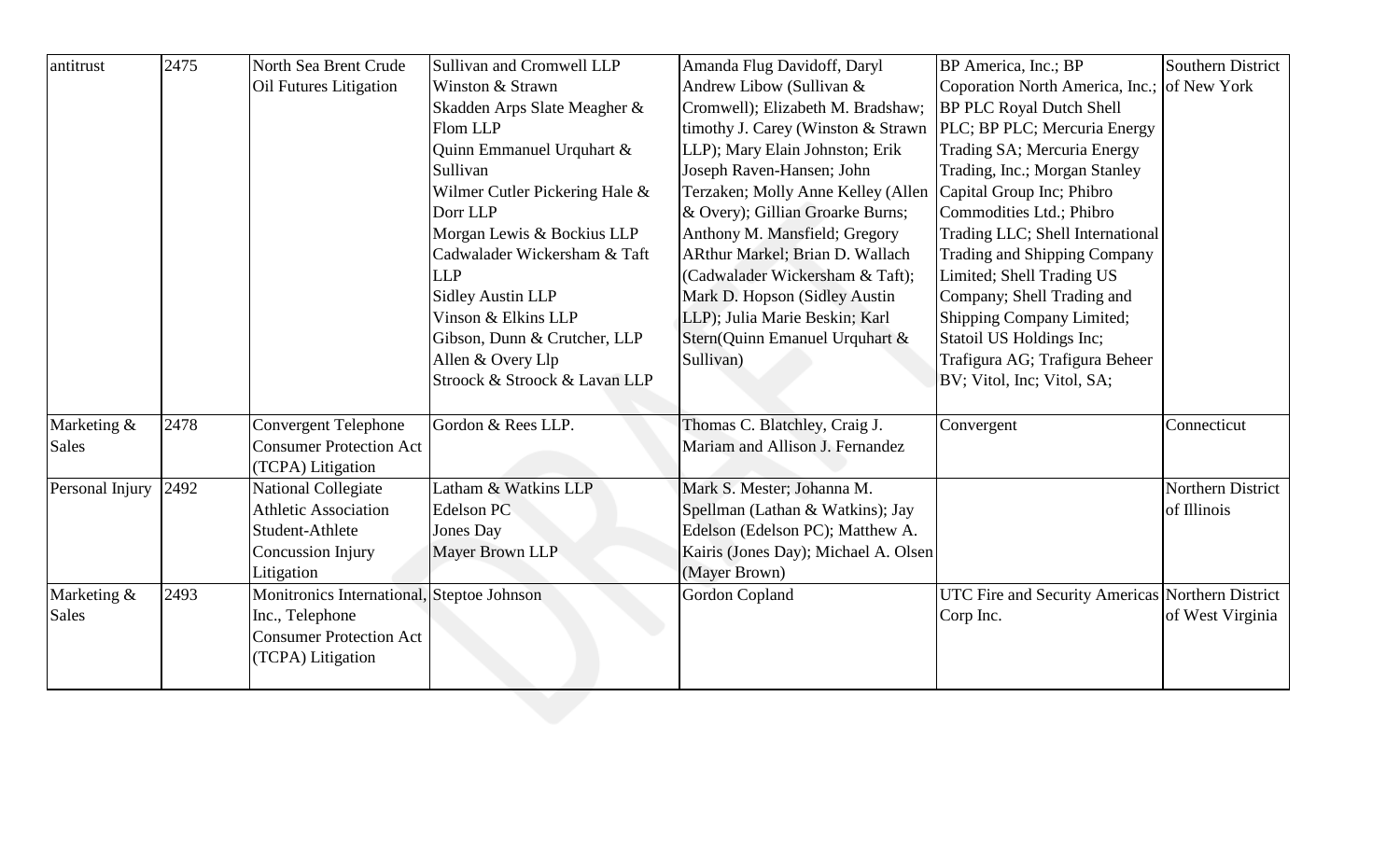| Products        | 2495 | <b>Atlas Roofing</b>                                                | Thompson Hine                   |                                                            |                              | Northern District       |
|-----------------|------|---------------------------------------------------------------------|---------------------------------|------------------------------------------------------------|------------------------------|-------------------------|
| Liability       |      | <b>Corporation Chalet</b>                                           | Womble Carlyle Sandridge & Rice |                                                            |                              | of Georgia              |
|                 |      | Shingle Products liability                                          | Lightfoot Franklin & White, LLC |                                                            |                              |                         |
|                 |      | litigation                                                          | Weiderhold, Moses, Kummerien &  |                                                            |                              |                         |
|                 |      |                                                                     | Waronicki, P.A.                 |                                                            |                              |                         |
|                 |      |                                                                     | Watkins & Eager                 |                                                            |                              |                         |
| Personal Injury | 2497 | Air Crash at San                                                    | <b>Bryan Cave LLP</b>           | Linda C Hsu, Shalem Asher Massey, Air Cruisers Company LLC |                              | Northern District       |
|                 |      | Francisco, California, on                                           |                                 | <b>James C Pettis</b>                                      |                              | of California           |
|                 |      | July 6, 2013                                                        |                                 |                                                            |                              |                         |
| Products        | 2502 | <b>Lipitor Marketing, Sales</b>                                     | Quinn Emanuel Urquhart &        |                                                            | Pfizer et al                 | South Carolina          |
| Liability -     |      | practices and Products                                              | Sullivan LLP                    |                                                            |                              |                         |
| Pharmaceutical  |      | liability Litigation                                                | Nelson Mullins Riley &          |                                                            |                              |                         |
|                 |      |                                                                     | Scarborough LLP                 |                                                            |                              |                         |
|                 |      |                                                                     | Plunkett & Cooney               |                                                            |                              |                         |
| Antitrust       | 2503 | Solodyn (Minocycline                                                | Berman DeValerio                |                                                            | Medicis Pharmaceutical Corp. | Massachusetts           |
|                 |      | Hydrochloride) Antitrust                                            | <b>Cohen Milstein</b>           |                                                            |                              |                         |
|                 |      | Litigation                                                          | Girard Gibbs, LLP               |                                                            |                              |                         |
|                 |      |                                                                     | Miller Law, LLC                 |                                                            |                              |                         |
|                 |      |                                                                     | Pomerantz, Grossman, Hufford,   |                                                            |                              |                         |
|                 |      |                                                                     | Dahlstrom & Gross, LLP          |                                                            |                              |                         |
| Employment      | 2504 | Amazon.com, Inc.,                                                   | Morgan Lewis & Bockius LLP      | Joseph Nuccio and Richard G.                               | Amazon; SMX LLC              | <b>Western District</b> |
|                 |      | <b>Fulfillment Center Fair</b>                                      | Dinsmore & Shohl LLP            | Rosenblatt; Kathryn A. Quesenberry;                        |                              | of Kentucky             |
|                 |      | <b>Labor Standards Act</b>                                          | Ongaro PC                       | David R. Ongaro and Amelia D.                              |                              |                         |
|                 |      | (FLSA) and Wage and                                                 |                                 | Winchester                                                 |                              |                         |
|                 |      | <b>Hour Litigation</b>                                              |                                 |                                                            |                              |                         |
| Marketing &     | 2506 | <b>AZEK Building Products,</b>                                      | Buchanan Ingersoll & Rooney PC  | Christopher J. Dalton and Gretchen                         | <b>AZEK</b> and CPG          | New Jersey              |
| <b>Sales</b>    |      | Inc., Marketing and Sales  Hemker & Gale PC<br>practices Litigation |                                 | L.; Russell K. Scott of Greensfelder                       |                              |                         |
|                 |      |                                                                     |                                 |                                                            |                              |                         |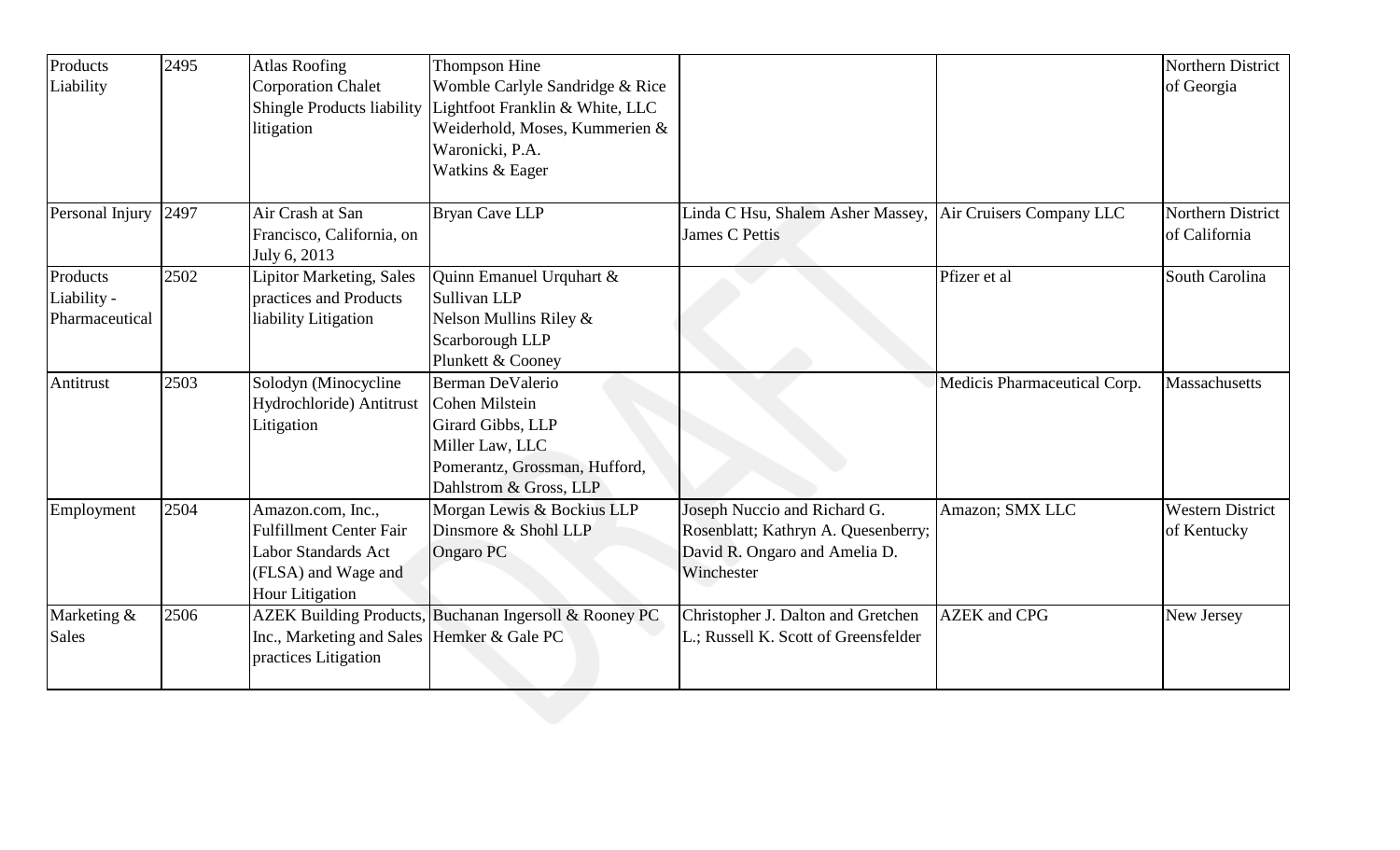| Antitrust<br>Litigation     | 2508 | Cast iron Soil Pipe and<br><b>Fittings Antitrust</b>                                                                                | Latham & Watkings LLP<br>Maynard, Cooper & Gale, P.C.                                                               | Kristen Ferguson; Lee E. Bains, Jr.                                                                                                                                                                           | Charlotte Pipe and Foundry Co.; Eastern District<br>Randolph Holding Co., LLC; | of Tennessee   |
|-----------------------------|------|-------------------------------------------------------------------------------------------------------------------------------------|---------------------------------------------------------------------------------------------------------------------|---------------------------------------------------------------------------------------------------------------------------------------------------------------------------------------------------------------|--------------------------------------------------------------------------------|----------------|
|                             |      | Litigation                                                                                                                          |                                                                                                                     |                                                                                                                                                                                                               | AB& I Foundry; Tyler Pipe<br>Company                                           |                |
| Marketing &<br><b>Sales</b> | 2513 | Collecto, Inc., Telephone   Carlson & Messer, LLP<br><b>Consumer Protection act</b><br>(TCPA)                                       |                                                                                                                     | Charles R. Messer;<br>David J. Kaminski;<br>Stephen A Watkins                                                                                                                                                 | Collecto, Inc.                                                                 | Massachusetts  |
| Products<br>Liability       | 2514 | Pella Corporation<br>architect and Designer<br>Series Windows<br>Marketing, Sales<br>rpactices and Products<br>liability Litigation | Nelson Mullin Riley & Scarborough Michael T. Cole; John P. Mandler<br><b>LLP</b><br><b>Faegre Baker Daniels LLP</b> |                                                                                                                                                                                                               | Pella Corporation                                                              | South Carolina |
| Antitrust                   | 2516 | <b>Aggrenox Antitrust</b><br>Litigation                                                                                             | Day Pitney LLP<br>Goodwin Procter LLP<br>Pullman & Comley LLC<br>White & Case LLP                                   | Christopher T. Holding, Robert D.<br>Carroll and Sarah K. Frederick;<br>James T. Shearin; J. Mark Gidley,<br>Peter J. Carney, Robert A. Milne,<br>Jack E. Pace III and Alison Hanstead;<br>Richard C. Colbert | Teva, Boehringer, et al                                                        | Connecticut    |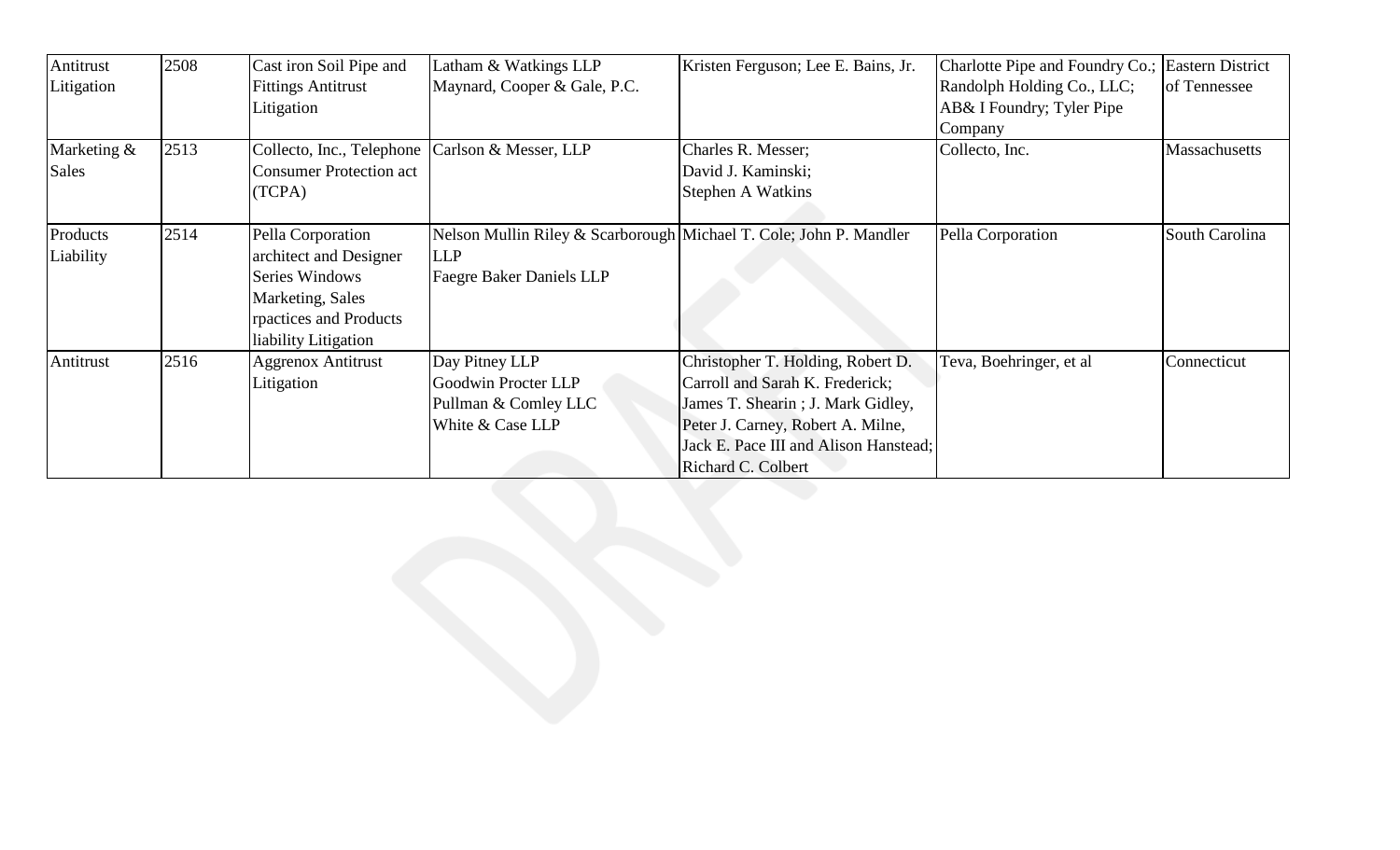| Products    | 2521 | Lidoderm Antitrust | Squire Patton Boggs (US) LLP     | ANDA Pharmaceuticals, Inc.; | Northern District |
|-------------|------|--------------------|----------------------------------|-----------------------------|-------------------|
| Liability - |      | Litigation         | Bowen Riley Warnock & Jacobson   | Actavis Plc.; Endo          | of California     |
| Pharma      |      |                    | <b>PLC</b>                       | Pharmaceuticals, Inc        |                   |
|             |      |                    | <b>Squire Sanders</b>            |                             |                   |
|             |      |                    | <b>SCHNADER HARRISON SEGAL</b>   |                             |                   |
|             |      |                    | & LEWIS LLP                      |                             |                   |
|             |      |                    | Arnold & Porter Kaye Scholer LLP |                             |                   |
|             |      |                    | Riley, Warnock & Jacobson        |                             |                   |
|             |      |                    | Skadden Arps Slate Meagher and   |                             |                   |
|             |      |                    | Flom LLP                         |                             |                   |
|             |      |                    | Strauss, Factor, Laing & Lyons   |                             |                   |
|             |      |                    | Baker, Donelson, Bearman,        |                             |                   |
|             |      |                    | Caldwell & Berkowitz, PC         |                             |                   |
|             |      |                    | Williams and Connolly LLP        |                             |                   |
|             |      |                    | Adler Pollock & Sheehan P.C      |                             |                   |
|             |      |                    | Reed Smith LLP                   |                             |                   |
|             |      |                    | Partridge, Snow & Hahn LLP       |                             |                   |
|             |      |                    | <b>BLANK ROME</b>                |                             |                   |
|             |      |                    |                                  |                             |                   |
|             |      |                    |                                  |                             |                   |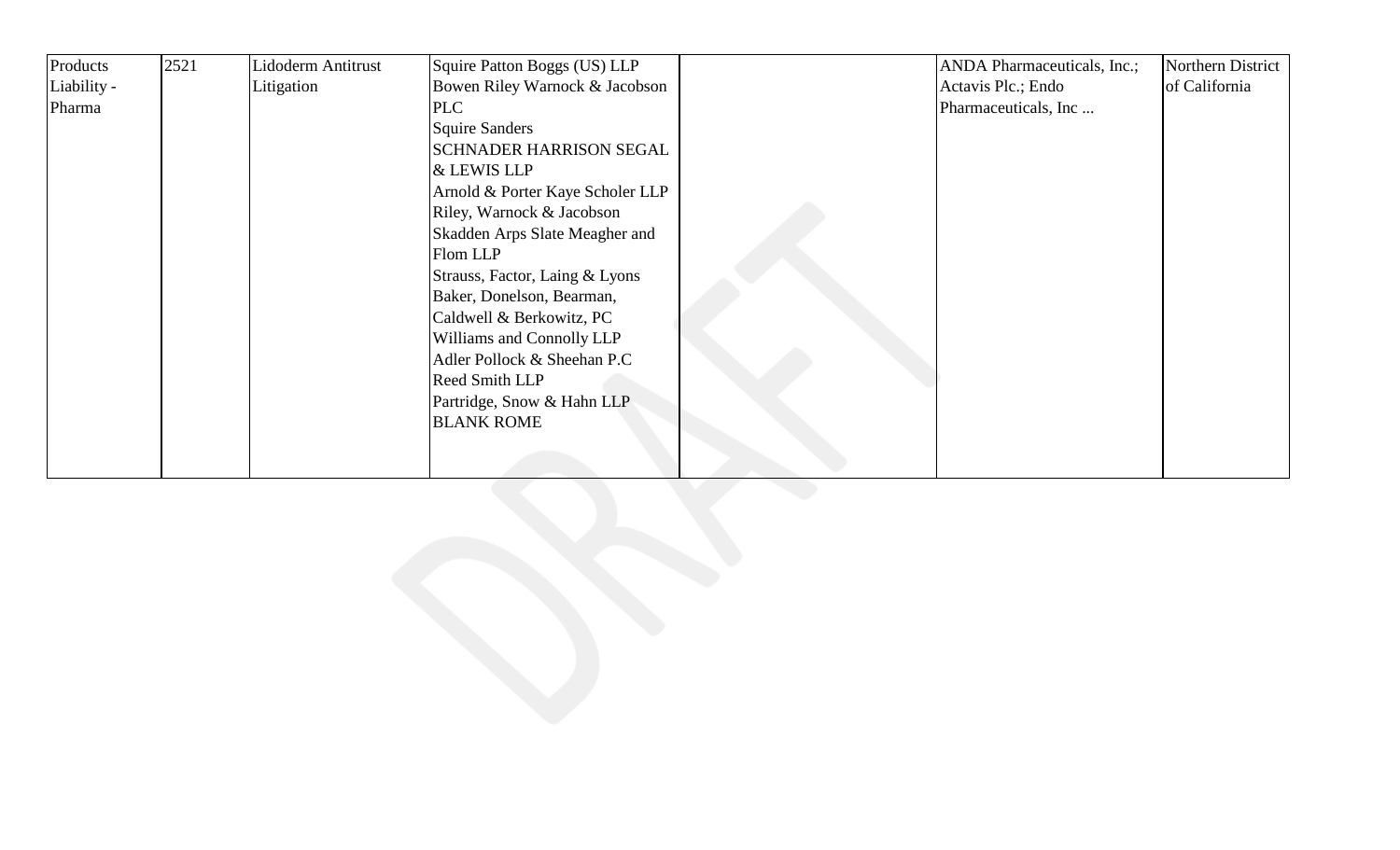| Data Breach  | 2522 | Target corp. customer       | Morrison & Foerster LLP                                 |                                    | Target                        | Minnesota           |
|--------------|------|-----------------------------|---------------------------------------------------------|------------------------------------|-------------------------------|---------------------|
|              |      | Data Security Breach        | Ropes & Gray LLP                                        |                                    |                               |                     |
|              |      | Litigation                  | <b>DAVIS WRIGHT TREMAINE</b>                            |                                    |                               |                     |
|              |      |                             | <b>Faegre Baker Daniels LLP</b>                         |                                    |                               |                     |
|              |      |                             | ARMSTRONG TEASDALE, LLP                                 |                                    |                               |                     |
|              |      |                             | Hinckley, Allen & Snyder LLP                            |                                    |                               |                     |
|              |      |                             | <b>MASHOFF BRENNAN</b>                                  |                                    |                               |                     |
|              |      |                             | Robinson & Cole, LLP                                    |                                    |                               |                     |
|              |      |                             | Hartline Dacus Barger Dreyer &                          |                                    |                               |                     |
|              |      |                             | Kern LLP                                                |                                    |                               |                     |
|              |      |                             | <b>LIGHTFOOT FRANKLIN &amp;</b>                         |                                    |                               |                     |
|              |      |                             | <b>WHITE LLC</b>                                        |                                    |                               |                     |
|              |      |                             | Friday, Eldredge & Clark                                |                                    |                               |                     |
|              |      |                             | Lugenbuhl, Wheaton, Peck, Rankin                        |                                    |                               |                     |
|              |      |                             | & Hubbard                                               |                                    |                               |                     |
|              |      |                             | Dykema Gossett, PLLC                                    |                                    |                               |                     |
|              |      |                             |                                                         |                                    |                               |                     |
| Marketing &  | 2524 | <b>Health Management</b>    | Arnold & Porter, LLP                                    | James W Cooper, Joshua Davis;      | Health Management Associates, | Washington, D.C.    |
| <b>Sales</b> |      |                             | Associates, Inc., Qui Tam Robbins Rusell Englert Orseck | Richard A Sauber; David R Lidow    | Inc., et al.                  |                     |
|              |      | Litigation (No. II)         | Untereiner & Sauber, LLP                                |                                    |                               |                     |
|              |      |                             | <b>LATHAM &amp; WATKINS LLP</b>                         |                                    |                               |                     |
|              |      |                             | <b>GOODWIN PROCTER, LLP</b>                             |                                    |                               |                     |
| Employment   | 2531 | Michaels Stores, Inc.,      | Akin Gump Strauss Hauer & Feld                          | Gregory W Knopp, Gary              | Aaron Brothers, Inc.; Michael | Central District of |
|              |      | Wage and Hour               | <b>LLP</b>                                              | McLaughlin, Jonathan Slowik; Max   | Stores, Inc.; Judy Waymire    | California          |
|              |      | <b>Employment Practices</b> | <b>Sidley Austin LLP</b>                                | C Fischer, Jennifer B Zargarof;    |                               |                     |
|              |      | Litigation                  | Gibson Dunn and Crutcher LLP                            | Heather D Hearne, Catherine A      |                               |                     |
|              |      |                             |                                                         | Conway, Jesse A Cripps, Jr, Justin |                               |                     |
|              |      |                             |                                                         | <b>Tyler Goodwin</b>               |                               |                     |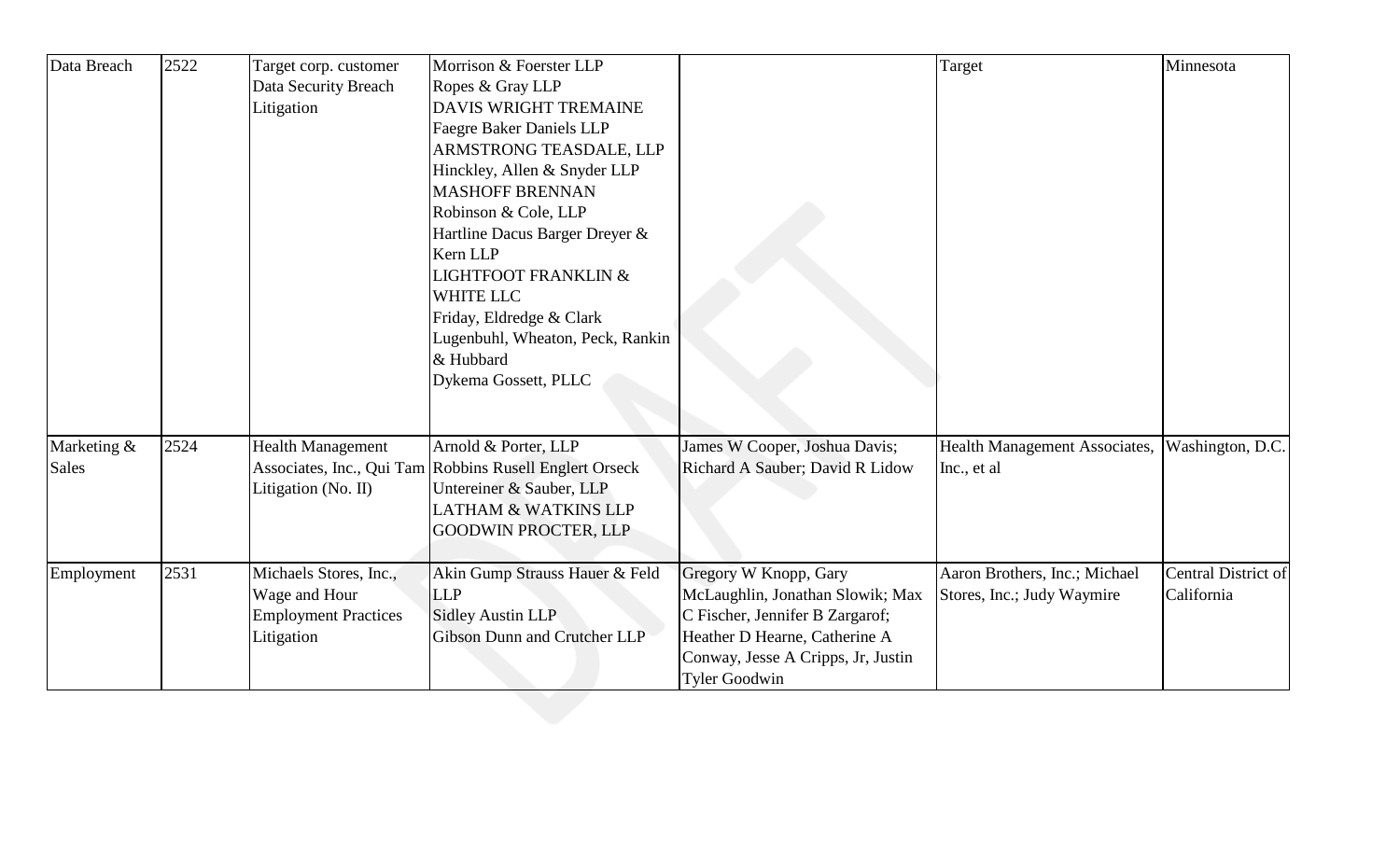| Personal Injury                                             | 2532 | <b>Yosemite National park</b><br>Hantavirus Litigation                                                         | Phillips Lytle LLP<br>Pepper Hamilton LLP<br>Davis Wright Tremaine LLP<br>Wood Smith Henning Berman LLP<br>Michel & Fackler |                                                                                                                                                                                | United States; Delaware North<br>Companies Inc., Delaware North of California<br>Companies Park & Resorts Inc.,<br><b>DNC Parks &amp; Resorts at</b><br>Yosemite Inc. and DNC Parks & | Northern District                  |
|-------------------------------------------------------------|------|----------------------------------------------------------------------------------------------------------------|-----------------------------------------------------------------------------------------------------------------------------|--------------------------------------------------------------------------------------------------------------------------------------------------------------------------------|---------------------------------------------------------------------------------------------------------------------------------------------------------------------------------------|------------------------------------|
|                                                             |      |                                                                                                                | Rawle & Henderson, LLP<br><b>Archer Norris</b>                                                                              |                                                                                                                                                                                | Resorts                                                                                                                                                                               |                                    |
| Antitrust<br>Litigation:<br>student-athlete<br>compensation | 2541 | <b>National Collegiate</b><br><b>Athletic Association</b><br>Athletic Grant-in-Aid<br>Cap Antitrust Litigation | Schiff Hardin LLP<br>Skadden Arps Slate Meagher Flom<br><b>LLP</b>                                                          | Gregory L. Curtner, Jacob Klein<br>Danziger, Anthony J Dreyer, Raoul<br>Dion Kennedy, Karen Hoffman Lent,<br>Jeffrey A. Mishkin, Robert James<br>Wierenga, Kimberly K. Kefalas | <b>NCAA</b>                                                                                                                                                                           | Northern District<br>of California |
| Antitrust                                                   | 2542 | Keurig Green Mountain<br>Single-Serve Coffee<br><b>Antitrust Litigation</b>                                    | Cleary Gottlieb Steen & Hamilton<br>Graham, Regnier, Farrer & Wilson,<br>P.C.<br>Morgan, Lewis & Bockius                    | George Cary; Daniel Johnson Jr                                                                                                                                                 | Keurig Green Mountain, Inc.,<br><b>Green Mountain Coffee</b><br>Roasters, Keurig, Inc., Green<br>Mountain Coffee Roasters, Inc.,<br>and Keurig Green Mountain Inc.                    | Southern District<br>of New York   |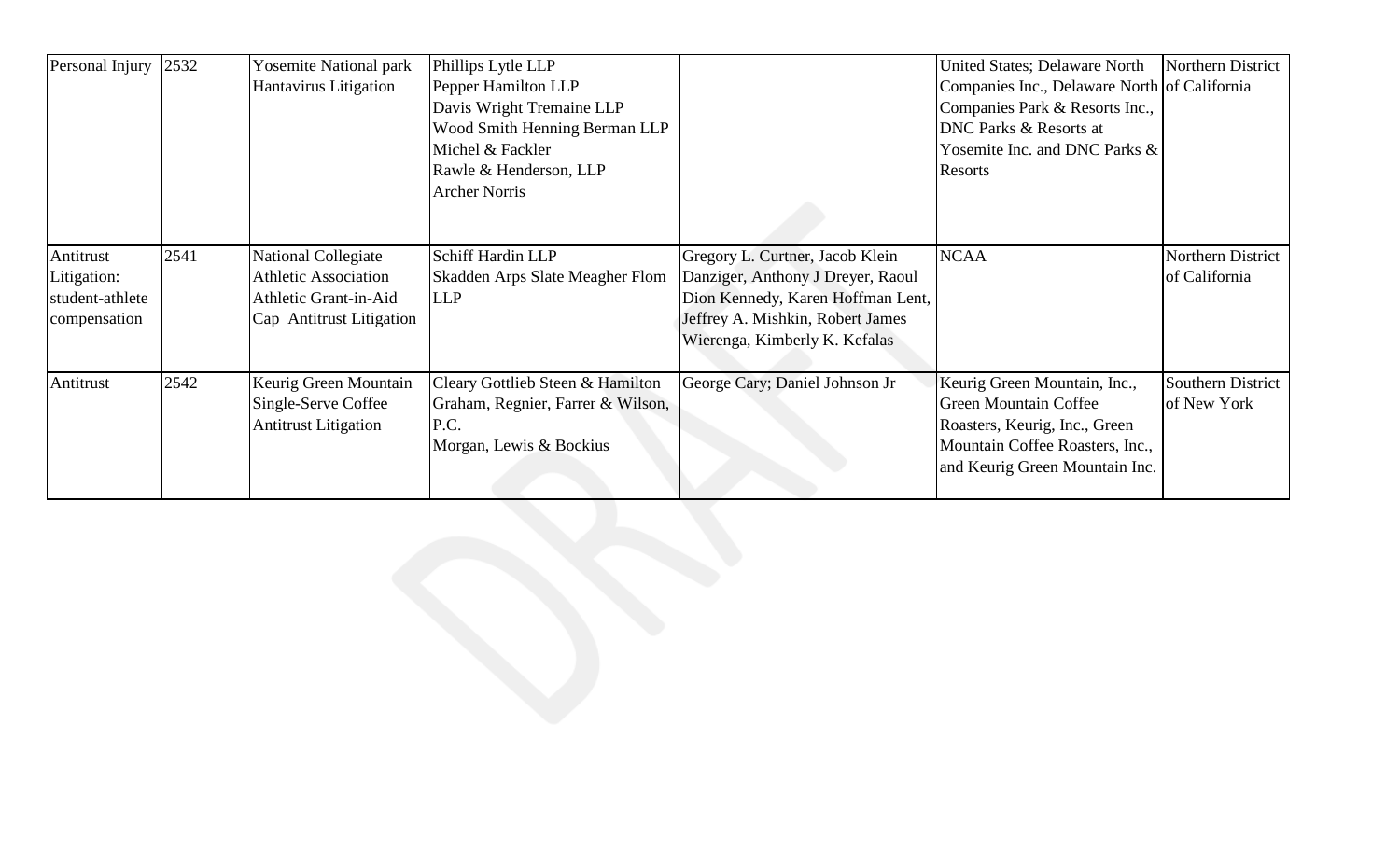| Marketing &      | 2543 | <b>General Motors LLC</b>              | Kirkland & Ellis LLP             | Jeffrey S. Sinek; Andrew Baker  | General Motors; Continental  | Southern District |
|------------------|------|----------------------------------------|----------------------------------|---------------------------------|------------------------------|-------------------|
| Sales Practice - |      | Ignition Switch Litigation Cooper Firm |                                  | Bloomer; (Kirkland & Ellis);    | Automotive Systems US, Inc.; | of New York       |
| Fraud            |      |                                        | Husch Blackwell LLP              | Michele Sowers (Husch Blackwell | Continental Automotive       |                   |
|                  |      |                                        | Schwabe Williamson & Wyatt, PC   | LLP                             | Systems US, Inc; General     |                   |
|                  |      |                                        | King & Spalding LLP              |                                 | Motors LLC; Continental      |                   |
|                  |      |                                        | Thorn, Gershon Law Firm          |                                 | Automotive Systems US, Inc   |                   |
|                  |      |                                        | Hood Law Firm                    |                                 |                              |                   |
|                  |      |                                        | Moore Ingram Johnson & Steele,   |                                 |                              |                   |
|                  |      |                                        | <b>LLP</b>                       |                                 |                              |                   |
|                  |      |                                        | Leake & Andersson, LLP           |                                 |                              |                   |
|                  |      |                                        | Hartline Dacus Barger Dreyer LLP |                                 |                              |                   |
|                  |      |                                        | Ricci Tyrrell Johnson & Grey     |                                 |                              |                   |
|                  |      |                                        | Lewis, Thomason, King, Krieg &   |                                 |                              |                   |
|                  |      |                                        | Waldrop, P.C.                    |                                 |                              |                   |
|                  |      |                                        | Dinsmore & Shohl LLP             |                                 |                              |                   |
|                  |      |                                        | <b>Jackson Kelly PLLC</b>        |                                 |                              |                   |
|                  |      |                                        | Honigman, Miller,                |                                 |                              |                   |
|                  |      |                                        | Rose Law Firm, PLLC              |                                 |                              |                   |
|                  |      |                                        | Turner, Reid, Duncan, Loomer &   |                                 |                              |                   |
|                  |      |                                        | Patton, P.C.                     |                                 |                              |                   |
|                  |      |                                        | Bowman & Brooke LLP              |                                 |                              |                   |
|                  |      |                                        | Covington & Burling, L.L.P.      |                                 |                              |                   |
|                  |      |                                        | Bochte, Kuzniar & Navigato, LLP  |                                 |                              |                   |
|                  |      |                                        | <b>Sidley Austin LLP</b>         |                                 |                              |                   |
|                  |      |                                        | Hawkins Parnell Thackston &      |                                 |                              |                   |
|                  |      |                                        | Young LLP                        |                                 |                              |                   |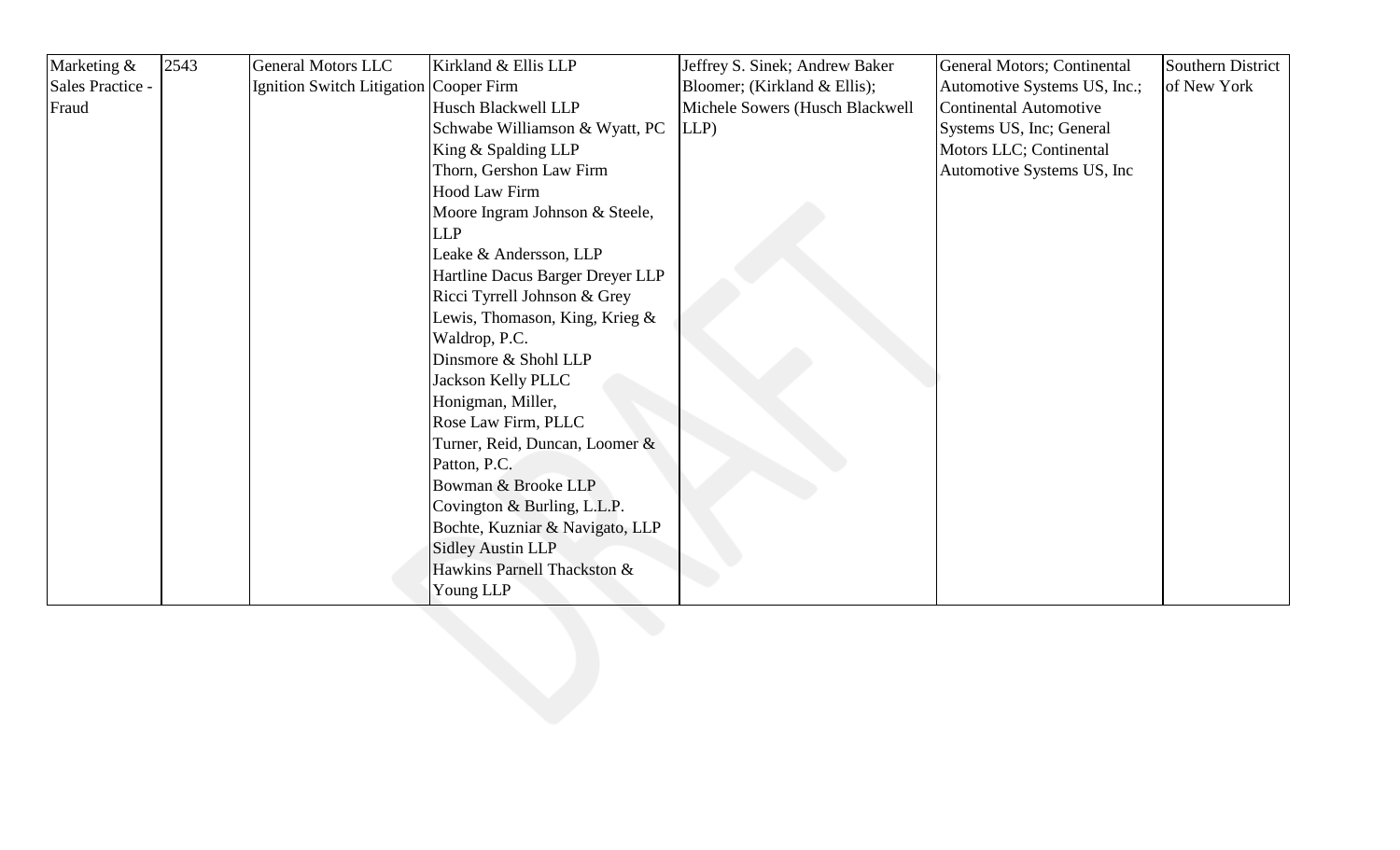| Products       | 2545 | Testosterone               | Dechert LLP                      | Hope S. Freiwald | Northern District |
|----------------|------|----------------------------|----------------------------------|------------------|-------------------|
| Liability -    |      | <b>Replacement Therapy</b> | <b>Stueve Siegel Hanson LLP</b>  |                  | of Illinois       |
| Pharmaceutical |      | Products Liability         | Kirkland and Ellis LLP           |                  |                   |
|                |      | Litigation                 | Winston & Strawn Llp             |                  |                   |
|                |      |                            | Reed Smith Llp                   |                  |                   |
|                |      |                            | Alston & Bird                    |                  |                   |
|                |      |                            | Paul, Weiss, Rifkind, Wharton &  |                  |                   |
|                |      |                            | Garrison LLP                     |                  |                   |
|                |      |                            | Arnold & Porter Kaye Scholer LLP |                  |                   |
|                |      |                            | Kaye Scholer LLP                 |                  |                   |
|                |      |                            | Morgan, Lewis & Bockius Llp      |                  |                   |
|                |      |                            | Patterson Belknap Webb & Tyler   |                  |                   |
|                |      |                            | <b>LLP</b>                       |                  |                   |
|                |      |                            | Faegre Baker Daniels LLP         |                  |                   |
|                |      |                            | Paul, Weiss, Rifkind, Wharton &  |                  |                   |
|                |      |                            | Garrison LLP                     |                  |                   |
|                |      |                            | Kutak, Rock & Campbell           |                  |                   |
|                |      |                            | Foley & Lardner                  |                  |                   |
|                |      |                            | Ulmer & Berne LLP                |                  |                   |
|                |      |                            | <b>K&amp;l Gates Llp</b>         |                  |                   |
|                |      |                            | <b>DLA Piper LLP</b>             |                  |                   |
|                |      |                            | Jones Foster Johnston & Stubbs   |                  |                   |
|                |      |                            | Sedgwick Llp                     |                  |                   |
|                |      |                            | Morrison Mahoney LLP             |                  |                   |
|                |      |                            | Cipriani & Werner, P.C.          |                  |                   |
|                |      |                            | Kohner, Mann & Kailas, S.c       |                  |                   |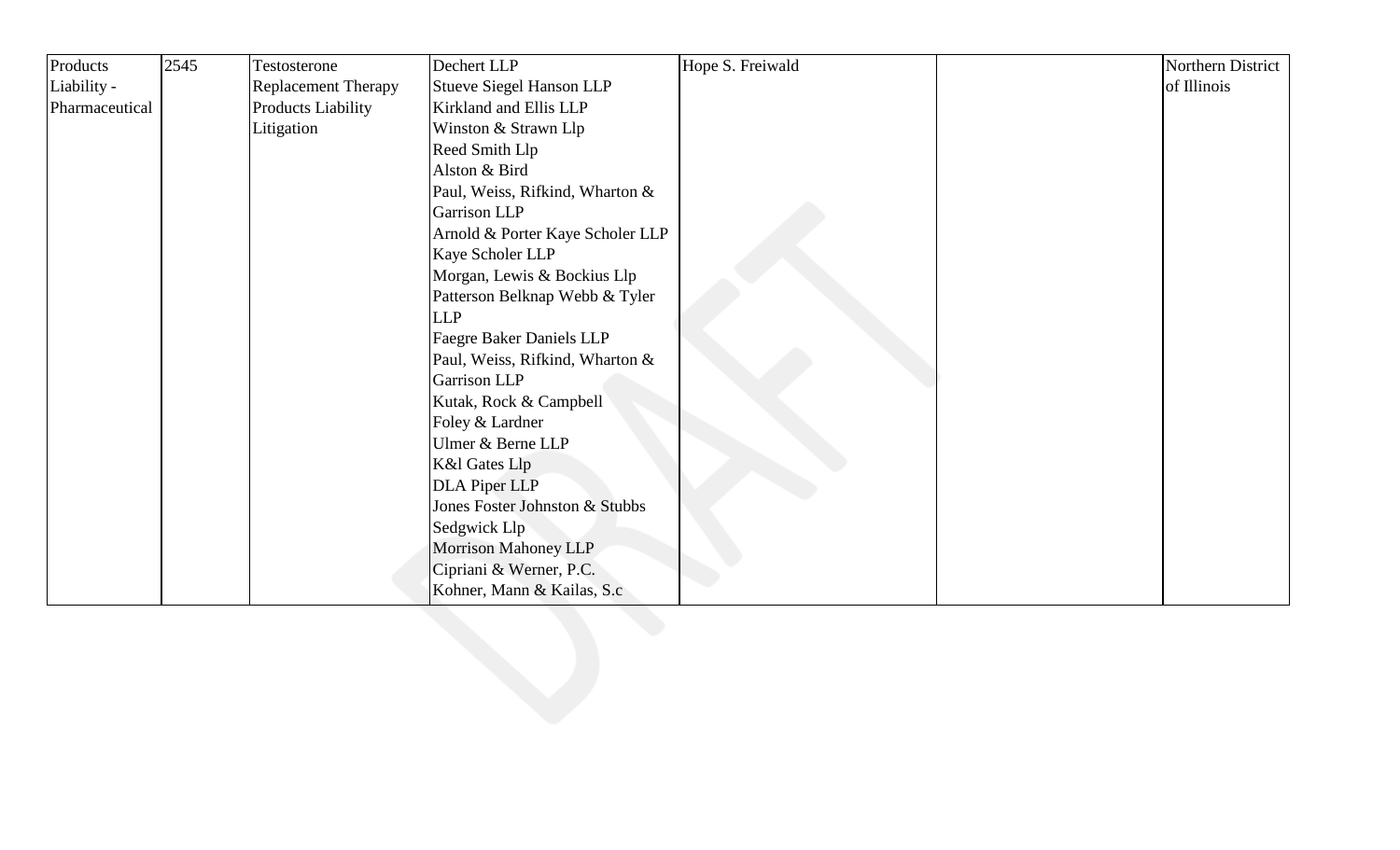| Antitrust       | 2548 | Commodity Exchange,      | Paul Weiss Rifkind Wharton &      | Joseph J. Bial (Paul Weiss); Marc J.       | Bank of Nova Scotia; Deutsche                  | Southern District |
|-----------------|------|--------------------------|-----------------------------------|--------------------------------------------|------------------------------------------------|-------------------|
|                 |      | Inc., Gold Future and    | Garrison LLP                      | Gottridge (Hogan Lovells US LLP);          | Bank AG: Barclays Bank PLC;                    | of New York       |
|                 |      | <b>Options Trading</b>   | Bryan Cave LLP                    | Michael Lacovana (Freshfields              | Societe Generale; HSBC                         |                   |
|                 |      | Litigation               | Hogan Lovells US LLP              | Bruckhaus Deringer US LLP);                | Holdings PLC; Scotiamocatta                    |                   |
|                 |      |                          | Freshfields Bruckhaus Deringer US | Stephen Ehrenberg (Sullivan &              |                                                |                   |
|                 |      |                          | <b>LLP</b>                        | Cromwell LLP); Todd Steven                 |                                                |                   |
|                 |      |                          | Sullivan & Cromwell LLP           | Fishman (Allen & Overy)                    |                                                |                   |
|                 |      |                          | Allen & Overy                     |                                            |                                                |                   |
| Personal Injury | 2551 | National Hockey League   | <b>Faegre Baker Daniels</b>       | Daniel J. Connolly, Joseph M. Price,  NHL  |                                                | Minnesota         |
|                 |      | Players' Concussion      | Skadden Arps Slate Meagher &      | Linda S. Svitak and Aaron D. Van           |                                                |                   |
|                 |      | <b>Injury Litigation</b> | Flom LLP                          | Oort; John H. Beisner, Jessica D.          |                                                |                   |
|                 |      |                          | <b>Proskauer Rose LLP</b>         | Miller, Shepard Goldfein, James A.         |                                                |                   |
|                 |      |                          |                                   | Keyte and Matthew M. Martino;              |                                                |                   |
|                 |      |                          |                                   | Joseph Baumgarten and Adam M.              |                                                |                   |
|                 |      |                          |                                   | Lupion                                     |                                                |                   |
| Marketing &     | 2555 | Coca-Cola products       | Shook Hardy & Bacon               | Ina Doung-May Chang, Michelle              | Coca-Cola Company ; BCI Coca Northern District |                   |
| Sales           |      | Marketing and Sales      | Patterson Belknap Webb and Tyler  | Cohen, Daniel Aaron Friedman,              | Cola Bottling Company of Los                   | of California     |
|                 |      | Practices Litigation     |                                   | Matthew Funk, Travis J. Tu, Tammy          | Angeles; Coca Cola Bottling                    |                   |
|                 |      |                          |                                   | Beth Webb, Tammy Beth Webb,                | Company of Sonora, California,                 |                   |
|                 |      |                          |                                   | Steven A. Zalesin, Steven A. Zalesin, Inc. |                                                |                   |
|                 |      |                          |                                   | Sarah E. Zgliniec, Catherine Elaine        |                                                |                   |
|                 |      |                          |                                   | Geddes                                     |                                                |                   |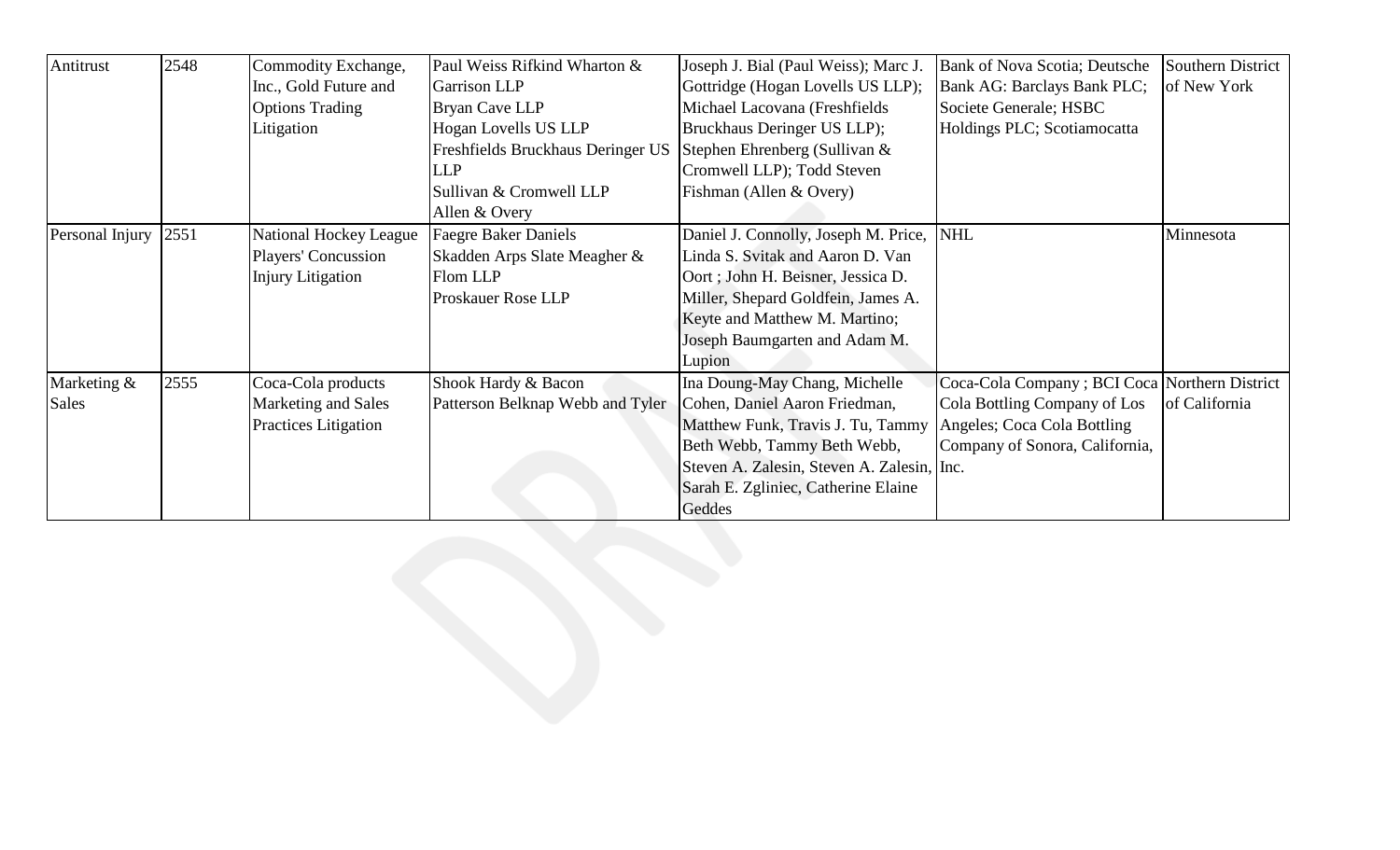| Antitrust    | 2557 | Auto Body Shop                         | Buchanan Ingersoll & Rooney PC         |                                     | State Farm, et al            | Middle District of      |
|--------------|------|----------------------------------------|----------------------------------------|-------------------------------------|------------------------------|-------------------------|
|              |      | <b>Antitrust Litigation</b>            | <b>BakerHostetler</b>                  |                                     |                              | Florida                 |
|              |      |                                        | Axinn Veltrop & Harkrider LLP          |                                     |                              |                         |
|              |      |                                        | Alston & Bird LLP                      |                                     |                              |                         |
|              |      |                                        | <b>Baker Donelson Bearman Caldwell</b> |                                     |                              |                         |
|              |      |                                        | & Berkowitz PC                         |                                     |                              |                         |
|              |      |                                        | Carlton Fields Jorden Burt             |                                     |                              |                         |
|              |      |                                        | Carpenter Lipps & Leland LLP           |                                     |                              |                         |
|              |      |                                        | Dentons                                |                                     |                              |                         |
|              |      |                                        | Dykema Gossett PLLC                    |                                     |                              |                         |
|              |      |                                        | Eimer Stahl LLP                        |                                     |                              |                         |
|              |      |                                        | Foster Swift Collins & Smith PC        |                                     |                              |                         |
|              |      |                                        | Frost Brown Todd LLC                   |                                     |                              |                         |
|              |      |                                        | King & Spalding LLP                    |                                     |                              |                         |
|              |      |                                        | Lugenbuhl Wheaton Peck Rankin &        |                                     |                              |                         |
|              |      |                                        | Hubbard                                |                                     |                              |                         |
|              |      |                                        | Rhoads & Sinon LLP                     |                                     |                              |                         |
|              |      |                                        | Rumberger Kirk & Caldwell PA           |                                     |                              |                         |
|              |      |                                        | <b>Squire Patton Boggs LLP</b>         |                                     |                              |                         |
|              |      |                                        | Sutherland Asbill & Brennan LLP        |                                     |                              |                         |
|              |      |                                        | Weil Gotshal & Manges LLP              |                                     |                              |                         |
|              |      |                                        | Willingham & Cote PC                   |                                     |                              |                         |
| Marketing &  | 2562 | Blue Buffalo company,                  | Paul Weiss Rifkind Wharton &           | Martin Flumenbaum and Robert A.     | Blue Buffalo company; Purina | <b>Eastern District</b> |
| <b>Sales</b> |      | Ltd., Marketing and Sales Garrison LLP |                                        | Atkins; Steven A. Zalesin, Adeel A. |                              | of Missouri             |
|              |      | practices Litigation                   | Patterson Belknap Webb & Tyler         | Mangi and Sean H. Murray; Carmine   |                              |                         |
|              |      |                                        | <b>LLP</b>                             | R. Zarlenga, Richard M. Assmus and  |                              |                         |
|              |      |                                        | <b>Bryan Cave LLP</b>                  | Kristine M. Young of Mayer Brown    |                              |                         |
|              |      |                                        |                                        | LLP and David A. Roodman            |                              |                         |
|              |      |                                        |                                        |                                     |                              |                         |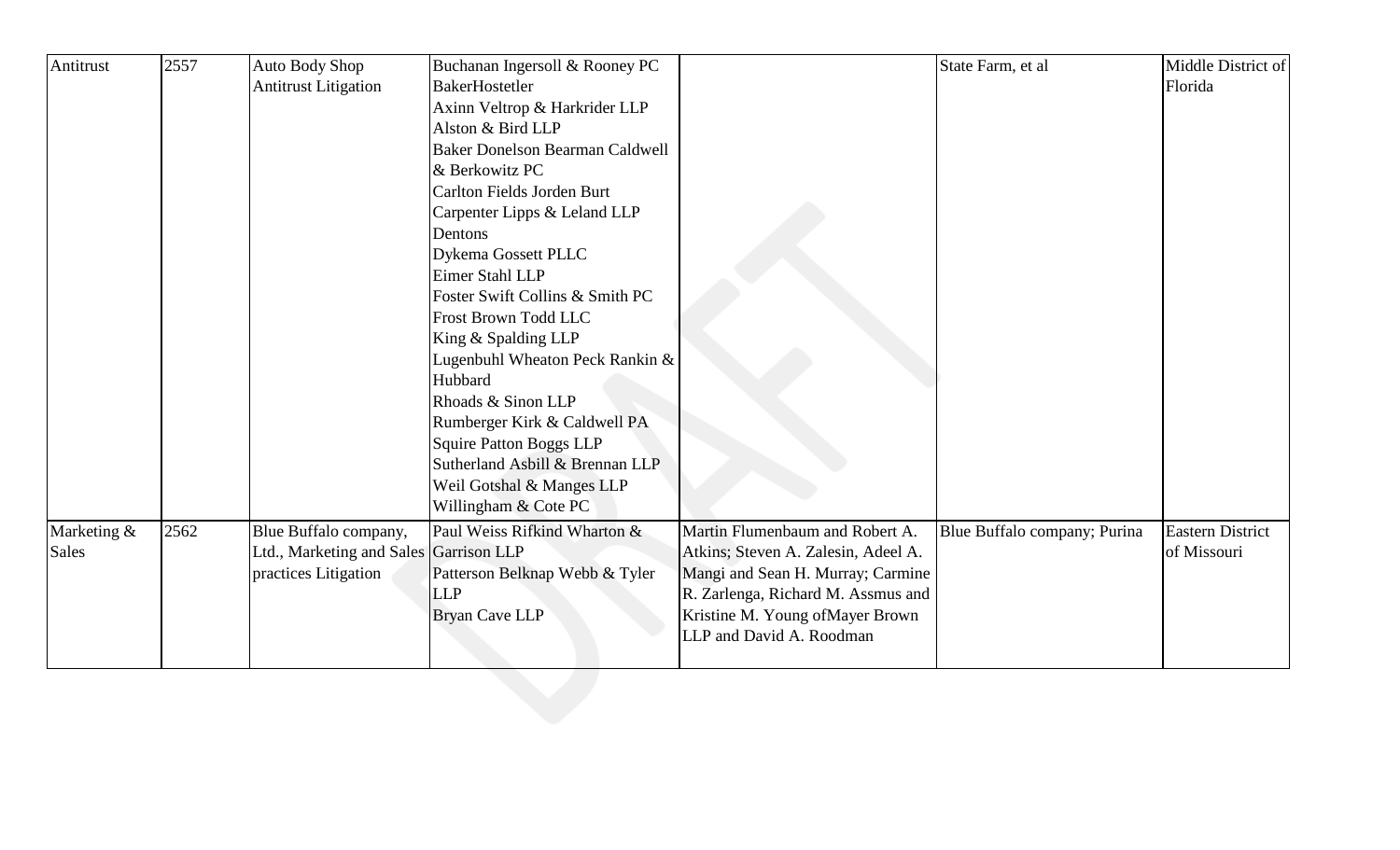| Banking     | 2566 | <b>TelexFree Securities</b>   | Jackson Lewis PC                 |                                                          | Telexelectric, LLLP et al | Massachusetts           |
|-------------|------|-------------------------------|----------------------------------|----------------------------------------------------------|---------------------------|-------------------------|
|             |      | litigation                    | Dwyer LLC                        |                                                          |                           |                         |
|             |      |                               | Lawson & Weitzen                 |                                                          |                           |                         |
|             |      |                               | Morgan, Lewis & Bockius LLP      |                                                          |                           |                         |
|             |      |                               | McGuireWoods LLP                 |                                                          |                           |                         |
|             |      |                               | Robinson, Bradshaw & Hinson      |                                                          |                           |                         |
|             |      |                               | Riemer & Braunstein              |                                                          |                           |                         |
|             |      |                               | Choate, Hall & Stewart           |                                                          |                           |                         |
|             |      |                               | Nutter, McClennen & Fish, LLP    |                                                          |                           |                         |
|             |      |                               | Womble Carlyle Sandridge & Rice, |                                                          |                           |                         |
|             |      |                               | <b>PLLC</b>                      |                                                          |                           |                         |
|             |      |                               | Murtha Cullina, LLP              |                                                          |                           |                         |
|             |      |                               | Global Legal Law Firm            |                                                          |                           |                         |
|             |      |                               | Hermes, Netburn, O'Connor &      |                                                          |                           |                         |
|             |      |                               | Spearing                         |                                                          |                           |                         |
|             |      |                               | Burns & Levinson                 |                                                          |                           |                         |
|             |      |                               | King & Spalding, LLP             |                                                          |                           |                         |
|             |      |                               | LibbyHoopes, P.C.                |                                                          |                           |                         |
|             |      |                               | Seyfarth Shaw, LLP               |                                                          |                           |                         |
|             |      |                               | Clements & Pineault, LLP         |                                                          |                           |                         |
|             |      |                               | Kirkland & Ellis LLP             |                                                          |                           |                         |
|             |      |                               | Milton, Laurence & Dixon, LLP    |                                                          |                           |                         |
| Antitrust   | 2567 | Pre-Filled Propane Tank       | <b>Bryan Cave LLP</b>            | Catesby Ann Major, Craig S. O'Dear, Ferrellgas; AmeriGas |                           | <b>Western District</b> |
|             |      | <b>Antitrust Litigation</b>   | Latham & Watkins, LLP            | Peter W. Herzog III and Tracy R.                         |                           | of Missouri             |
|             |      |                               |                                  | Hancock; Daniel M. Wall, Jesse B.                        |                           |                         |
|             |      |                               |                                  | McKeithen and Niall Edmund Lynch                         |                           |                         |
|             |      |                               |                                  |                                                          |                           |                         |
| Products    | 2570 | Cook Medical, Inc., IVC       | <b>FAEGRE BAKER DANIELS LLP</b>  |                                                          | <b>Cook Medical</b>       | Southern District       |
| Liability - |      | Filters marketing, Sales      |                                  |                                                          |                           | of Indiana              |
| Pharma      |      | <b>Practices and Products</b> |                                  |                                                          |                           |                         |
|             |      | liability Litigation          |                                  |                                                          |                           |                         |
|             |      |                               |                                  |                                                          |                           |                         |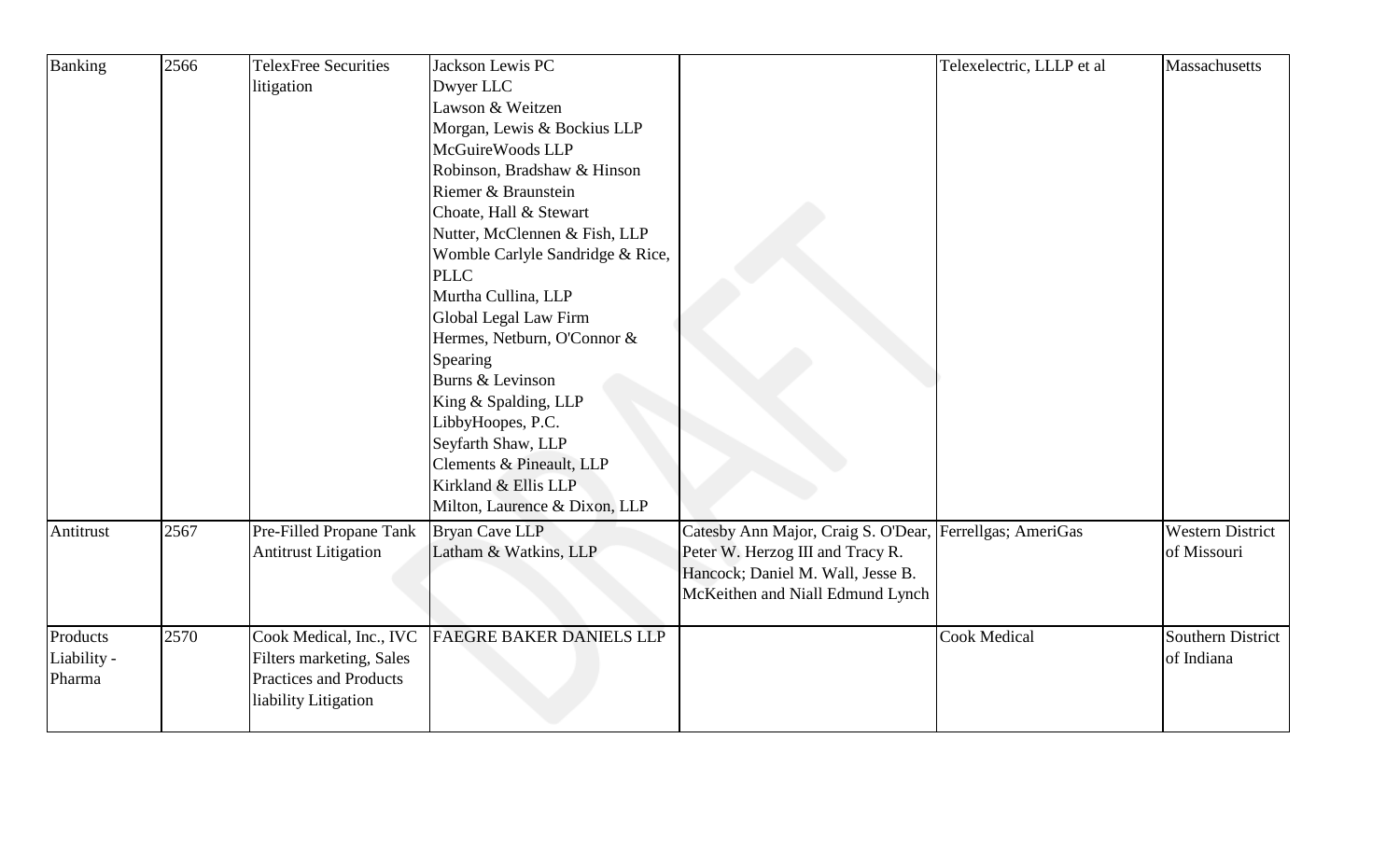| of New York<br><b>LLP</b><br>G. Mocek (Cadwalader); Stephen<br>PLC; HSBC Bank USA NA;<br>Ltd., antitrust Litigation<br>Sullivan & Cromwell LLP<br>Ehrenberg (Sullivan & Cromwell<br>HSBC Holdings plc; The Bank<br>LLP); Leah Friedman; Matthew<br>of Nova Scotia; The Londer<br>Freshfields Bruckhaus Deringer US<br><b>LLP</b><br>James Galvin; Michael Lacovara;<br>Silver Market Fixing, Ltd.;<br><b>Deutsche Bank Americas</b><br>Paul Weiss Rifkind Wharton &<br>Timothy J. Coleman (Freshfields);<br><b>Garrison LLP</b><br>Joseph J. Bial (Paul Weiss)<br>Holding Corp.; DB U.S.<br><b>Financial Markets Holding</b><br>Coporation; Deutsche Bank<br>Securities, Inc; Deutsche Bank<br><b>Trust Corporation; Deutsche</b><br><b>Bank Trust Company Americas;</b><br>Deutsche Bank AG, New York<br><b>Branch</b> ; HSBC North America<br>HOldings, Inc.; HSBC USA Inc;<br>The Bank of Nova Scotia;<br>Scotiabanc, Inc.; Scotia holdings<br>(US) Inc.; Scotia Capital (USA)<br>Inc.; The Bank of Nova Scotia<br>Trust Company of New York;<br><b>UBS AG</b><br>2575<br>Fluidmaster, Inc., Water<br>Pillsbury Winthrop Shaw Pittman<br>Northern District<br>Fluidmaster, Inc.<br><b>Connector Components</b><br><b>LLP</b><br>of Illinois<br><b>Products Liability</b><br>Lowis & Gellen<br>Litigation<br><b>GAF Elk Cross Timbers</b><br>2577<br><b>QUINN EMANUEL URQUHART</b><br><b>Building Materials Corporation</b><br>New Jersey<br>of America d/b/a GAF Materials<br>Decking Marketing, sales & SULLIVAN LLP<br>practices and Products<br><b>HERRICK, FEINSTEIN LLP</b><br>Corporation<br>Liability Litigation | Antitrust | 2573 | London Silver Fixing, | Cadwalader Wickersham & Taft | Amy Ray; Charles F. Rule; Gregory | Deutsche Bank AG; HSBC Bank Southern District |  |
|----------------------------------------------------------------------------------------------------------------------------------------------------------------------------------------------------------------------------------------------------------------------------------------------------------------------------------------------------------------------------------------------------------------------------------------------------------------------------------------------------------------------------------------------------------------------------------------------------------------------------------------------------------------------------------------------------------------------------------------------------------------------------------------------------------------------------------------------------------------------------------------------------------------------------------------------------------------------------------------------------------------------------------------------------------------------------------------------------------------------------------------------------------------------------------------------------------------------------------------------------------------------------------------------------------------------------------------------------------------------------------------------------------------------------------------------------------------------------------------------------------------------------------------------------------------------------------------------------------------------------|-----------|------|-----------------------|------------------------------|-----------------------------------|-----------------------------------------------|--|
| Products<br>Liability<br>Product<br>Liability                                                                                                                                                                                                                                                                                                                                                                                                                                                                                                                                                                                                                                                                                                                                                                                                                                                                                                                                                                                                                                                                                                                                                                                                                                                                                                                                                                                                                                                                                                                                                                              |           |      |                       |                              |                                   |                                               |  |
|                                                                                                                                                                                                                                                                                                                                                                                                                                                                                                                                                                                                                                                                                                                                                                                                                                                                                                                                                                                                                                                                                                                                                                                                                                                                                                                                                                                                                                                                                                                                                                                                                            |           |      |                       |                              |                                   |                                               |  |
|                                                                                                                                                                                                                                                                                                                                                                                                                                                                                                                                                                                                                                                                                                                                                                                                                                                                                                                                                                                                                                                                                                                                                                                                                                                                                                                                                                                                                                                                                                                                                                                                                            |           |      |                       |                              |                                   |                                               |  |
|                                                                                                                                                                                                                                                                                                                                                                                                                                                                                                                                                                                                                                                                                                                                                                                                                                                                                                                                                                                                                                                                                                                                                                                                                                                                                                                                                                                                                                                                                                                                                                                                                            |           |      |                       |                              |                                   |                                               |  |
|                                                                                                                                                                                                                                                                                                                                                                                                                                                                                                                                                                                                                                                                                                                                                                                                                                                                                                                                                                                                                                                                                                                                                                                                                                                                                                                                                                                                                                                                                                                                                                                                                            |           |      |                       |                              |                                   |                                               |  |
|                                                                                                                                                                                                                                                                                                                                                                                                                                                                                                                                                                                                                                                                                                                                                                                                                                                                                                                                                                                                                                                                                                                                                                                                                                                                                                                                                                                                                                                                                                                                                                                                                            |           |      |                       |                              |                                   |                                               |  |
|                                                                                                                                                                                                                                                                                                                                                                                                                                                                                                                                                                                                                                                                                                                                                                                                                                                                                                                                                                                                                                                                                                                                                                                                                                                                                                                                                                                                                                                                                                                                                                                                                            |           |      |                       |                              |                                   |                                               |  |
|                                                                                                                                                                                                                                                                                                                                                                                                                                                                                                                                                                                                                                                                                                                                                                                                                                                                                                                                                                                                                                                                                                                                                                                                                                                                                                                                                                                                                                                                                                                                                                                                                            |           |      |                       |                              |                                   |                                               |  |
|                                                                                                                                                                                                                                                                                                                                                                                                                                                                                                                                                                                                                                                                                                                                                                                                                                                                                                                                                                                                                                                                                                                                                                                                                                                                                                                                                                                                                                                                                                                                                                                                                            |           |      |                       |                              |                                   |                                               |  |
|                                                                                                                                                                                                                                                                                                                                                                                                                                                                                                                                                                                                                                                                                                                                                                                                                                                                                                                                                                                                                                                                                                                                                                                                                                                                                                                                                                                                                                                                                                                                                                                                                            |           |      |                       |                              |                                   |                                               |  |
|                                                                                                                                                                                                                                                                                                                                                                                                                                                                                                                                                                                                                                                                                                                                                                                                                                                                                                                                                                                                                                                                                                                                                                                                                                                                                                                                                                                                                                                                                                                                                                                                                            |           |      |                       |                              |                                   |                                               |  |
|                                                                                                                                                                                                                                                                                                                                                                                                                                                                                                                                                                                                                                                                                                                                                                                                                                                                                                                                                                                                                                                                                                                                                                                                                                                                                                                                                                                                                                                                                                                                                                                                                            |           |      |                       |                              |                                   |                                               |  |
|                                                                                                                                                                                                                                                                                                                                                                                                                                                                                                                                                                                                                                                                                                                                                                                                                                                                                                                                                                                                                                                                                                                                                                                                                                                                                                                                                                                                                                                                                                                                                                                                                            |           |      |                       |                              |                                   |                                               |  |
|                                                                                                                                                                                                                                                                                                                                                                                                                                                                                                                                                                                                                                                                                                                                                                                                                                                                                                                                                                                                                                                                                                                                                                                                                                                                                                                                                                                                                                                                                                                                                                                                                            |           |      |                       |                              |                                   |                                               |  |
|                                                                                                                                                                                                                                                                                                                                                                                                                                                                                                                                                                                                                                                                                                                                                                                                                                                                                                                                                                                                                                                                                                                                                                                                                                                                                                                                                                                                                                                                                                                                                                                                                            |           |      |                       |                              |                                   |                                               |  |
|                                                                                                                                                                                                                                                                                                                                                                                                                                                                                                                                                                                                                                                                                                                                                                                                                                                                                                                                                                                                                                                                                                                                                                                                                                                                                                                                                                                                                                                                                                                                                                                                                            |           |      |                       |                              |                                   |                                               |  |
|                                                                                                                                                                                                                                                                                                                                                                                                                                                                                                                                                                                                                                                                                                                                                                                                                                                                                                                                                                                                                                                                                                                                                                                                                                                                                                                                                                                                                                                                                                                                                                                                                            |           |      |                       |                              |                                   |                                               |  |
|                                                                                                                                                                                                                                                                                                                                                                                                                                                                                                                                                                                                                                                                                                                                                                                                                                                                                                                                                                                                                                                                                                                                                                                                                                                                                                                                                                                                                                                                                                                                                                                                                            |           |      |                       |                              |                                   |                                               |  |
|                                                                                                                                                                                                                                                                                                                                                                                                                                                                                                                                                                                                                                                                                                                                                                                                                                                                                                                                                                                                                                                                                                                                                                                                                                                                                                                                                                                                                                                                                                                                                                                                                            |           |      |                       |                              |                                   |                                               |  |
|                                                                                                                                                                                                                                                                                                                                                                                                                                                                                                                                                                                                                                                                                                                                                                                                                                                                                                                                                                                                                                                                                                                                                                                                                                                                                                                                                                                                                                                                                                                                                                                                                            |           |      |                       |                              |                                   |                                               |  |
|                                                                                                                                                                                                                                                                                                                                                                                                                                                                                                                                                                                                                                                                                                                                                                                                                                                                                                                                                                                                                                                                                                                                                                                                                                                                                                                                                                                                                                                                                                                                                                                                                            |           |      |                       |                              |                                   |                                               |  |
|                                                                                                                                                                                                                                                                                                                                                                                                                                                                                                                                                                                                                                                                                                                                                                                                                                                                                                                                                                                                                                                                                                                                                                                                                                                                                                                                                                                                                                                                                                                                                                                                                            |           |      |                       |                              |                                   |                                               |  |
|                                                                                                                                                                                                                                                                                                                                                                                                                                                                                                                                                                                                                                                                                                                                                                                                                                                                                                                                                                                                                                                                                                                                                                                                                                                                                                                                                                                                                                                                                                                                                                                                                            |           |      |                       |                              |                                   |                                               |  |
|                                                                                                                                                                                                                                                                                                                                                                                                                                                                                                                                                                                                                                                                                                                                                                                                                                                                                                                                                                                                                                                                                                                                                                                                                                                                                                                                                                                                                                                                                                                                                                                                                            |           |      |                       |                              |                                   |                                               |  |
|                                                                                                                                                                                                                                                                                                                                                                                                                                                                                                                                                                                                                                                                                                                                                                                                                                                                                                                                                                                                                                                                                                                                                                                                                                                                                                                                                                                                                                                                                                                                                                                                                            |           |      |                       |                              |                                   |                                               |  |
|                                                                                                                                                                                                                                                                                                                                                                                                                                                                                                                                                                                                                                                                                                                                                                                                                                                                                                                                                                                                                                                                                                                                                                                                                                                                                                                                                                                                                                                                                                                                                                                                                            |           |      |                       |                              |                                   |                                               |  |
|                                                                                                                                                                                                                                                                                                                                                                                                                                                                                                                                                                                                                                                                                                                                                                                                                                                                                                                                                                                                                                                                                                                                                                                                                                                                                                                                                                                                                                                                                                                                                                                                                            |           |      |                       |                              |                                   |                                               |  |
|                                                                                                                                                                                                                                                                                                                                                                                                                                                                                                                                                                                                                                                                                                                                                                                                                                                                                                                                                                                                                                                                                                                                                                                                                                                                                                                                                                                                                                                                                                                                                                                                                            |           |      |                       |                              |                                   |                                               |  |
|                                                                                                                                                                                                                                                                                                                                                                                                                                                                                                                                                                                                                                                                                                                                                                                                                                                                                                                                                                                                                                                                                                                                                                                                                                                                                                                                                                                                                                                                                                                                                                                                                            |           |      |                       |                              |                                   |                                               |  |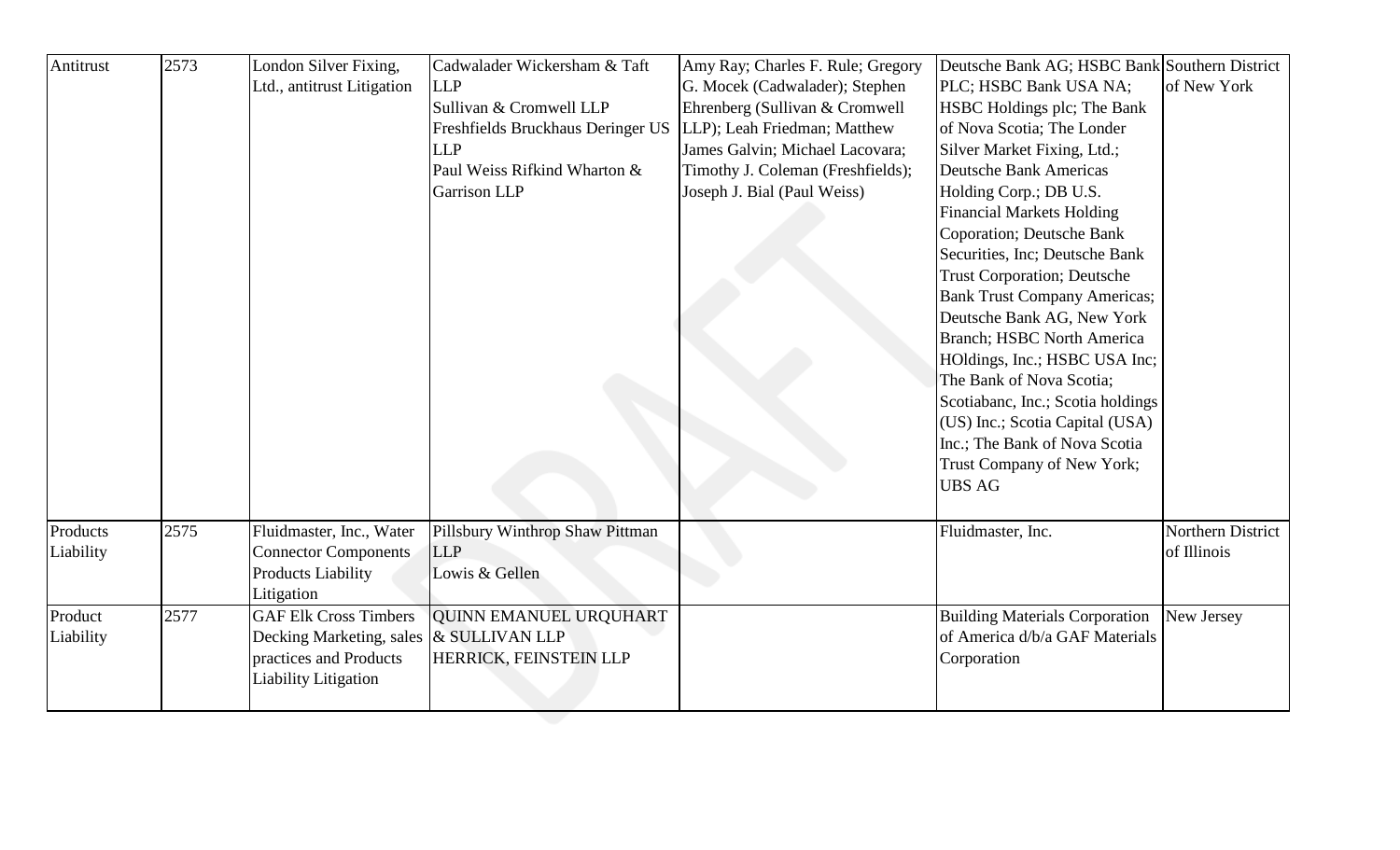| Antitrust   | 2580 | Opana ER Antitrust<br>Litigation | Keker, Van Nest & Peters LLP<br>Venable LLP<br>Winston & Strawn Llp<br>Dechert LLP                                                                                                                                                                                                                                                                                                                                         | Impax Laboratories, Inc. and<br>other generic manufacturers | Northern District<br>of Illinois |
|-------------|------|----------------------------------|----------------------------------------------------------------------------------------------------------------------------------------------------------------------------------------------------------------------------------------------------------------------------------------------------------------------------------------------------------------------------------------------------------------------------|-------------------------------------------------------------|----------------------------------|
| Patent      | 2581 | CTP Innovations, LLC,            | Jackson Walker, LLP                                                                                                                                                                                                                                                                                                                                                                                                        |                                                             | Maryland                         |
| infringment |      | <b>Patent Litigation</b>         | Alston and Bird LLP<br>Thompson Coburn LLP<br>Wyatt Tarrant and Combs LLP<br>Sheridan Ross PC<br>Talus Law Group LLC<br>Oblon McClelland Maier and<br>Neustadt LLP<br>Quarles and Brady LLP<br>Whyte Hirschboeck Dudek SC<br>Husch Blackwell<br>Fish and Richardson PC<br>Whiteford Taylor and Preston LLP<br>Gus and Gilbert Law Firm PC<br>Slater Hersey and Lieberman LLP<br>St. Onge Stewart Johnston and<br>Reens LLC |                                                             |                                  |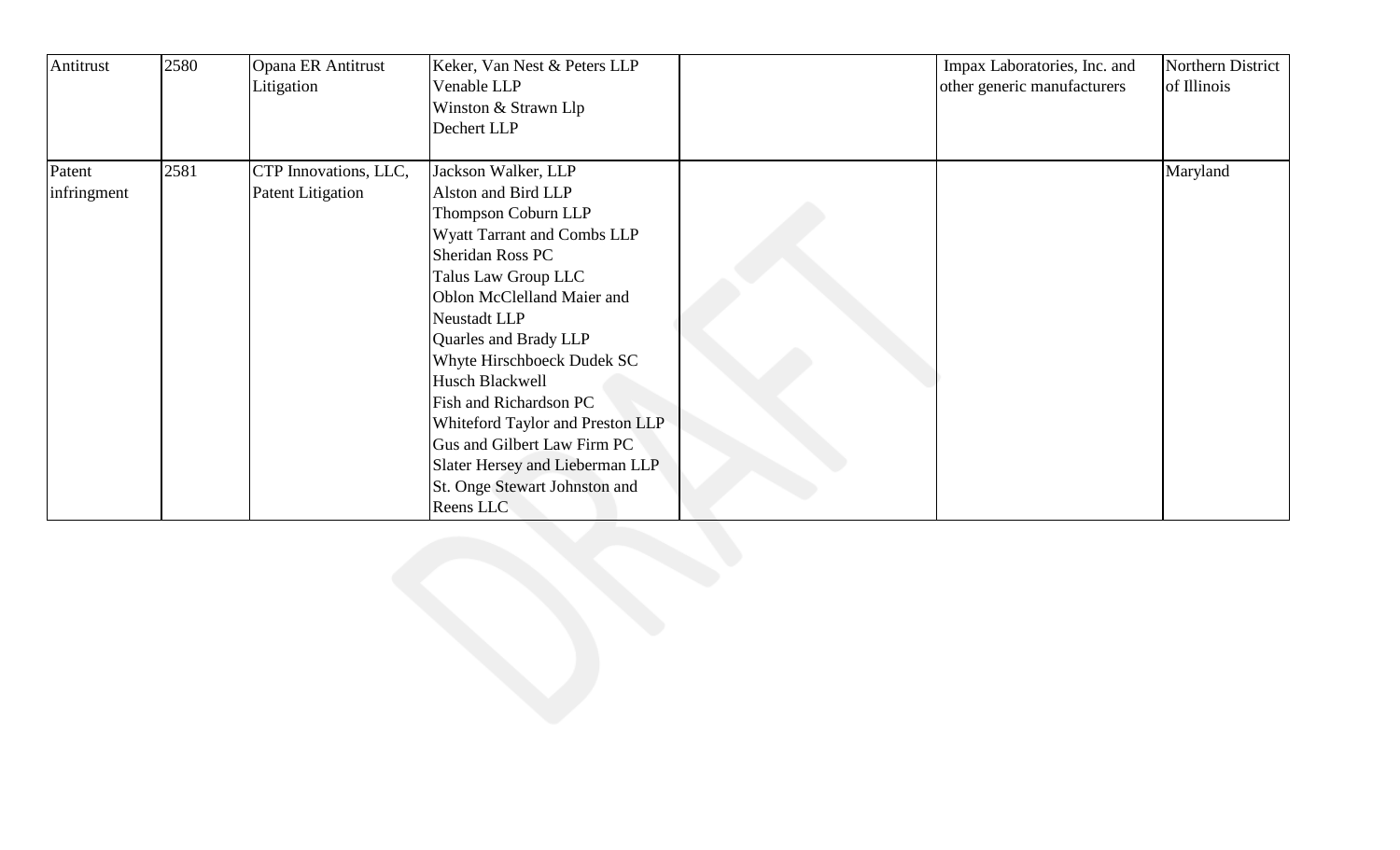| Data Breach | 2583 | The Home Depot, Inc.,         | Alston & Bird, LLP                  |  | Northern District |
|-------------|------|-------------------------------|-------------------------------------|--|-------------------|
|             |      | <b>Customer Data Security</b> | Burns & Levinson, LLP               |  | of Georgia        |
|             |      | <b>Breach Litigation</b>      | King & Spalding, LLP                |  |                   |
|             |      |                               | Stites & Harbison PLLC              |  |                   |
|             |      |                               | Shook Hardy & Bacon                 |  |                   |
|             |      |                               | Moseley, Pritchard, Parrish, Kinght |  |                   |
|             |      |                               | & Jones                             |  |                   |
|             |      |                               | Stone, Pigman, Walther, Wittmann,   |  |                   |
|             |      |                               | LLC                                 |  |                   |
|             |      |                               | Grippo & Elden                      |  |                   |
|             |      |                               | Greensfelder, Hemker & Gale, P.C.   |  |                   |
|             |      |                               | Wilson Turner Kosmo, LLP            |  |                   |
|             |      |                               |                                     |  |                   |
|             |      |                               |                                     |  |                   |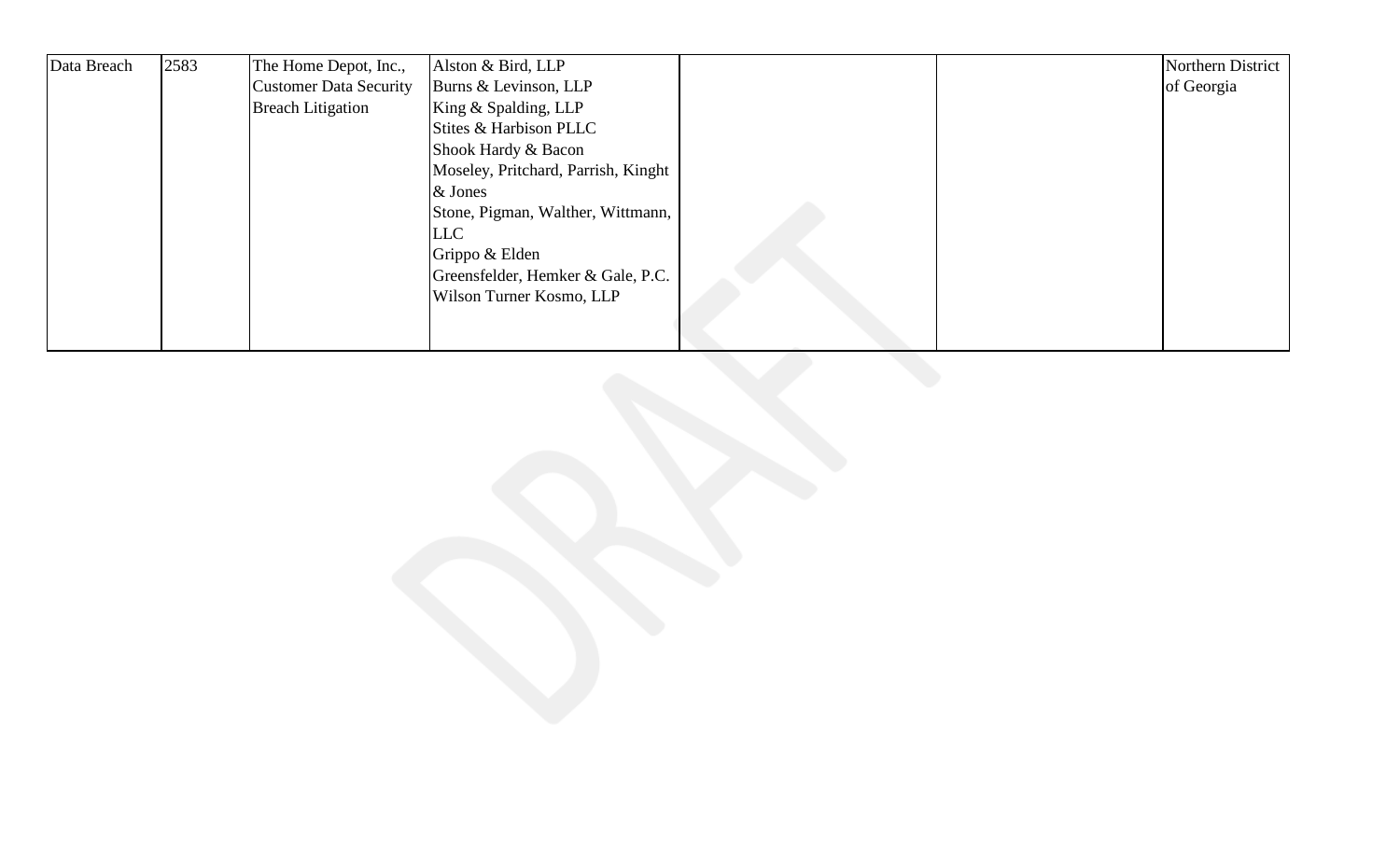| Practices<br>Access Charges litigation   Kutak Rock LLP<br>Douglas P. Lobel; Michael P Lynn;<br>of Texas<br>Cooley LLP<br>David Anthony Vogel<br>Davis Wright Tremaine LLP<br>Mayer Brown LLP<br>Latham & Watkins LLP<br>Morgan Lewis & Bockius LLP<br>McGinnis Lochridge & Kilgore LLP<br>Pringle & Herigstad PC<br><b>Blooston Mordkofsky Dickens</b><br>Duffy & Prendergast, LLP<br>Gray Plant Mooty Mooty & Bennett<br>PA<br>Parr Richey Obremskey Frendsen &<br>Patterson LLP<br>Woods Aitken Law Firm<br>Miller Canfield Paddock & Stone<br><b>PLC</b><br>2588<br>Whole Foods Market,<br><b>Syfarth Shaw LLP</b><br>Alexandre S. Drummond<br>WFM Private Label, L.P.;<br><b>Western District</b><br>Marketing &<br><b>Sales</b><br>Inc., Greek Yogurt<br>Whole Foods Market Group,<br>of Texas<br>Marketing and Sales<br>Inc.<br><b>Practices Litigation</b><br>2590<br>Orgain Bell & Tucker LLP<br>Northern District<br>Products<br>Navistar MaxxForce<br><b>Gary Neale Reger</b><br>Liability<br><b>Engines Marketing, sales</b><br>of Illinois<br><b>Practices and Products</b><br>liability Litigation | Marketing Sales 2587 | <b>IntraMTA Switched</b> | Lynn Pinker Cox Hurst | Christopher J. Akin; Juliet A. Cox; | CenturyLink | Northern District |
|------------------------------------------------------------------------------------------------------------------------------------------------------------------------------------------------------------------------------------------------------------------------------------------------------------------------------------------------------------------------------------------------------------------------------------------------------------------------------------------------------------------------------------------------------------------------------------------------------------------------------------------------------------------------------------------------------------------------------------------------------------------------------------------------------------------------------------------------------------------------------------------------------------------------------------------------------------------------------------------------------------------------------------------------------------------------------------------------------------------|----------------------|--------------------------|-----------------------|-------------------------------------|-------------|-------------------|
|                                                                                                                                                                                                                                                                                                                                                                                                                                                                                                                                                                                                                                                                                                                                                                                                                                                                                                                                                                                                                                                                                                                  |                      |                          |                       |                                     |             |                   |
|                                                                                                                                                                                                                                                                                                                                                                                                                                                                                                                                                                                                                                                                                                                                                                                                                                                                                                                                                                                                                                                                                                                  |                      |                          |                       |                                     |             |                   |
|                                                                                                                                                                                                                                                                                                                                                                                                                                                                                                                                                                                                                                                                                                                                                                                                                                                                                                                                                                                                                                                                                                                  |                      |                          |                       |                                     |             |                   |
|                                                                                                                                                                                                                                                                                                                                                                                                                                                                                                                                                                                                                                                                                                                                                                                                                                                                                                                                                                                                                                                                                                                  |                      |                          |                       |                                     |             |                   |
|                                                                                                                                                                                                                                                                                                                                                                                                                                                                                                                                                                                                                                                                                                                                                                                                                                                                                                                                                                                                                                                                                                                  |                      |                          |                       |                                     |             |                   |
|                                                                                                                                                                                                                                                                                                                                                                                                                                                                                                                                                                                                                                                                                                                                                                                                                                                                                                                                                                                                                                                                                                                  |                      |                          |                       |                                     |             |                   |
|                                                                                                                                                                                                                                                                                                                                                                                                                                                                                                                                                                                                                                                                                                                                                                                                                                                                                                                                                                                                                                                                                                                  |                      |                          |                       |                                     |             |                   |
|                                                                                                                                                                                                                                                                                                                                                                                                                                                                                                                                                                                                                                                                                                                                                                                                                                                                                                                                                                                                                                                                                                                  |                      |                          |                       |                                     |             |                   |
|                                                                                                                                                                                                                                                                                                                                                                                                                                                                                                                                                                                                                                                                                                                                                                                                                                                                                                                                                                                                                                                                                                                  |                      |                          |                       |                                     |             |                   |
|                                                                                                                                                                                                                                                                                                                                                                                                                                                                                                                                                                                                                                                                                                                                                                                                                                                                                                                                                                                                                                                                                                                  |                      |                          |                       |                                     |             |                   |
|                                                                                                                                                                                                                                                                                                                                                                                                                                                                                                                                                                                                                                                                                                                                                                                                                                                                                                                                                                                                                                                                                                                  |                      |                          |                       |                                     |             |                   |
|                                                                                                                                                                                                                                                                                                                                                                                                                                                                                                                                                                                                                                                                                                                                                                                                                                                                                                                                                                                                                                                                                                                  |                      |                          |                       |                                     |             |                   |
|                                                                                                                                                                                                                                                                                                                                                                                                                                                                                                                                                                                                                                                                                                                                                                                                                                                                                                                                                                                                                                                                                                                  |                      |                          |                       |                                     |             |                   |
|                                                                                                                                                                                                                                                                                                                                                                                                                                                                                                                                                                                                                                                                                                                                                                                                                                                                                                                                                                                                                                                                                                                  |                      |                          |                       |                                     |             |                   |
|                                                                                                                                                                                                                                                                                                                                                                                                                                                                                                                                                                                                                                                                                                                                                                                                                                                                                                                                                                                                                                                                                                                  |                      |                          |                       |                                     |             |                   |
|                                                                                                                                                                                                                                                                                                                                                                                                                                                                                                                                                                                                                                                                                                                                                                                                                                                                                                                                                                                                                                                                                                                  |                      |                          |                       |                                     |             |                   |
|                                                                                                                                                                                                                                                                                                                                                                                                                                                                                                                                                                                                                                                                                                                                                                                                                                                                                                                                                                                                                                                                                                                  |                      |                          |                       |                                     |             |                   |
|                                                                                                                                                                                                                                                                                                                                                                                                                                                                                                                                                                                                                                                                                                                                                                                                                                                                                                                                                                                                                                                                                                                  |                      |                          |                       |                                     |             |                   |
|                                                                                                                                                                                                                                                                                                                                                                                                                                                                                                                                                                                                                                                                                                                                                                                                                                                                                                                                                                                                                                                                                                                  |                      |                          |                       |                                     |             |                   |
|                                                                                                                                                                                                                                                                                                                                                                                                                                                                                                                                                                                                                                                                                                                                                                                                                                                                                                                                                                                                                                                                                                                  |                      |                          |                       |                                     |             |                   |
|                                                                                                                                                                                                                                                                                                                                                                                                                                                                                                                                                                                                                                                                                                                                                                                                                                                                                                                                                                                                                                                                                                                  |                      |                          |                       |                                     |             |                   |
|                                                                                                                                                                                                                                                                                                                                                                                                                                                                                                                                                                                                                                                                                                                                                                                                                                                                                                                                                                                                                                                                                                                  |                      |                          |                       |                                     |             |                   |
|                                                                                                                                                                                                                                                                                                                                                                                                                                                                                                                                                                                                                                                                                                                                                                                                                                                                                                                                                                                                                                                                                                                  |                      |                          |                       |                                     |             |                   |
|                                                                                                                                                                                                                                                                                                                                                                                                                                                                                                                                                                                                                                                                                                                                                                                                                                                                                                                                                                                                                                                                                                                  |                      |                          |                       |                                     |             |                   |
|                                                                                                                                                                                                                                                                                                                                                                                                                                                                                                                                                                                                                                                                                                                                                                                                                                                                                                                                                                                                                                                                                                                  |                      |                          |                       |                                     |             |                   |
|                                                                                                                                                                                                                                                                                                                                                                                                                                                                                                                                                                                                                                                                                                                                                                                                                                                                                                                                                                                                                                                                                                                  |                      |                          |                       |                                     |             |                   |
|                                                                                                                                                                                                                                                                                                                                                                                                                                                                                                                                                                                                                                                                                                                                                                                                                                                                                                                                                                                                                                                                                                                  |                      |                          |                       |                                     |             |                   |
|                                                                                                                                                                                                                                                                                                                                                                                                                                                                                                                                                                                                                                                                                                                                                                                                                                                                                                                                                                                                                                                                                                                  |                      |                          |                       |                                     |             |                   |
|                                                                                                                                                                                                                                                                                                                                                                                                                                                                                                                                                                                                                                                                                                                                                                                                                                                                                                                                                                                                                                                                                                                  |                      |                          |                       |                                     |             |                   |
|                                                                                                                                                                                                                                                                                                                                                                                                                                                                                                                                                                                                                                                                                                                                                                                                                                                                                                                                                                                                                                                                                                                  |                      |                          |                       |                                     |             |                   |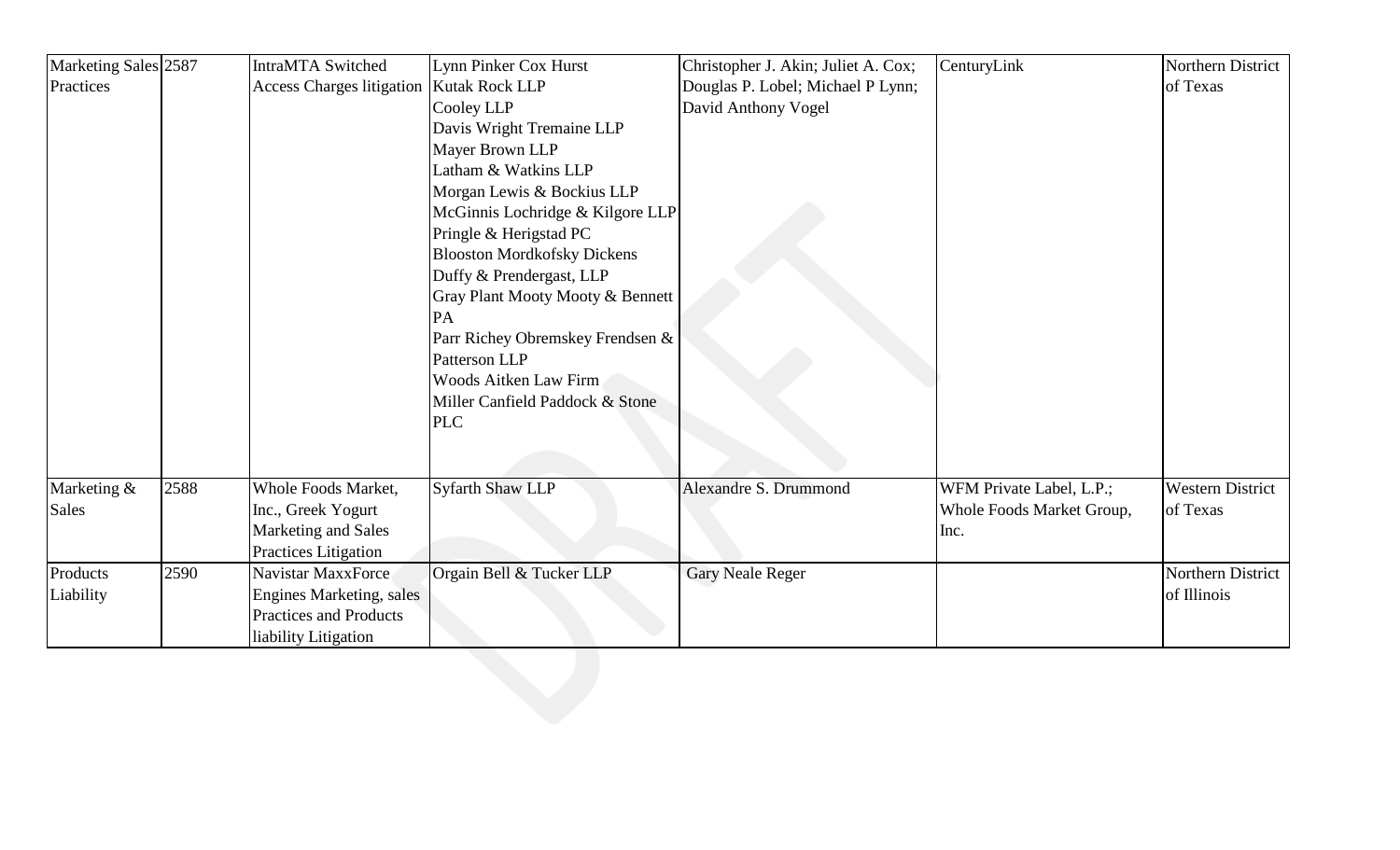| Marketing | 2591 | Syngenta AG MIR162 | <b>Berkowitz Oliver LLP</b>         | Thomas P. Schult; Michael D. Jones Syngenta | Kansas |
|-----------|------|--------------------|-------------------------------------|---------------------------------------------|--------|
|           |      | Corn Litigation    | Kirkland & Ellis LLP                |                                             |        |
|           |      |                    | <b>Greenberg Gross LLP</b>          |                                             |        |
|           |      |                    | Olson, Cannon, Gormley, Angulo &    |                                             |        |
|           |      |                    | Stoberski                           |                                             |        |
|           |      |                    | <b>Bradley Arant Boult Cummings</b> |                                             |        |
|           |      |                    | Nyemaster, Goode, West, Hansell &   |                                             |        |
|           |      |                    | O'Brien                             |                                             |        |
|           |      |                    | Lewis Brisbois Bisgaard & Smith     |                                             |        |
|           |      |                    | <b>LLP</b>                          |                                             |        |
|           |      |                    | Rodey Dickason Sloan Akin &         |                                             |        |
|           |      |                    | Robb PA                             |                                             |        |
|           |      |                    | Quattlebaum, Grooms, Tull &         |                                             |        |
|           |      |                    | <b>Burrow PLLC</b>                  |                                             |        |
|           |      |                    | Smith Moore Leatherwood, LLP        |                                             |        |
|           |      |                    | Maslon Edelman Borman & Brand,      |                                             |        |
|           |      |                    | <b>LLP</b>                          |                                             |        |
|           |      |                    | Barris, Scott, Denn & Driker, PLLC  |                                             |        |
|           |      |                    | Kutak Rock LLP                      |                                             |        |
|           |      |                    | <b>Troutman Sanders LLP</b>         |                                             |        |
|           |      |                    | Carpenter Lipps & Leland LLP        |                                             |        |
|           |      |                    | MYERS, BRIER & KELLY, LLP           |                                             |        |
|           |      |                    | Stites & Harbison, PLLC             |                                             |        |
|           |      |                    | Webber & Thies PC                   |                                             |        |
|           |      |                    | Adams & Reese                       |                                             |        |
|           |      |                    | Haynes and Boone, LLP               |                                             |        |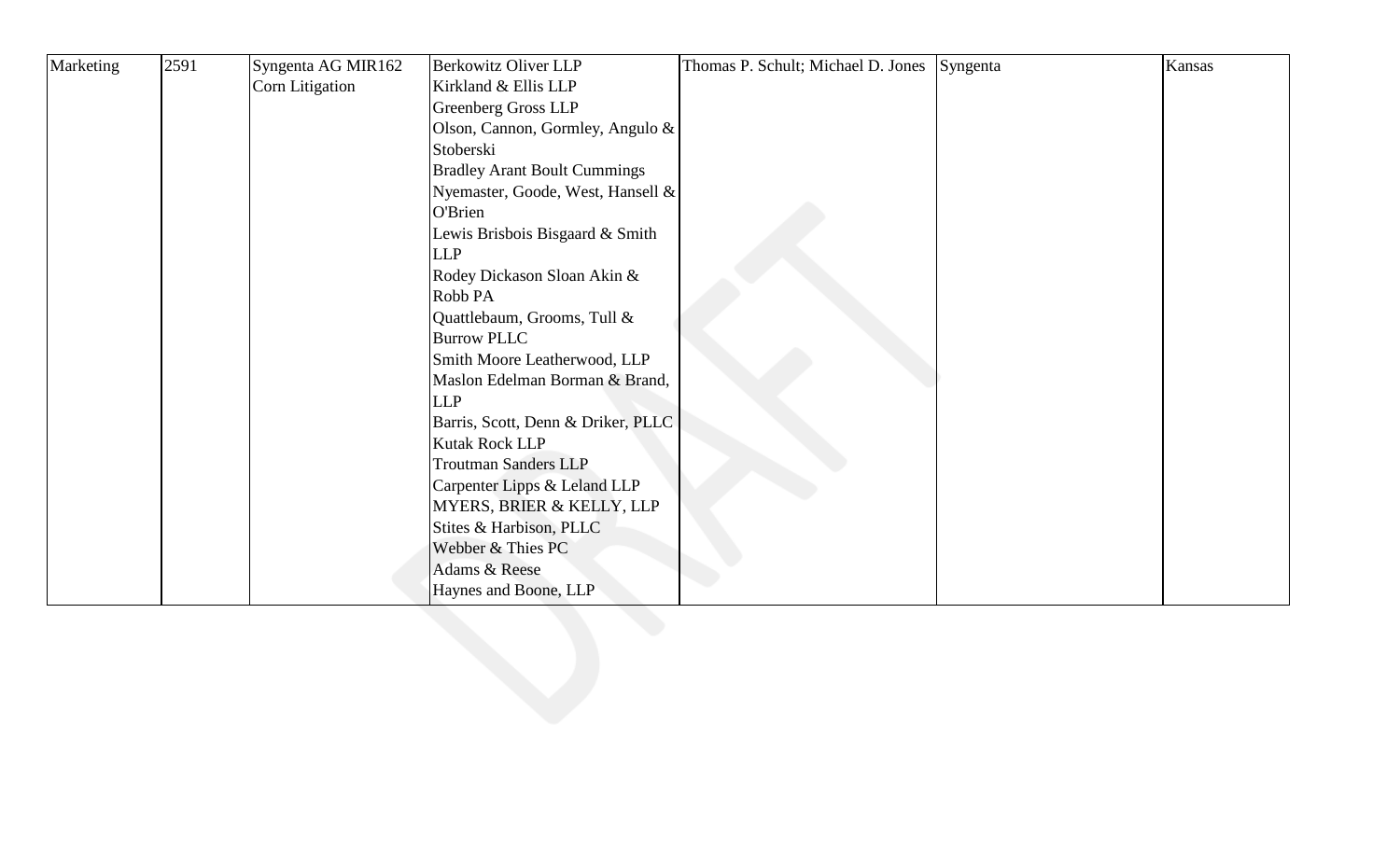| Products<br>Liability -<br>Pharmaceutical | 2592 | Xarelto (Rivaroxaban)<br><b>Products Liability</b><br>Litigation                                              | Drinker, Biddle & Reath, LLP<br>Irwin Fritchie Urquhart & Moore,<br><b>LLC</b><br>Arnold & Porter Kaye Scholer LLP                                                                                     | David Covey (Sedgwick); FM<br>Haston III (Bradley); Susan Sharko<br>(Drinker Biddle); James B. Irwin<br>(Irwin Fritchie); Beth Wilkinson<br>(Wilkinson) | Bayer Healthcare AG; Bayer<br>Pharma AG; Bayer Healthcare<br>LLC; Bayer Healthcare<br>Pharmaceuticals, Inc; Bayer<br>Corporation; Janssen<br>Pharmaceuticals, Inc; Janssen<br>Research & Development, LLC;<br>Johnson & Johnson Company | <b>Eastern District</b><br>of Louisiana |
|-------------------------------------------|------|---------------------------------------------------------------------------------------------------------------|--------------------------------------------------------------------------------------------------------------------------------------------------------------------------------------------------------|---------------------------------------------------------------------------------------------------------------------------------------------------------|-----------------------------------------------------------------------------------------------------------------------------------------------------------------------------------------------------------------------------------------|-----------------------------------------|
| Data Breach                               | 2595 | <b>Community Health</b><br>Systems, Inc, Customer<br>Data Security Breach<br>Litigation                       | Baker & Hostetler LLP                                                                                                                                                                                  | Jimmy D. Parrish                                                                                                                                        | <b>Community Health Systems;</b><br><b>Bayfront HMA Healthcare</b><br>Holdings LLC; Pasco Regional<br><b>Medical Center</b>                                                                                                             | Northern District<br>of Alabama         |
| Products<br>Liability                     | 2599 | <b>Takata Airbag Products</b><br><b>Liability Litigation</b>                                                  | <b>Carlton Fields</b><br>Dechert LLP<br>Covington & Burling LLP<br>Lewis Brisbois Bisgaard & Smith<br><b>LLP</b><br>Buchanan Ingersoll & Rooney PC<br><b>Sidney Austin LLP</b><br><b>DLA Piper LLP</b> |                                                                                                                                                         | Takata Corp.; automakers                                                                                                                                                                                                                | Southern District<br>of Florida         |
| Patent<br>infringment                     | 2600 | <b>Protegrity Corporation</b><br>and Protegrity USA,<br>INC., Patent Litigation                               | GrayRobinson PA.                                                                                                                                                                                       | Woodrow H. Pollack and Stefan V.<br>Stein                                                                                                               | Protegrity Corp.                                                                                                                                                                                                                        | Northern District<br>of California      |
| Products<br>Liability                     | 2602 | <b>Rust-Oleum Restore</b><br>Marketing, Sales<br><b>Practices and Products</b><br><b>Liability Litigation</b> | Mayer Brown LLP<br>Morris, Manning & Martin LLP                                                                                                                                                        | Lori E. Lightfoot (Mayer Brown);<br>John P. MacNaughton (Morris,<br>Manning & Martin)                                                                   | Rust-Oleum Corporation; Home   Northern District<br>Depot                                                                                                                                                                               | of Illinois                             |
| Products<br>Liability -<br>Pharmaceutical | 2606 | Benicar (Olmesartan)<br><b>Products Liability</b><br>Litigation                                               | Drinker Biddle & Reath LLP                                                                                                                                                                             | Susan M. Sharko                                                                                                                                         | Daiichi Sankyo Inc. and Forest<br>Laboratories Inc.                                                                                                                                                                                     | New Jersey                              |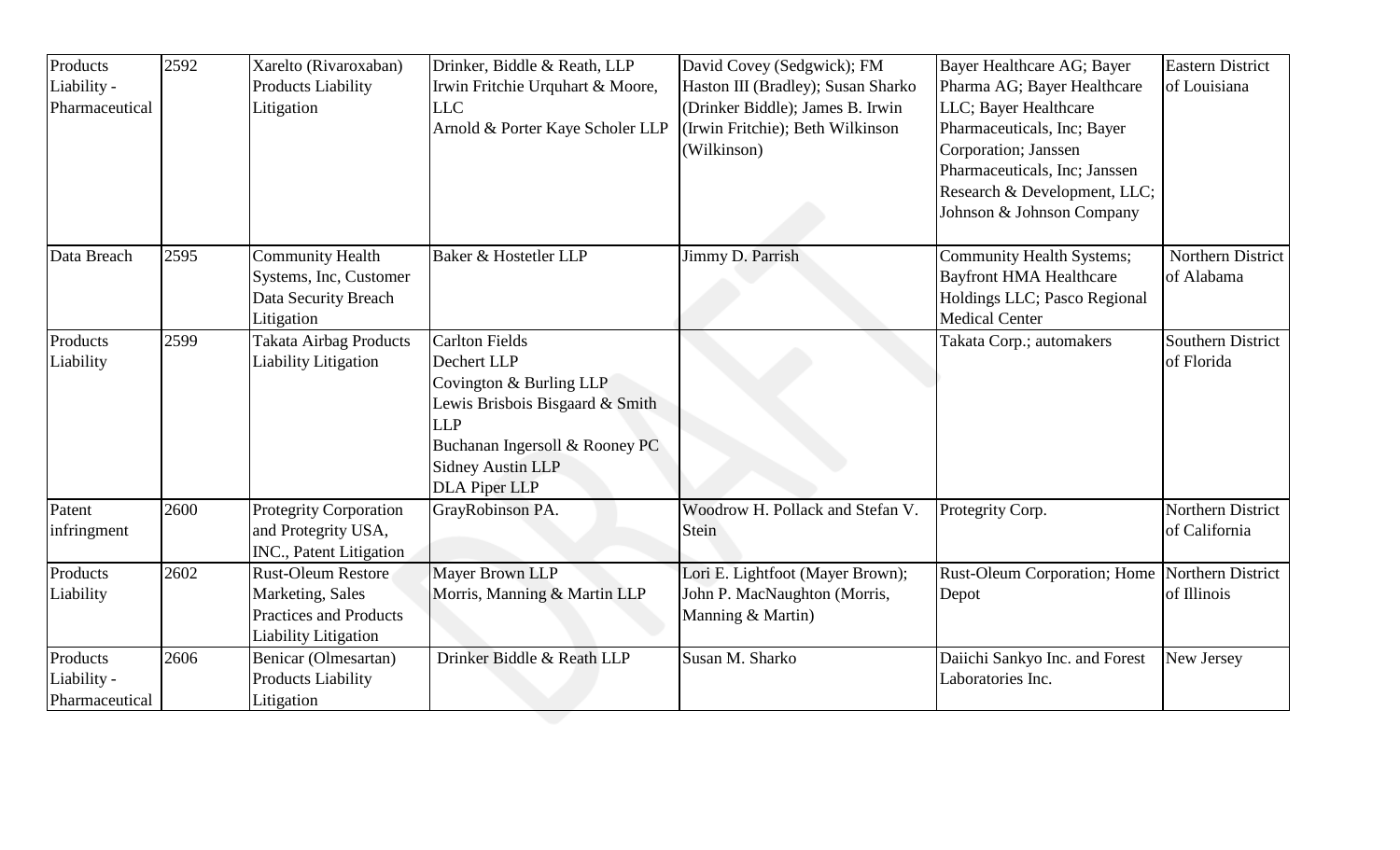| Banking     | 2613 | TD Bank, N.A., Debit      | Pierce Atwood LLP                             | Lucus A. Ritchie, Joshua D. Dunlap   | TD Bank NA                     | South Carolina    |
|-------------|------|---------------------------|-----------------------------------------------|--------------------------------------|--------------------------------|-------------------|
|             |      | Card overdraft Fee        | <b>K&amp;L Gates</b>                          | and Donald R. Frederico              |                                |                   |
|             |      | litigation                | Nelson Mullins Riley and                      |                                      |                                |                   |
|             |      |                           | Scarborough                                   |                                      |                                |                   |
| Patent      | 2614 | Industrial print          | Carlton Fields Jorden Burt, PA                | David E. Cannella; Steven C          | Hewlett-Packard Company;       | Northern District |
|             |      | Technologies, llc, Patent | Fitch Even Tabin & Flannery                   | Schroer; Barry J Coyne               | O'Neil Data Systems, Inc.; Oce | of Texas          |
|             |      | Litigation                | <b>Reed Smith</b>                             |                                      | N.V., Oce North America, Inc.; |                   |
|             |      |                           |                                               |                                      | Tesseron Ltd.; Cannon U.S.A.,  |                   |
|             |      |                           |                                               |                                      | Inc.; Canon Solutions America, |                   |
|             |      |                           |                                               |                                      | Inc.                           |                   |
| Marketing   | 2615 | Michaels Stores, Inc.,    | <b>ROBINSON MILLER LLC</b>                    |                                      | Michael's                      | <b>NJ</b>         |
|             |      |                           | Fair Credit Reporting Act   SEYFARTH SHAW LLP |                                      |                                |                   |
|             |      | (FCRA) litigation         |                                               |                                      |                                |                   |
| Data Breach | 2617 | Anthem, Inc., Customer    | Hogan Lovells US LLP                          | Craig A. Hoover, E. Desmond          | Anthem Companies of            | Northern District |
|             |      | Data Security Breach      | Nelson Mullins Riley $\&$                     | Hogan, Peter R. Bisio, Michael       | California, Inc.               | of California     |
|             |      | Litigation                | Scarborough LLP                               | Maddigan and Allison M. Holt; John   |                                |                   |
|             |      |                           | Kirkland & Ellis LLP                          | D. Martin and Lucile H. Cohen;       |                                |                   |
|             |      |                           | <b>Troutman Sanders LLP</b>                   | Brian P. Kavanaugh, Jessica Staiger, |                                |                   |
|             |      |                           |                                               | Luke C. Ruse and Tim Pickert; Chad   |                                |                   |
|             |      |                           |                                               | R. Fuller                            |                                |                   |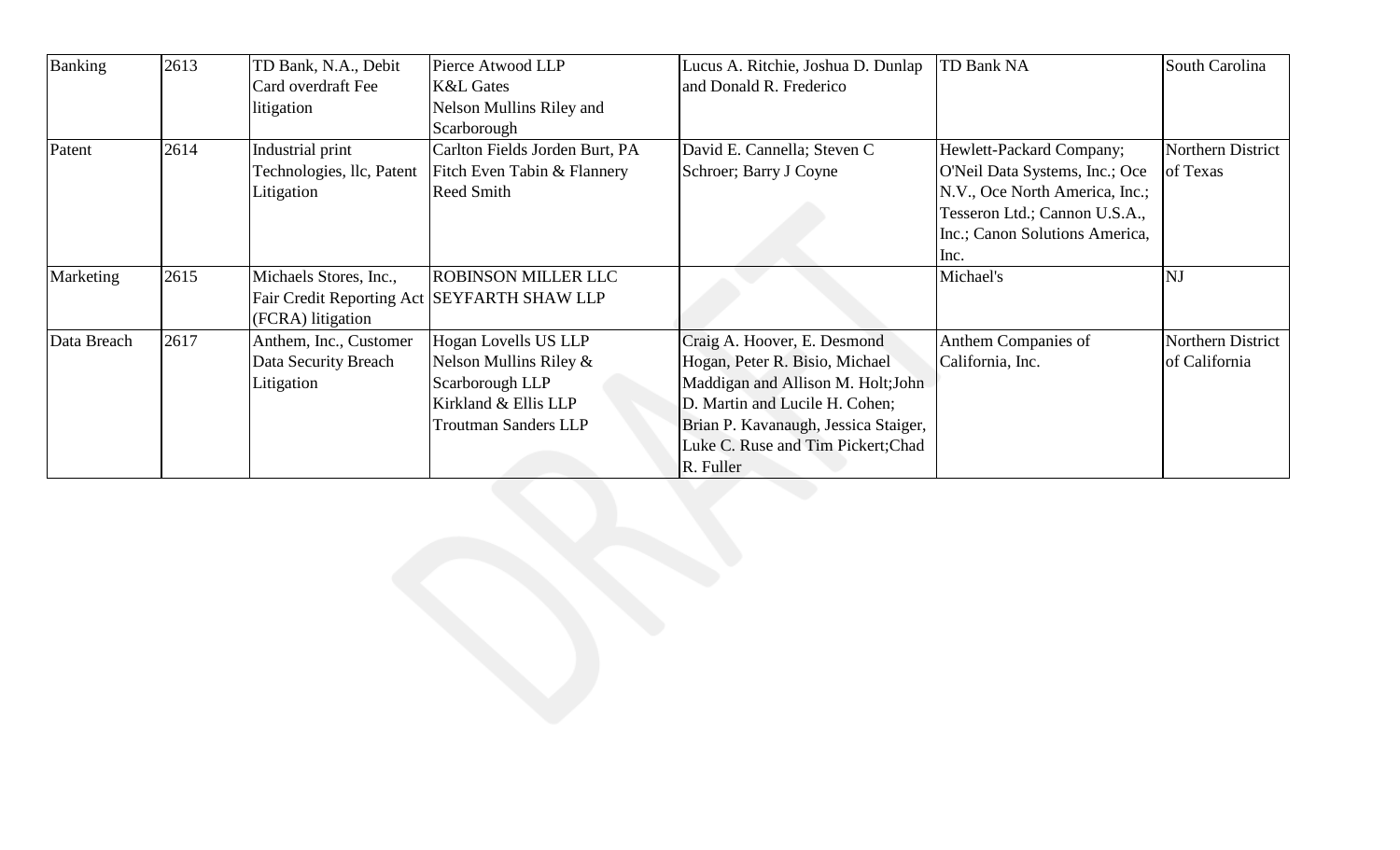| Marketing & | 2619 | <b>Herbal Supplements</b> | Wilmer Cutler Pickering Hale &  |                          |        | Northern District |
|-------------|------|---------------------------|---------------------------------|--------------------------|--------|-------------------|
| Sales       |      | Marketing and Sales       | Dorr Llp                        |                          |        | of Illinois       |
|             |      | Practices Litigation      | Wright, Lindsey & Jennings LLP  |                          |        |                   |
|             |      |                           | <b>Reed Smith LLP</b>           |                          |        |                   |
|             |      |                           | Barnes & Thornburg LLP          |                          |        |                   |
|             |      |                           | Deacy and Deacy, LLP            |                          |        |                   |
|             |      |                           | Schottenstein, Zox & Dunn Co.,  |                          |        |                   |
|             |      |                           | <b>LPA</b>                      |                          |        |                   |
|             |      |                           | Reed Weitkamp Schell & Vice     |                          |        |                   |
|             |      |                           | <b>PLLC</b>                     |                          |        |                   |
|             |      |                           | Bryan Cave Llp                  |                          |        |                   |
|             |      |                           | Winston & Stawn LLP             |                          |        |                   |
|             |      |                           | Foliart Huff Ottaway & Bottom   |                          |        |                   |
|             |      |                           | Schwabe Williamson & Wyatt, PC  |                          |        |                   |
|             |      |                           | Haley Sinagra Paul              |                          |        |                   |
|             |      |                           | Quattlebaum, Grooms & Tull PLLC |                          |        |                   |
|             |      |                           | Mayo Mallette PLLC              |                          |        |                   |
|             |      |                           | Fox O'Neill & Shannon SC        |                          |        |                   |
|             |      |                           | Mitchell Williams Law Firm      |                          |        |                   |
|             |      |                           | Winthrop & Weinstine PA         |                          |        |                   |
|             |      |                           |                                 |                          |        |                   |
| Marketing & | 2624 | Lenovo Adware             | Daniel J. Stephenson            | <b>K&amp;L Gates LLP</b> | Lenovo | Northern District |
| Sales       |      | Litigation                |                                 |                          |        | of California     |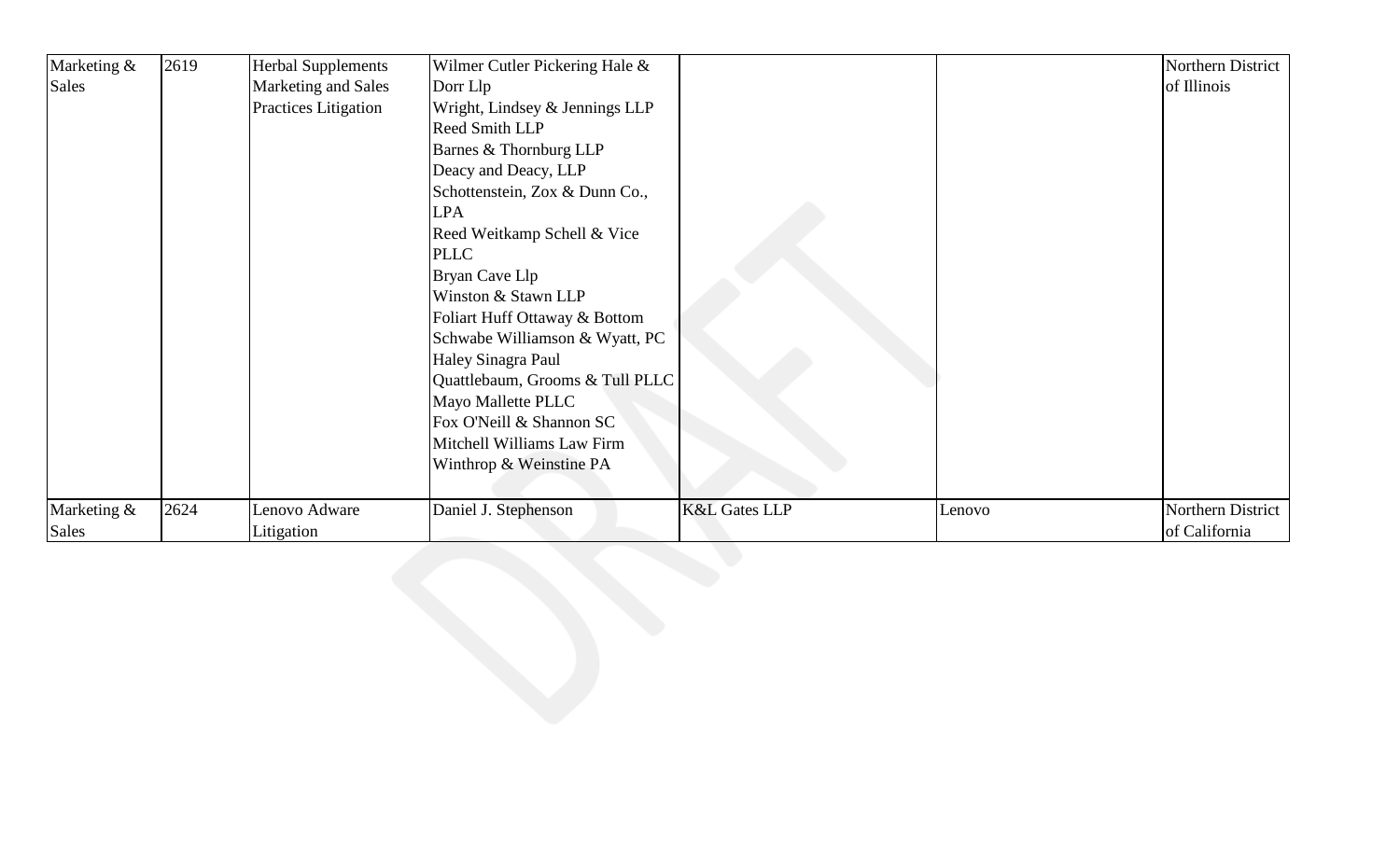| Antitrust | 2626 | Disposable Contact Lens     | Bass, Berry & Sims, PLC               | Johnson & Johnson Vision Care Middle District of |         |
|-----------|------|-----------------------------|---------------------------------------|--------------------------------------------------|---------|
|           |      | <b>Antitrust Litigation</b> | Berkowitz Oliver Williams Shaw &      | Inc. and other contact lens                      | Florida |
|           |      |                             | Eisenbrandt LLP                       | manufacturers                                    |         |
|           |      |                             | <b>Blackwell Sanders Peper Martin</b> |                                                  |         |
|           |      |                             | <b>LLP</b>                            |                                                  |         |
|           |      |                             | Bona Law, P.C                         |                                                  |         |
|           |      |                             | <b>Bradley Arant Boult Cummings</b>   |                                                  |         |
|           |      |                             | <b>LLP</b>                            |                                                  |         |
|           |      |                             | Carlton Fields Jorden Burt, P.A.      |                                                  |         |
|           |      |                             | Cravath, Swaine & Moore, LLP          |                                                  |         |
|           |      |                             | Farella Braun & Martel                |                                                  |         |
|           |      |                             | Goodell, Devries, Leech & Dann,       |                                                  |         |
|           |      |                             | <b>LLP</b>                            |                                                  |         |
|           |      |                             | Greenberg Traurig, LLP                |                                                  |         |
|           |      |                             | Hill Ward Henderson, PA               |                                                  |         |
|           |      |                             | Holland & Knight, LLP                 |                                                  |         |
|           |      |                             | Kirkland & Ellis, LLP                 |                                                  |         |
|           |      |                             | Kobre & Kim, LLP                      |                                                  |         |
|           |      |                             | Latham & Watkins, LLP                 |                                                  |         |
|           |      |                             | McElroy, Deutsch, Mulvaney &          |                                                  |         |
|           |      |                             | Carpenter, LLP                        |                                                  |         |
|           |      |                             | Munger, Tolles & Olson LLP            |                                                  |         |
|           |      |                             | Patterson, Belknap, Webb & Tyler,     |                                                  |         |
|           |      |                             | <b>LLP</b>                            |                                                  |         |
|           |      |                             | Rogers Towers, P.A.                   |                                                  |         |
|           |      |                             | Scharnhorst Ast Kennard Griffin PC    |                                                  |         |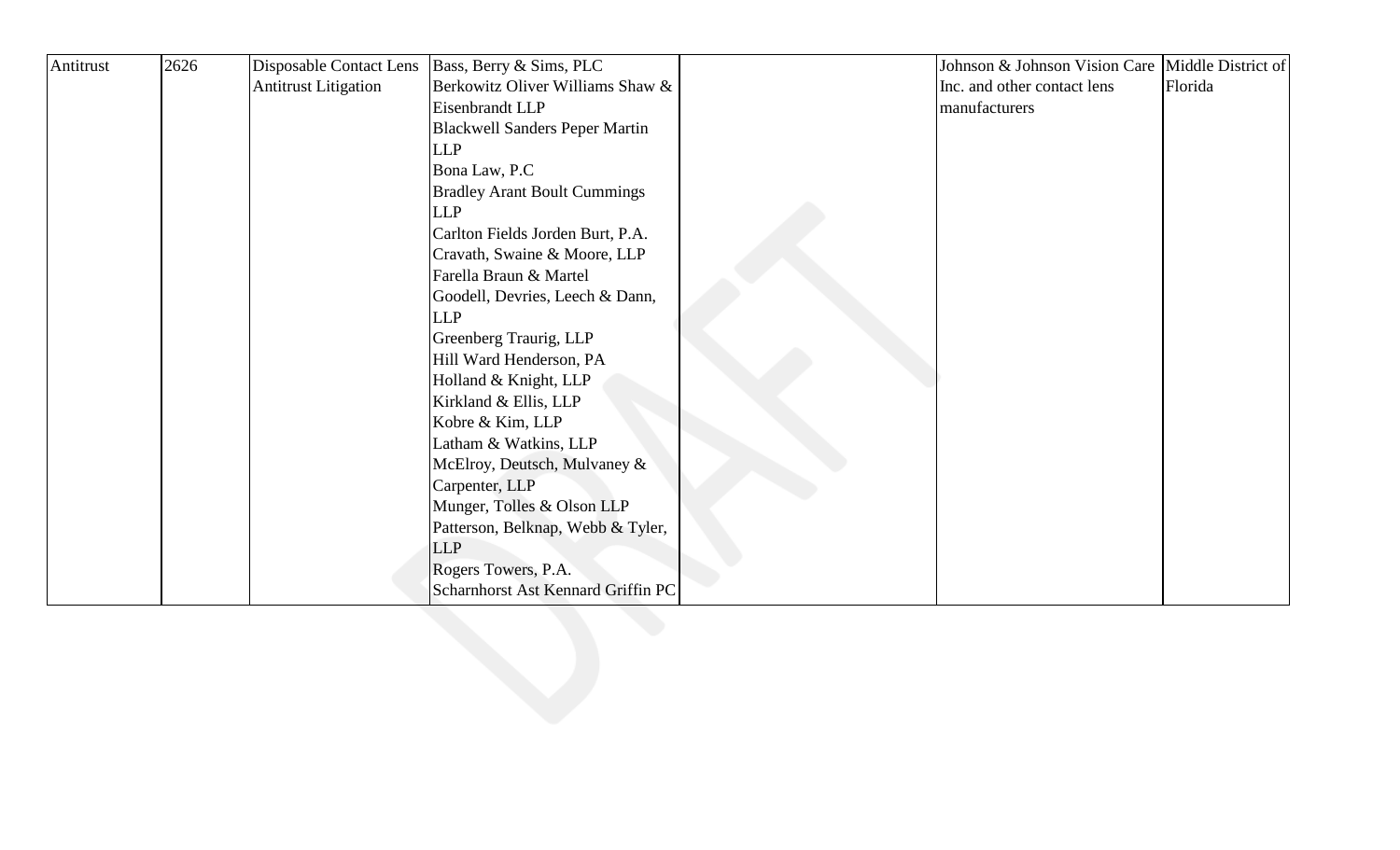| Liability     |      | <b>Chinese-Manufactured</b><br><b>Flooring Products</b><br>Marketing, Sales<br>Practices and products<br>laibilty litigation | <b>BLACKWELL, BURKE &amp;</b><br>RAMSEY, P.C<br><b>DAVIS WRIGHT TREMAINE</b><br>Doerner Saunders Daniel &<br>Anderson |                                                         | Inc. | of Virginia |
|---------------|------|------------------------------------------------------------------------------------------------------------------------------|-----------------------------------------------------------------------------------------------------------------------|---------------------------------------------------------|------|-------------|
|               |      |                                                                                                                              |                                                                                                                       |                                                         |      |             |
|               |      |                                                                                                                              |                                                                                                                       |                                                         |      |             |
|               |      |                                                                                                                              |                                                                                                                       |                                                         |      |             |
|               |      |                                                                                                                              |                                                                                                                       |                                                         |      |             |
|               |      |                                                                                                                              |                                                                                                                       |                                                         |      |             |
|               |      |                                                                                                                              | Donohue Brown Mathewson &                                                                                             |                                                         |      |             |
|               |      |                                                                                                                              | Smyth                                                                                                                 |                                                         |      |             |
|               |      |                                                                                                                              | Eberly McMahon LLC                                                                                                    |                                                         |      |             |
|               |      |                                                                                                                              | Friday, Eldredge & Clark, LLP                                                                                         |                                                         |      |             |
|               |      |                                                                                                                              | <b>GARY L. WALTON, PLLC</b>                                                                                           |                                                         |      |             |
|               |      |                                                                                                                              | <b>Greenberg Traurig</b>                                                                                              |                                                         |      |             |
|               |      |                                                                                                                              | Gunster Yoakley & Stewart                                                                                             |                                                         |      |             |
|               |      |                                                                                                                              | HARKAVY GOLDMAN                                                                                                       |                                                         |      |             |
|               |      |                                                                                                                              | <b>GOLDMAN &amp; GERSTEIN</b>                                                                                         |                                                         |      |             |
|               |      |                                                                                                                              | Hesse Martone, P.C.                                                                                                   |                                                         |      |             |
|               |      |                                                                                                                              | Hodges, Doughty & Carson PLLC                                                                                         |                                                         |      |             |
|               |      |                                                                                                                              | Mahone Firm LLC                                                                                                       |                                                         |      |             |
|               |      |                                                                                                                              | McGuireWoods LLP                                                                                                      |                                                         |      |             |
|               |      |                                                                                                                              | Morrison & Foerster LLP                                                                                               |                                                         |      |             |
|               |      |                                                                                                                              | Nalley & Dew, APLC                                                                                                    |                                                         |      |             |
|               |      |                                                                                                                              | Nilan Johnson Lewis PA                                                                                                |                                                         |      |             |
|               |      |                                                                                                                              | Petefish, Immel, Heeb & Hird, LLP                                                                                     |                                                         |      |             |
|               |      |                                                                                                                              | Pillar Aught LLC                                                                                                      |                                                         |      |             |
|               |      |                                                                                                                              | Pollack Solomon Duffy LLP                                                                                             |                                                         |      |             |
|               |      |                                                                                                                              | Rhoads & Sinon                                                                                                        |                                                         |      |             |
| Data Security | 2633 | Premera Blue Cross                                                                                                           | Baker & Hostetler LLP                                                                                                 | Paul G. Karlsgodt; Daniel R. Warren; Premera Blue Cross |      | Oregon      |
| <b>Breach</b> |      | <b>Customer Data Security</b>                                                                                                | Lane Powell PC                                                                                                        | Randal Lee Gainer (Baker &                              |      |             |
|               |      | <b>Breach Litigation</b>                                                                                                     |                                                                                                                       | Hostetler LLP); Darin Sands (Lane                       |      |             |
|               |      |                                                                                                                              |                                                                                                                       | Powerll PC)                                             |      |             |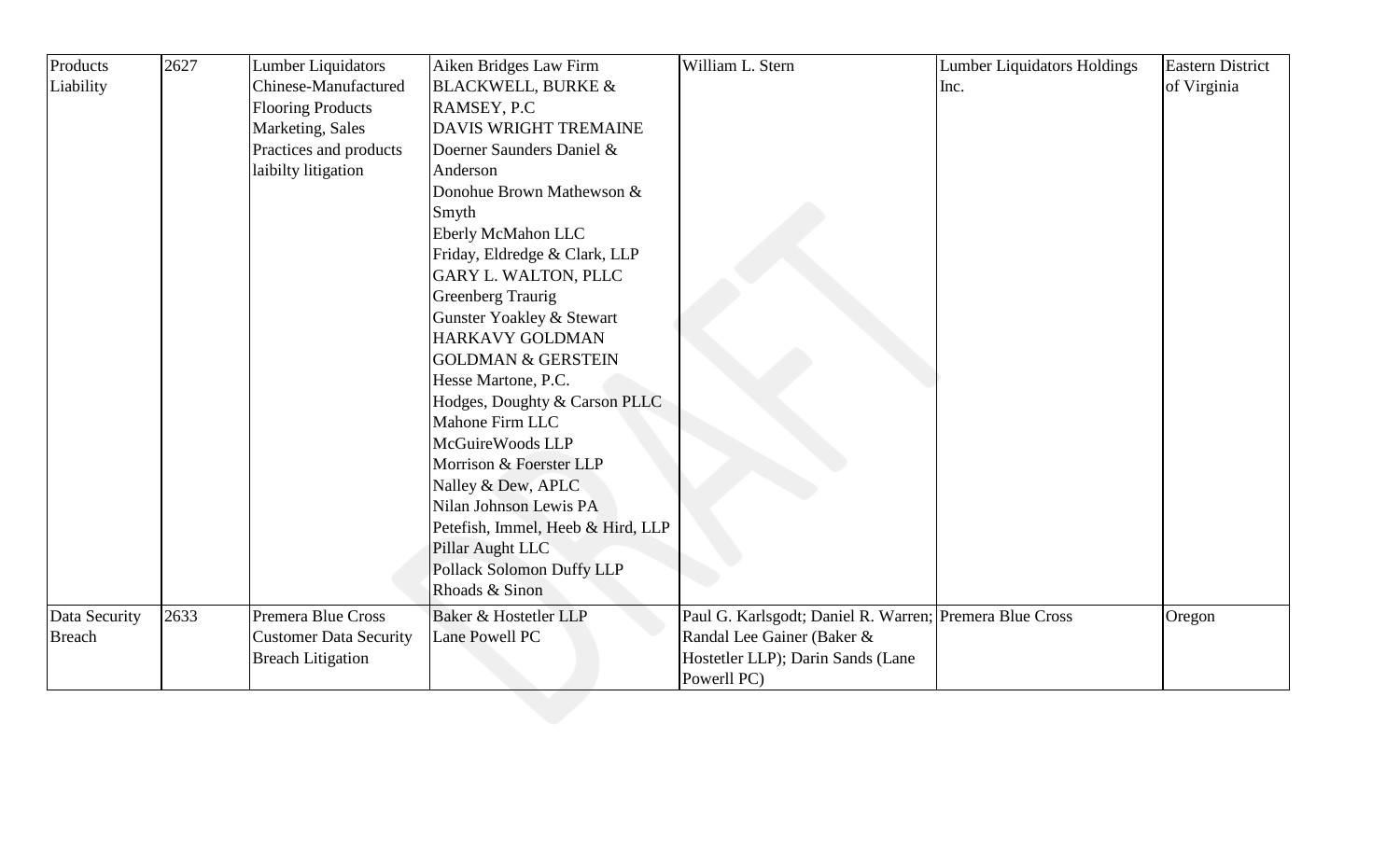| Marketing &    | 2639 | Pacquiao-Mayweather                               | O'Melveny and Myers LLP   | Daniel M Petrocelli; Jeffrey A.                           | Floyd Mayweather, JR.;        | Central District of |
|----------------|------|---------------------------------------------------|---------------------------|-----------------------------------------------------------|-------------------------------|---------------------|
| Sales          |      | Boxing Match Pay-Per-                             | Greenberg Traurig LLP     | Barker (O'Melveny); Ruth A Bahe-                          | Mayweather Promotions, LLC;   | California          |
|                |      | View Litigation                                   | Weil Gotshal & Manges LLP | Jachna (Greenberg); Yehudah Lev                           | Home Box Office, Inc; Top     |                     |
|                |      |                                                   |                           | Buchweitz (Weil)                                          | Rank, Inc.; Emmanuel Dapidran |                     |
|                |      |                                                   |                           |                                                           | Pacquiao; Showtime Networks,  |                     |
|                |      |                                                   |                           |                                                           | <b>Inc</b>                    |                     |
| Products       | 2641 | <b>Bard INV Filters Products Snell and Wilmer</b> |                           | James R. Condo; Amanda Sheridan; C.R. Bard, Inc. and Bard |                               | Arizona             |
| Liability -    |      | Liability Litigation                              | Nelson Mullins Riley $\&$ | Richard B. North (Nelson Mullins)                         | Peripheral Vascular Inc.      |                     |
| Pharmaceutical |      |                                                   | Scarborough LLP           |                                                           |                               |                     |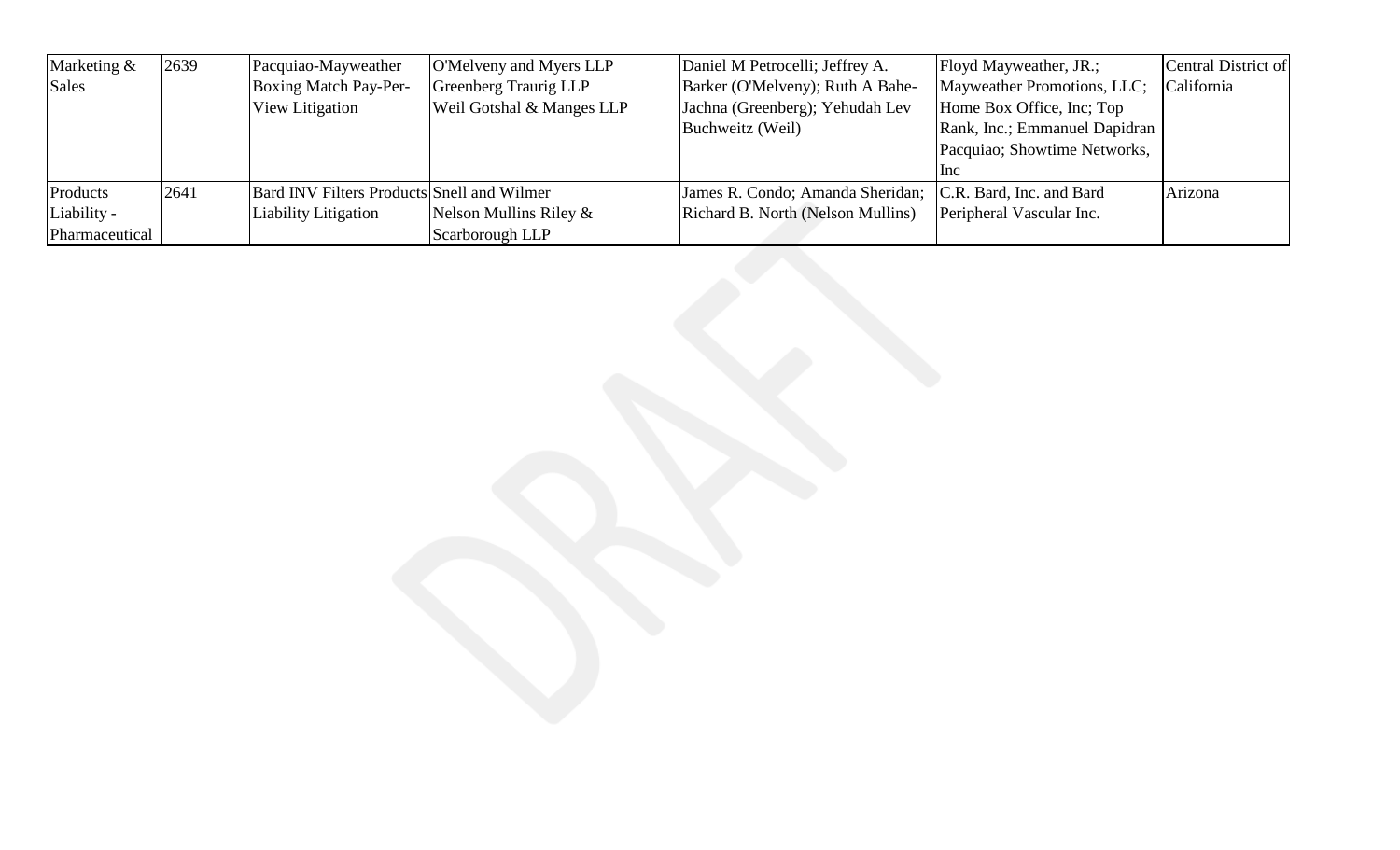| Products        | 2642 |                             | Fluoroquinolone Products Arnold & Porter Kaye Scholer LLP |                             | <b>Bayer Healthcare</b>        | Minnesota               |
|-----------------|------|-----------------------------|-----------------------------------------------------------|-----------------------------|--------------------------------|-------------------------|
| Liability -     |      | <b>Liability Litigation</b> | Shook Hardy & Bacon L.L.P.                                |                             | Pharmaceuticals, Inc.; Merck & |                         |
| Pharmaceutical  |      |                             | <b>Faegre Baker Daniels LLP</b>                           |                             | Co, Inc.; Johnson & Johnson et |                         |
|                 |      |                             | Gallivan White and Boyd                                   |                             | al                             |                         |
|                 |      |                             | Goodell, DeVries, Leech & Dann,                           |                             |                                |                         |
|                 |      |                             | <b>LLP</b>                                                |                             |                                |                         |
|                 |      |                             | Tucker Ellis LLP                                          |                             |                                |                         |
|                 |      |                             | Fox Galvin LLC                                            |                             |                                |                         |
|                 |      |                             | Ecker Seamans Cherin & Mellott,                           |                             |                                |                         |
|                 |      |                             | <b>LLC</b>                                                |                             |                                |                         |
|                 |      |                             | Cassem, Tierney, Adams, Gotch &                           |                             |                                |                         |
|                 |      |                             | Douglas                                                   |                             |                                |                         |
|                 |      |                             | Nelson Mullins Riley and                                  |                             |                                |                         |
|                 |      |                             | Scarborough                                               |                             |                                |                         |
|                 |      |                             | <b>BUTLER SNOW LLP</b>                                    |                             |                                |                         |
|                 |      |                             | Barnes & Thornburg LLP                                    |                             |                                |                         |
|                 |      |                             | Arnstein & Lehr, LLP                                      |                             |                                |                         |
|                 |      |                             | The Cavanagh Law Firm, P.A.                               |                             |                                |                         |
|                 |      |                             | <b>STOEL RIVES</b>                                        |                             |                                |                         |
|                 |      |                             | Adams and Reese, LLP                                      |                             |                                |                         |
|                 |      |                             | Nilan Johnson Lewis PA                                    |                             |                                |                         |
|                 |      |                             | Drinker Biddle & Reath LLP                                |                             |                                |                         |
|                 |      |                             | Patterson Belknap Webb & Tyler,                           |                             |                                |                         |
|                 |      |                             | <b>LLP</b>                                                |                             |                                |                         |
|                 |      |                             | Morrison & Foerster LLP                                   |                             |                                |                         |
|                 |      |                             | Thompson Hine LLP                                         |                             |                                |                         |
| Marketing &     | 2645 | Kind LLC "All Natural"      | Mayer Brown LLP                                           | Keri E. Borders; Dale Giali | Kind, LLC                      | Southern District       |
| Sales           |      | Litigation                  |                                                           |                             |                                | of New York             |
| Personal Injury | 2654 |                             | Amtrak Train Derailment Landman Corsi Ballaine & Ford PC  |                             | Amtrak                         | <b>Eastern District</b> |
|                 |      | in Philadelphia,            |                                                           |                             |                                | of Pennsylvania         |
|                 |      | Pennsylvania on May 12,     |                                                           |                             |                                |                         |
|                 |      | 2015                        |                                                           |                             |                                |                         |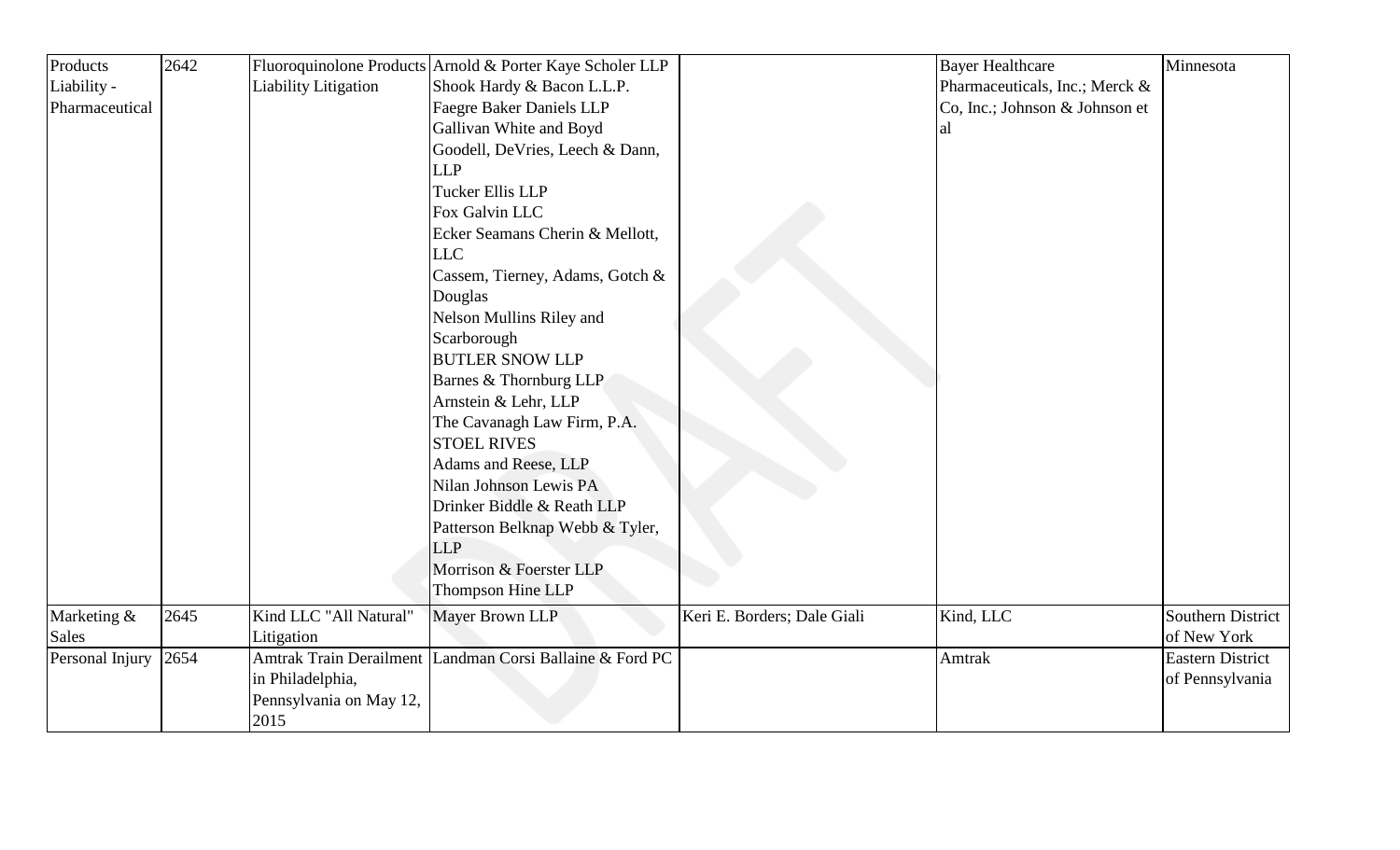| Antitrust              | 2656 | <b>Domestic Airline travel</b><br><b>Airtrust Litigation</b> | O'Melveny & Myers, LLP                                  | Sloane Ackerman                  | American, Delta, Southwest,<br>United, Frederick Isaacson,<br>United Continental | Washington, D.C.  |
|------------------------|------|--------------------------------------------------------------|---------------------------------------------------------|----------------------------------|----------------------------------------------------------------------------------|-------------------|
| Products               | 2657 | Zofran (Ondansetron)                                         | Quattlebaum, Grooms & Tull PLLC                         |                                  | GlaxoSmithKline PLC                                                              | Massachusetts     |
| Liability -            |      | <b>Products Liability</b>                                    | Shook, Hardy & Bacon                                    |                                  |                                                                                  |                   |
| Pharma                 |      | Litgiation                                                   | Maynard, Cooper & Gale, P.C.                            |                                  |                                                                                  |                   |
|                        |      |                                                              | Irwin Fritchie et al                                    |                                  |                                                                                  |                   |
|                        |      |                                                              | Tucker Ellis                                            |                                  |                                                                                  |                   |
|                        |      |                                                              | Nixon Peabody, LLP                                      |                                  |                                                                                  |                   |
|                        |      |                                                              | <b>Haug Partners LLP</b>                                |                                  |                                                                                  |                   |
|                        |      |                                                              | <b>HOLLAND &amp; HART</b>                               |                                  |                                                                                  |                   |
|                        |      |                                                              | <b>Webster Law Firm</b>                                 |                                  |                                                                                  |                   |
|                        |      |                                                              | Phillips Lytle LLP                                      |                                  |                                                                                  |                   |
|                        |      |                                                              | Donnelly, Conroy & Gelhaar, LLP                         |                                  |                                                                                  |                   |
|                        |      |                                                              | Morrison & Foerster LLP                                 |                                  |                                                                                  |                   |
|                        |      |                                                              | Brisbee & Stockton, LLC                                 |                                  |                                                                                  |                   |
|                        |      |                                                              | <b>Greenberg Traurig LLP</b>                            |                                  |                                                                                  |                   |
| Marketing and          | 2661 | American Honda Motor                                         | <b>Sidley Austin LLP</b>                                | Johnet S. Jones; Livia M. Kiser; | American Honda Motor Co. Inc.                                                    | Southern District |
| <b>Sales Practices</b> |      |                                                              | Co., Inc., CR-V Vibration Porter Wright Morris & Arthur | Michael Mallow; Daniel Spira;    |                                                                                  | of Ohio           |
| Litigation             |      | Marketing and Sales                                          |                                                         | Robin Wechkin (Sidley Austin);   |                                                                                  |                   |
|                        |      | Practices Litigation                                         |                                                         | Joyce Dee Edelman (Porter Wright |                                                                                  |                   |
|                        |      |                                                              |                                                         | Morris & Arthur)                 |                                                                                  |                   |
| Marketing and          | 2665 | McCormick & Company, DLA Piper                               |                                                         | Sonya R. Braunschweig, David H.  | McCormick & Company, Inc.,                                                       | Washington, D.C.  |
| <b>Sales Practices</b> |      | Inc., Pepper Products                                        |                                                         | Bamberger, Edward S. Scheideman  | Massmart Holding, LTD.,                                                          |                   |
|                        |      | Marketing and Sales                                          |                                                         | and Paul D. Schmitt              | Publix Super Market, Wal-Mart,                                                   |                   |
|                        |      | Practices Litigation                                         |                                                         |                                  | <b>John Does</b>                                                                 |                   |
| Products               | 2666 | Bair Hugger Forced Air                                       | <b>Blackwell Burke PA</b>                               |                                  | 3M Company; Arizant                                                              | Minnesota         |
| Liability              |      | <b>Warming Devices</b>                                       | Melchert Hubert Sjodin, PLLP                            |                                  | Healthcare, Inc.                                                                 |                   |
|                        |      | <b>Products Liability</b>                                    |                                                         |                                  |                                                                                  |                   |
|                        |      | Litigation                                                   |                                                         |                                  |                                                                                  |                   |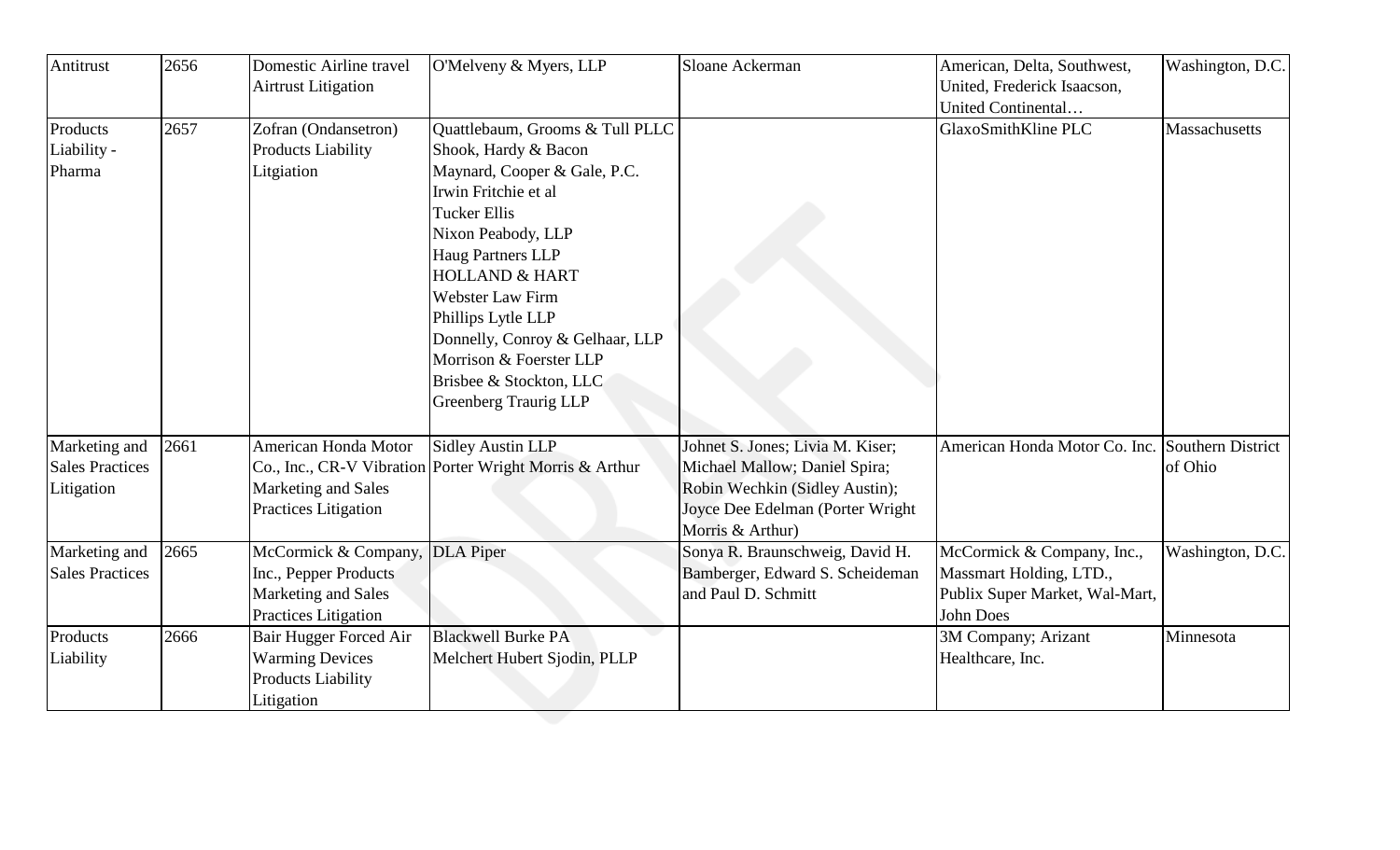| Data Breach        | 2667 | <b>Medical Informatics</b>    | Lewis Brisbois Bisgaard & Smith                    |                                    | Medical Informatics Engineering Northern District |                         |
|--------------------|------|-------------------------------|----------------------------------------------------|------------------------------------|---------------------------------------------------|-------------------------|
|                    |      | Engineering, Inc.,            | <b>LLP</b>                                         |                                    | Inc.                                              | of Indiana              |
|                    |      | <b>Customer Data Security</b> | LaDue Curran & Kuehn LLC                           |                                    |                                                   |                         |
|                    |      | breach Litigation             |                                                    |                                    |                                                   |                         |
| Antitrust          | 2668 | <b>National Football</b>      | Kirkland & Ellis LLP                               | Robyn E. Bladlow; Melissa D.       | National Football League, Inc;                    | Central District of     |
| Litigation         |      |                               | League's "Sunday Ticket"   Covington & Burling LLP | Ingalls (Kirkland); Gregg H. Levy; | NFL Enterprises LLC; DirecTV                      | California              |
|                    |      | <b>Antitrust Litigation</b>   |                                                    | Derek Ludwin (Covington)           | Sports Networks LLC; DirecTV,<br><b>LLC</b>       |                         |
| Data breach        | 2669 | <b>Ashley Madison</b>         | Paul Weiss Rifkind Wharton &                       |                                    | Avid Life Media                                   | <b>Eastern District</b> |
|                    |      | <b>Customer data Security</b> | <b>Garrison LLP</b>                                |                                    |                                                   | of Missouri             |
|                    |      | breach Litigation             | <b>Bryan Cave LLP</b>                              |                                    |                                                   |                         |
| Antitrust          | 2670 | Packaged Seafood              | O'Melveny & Myers LLP                              |                                    | Bumble Bee Foods LLC, Tri-                        | Southern District       |
| litigation: price- |      | <b>Products Antitrust</b>     | Allen & Overy LLP                                  |                                    | Union Seafoods LLC, Del                           | of California           |
| fixing             |      | Litigation                    | Buchanan Ingersoll & Rooney LLP                    |                                    | Monte Foods Company, StarKist                     |                         |
|                    |      |                               | Latham & Watkins LLP                               |                                    | Co. and Dongwon Enterprises                       |                         |
|                    |      |                               | Pepper Hamilton LLP                                |                                    | Co. Ltd.                                          |                         |
| Marketing &        | 2672 | Volkswagen "Clean             | Sullivan & Cromwell LLP                            | Robert J. Giuffra Jr., Sharon L.   | Volkswagen Group of America, Northern District    |                         |
| Sales              |      | Diesel" Marketing, sales      |                                                    | Nelles, Michael H. Steinberg and   | Inc., Volkswagen AG; Audi AG; of California       |                         |
|                    |      | practices, and Products       |                                                    | William B. Monahan                 | Audi of America, LLC; Dr. Ing.                    |                         |
|                    |      | <b>Liability Litigation</b>   |                                                    |                                    | H.C.F. Porsche AG; Porsche                        |                         |
|                    |      |                               |                                                    |                                    | Cars North America, Inc.;                         |                         |
|                    |      |                               |                                                    |                                    | Martin Winterkorn; Matthias                       |                         |
|                    |      |                               |                                                    |                                    | Muller; Michael Horn; Rupert                      |                         |
|                    |      |                               |                                                    |                                    | Stadler; Robert Bosch GMBH;                       |                         |
|                    |      |                               |                                                    |                                    | Robert Bosch, LLC; Volkmar                        |                         |
|                    |      |                               |                                                    |                                    | Denner                                            |                         |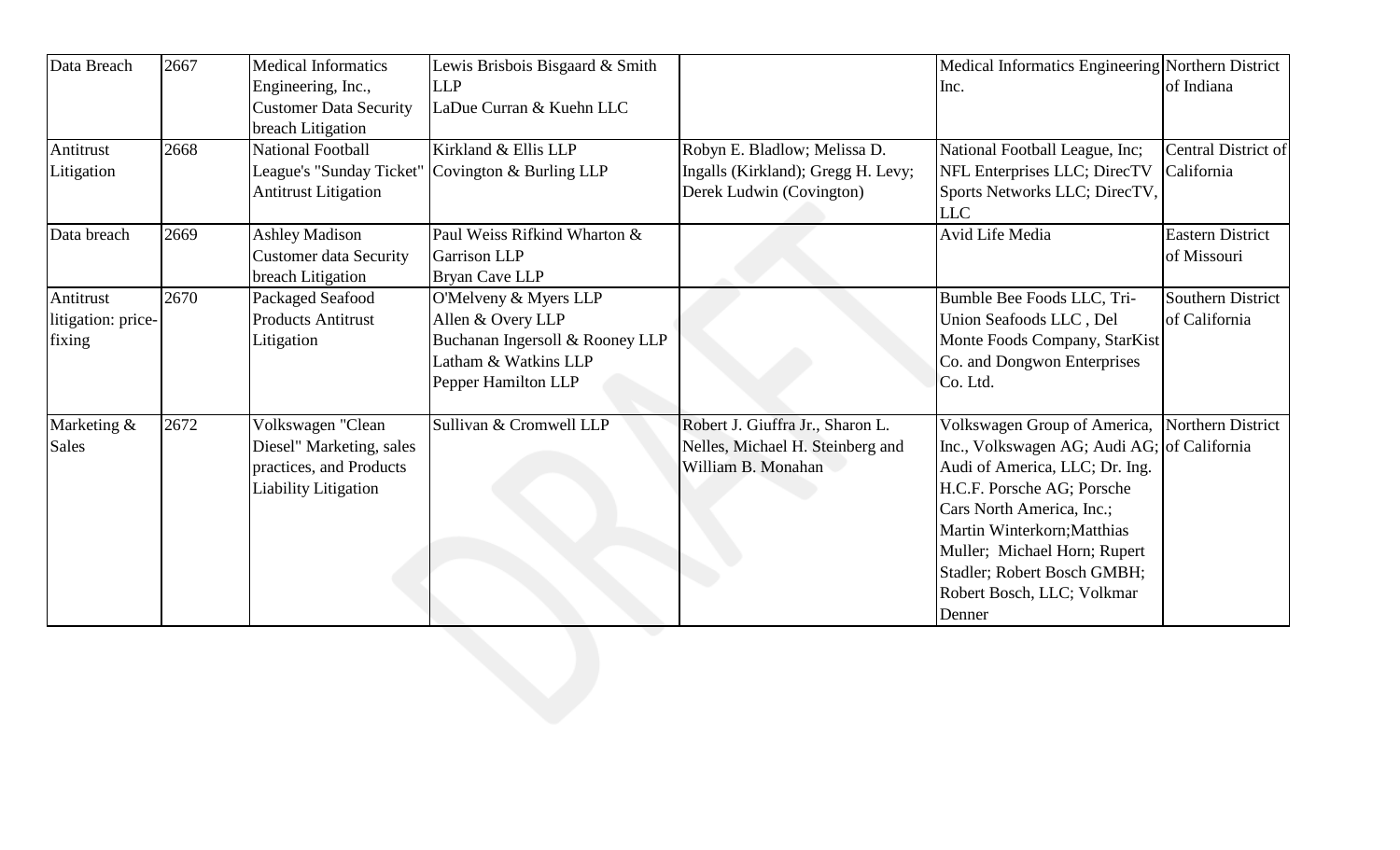| Antitrust | 2673 | <b>Treasury Securities</b>  | Sullivan & Cromwell LLP                                                       | Richard C. Pepeprman, II; John     | Bank of Nova Scotia, New                   | Southern District |
|-----------|------|-----------------------------|-------------------------------------------------------------------------------|------------------------------------|--------------------------------------------|-------------------|
|           |      | <b>Auction Antitrust</b>    | Shearman & Sterling LLP                                                       | Joseph Hughes, III; Matthew A.     | York Agency; Mizuho Securities of New York |                   |
|           |      | Litigation                  | Davis Pol & Wardwell LLP                                                      | Schwartz (Sullivan & Cromwell      | USA, Inc.; RBS Securities, Inc.;           |                   |
|           |      |                             | Allen & Overy LLP                                                             | LLP); David Joseph Woll (Simpsno   | Countrywide Securities Corp.;              |                   |
|           |      |                             | Freshfields Bruckhaus Deringer US                                             | thacher & Bartlett); Robert Y.     | SO Americas Securities, LLC;               |                   |
|           |      |                             | <b>LLP</b>                                                                    | Sperling (Winston & Strawn); John  | RBC Capital Markets, LLC;                  |                   |
|           |      |                             | Covington & Burling LLP                                                       | Edward Schmidtlein (Williams &     | Morgan Securities, LLC; BNP                |                   |
|           |      |                             | <b>Clifford Chance</b>                                                        | Connolly LLP); Kenneth I. Schacter | Paribas Securities Corp.;                  |                   |
|           |      |                             | Cahill Gordon & Reindel LLP                                                   | (Morgan Lewis & Bockius LLP);      | Nomura Securities International,           |                   |
|           |      |                             | Paul Weiss Rifkind Wharton &                                                  |                                    | Inc; BMO Capital Markets                   |                   |
|           |      |                             | <b>Garrison LLP</b>                                                           |                                    | Corp.; Credit Suisse Securities            |                   |
|           |      |                             | Skadden Arps Slate Meagher &                                                  |                                    | (USA), LLC; Morgan Stanley                 |                   |
|           |      |                             | Flom LLP                                                                      |                                    | Co. LLC; Goldman Sachs &                   |                   |
|           |      |                             | Gibson Dunn & Crutcher LLP                                                    |                                    | Co.; Merrill Lynch, Pierce,                |                   |
|           |      |                             | Cleary Gottlieb and Hamilton LLP                                              |                                    | Fenner & Smith Inc.; Jefferies,            |                   |
|           |      |                             | O'Melveny & Myers LLP                                                         |                                    | LLC; Cantorfitzgerald & Co.                |                   |
|           |      |                             | Kramer Levin Naftalis & Frankel                                               |                                    |                                            |                   |
|           |      |                             | <b>LLP</b>                                                                    |                                    |                                            |                   |
|           |      |                             | Morgan Lewis & Bockius LLP                                                    |                                    |                                            |                   |
|           |      |                             | Williams & Connolly LLP                                                       |                                    |                                            |                   |
|           |      |                             | Winston & Strawn LLP                                                          |                                    |                                            |                   |
|           |      |                             | Simpson Thacher & Bartlett                                                    |                                    |                                            |                   |
| Antitrust | 2677 | Daily Fantasy Sports        | <b>Blank Rome LLP</b>                                                         |                                    | DraftKings Inc.; FanDuel Inc.              | Massachusetts     |
|           |      | litigation                  | <b>Gibson Dunn</b>                                                            |                                    |                                            |                   |
|           |      |                             | Goldberg Segalla                                                              |                                    |                                            |                   |
|           |      |                             | <b>Hodgson Russ</b>                                                           |                                    |                                            |                   |
|           |      |                             | Klein Moynihan Turco                                                          |                                    |                                            |                   |
|           |      |                             | Paul Hastings, LLP                                                            |                                    |                                            |                   |
| Antitrust | 2687 |                             | Liquid Aluminum Sulfate Carella Byrne Cecchi Olstein Brody RICHARD H. EPSTEIN |                                    | Chemtrade                                  | New Jersey        |
|           |      | <b>Antitrust Litigation</b> | & Agnello, PC                                                                 |                                    |                                            |                   |
|           |      |                             | Schnader Harrison Segal & Lewis,                                              |                                    |                                            |                   |
|           |      |                             | <b>LLP</b>                                                                    |                                    |                                            |                   |
|           |      |                             | Sills Cummis & Gross, PC                                                      |                                    |                                            |                   |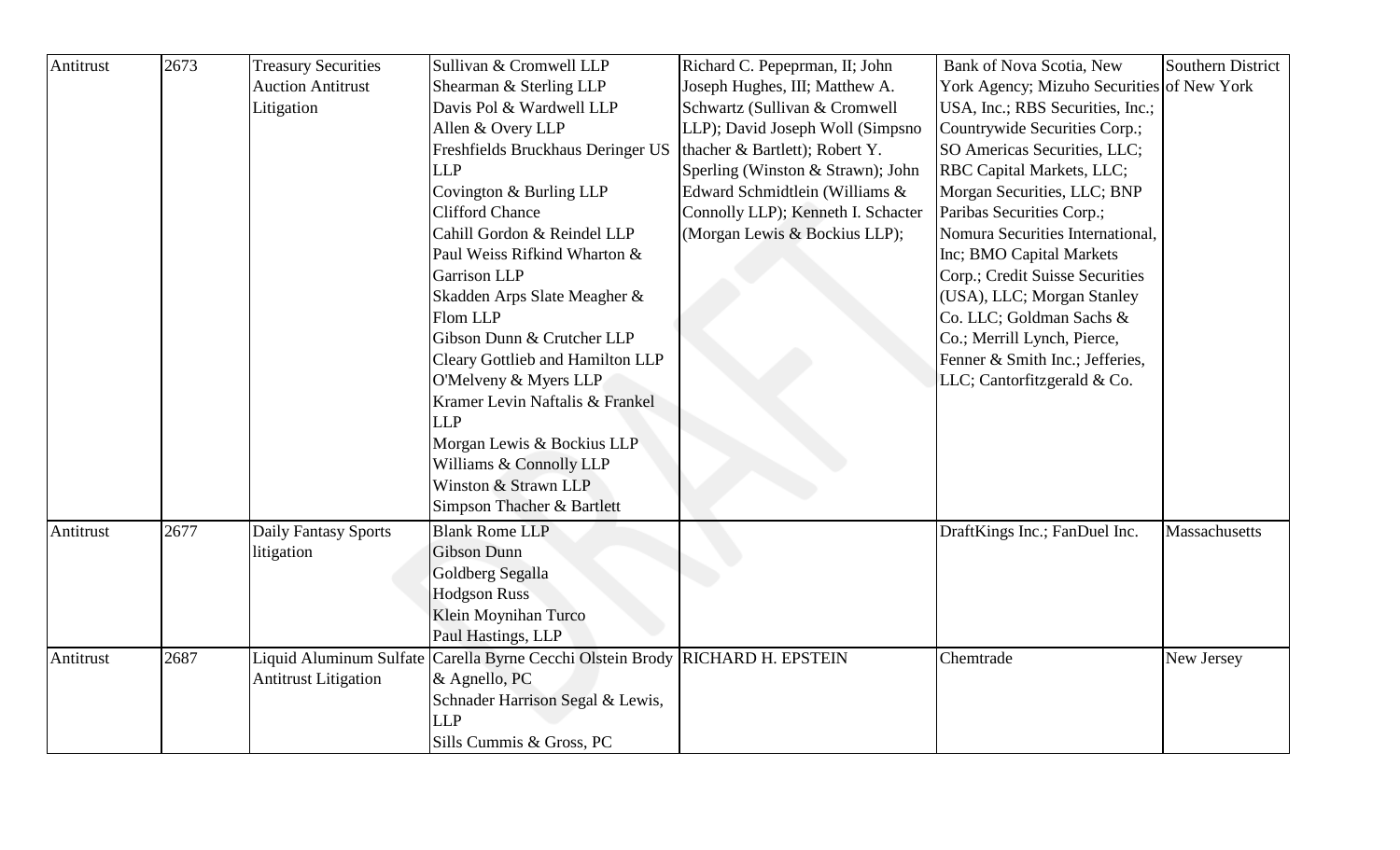| Products<br>Liability             | 2688 | <b>Windsor Wood Clad</b><br><b>Window Products</b><br>Liability Litigation                                     | Michael Best & Friedrich LLP<br>Arthur Chapman Kettering Smetak<br>& Pikala PA<br>Hayes Law Firm<br>Cotsirilos Tighe Streicker Poulos &<br>Campbell Ltd                                                                                                                                                                                             | Paul E. Benson; Joseph Louis Olson;<br>Michael Paul North     | <b>Windsor Window Company</b><br>d/b/a Widnsor Windows and<br>Doors; Woodgrain Millwork,<br>Inc. | <b>Eastern District</b><br>of Wisconsin |
|-----------------------------------|------|----------------------------------------------------------------------------------------------------------------|-----------------------------------------------------------------------------------------------------------------------------------------------------------------------------------------------------------------------------------------------------------------------------------------------------------------------------------------------------|---------------------------------------------------------------|--------------------------------------------------------------------------------------------------|-----------------------------------------|
| Products<br>Liability -<br>Pharma | 2691 | Viagra (Sildenafil Citrate) DLA Piper LLP<br>and Cialis (Tadalafil)<br><b>Products Liability</b><br>Litigation | Jensen Baird Gardner & Henry<br>Williams & Connolly LLP<br>Snell & Wilmer<br><b>Bradley Arant Boult Cummings</b><br><b>LLP</b><br>Evans Haigh & Hinton LLP<br>Briggs & Morgan, PA<br>Kaye Scholer LLP<br>HeplerBroom LLC<br>Nelson Mullins Riley &<br>Scarborough, LLP<br><b>Faegre Baker Daniels LLP</b><br>Covington & Burling LLP<br>Akerman LLP |                                                               |                                                                                                  | Northern District<br>of California      |
| Marketing &<br><b>Sales</b>       | 2693 | Vizio, Inc., Consumer<br>Privacy Litigation                                                                    | Akin Gump Strauss Hauer & Feld<br>LLP.                                                                                                                                                                                                                                                                                                              | Anthony T. Pierce, Patrick Eoghan<br>Murray and Hyongsoon Kim | Vizio                                                                                            | Central District of<br>California       |
| Marketing &<br><b>Sales</b>       | 2695 | Company Marketing and<br>Sales practices litigation                                                            | Santa Fe Natural Tobacco RODEY, DICKASON, SLOAN,<br>AKIN & ROBB, P. A.<br>Dudley Topper & Feuerzeig<br>Jones Day<br>Hill Ward Henderson, PA                                                                                                                                                                                                         |                                                               | Santa Fe Natural Tobacco<br>Company Inc. and parent<br>Reynolds American Inc.                    | New Mexico                              |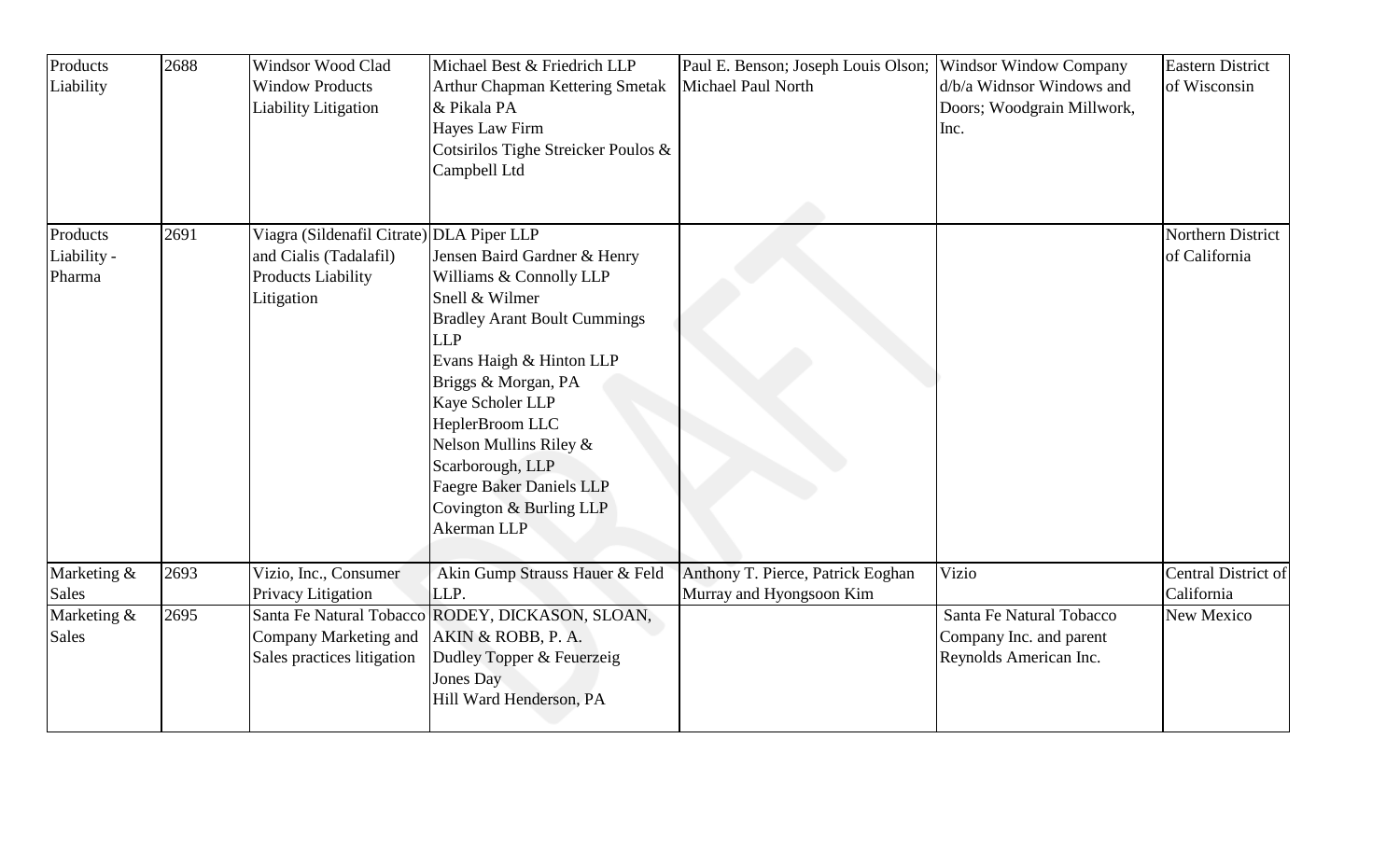| Marketing and          | 2700 | Genentech, Inc.,                  | Shook Hardy & Bacon               | Alicia Donahue (Shook Hardy &                            | Genentech Inc; Roche Marketing Northern District |                          |
|------------------------|------|-----------------------------------|-----------------------------------|----------------------------------------------------------|--------------------------------------------------|--------------------------|
| <b>Sales Practices</b> |      | Herceptin                         | Phillips Murrah PC                | Bacon); Lyndon Wayne Whitmire                            | AG                                               | of Oklahoma              |
| Litigation             |      | (Trashtuzumab)                    |                                   | (Phillips Murrah PC)                                     |                                                  |                          |
|                        |      | Marketing and Sales               |                                   |                                                          |                                                  |                          |
|                        |      | Practices Litigation              |                                   |                                                          |                                                  |                          |
| Antitrust              | 2704 | <b>Interest Rate Swaps</b>        | Simpson Thacher & Bartlett LLP    | Caitlyn N. Chacon (Simpson Thacher Tradeweb Markets LLC; |                                                  | <b>Southern District</b> |
|                        |      | <b>Antitrust Litigation</b>       | Jones Day                         | & Bartlett LLP); Kristin Coveney;                        | Deitsche Bank AG; Deutsche                       | of New York              |
|                        |      |                                   | Katten Muchin Rosenman LLP        | David C. Bohan (Katten Muchin);                          | Bank Securities Inc.; UBS AG;                    |                          |
|                        |      |                                   | Latham & Watkins LLP              | Christopher J. Clark; Lawrence E.                        | UBS Securities LLC; Barclays                     |                          |
|                        |      |                                   | Paul Weiss Rifkind Wharton &      | Buterman; James Ellis Brandt                             | Bank PLC; Barclays capital Inc.;                 |                          |
|                        |      |                                   | <b>Garrison LLP</b>               | (Latham & Watkins); William                              | Barclays PLC; RBS Securities                     |                          |
|                        |      |                                   | Davis Polk & Wardwell LLP         | Clareman (Paul Weiss); Arthur J.                         | Inc; Royal Bank of Scotland                      |                          |
|                        |      |                                   |                                   | burke (Davis Polk & Wardwell LLP);                       | PLC; The Royal Bank of                           |                          |
|                        |      |                                   |                                   | Rebekah E. Blake (Jones Day)                             | Scotland Group Plc; Citibank                     |                          |
|                        |      |                                   |                                   |                                                          | NA; Citigroup Global markets                     |                          |
|                        |      |                                   |                                   |                                                          | Inc; Citigroup Global Markets                    |                          |
|                        |      |                                   |                                   |                                                          | Limited; Citigroup Inc                           |                          |
| Marketing and          | 2705 | 100% Grated Parmesan              | Fox Rothschild LLP                |                                                          | Anderson, ICCO-Cheese                            | Northern District        |
| sales practices        |      | Cheese Marketing and              | Bowie & Jensen LLC;               |                                                          | Company, Inc. Kraft Heinz,                       | of Illinois              |
|                        |      | <b>Sales Practices Litigation</b> | Jenner & Block LLP;               |                                                          | Supervalu, Inc., Target, Wal-                    |                          |
|                        |      |                                   | Greenberg Traurig, LLP.           |                                                          | mart                                             |                          |
| Marketing &            | 2709 | Dollar General Corp.              | McGuireWoods LLP                  | Jontille D. Ray, R. Trent Taylor and                     | Dollar General Corp.                             | <b>Western District</b>  |
| <b>Sales Practice</b>  |      | Motor Oil marketing and           | Friday, Eldredge & Clark LLP      | Perry W. Miles IV                                        |                                                  | of Missouri              |
|                        |      | sales practices litigation        | <b>Stinson Leonard Street LLP</b> |                                                          |                                                  |                          |
|                        |      |                                   | Thompson Hine, LLP                |                                                          |                                                  |                          |
|                        |      |                                   | Dykema Gossett PLLC               |                                                          |                                                  |                          |
|                        |      |                                   | Downs Rachlin Martin PLLC         |                                                          |                                                  |                          |
| Personal Injury        | 2712 | Air Crash Over the                | Kaplan Massamillo & Andrews       | Richard Walker and Telly Andrews;                        | Malaysia Airlines, Boeing                        | Washington, D.C.         |
|                        |      | southern Indian Ocean,            | <b>LLC</b>                        | Eric Wolff                                               |                                                  |                          |
|                        |      | on March 8, 2014                  | Perkins Coie LLP                  |                                                          |                                                  |                          |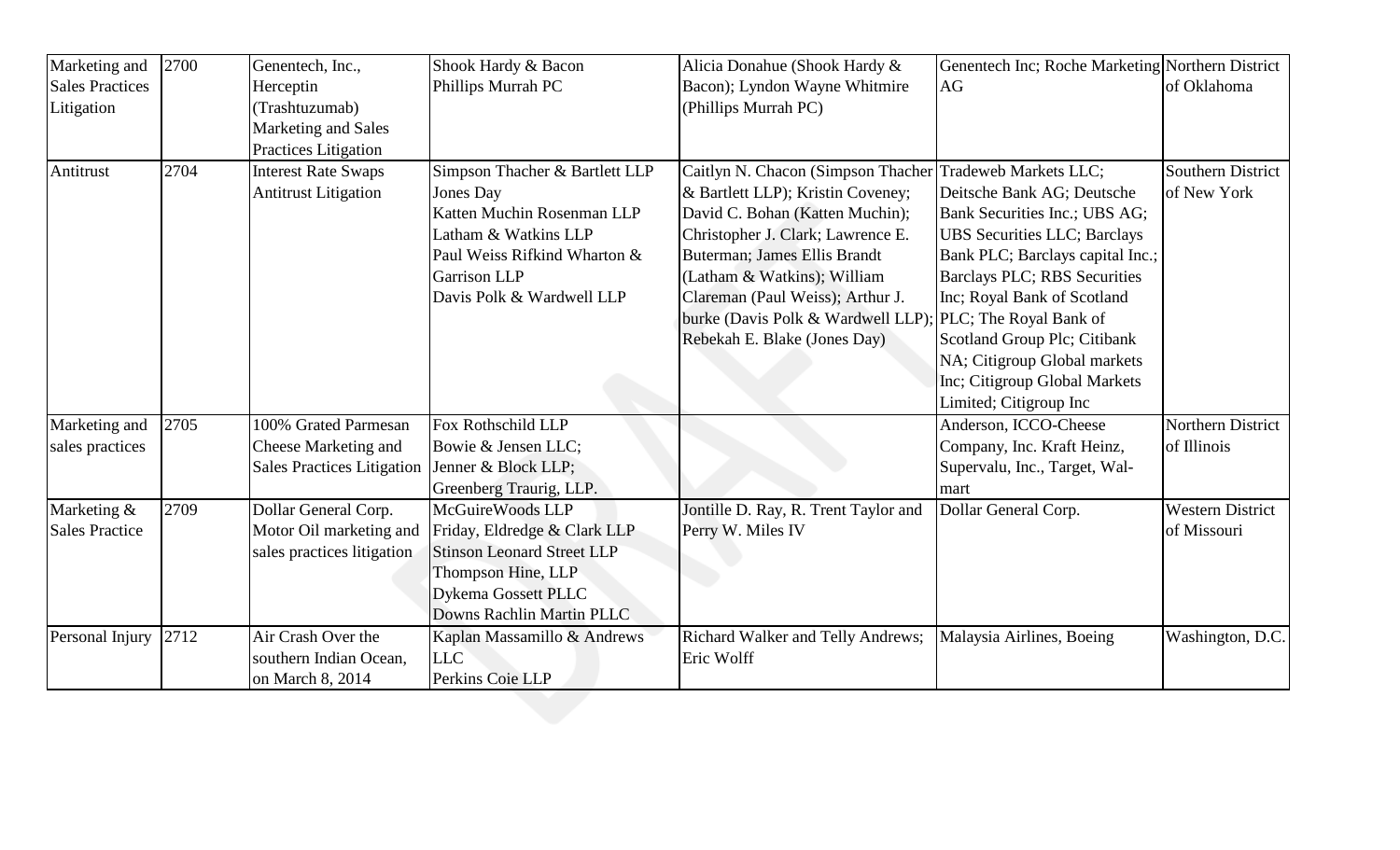| Marketing and                     | 2719 | The Honest Company,                                                                                                              | Cooley LLP                                                                                                                                                           | William P. Donovan; Matthew                                                                                            | The Honest Company, Inc.;                                                                                                                                                                                        | Central District of                        |
|-----------------------------------|------|----------------------------------------------------------------------------------------------------------------------------------|----------------------------------------------------------------------------------------------------------------------------------------------------------------------|------------------------------------------------------------------------------------------------------------------------|------------------------------------------------------------------------------------------------------------------------------------------------------------------------------------------------------------------|--------------------------------------------|
| <b>Sales Practices</b>            |      | Inc., sodium Lauryl<br>Sulfate (SLS) Marketing<br>and Sales Practices                                                            | Thompson Coburn LLP                                                                                                                                                  | Caplan; Nathaniel Cooper (Cooley);<br>William Bay (Thompson)                                                           | Jessica Warren                                                                                                                                                                                                   | California                                 |
|                                   |      | Litigation                                                                                                                       |                                                                                                                                                                      |                                                                                                                        |                                                                                                                                                                                                                  |                                            |
| Patent                            | 2722 | Mobile<br>Telecommunications<br>Technologies, LLC,<br><b>Patent Litigation</b>                                                   | Ross Aronstam & Moritz LLP<br>Wilson Sonsini Goodrich & Rosati<br>PC                                                                                                 |                                                                                                                        |                                                                                                                                                                                                                  | Delaware                                   |
| Antitrust                         | 2724 | Generic Digoxin and<br>Doxycycline Antitrust<br>Litigation                                                                       | WILSON SONSINI GOODRICH &<br><b>ROSATIPC</b><br>PEPPER HAMILTON LLP<br><b>ARNOLD &amp; PORTER KAYE</b><br><b>SCHOLER LLP</b><br>KASOWITZ BENSON TORRES<br><b>LLP</b> |                                                                                                                        | Allergan PLC, Lannett<br>Company Inc., Par<br>Pharmaceutical Companies Inc.,<br>Impax Laboratories, Mylan Inc.<br>and West-Ward Pharmaceutical<br>Corp.; Generic Pharmaceutical<br><b>Association, NECA-IBEW</b> | <b>Eastern District</b><br>of Pennsylvania |
| Data Breach                       | 2731 | Sprouts Farmers Market,<br>Inc., Employee Data<br>Security breach Litigation                                                     | Baker & Hostetler LLP                                                                                                                                                | Paul G. Karlsgodt; Casie D.<br>Collignon                                                                               | Sprouts Farmers Market, Inc.                                                                                                                                                                                     | Arizona                                    |
| Products<br>Liability -<br>Pharma | 2734 | Abiligy (Aripiprazole)<br><b>Products Liability</b><br>Litigation                                                                | Arnold & Porter LLP<br><b>Hogan Lovells</b>                                                                                                                          | <b>Anand Agneshwar and Matthew</b><br>Eisenstein; Barry J. Thompson and<br>Lauren S. Colton                            | <b>Bristol-Myers</b>                                                                                                                                                                                             | Northern District<br>of Florida            |
| Data Breach                       | 2737 | 21st Century Oncology<br><b>Customer Data Security</b><br><b>Breach Litigation</b>                                               | Baker & Hostetler, LLP                                                                                                                                               |                                                                                                                        | 21st Century Oncology                                                                                                                                                                                            | Middle District of<br>Florida              |
| Products<br>Liability             | 2738 | Johnson & Johnson<br><b>Talcum Powder Products</b><br>Marketing, Sales<br>Practices, and Products<br><b>Liability Litigation</b> | Skadden Arps Slate Meagher &<br>Flom LLP<br>Shook Hardy & Bacon                                                                                                      | John H. Beisner and Jessica D.<br>Miller; Gene M. Williams, Kathleen<br>Frazier, Mark C. Hegarty and Scott<br>A. James | <b>JOHNSON AND JOHNSON</b>                                                                                                                                                                                       | New Jersey                                 |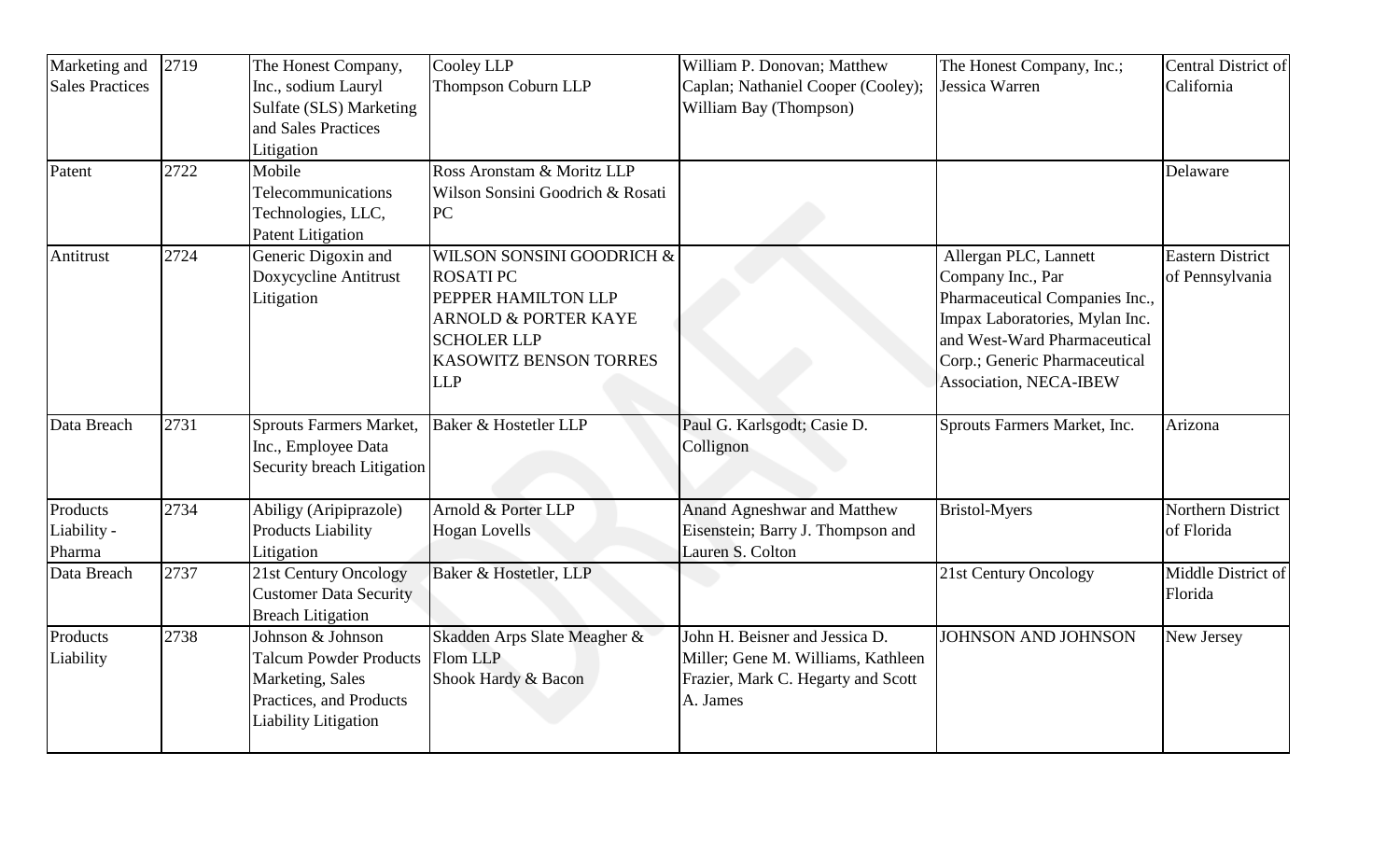| Products       | 2740 | Taxotere (Docetaxel)         | Irwin Fritchie Urquhart & Moore   | Douglas Moore (Irwin); Anand           | Sanofi SA; Sanofi-Aventis U.S. | <b>Eastern District</b>  |
|----------------|------|------------------------------|-----------------------------------|----------------------------------------|--------------------------------|--------------------------|
| Liability -    |      | <b>Products Liability</b>    | Arnold & Porter                   | Agneshwar (Arnold); Bruce H. Nagel LLC |                                | of Louisiana             |
| Pharmaceutical |      | Litigation                   | Nagel Rice LLP                    | (Nagel); Harvey L. Kaplan (Shook)      |                                |                          |
|                |      |                              | Shook Hardy & Bacon               |                                        |                                |                          |
| Products       | 2741 | <b>Roundup Products</b>      | Parker Milliken Clark O'Hara &    | Richard Alden Clark and Steven         | Monsato Co.                    | Northern District        |
| Liability      |      | <b>Liability Litigation</b>  | Samuelian                         | <b>Robert Platt</b>                    |                                | of California            |
|                |      |                              | Hollingsworth LLP                 |                                        |                                |                          |
|                |      |                              | Phelps Dunbar LLP                 |                                        |                                |                          |
|                |      |                              | Winston & Strawn LLP              |                                        |                                |                          |
| <b>Banking</b> | 2742 | SunEdison, Inc.,             | <b>Sidley Austin LLP</b>          | Jaime Allyson Bartlett; Norman J.      | SunEdison, Inc Investment      | <b>Southern District</b> |
|                |      | <b>Securities Litigation</b> | Wilmer Cutler Pickering Hale and  | Blears; Sara B. Brody; Sarah Alison    | Committee, TerraFormGlobal     | of New York              |
|                |      |                              | Dorr LLP                          | Hemmendinger; Rovin Eve Wechkin        | Inc.; TerraForm power Inc;     |                          |
|                |      |                              | O'Melveny & Myers LLP             | (Sidley Austin)                        | Barclays Capital Inc; BTG      |                          |
|                |      |                              | WilmerHale LLP                    |                                        | Pactual US Capital LLC;        |                          |
|                |      |                              | Hinckley Allen Snyder; Shearman & |                                        | Citigroup Global markets Inc;  |                          |
|                |      |                              | <b>Sterling LLP</b>               |                                        | Credit Agricole CTB; Credit    |                          |
|                |      |                              |                                   |                                        | Suisse; Deutsche Bank          |                          |
|                |      |                              |                                   |                                        | Securities Inc; Goldman Sachs  |                          |
|                |      |                              |                                   |                                        | & Co; Itau BBA USA Securities  |                          |
|                |      |                              |                                   |                                        | Inc; JP MOrgan Securities LLC; |                          |
|                |      |                              |                                   |                                        | Kotak Mahindra INc; Macquarie  |                          |
|                |      |                              |                                   |                                        | Capital USA; MCS Capital       |                          |
|                |      |                              |                                   |                                        | Markets LLC; Merrill Lynch;    |                          |
|                |      |                              |                                   |                                        | Pierce Fenner & SMith Inc;     |                          |
|                |      |                              |                                   |                                        | Morgan Stanley & Co, LLC;      |                          |
|                |      |                              |                                   |                                        | Santander, SG Americas         |                          |
|                |      |                              |                                   |                                        | Securities LLC; SMBC Nikko     |                          |
|                |      |                              |                                   |                                        | securities America, Inc.       |                          |
|                |      |                              |                                   |                                        | (collectively underwriter      |                          |
|                |      |                              |                                   |                                        | defendants); and individual    |                          |
|                |      |                              |                                   |                                        | defendants                     |                          |
|                |      |                              |                                   |                                        |                                |                          |